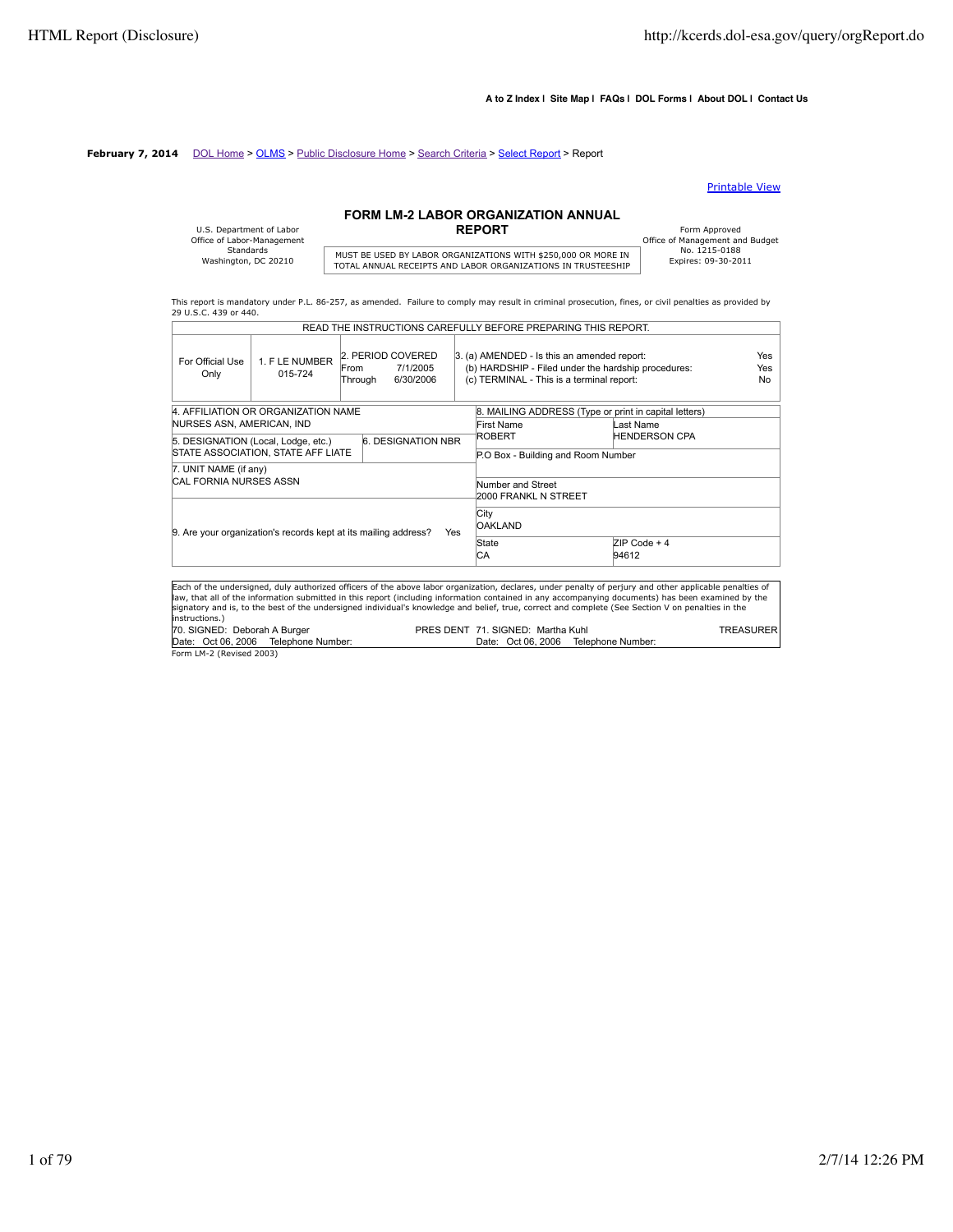| <b>ITEMS 10 THROUGH 21</b>                                                                                                                                                                                    |           |                                                                                                                                                                        |                               |                |                | F LE NUMBER: 015-724 |  |
|---------------------------------------------------------------------------------------------------------------------------------------------------------------------------------------------------------------|-----------|------------------------------------------------------------------------------------------------------------------------------------------------------------------------|-------------------------------|----------------|----------------|----------------------|--|
| 10. During the reporting period did the labor organization<br>create or participate in the administration of a trust or a<br>fund or organization, as defined in the instructions, which                      | Yes       | 20. How many members did the labor organization have at<br>53.767<br>the end of the reporting period?<br>21. What are the labor organization's rates of dues and fees? |                               |                |                |                      |  |
| provides benefits for members or beneficiaries?                                                                                                                                                               |           |                                                                                                                                                                        | <b>Rates of Dues and Fees</b> |                |                |                      |  |
| 11. During the reporting period did the labor organization                                                                                                                                                    | Yes       | Dues/Fees                                                                                                                                                              | Amount                        | Unit           | Minimum        | Maximum              |  |
| have a Political Action Committee (PAC) fund?                                                                                                                                                                 |           | (a) Regular Dues/Fees                                                                                                                                                  | 84.15 per month               |                | 42 08          | 84.15                |  |
| 12. During the reporting period did the labor organization                                                                                                                                                    |           | (b) Working Dues/Fees                                                                                                                                                  | 0 <sub>per</sub>              | $\overline{0}$ |                | 0                    |  |
| have an audit or review of its books and records by an                                                                                                                                                        | Yes       | c) Initiation Fees                                                                                                                                                     | 0 <sub>per</sub>              | 0              | 0              | $\overline{0}$       |  |
| outside accountant or by a parent body                                                                                                                                                                        |           | (d) Transfer Fees                                                                                                                                                      | $0$ <sub>per</sub>            | $\overline{0}$ | $\overline{0}$ | $\overline{0}$       |  |
| auditor/representative?                                                                                                                                                                                       |           | (e) Work Permits                                                                                                                                                       | $0$ <sub>per</sub>            | $\Omega$       | <sub>0</sub>   | 0                    |  |
| 13. During the reporting period did the labor organization<br>discover any loss or shortage of funds or other assets?<br>(Answer "Yes" even if there has been repayment or<br>recovery.)                      | No        |                                                                                                                                                                        |                               |                |                |                      |  |
| 14. What is the maximum amount recoverable under the<br>labor organization's fidelity bond for a loss caused by any<br>officer, employee or agent of the labor organization who<br>handled union funds?       | \$500,000 |                                                                                                                                                                        |                               |                |                |                      |  |
| 15. During the reporting period did the labor organization<br>acquire or dispose of any assets in a manner other than<br>purchase or sale?                                                                    | No        |                                                                                                                                                                        |                               |                |                |                      |  |
| 16. Were any of the labor organization's assets pledged<br>as security or encumbered in any way at the end of the<br>reporting period?                                                                        | Yes       |                                                                                                                                                                        |                               |                |                |                      |  |
| 17. Did the labor organization have any contingent<br>liabilities at the end of the reporting period?                                                                                                         | No        |                                                                                                                                                                        |                               |                |                |                      |  |
| 18. During the reporting period did the labor organization<br>have any changes in its constitution or bylaws, other than<br>rates of dues and fees, or in practices/procedures listed<br>in the instructions? | No        |                                                                                                                                                                        |                               |                |                |                      |  |
| 19. What is the date of the labor organization's next<br>regular election of officers?<br>Form LM-2 (Revised 2003)                                                                                            | 05 2007   |                                                                                                                                                                        |                               |                |                |                      |  |
|                                                                                                                                                                                                               |           |                                                                                                                                                                        |                               |                |                |                      |  |

| $\vert z \vert$ . What are the fabor organization's rates of questand rees? |        |                   |                 |         |         |  |  |
|-----------------------------------------------------------------------------|--------|-------------------|-----------------|---------|---------|--|--|
| <b>Rates of Dues and Fees</b>                                               |        |                   |                 |         |         |  |  |
| Dues/Fees                                                                   | Amount |                   | Unit            | Minimum | Maximum |  |  |
| (a) Regular Dues/Fees                                                       |        |                   | 84.15 per month | 42 08   | 84.15   |  |  |
| (b) Working Dues/Fees                                                       |        | <b>O</b> lper     |                 |         |         |  |  |
| (c) Initiation Fees                                                         |        | 0 <sub>lper</sub> |                 |         |         |  |  |
| (d) Transfer Fees                                                           |        | 0 <sub>lper</sub> |                 |         |         |  |  |
| (e) Work Permits                                                            |        | 0 ber             |                 |         |         |  |  |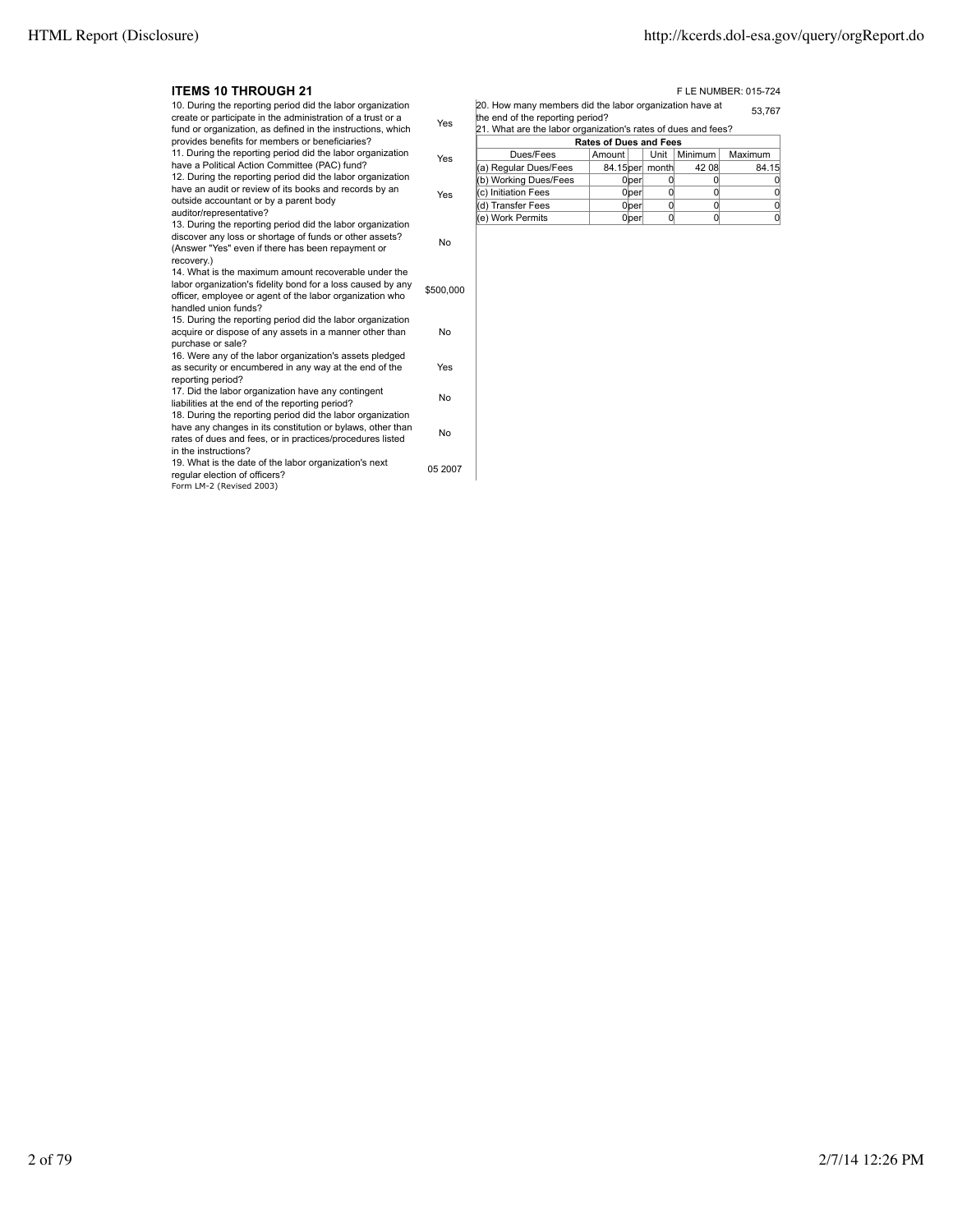#### **STATEMENT A - ASSETS AND LIABILITIES** FLE NUMBER: 015-724

٦

|               | ASSETS                       | Schedule<br>Number | Start of Reporting Period | <b>End of Reporting Period</b> |
|---------------|------------------------------|--------------------|---------------------------|--------------------------------|
|               |                              |                    |                           | (B                             |
|               | 22. Cash                     |                    | \$6,336,860               | \$13,460,256                   |
| <b>ASSETS</b> | 23. Accounts Receivable      |                    | \$2,239,387               | \$3,151,415                    |
|               | 24. Loans Receivable         |                    | \$0                       | \$0                            |
|               | 25. U.S. Treasury Securities |                    | \$0                       | \$0                            |
|               | 26. Investments              |                    | \$1,107,998               | \$1,169,509                    |
|               | 27. Fixed Assets             | 6                  | \$6,751,157               | \$6,698,293                    |
|               | 28. Other Assets             |                    | \$778,349                 | \$1,998,689                    |
|               | <b>29. TOTAL ASSETS</b>      |                    | \$17,213,751              | \$26,478,162                   |

|                    | LIAB LITIES                  | Schedule | Start of Reporting Period | <b>End of Reporting Period</b> |
|--------------------|------------------------------|----------|---------------------------|--------------------------------|
|                    |                              | Number   | (A)                       | (B)                            |
|                    | 30. Accounts Payable         |          | \$966,147                 | \$2,131,293                    |
| <b>LIABILITIES</b> | 31. Loans Payable            | 9        | \$0                       | \$0                            |
|                    | 32. Mortgages Payable        |          | \$2,995,483               | \$2,853,831                    |
|                    | 33. Other Liabilities        | 10       | \$2,574,352               | \$2,479,413                    |
|                    | <b>34. TOTAL LIABILITIES</b> |          | \$6,535,982               | \$7,464,537                    |
|                    |                              |          |                           |                                |
|                    |                              |          |                           |                                |

| - - - - - - -<br>35<br>NE | ñФ | א כ |
|---------------------------|----|-----|
|                           |    |     |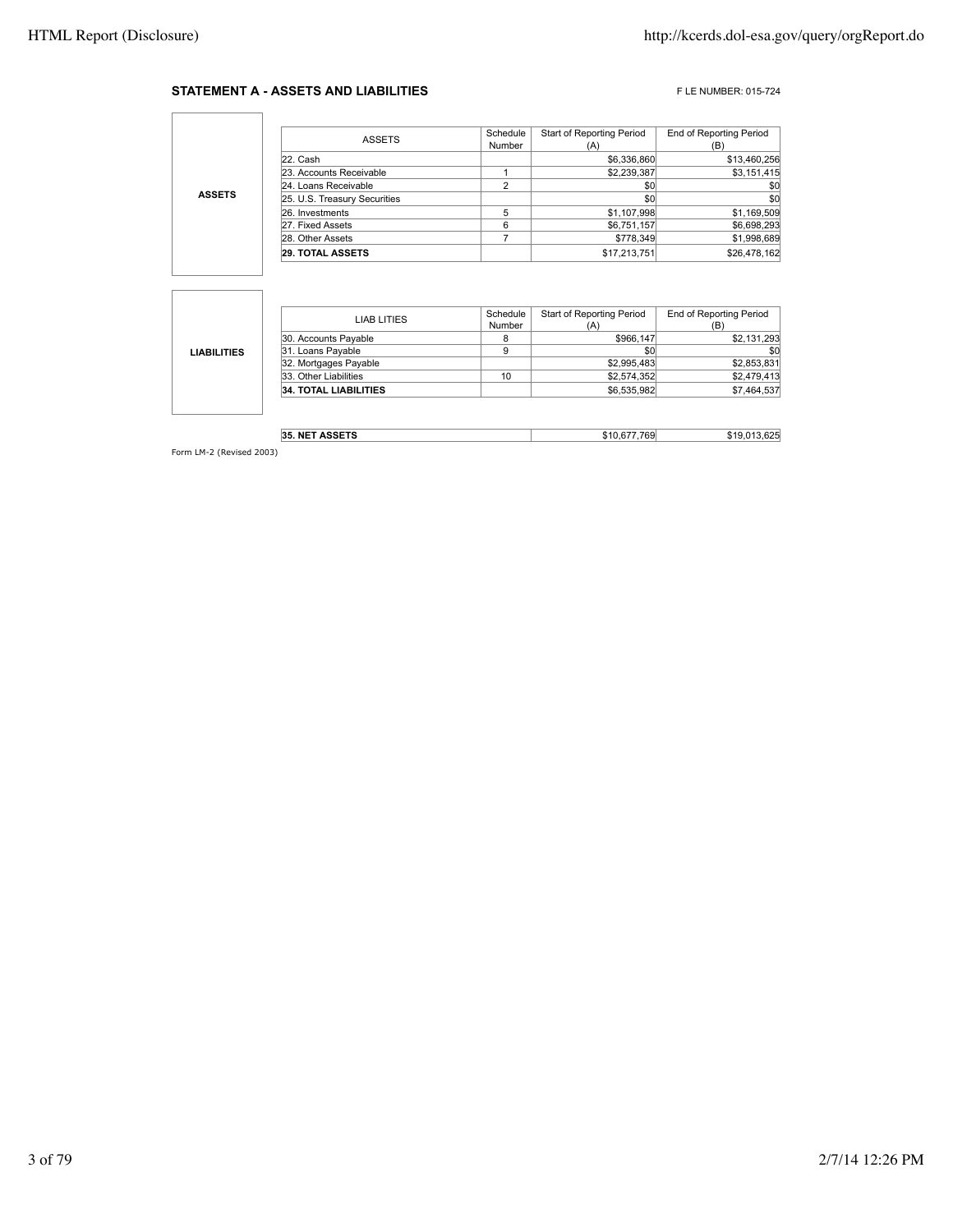#### **STATEMENT B - RECEIPTS AND DISBURSEMENTS** FLE NUMBER: 015-724

| <b>CASH RECEIPTS</b>                                | <b>SCH</b>     | <b>AMOUNT</b>       | <b>CASH DISBURSEMENTS</b>                             | <b>SCH</b>          | <b>AMOUNT</b> |
|-----------------------------------------------------|----------------|---------------------|-------------------------------------------------------|---------------------|---------------|
| 36. Dues and Agency Fees                            |                |                     | \$42.584.51150. Representational Activities           | 15                  | \$18,433,318  |
| 37. Per Capita Tax                                  |                |                     | sol51. Political Activities and Lobbying              | 16                  | \$3,849,669   |
| 38. Fees, Fines, Assessments, Work Permits          |                |                     | \$0 <sup>52</sup> . Contributions, Gifts, and Grants  | 17                  | \$263,651     |
| 39. Sale of Supplies                                |                |                     | 53. General Overhead                                  | 18                  | \$6,539,930   |
| 40. Interest                                        |                |                     | 54. Union Administration                              | 19                  | \$2,327,335   |
|                                                     |                |                     | \$275,726 55. Benefits                                | 20                  | \$3,959,934   |
| 41. Dividends                                       |                |                     | \$47,011 56. Per Capita Tax                           |                     | \$0           |
| 42. Rents                                           |                |                     | \$0 <sub>57.</sub> Strike Benefits                    |                     | \$0           |
| 43. Sale of Investments and Fixed Assets            | 3              |                     | \$0 <sub>58</sub> Fees, Fines, Assessments, etc.      |                     | \$0           |
| 44. Loans Obtained                                  | 9              | \$0                 | 59. Supplies for Resale                               |                     | \$0           |
| 45. Repayments of Loans Made                        | $\overline{2}$ | \$0                 |                                                       |                     |               |
| 46. On Behalf of Affiliates for Transmittal to Them |                | \$0                 | 60. Purchase of Investments and Fixed Assets          | 4<br>$\overline{2}$ | \$623,886     |
| 47. From Members for Disbursement on Their          |                |                     | 61. Loans Made<br>\$0 62. Repayment of Loans Obtained | 9                   | \$0<br>\$0    |
| Behalf                                              |                |                     | 63. To Affiliates of Funds Collected on Their         |                     |               |
| 48. Other Receipts                                  | 14             | $$1,304,640$ Behalf |                                                       |                     | \$0           |
| <b>49. TOTAL RECEIPTS</b>                           |                |                     | \$44,211,888 64. On Behalf of Individual Members      |                     | \$0           |
|                                                     |                |                     | 65. Direct Taxes                                      |                     | \$1,149,560   |
|                                                     |                |                     |                                                       |                     |               |
|                                                     |                |                     | 66. Subtotal                                          |                     | \$37,147,283  |
|                                                     |                |                     | 67. Withholding Taxes and Payroll Deductions          |                     |               |

67a. Total Withheld \$4,906,208 67b. Less Total Disbursed | \$4,847,417 67c. Total Withheld But Not Disbursed \$58,791 **68. TOTAL DISBURSEMENTS** \$37,088,492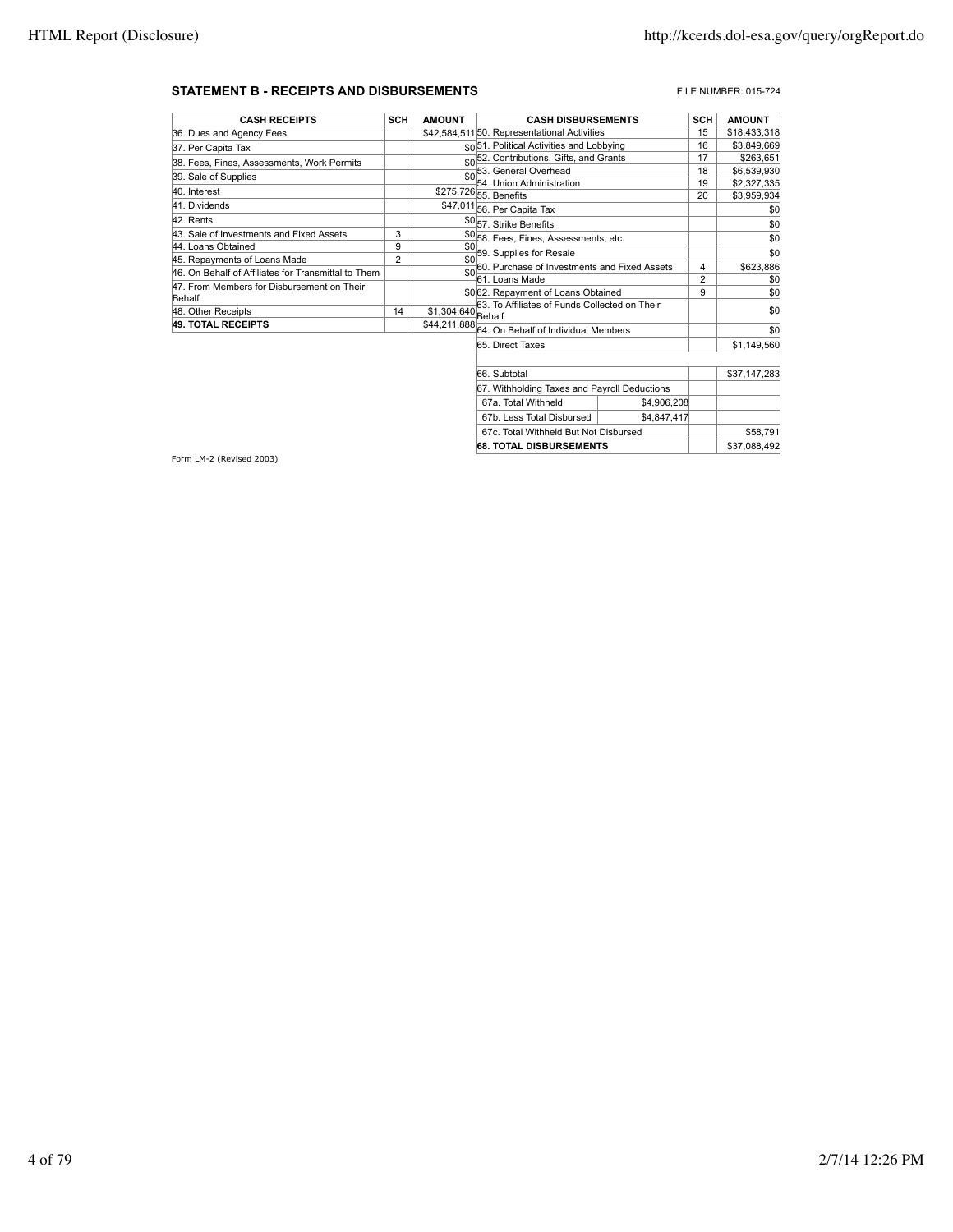#### **SCHEDULE 1 - ACCOUNTS RECEIVABLE AGING SCHEDULE** FLE NUMBER: 015-724

| Entity or Individual Name<br>(A)                                                                                    | Total Account 90-180 Days 180+ Days<br>Receivable<br>(B) | Past Due<br>(C) | Past Due<br>(D) | Liquidated<br>Account<br>Receivable<br>(E) |
|---------------------------------------------------------------------------------------------------------------------|----------------------------------------------------------|-----------------|-----------------|--------------------------------------------|
| Total of all itemized accounts receivable                                                                           | \$0                                                      | \$0             | \$0             | \$0                                        |
| Totals from all other accounts receivable                                                                           | \$3.151.415                                              | \$0             | \$0             | \$0                                        |
| <b>Totals</b> (Total of Column (B) will be automatically entered in Item 23, Column(B))<br>Form LM-2 (Revised 2003) | \$3.151.415                                              | \$0             | \$0             | \$0                                        |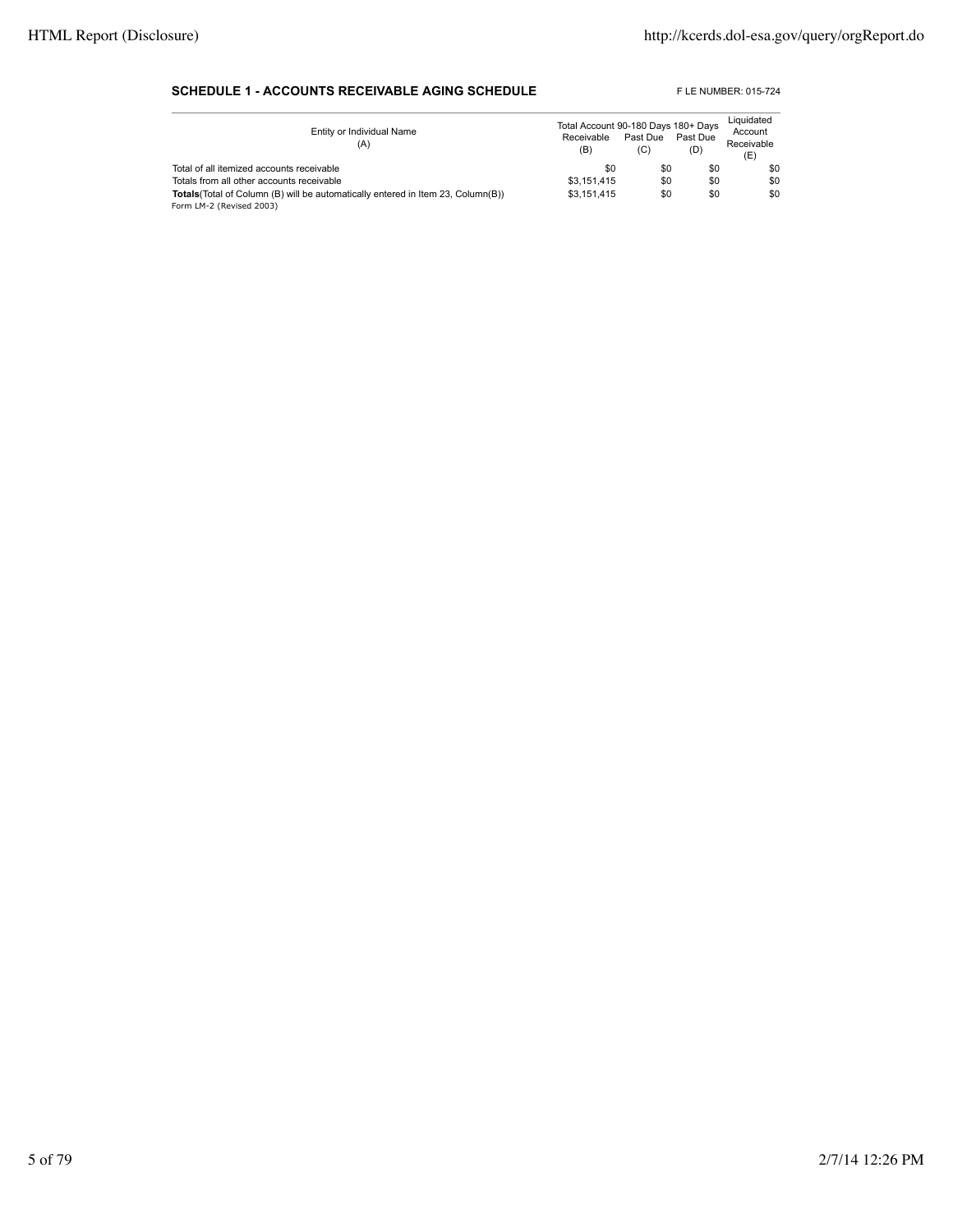#### **SCHEDULE 2 - LOANS RECEIVABLE EXECUTE: DESCRIPTION OF A SCHEDULE 2 - LOANS RECEIVABLE**

| List below loans to officers, employees, or members which                               | Loans      | Loans Made | <b>Repayments Received During</b> |                  | Loans          |
|-----------------------------------------------------------------------------------------|------------|------------|-----------------------------------|------------------|----------------|
| at any time during the reporting period exceeded \$250 and Outstanding at During Period |            |            | Period                            |                  | Outstanding at |
| list all loans to business enterprises regarless of amount. Start of Period             |            | (C)        | Cash                              | Other Than       | End of Period  |
| (A)                                                                                     | (B)        |            | (D)(1)                            | Cash             | (E)            |
|                                                                                         |            |            |                                   | (D)(2)           |                |
| Total of loans not listed above                                                         | \$0        | \$0        | \$0                               | \$0              | \$0            |
| Total of all lines above                                                                | \$0        | \$0        | \$0                               | \$0              | \$0            |
| Totals will be automatically entered in                                                 | tem 24     | Item 61    | Item 45                           | Item 69          | tem 24         |
|                                                                                         | Column (A) |            |                                   | with Explanation | Column (B)     |
| Form LM-2 (Revised 2003)                                                                |            |            |                                   |                  |                |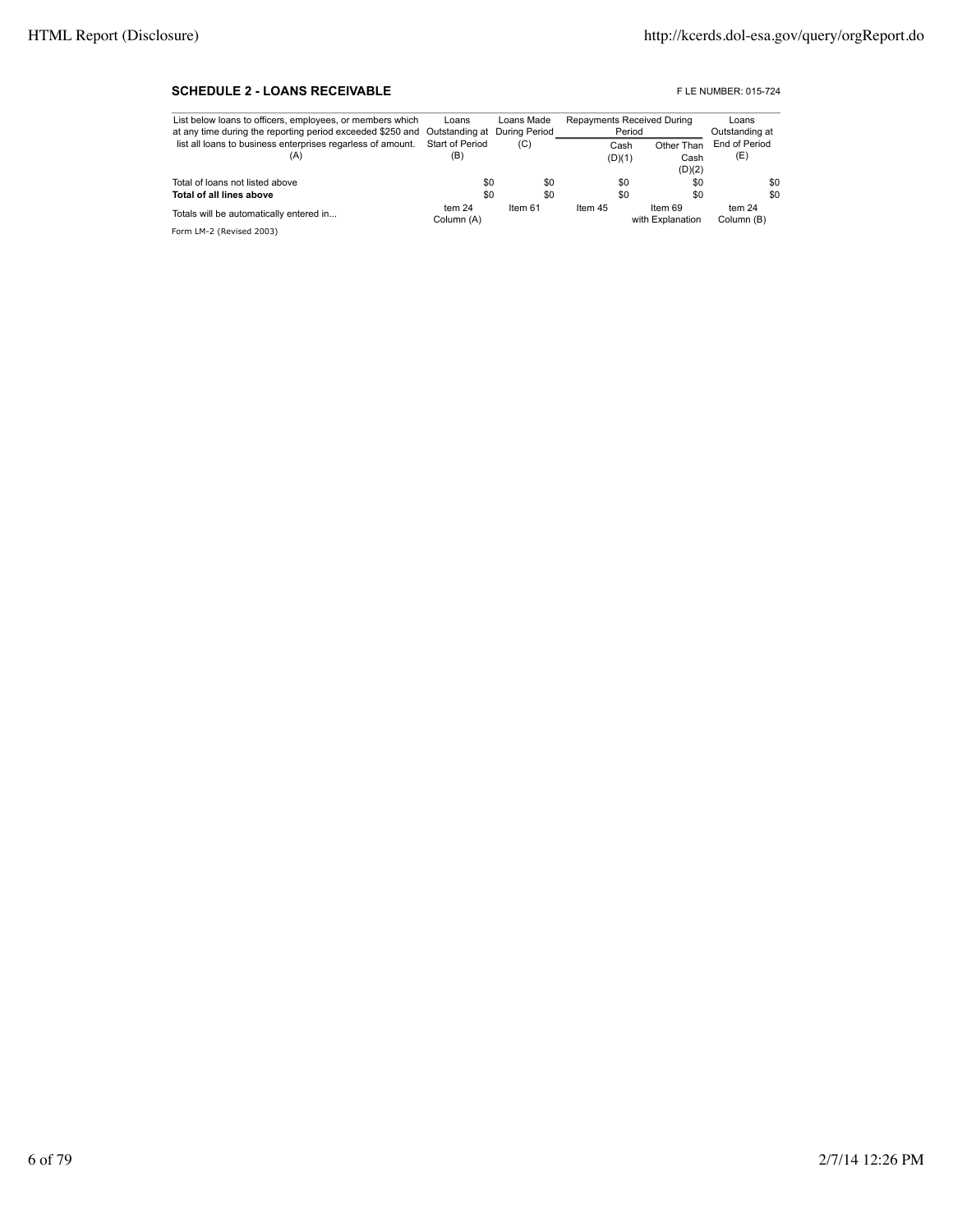#### **SCHEDULE 3 - SALE OF INVESTMENTS AND FIXED ASSETS** FLE NUMBER: 015-724

| Cost                                                                               | Book Value | Gross Sales Price      | Amount Received        |  |  |
|------------------------------------------------------------------------------------|------------|------------------------|------------------------|--|--|
| (B)                                                                                | (C)        | (D)                    | (E)                    |  |  |
|                                                                                    |            | \$425,145              | \$425.145              |  |  |
|                                                                                    |            | \$425.145              | \$425,145              |  |  |
| Less Reinvestments                                                                 |            |                        |                        |  |  |
| (The total from Net Sales Line will be automatically entered in Item 43) Net Sales |            |                        |                        |  |  |
|                                                                                    |            | \$396,340<br>\$396,340 | \$372,430<br>\$372,430 |  |  |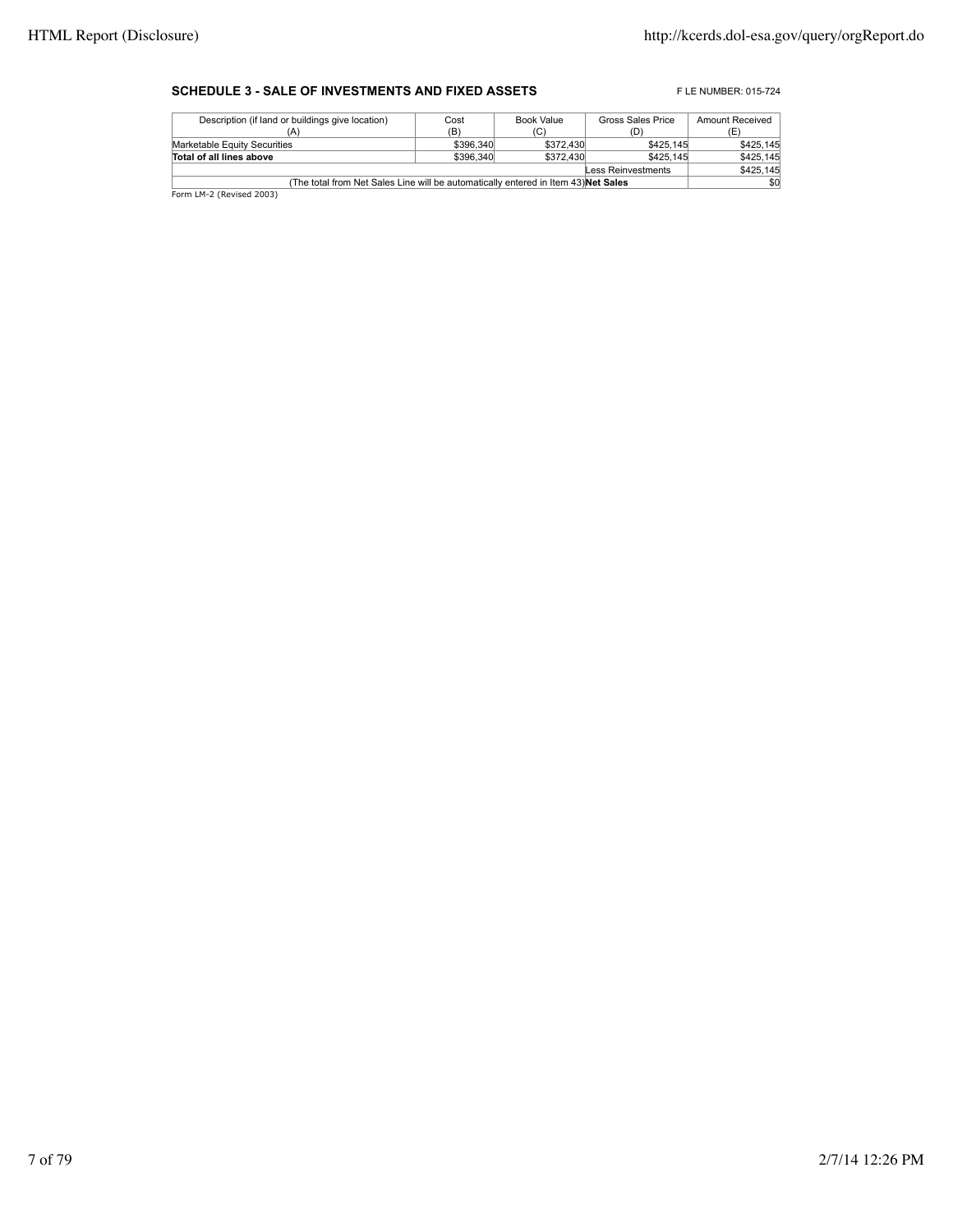#### **SCHEDULE 4 - PURCHASE OF INVESTMENTS AND FIXED ASSETS** FLE NUMBER: 015-724

| Description (if land or buildings, give location)                                          | Cost        | <b>Book Value</b>  | Cash Paid   |  |
|--------------------------------------------------------------------------------------------|-------------|--------------------|-------------|--|
| (A)                                                                                        | (B)         | (C)                | (D)         |  |
| Work in Progress                                                                           | \$25,423    | \$25.423           | \$25,423    |  |
| Computer Hardware                                                                          | \$103,189   | \$103,189          | \$103,189   |  |
| Computer Software                                                                          | \$45,495    | \$45,495           | \$45,495    |  |
| <b>Communications Systems</b>                                                              | \$89,190    | \$89,190           | \$89,190    |  |
| Furniture and Equipment                                                                    | \$162,417   | \$162,417          | \$162,417   |  |
| Leasehold Improvements                                                                     | \$45,956    | \$45,956           | \$45,956    |  |
| Bonds                                                                                      | \$213.732   | \$213.732          | \$213,732   |  |
| Marketable Equity Securities                                                               | \$363.629   | \$363,629          | \$363,629   |  |
| Total of all lines above                                                                   | \$1.049.031 | \$1.049.031        | \$1,049,031 |  |
|                                                                                            |             | Less Reinvestments | \$425,145   |  |
| (The total from Net Purchases Line will be automatically entered in tem 60.) Net Purchases |             |                    |             |  |
| Form LM-2 (Revised 2003)                                                                   |             |                    |             |  |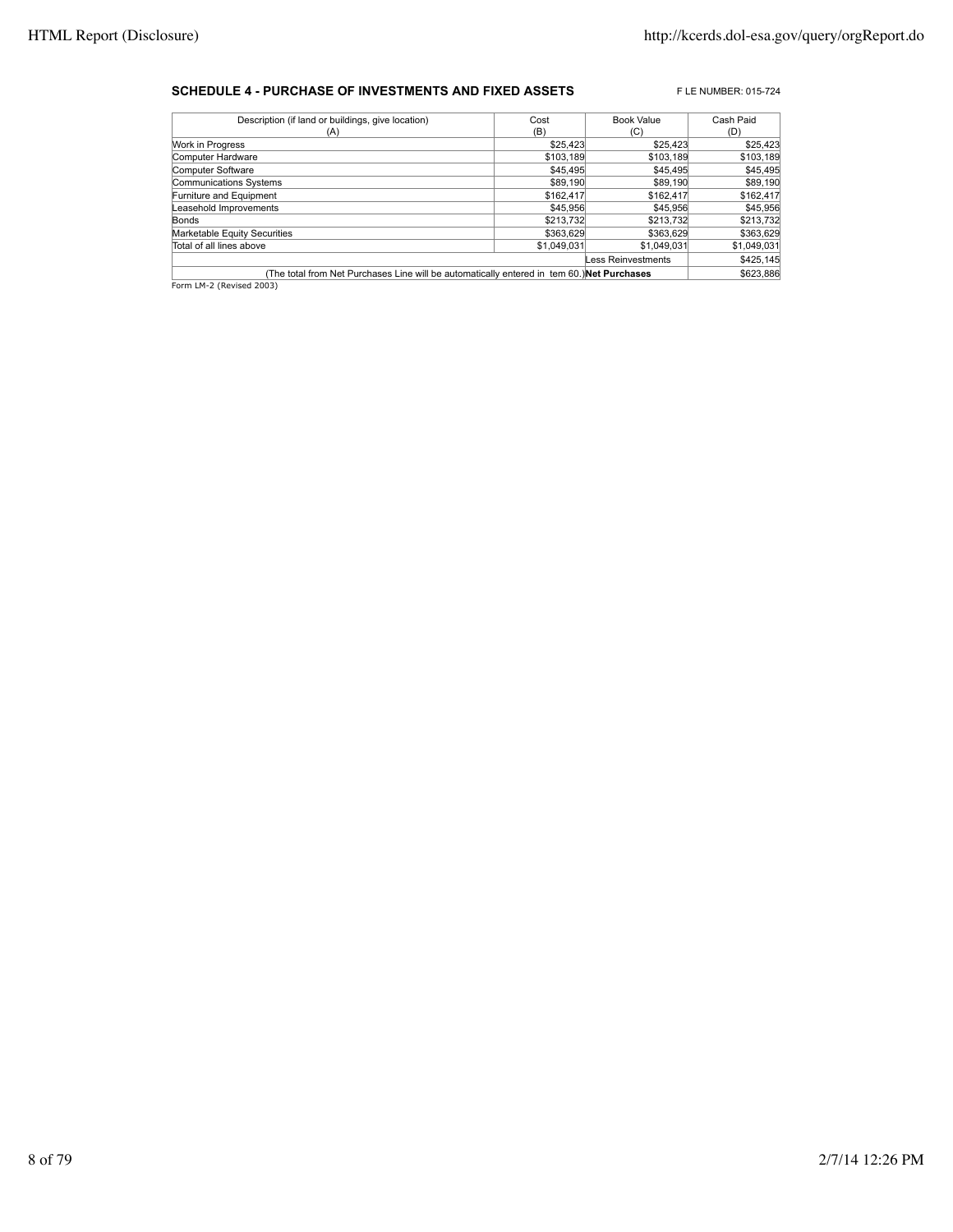#### **SCHEDULE 5 - INVESTMENTS FLE NUMBER: 015-724**

| Description                                                                                                                    | Amount      |
|--------------------------------------------------------------------------------------------------------------------------------|-------------|
| (A)                                                                                                                            | (B)         |
| <b>Marketable Securities</b>                                                                                                   |             |
| A. Total Cost                                                                                                                  | \$1,169,509 |
| <b>B.</b> Total Book Value                                                                                                     | \$1,169,509 |
| C. List each marketable security which has a book value over \$5,000 and exceeds 5% of Line B.                                 |             |
|                                                                                                                                | \$0         |
| <b>Other Investments</b>                                                                                                       |             |
| D. Total Cost                                                                                                                  | \$0         |
| E. Total Book Value                                                                                                            | \$0         |
| F. List each other investment which has a book value over \$5,000, of Line E. Also list each Trust which is an<br>linvestment. |             |
|                                                                                                                                | \$0         |
| <b>G. Total of Lines B and E</b> (Total will be automatically entered in tem 26, Column(B))                                    | \$1,169,509 |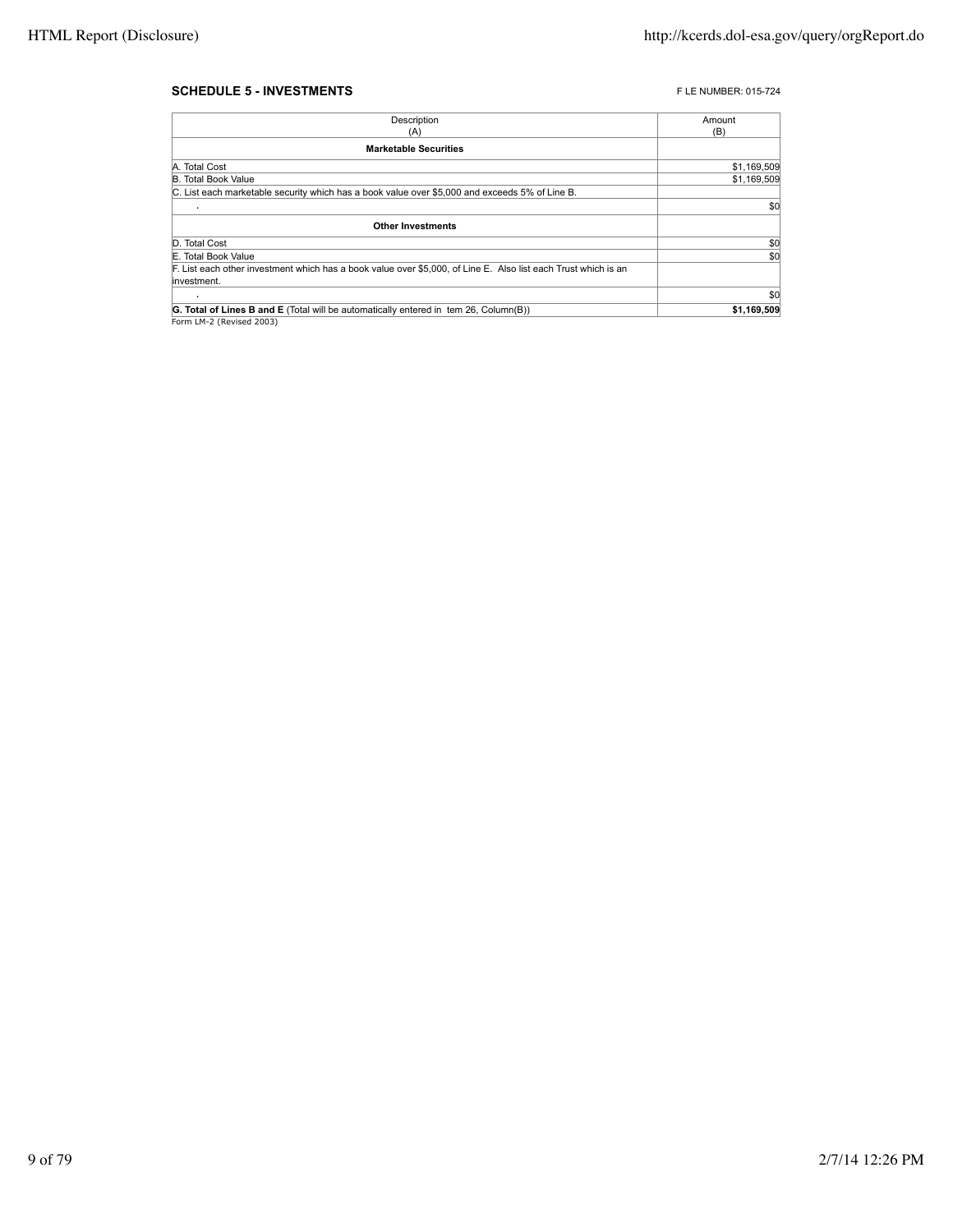#### **SCHEDULE 6 - FIXED ASSETS FIXED ASSETS FIXED ASSETS**

| Description<br>(A)                                                                                      | Cost or Other Basis<br>(B) | Total Depreciation or<br>Amount Expensed<br>(C) | <b>Book Value</b><br>(D) | Value<br>(E) |
|---------------------------------------------------------------------------------------------------------|----------------------------|-------------------------------------------------|--------------------------|--------------|
| A. Land 1: 2000 Franklin Street, Oakland, CA 94612                                                      | \$593.935                  |                                                 | \$593.935                | \$600,000    |
| A. Land 2: Parking Lot, 20th and Webster, Oakland, Ca<br>94612                                          | \$438,588                  |                                                 | \$438,588                | \$438,588    |
| B. Building 1: 2000 Franklin Street, Oakland, CA<br>94612                                               | \$5.680.395                | \$929,062                                       | \$4,751,333              | \$5,500,000  |
| C. Automobiles and Other Vehicles                                                                       | \$0                        | \$0                                             | \$0                      | \$0          |
| D. Office Furniture and Equipment                                                                       | \$1,402,244                | \$529,310                                       | \$872,934                | \$850,000    |
| E. Other Fixed Assets                                                                                   | \$41.503                   | \$0                                             | \$41,503                 | \$41,503     |
| F. Totals of Lines A through E (Column(D) Total will be<br>automatically entered in Item 27, Column(B)) | \$8,156,665                | \$1.458.372                                     | \$6,698,293              | \$7,430,091  |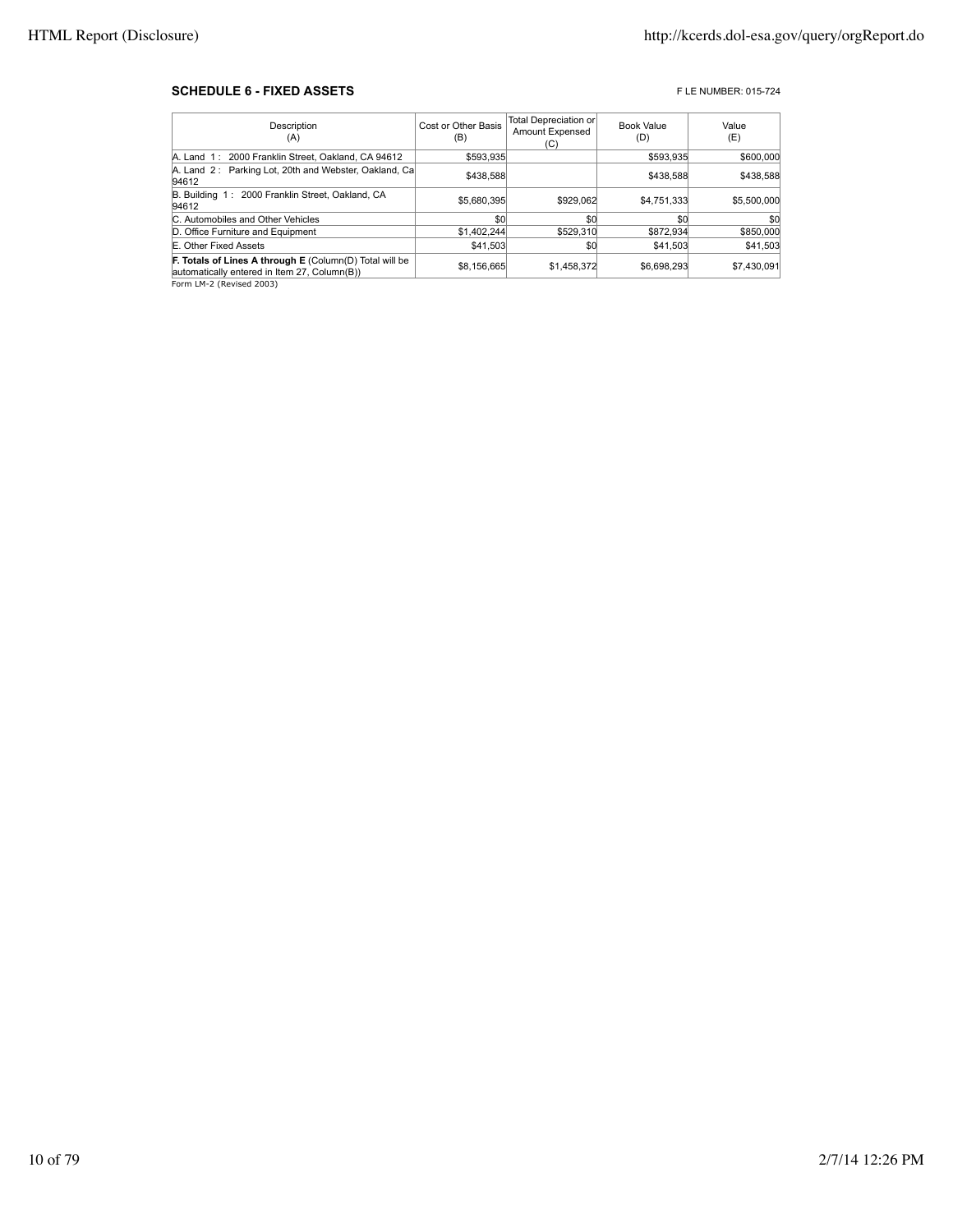#### **SCHEDULE 7 - OTHER ASSETS FLE NUMBER: 015-724**

| Description                                                       | Book Value  |
|-------------------------------------------------------------------|-------------|
| (A)                                                               | (B)         |
| Unamortized Ioan fees                                             | \$26,622    |
| Lease deposits                                                    | \$91,841    |
| Revolution Magazine                                               | \$22,612    |
| PASNAP funding                                                    | \$216,843   |
| Prepaid expenses                                                  | \$316,781   |
| PAC accounts                                                      | \$1,323,990 |
| Total (Total will be automatically entered in Item 28, Column(B)) | \$1,998,689 |
| Form LM-2 (Revised 2003)                                          |             |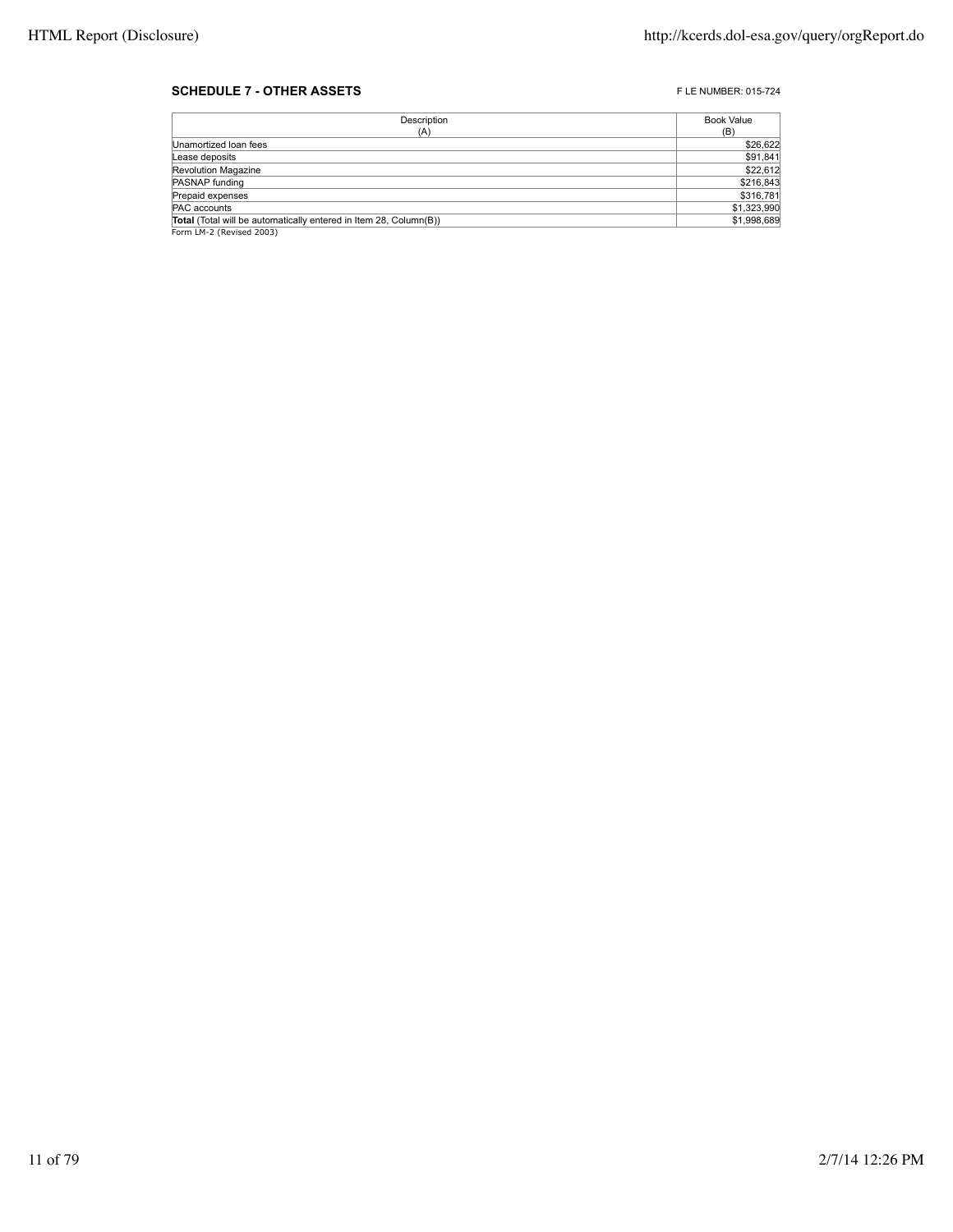#### **SCHEDULE 8 - ACCOUNTS PAYABLE AGING SCHEDULE** FLE NUMBER: 015-724

| Entity or Individual Name<br>(A)                                                                                | <b>Total Account</b><br>Pavable<br>(B) | 90-180 Days<br>Past Due<br>(C) | 180+ Days Past<br>Due<br>(D) | Liquidated<br>Account<br>Payable<br>(E) |
|-----------------------------------------------------------------------------------------------------------------|----------------------------------------|--------------------------------|------------------------------|-----------------------------------------|
| Total for all itemized accounts payable                                                                         | \$0                                    | \$0                            | \$0                          | \$0                                     |
| Total from all other accounts payable                                                                           | \$2,131,293                            | \$0                            | \$0                          | \$0                                     |
| Totals (Total for Column(B) will be automatically entered in Item 30,<br>Column(D))<br>Form LM-2 (Revised 2003) | \$2.131.293                            | \$0                            | \$0                          | \$0                                     |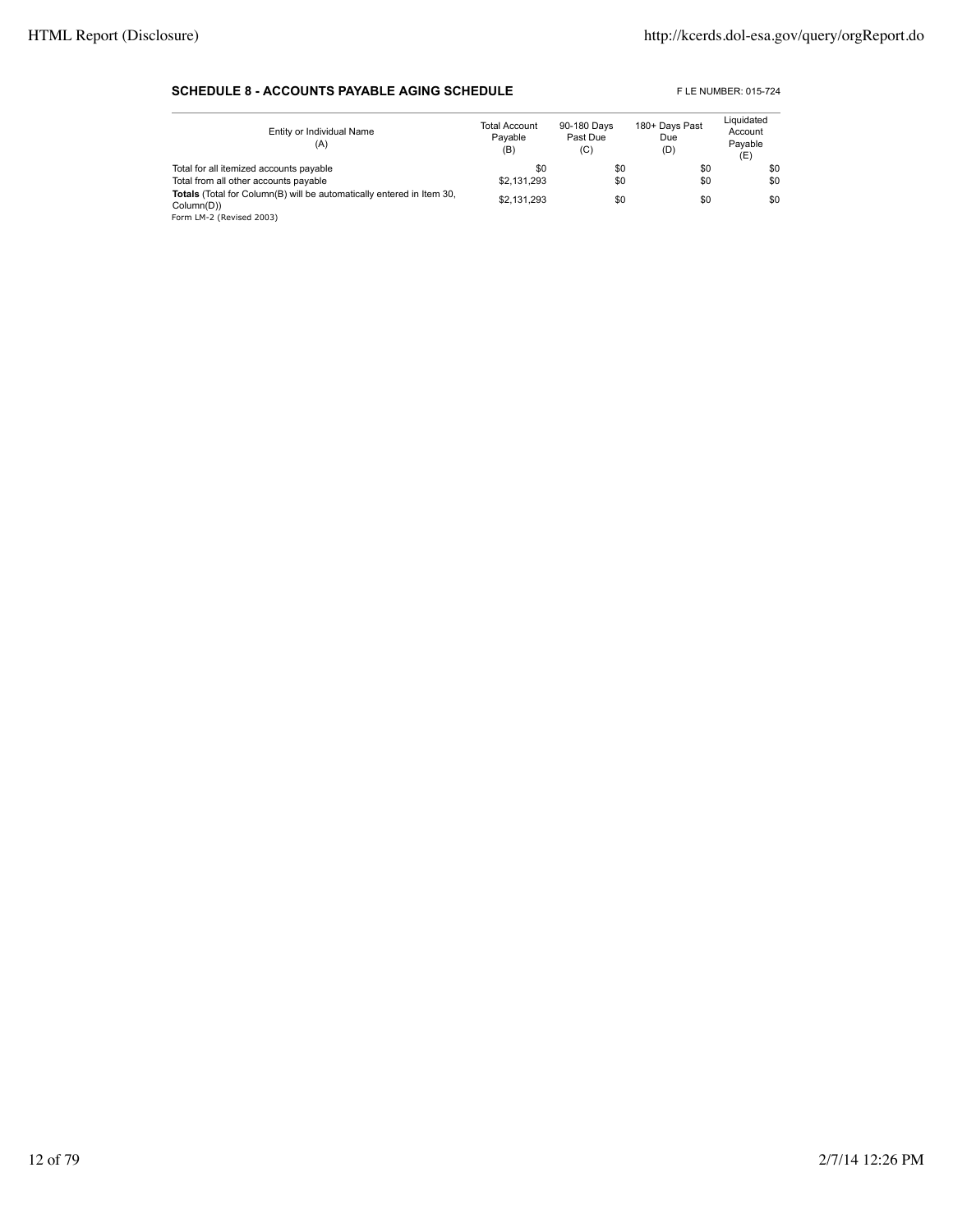#### **SCHEDULE 9 - LOANS PAYABLE FLE NUMBER: 015-724**

There was no data found for this schedule.

### **SCHEDULE 10 - OTHER LIABILITIES** FLE NUMBER: 015-724

| Description                                                                               | Amount at End of Period |
|-------------------------------------------------------------------------------------------|-------------------------|
| (A)                                                                                       | (B)                     |
| Deferred revenue                                                                          | \$45,589                |
| Accrued compensated absences                                                              | \$2.433.824             |
| <b>Total Other Liabilities</b> (Total will be automatically entered in tem 33. Column(D)) | \$2,479,413             |
| Form LM-2 (Revised 2003)                                                                  |                         |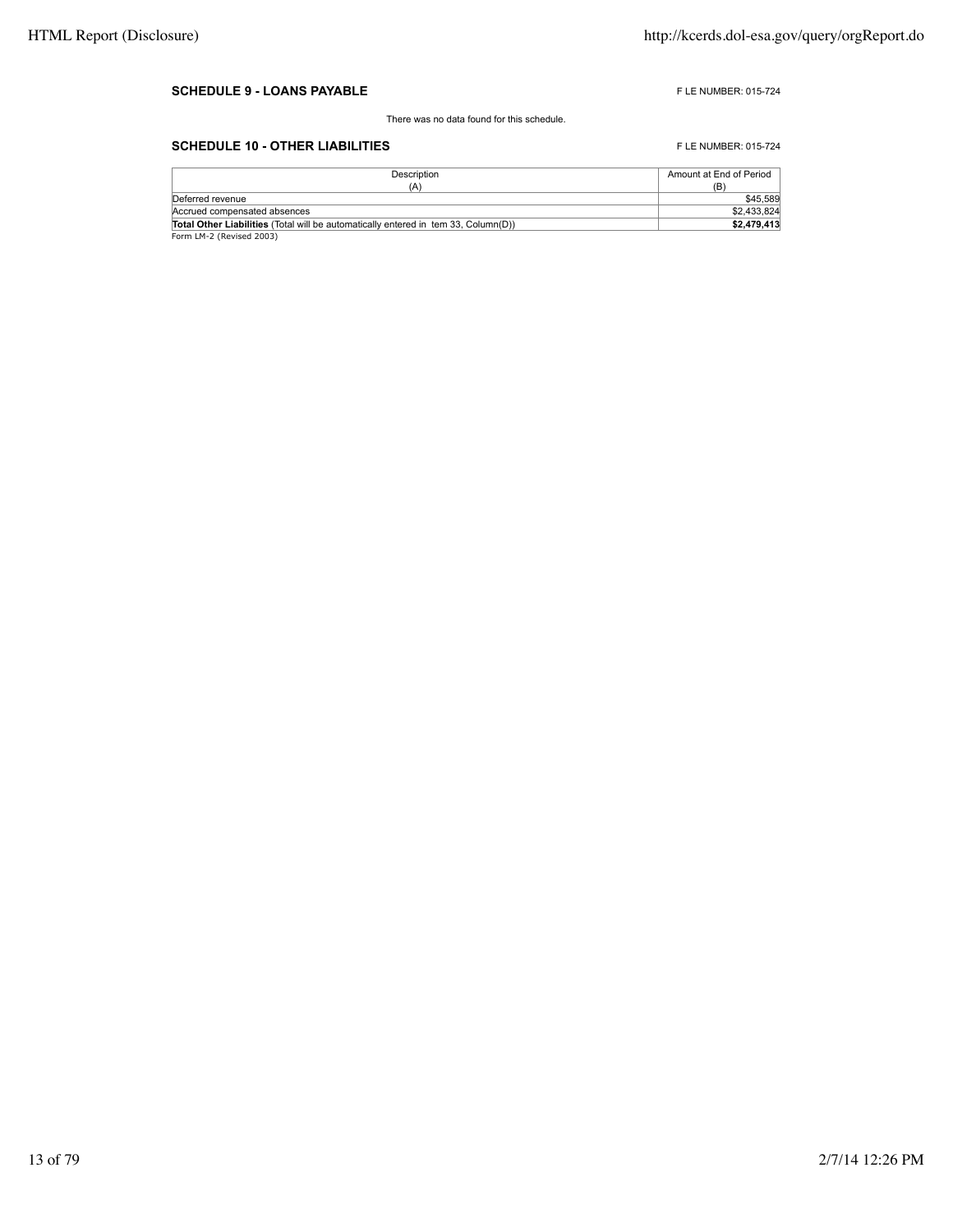#### **SCHEDULE 11 - ALL OFFICERS AND DISBURSEMENTS TO OFFICERS** FLE NUMBER: 015-724

|                 | (A)<br>Name                                            | (B)<br><b>Title</b> |      | (C)<br><b>Status</b>                                       | <b>Gross Salary</b><br>Disbursements<br>(before any<br>deductions) | (D)       |         | (E)<br>Allowances<br>Disbursed |     |       | (F)<br><b>Disbursements</b><br>for Official<br><b>Business</b> | (G)<br>Other<br>reported in<br>(D) through (F) | Disbursements not             | (H)<br><b>TOTAL</b> |
|-----------------|--------------------------------------------------------|---------------------|------|------------------------------------------------------------|--------------------------------------------------------------------|-----------|---------|--------------------------------|-----|-------|----------------------------------------------------------------|------------------------------------------------|-------------------------------|---------------------|
| Ā<br>B<br>c     | Brown, Phyllis<br>Region 9<br>C                        |                     |      |                                                            |                                                                    |           | \$2,429 |                                | \$0 |       | \$1,111                                                        |                                                | \$0                           | \$3,540             |
|                 | Schedule 15<br>Representational Activities             |                     | 95 % | Schedule 16<br><b>Political Activities</b><br>and Lobbying |                                                                    | $0\%$     |         | Schedule 17<br>Contributions   |     | $0\%$ | Schedule 18<br>General Overhead                                | $0\%$                                          | Schedule 19<br>Administration | 5 %                 |
| Ā<br>B<br>C     | Burger, Deborah<br>President<br>C                      |                     |      |                                                            |                                                                    | \$107,000 |         |                                | \$0 |       | \$40,044                                                       |                                                | \$0                           | \$147,044           |
|                 | Schedule 15<br>Representational Activities             |                     | 30 % | Schedule 16<br><b>Political Activities</b><br>and Lobbying |                                                                    | 30 %      |         | Schedule 17<br>Contributions   |     | 0%    | Schedule 18<br>General Overhead                                | $0\%$                                          | Schedule 19<br>Administration | 40 %                |
| A<br>B<br>C     | Cortez, Zenaida<br><b>Vice President</b><br>C          |                     |      |                                                            |                                                                    | \$13,526  |         |                                | \$0 |       | \$4,950                                                        |                                                | \$0                           | \$18,476            |
|                 | Schedule 15<br><b>Representational Activities</b>      |                     | 95 % | Schedule 16<br><b>Political Activities</b>                 |                                                                    | 0%        |         | Schedule 17<br>Contributions   |     | 0%    | Schedule 18<br>General Overhead                                | $0\%$                                          | Schedule 19<br>Administration | 5 %                 |
| A<br>B          | Daniel, Katherine<br>Region 6                          |                     |      | and Lobbying                                               |                                                                    |           | \$200   |                                | \$0 |       | \$1,720                                                        |                                                | \$0                           | \$1,920             |
| C               | C<br>Schedule 15<br><b>Representational Activities</b> |                     | 95 % | Schedule 16<br><b>Political Activities</b><br>and Lobbying |                                                                    | 0%        |         | Schedule 17<br>Contributions   |     | 0%    | Schedule 18<br>General Overhead                                | $0\%$                                          | Schedule 19<br>Administration | 5 %                 |
| A<br>B<br>C     | Dema-Ala, Relie<br>Region 1<br>C                       |                     |      |                                                            |                                                                    |           | \$6,789 |                                | \$0 |       | \$1,006                                                        |                                                | \$0                           | \$7,795             |
|                 | Schedule 15<br><b>Representational Activities</b>      |                     | 95 % | Schedule 16<br><b>Political Activities</b><br>and Lobbying |                                                                    | 0%        |         | Schedule 17<br>Contributions   |     | 0%    | Schedule 18<br>General Overhead                                | $0\%$                                          | Schedule 19<br>Administration | 5 %                 |
| A<br>B<br>c     | Donahue, Kathryn<br>Region 9<br>C                      |                     |      |                                                            |                                                                    |           | \$6,270 |                                | \$0 |       | \$2,079                                                        |                                                | \$0                           | \$8,349             |
|                 | Schedule 15<br>Representational Activities             |                     | 95 % | Schedule 16<br><b>Political Activities</b><br>and Lobbying |                                                                    | 0%        |         | Schedule 17<br>Contributions   |     | $0\%$ | Schedule 18<br>General Overhead                                | $0\%$                                          | Schedule 19<br>Administration | 5 %                 |
| A<br>B<br>c     | Dugan, Maureen<br>Region 12<br>C                       |                     |      |                                                            |                                                                    |           | \$2,576 |                                | \$0 |       | \$3,909                                                        |                                                | \$0                           | \$6,485             |
|                 | Schedule 15<br><b>Representational Activities</b>      |                     | 95 % | Schedule 16<br><b>Political Activities</b><br>and Lobbying |                                                                    | 0%        |         | Schedule 17<br>Contributions   |     | $0\%$ | Schedule 18<br>General Overhead                                | $0\%$                                          | Schedule 19<br>Administration | 5 %                 |
| Ā<br>B<br>C     | Fitzpatrick, Craig<br>Region 12<br>C                   |                     |      |                                                            |                                                                    |           | \$4,177 |                                | \$0 |       | \$2,308                                                        |                                                | \$0                           | \$6,485             |
|                 | Schedule 15<br>Representational Activities             |                     | 95 % | Schedule 16<br><b>Political Activities</b><br>and Lobbying |                                                                    | 0%        |         | Schedule 17<br>Contributions   |     | $0\%$ | Schedule 18<br>General Overhead                                | 0%                                             | Schedule 19<br>Administration | 5 %                 |
| A<br>B<br>C     | Harrison, Regina<br>Region 11<br>N                     |                     |      |                                                            |                                                                    |           | \$0     |                                | \$0 |       | \$0                                                            |                                                | \$0                           | \$0                 |
|                 | Schedule 15<br>Representational Activities             |                     |      | Schedule 16<br>95 % Political Activities<br>and Lobbying   |                                                                    | $0\%$     |         | Schedule 17<br>Contributions   |     | $0\%$ | Schedule 18<br>General Overhead                                | 0 %                                            | Schedule 19<br>Administration | 5 %                 |
| A<br>B<br>C     | Hawkins, Leslie<br>Region 5<br>C                       |                     |      |                                                            |                                                                    | \$13,986  |         |                                | \$0 |       | \$3,236                                                        |                                                | \$0                           | \$17,222            |
|                 | Schedule 15<br>Representational Activities             |                     | 95 % | Schedule 16<br>Political Activities<br>and Lobbying        |                                                                    | 0%        |         | Schedule 17<br>Contributions   |     | 0%    | Schedule 18<br>General Overhead                                | $0\%$                                          | Schedule 19<br>Administration | 5 %                 |
| A<br>B<br>c     | Hoagland, Lauri<br>Region 9<br>C                       |                     |      |                                                            |                                                                    |           | \$5,307 |                                | \$0 |       | \$1,772                                                        |                                                | \$0                           | \$7,079             |
| lï              | Schedule 15<br><b>Representational Activities</b>      |                     | 95 % | Schedule 16<br><b>Political Activities</b><br>and Lobbying |                                                                    | $0\%$     |         | Schedule 17<br>Contributions   |     | $0\%$ | Schedule 18<br>General Overhead                                | $0\%$                                          | Schedule 19<br>Administration | 5 %                 |
| A<br>B<br>C     | Jenkins, Geraldine<br>Region 2<br>N                    |                     |      |                                                            |                                                                    |           | \$200   |                                | \$0 |       | \$394                                                          |                                                | \$0                           | \$594               |
|                 | Schedule 15<br><b>Representational Activities</b>      |                     | 95 % | Schedule 16<br><b>Political Activities</b><br>and Lobbying |                                                                    | 0%        |         | Schedule 17<br>Contributions   |     | 0%    | Schedule 18<br>General Overhead                                | 0%                                             | Schedule 19<br>Administration | 5 %                 |
| A<br>B<br>∣C ∣N | Kaufman, Mirthia<br>Region 9                           |                     |      |                                                            |                                                                    |           | \$200   |                                | \$0 |       | \$105                                                          |                                                | \$0                           | \$305               |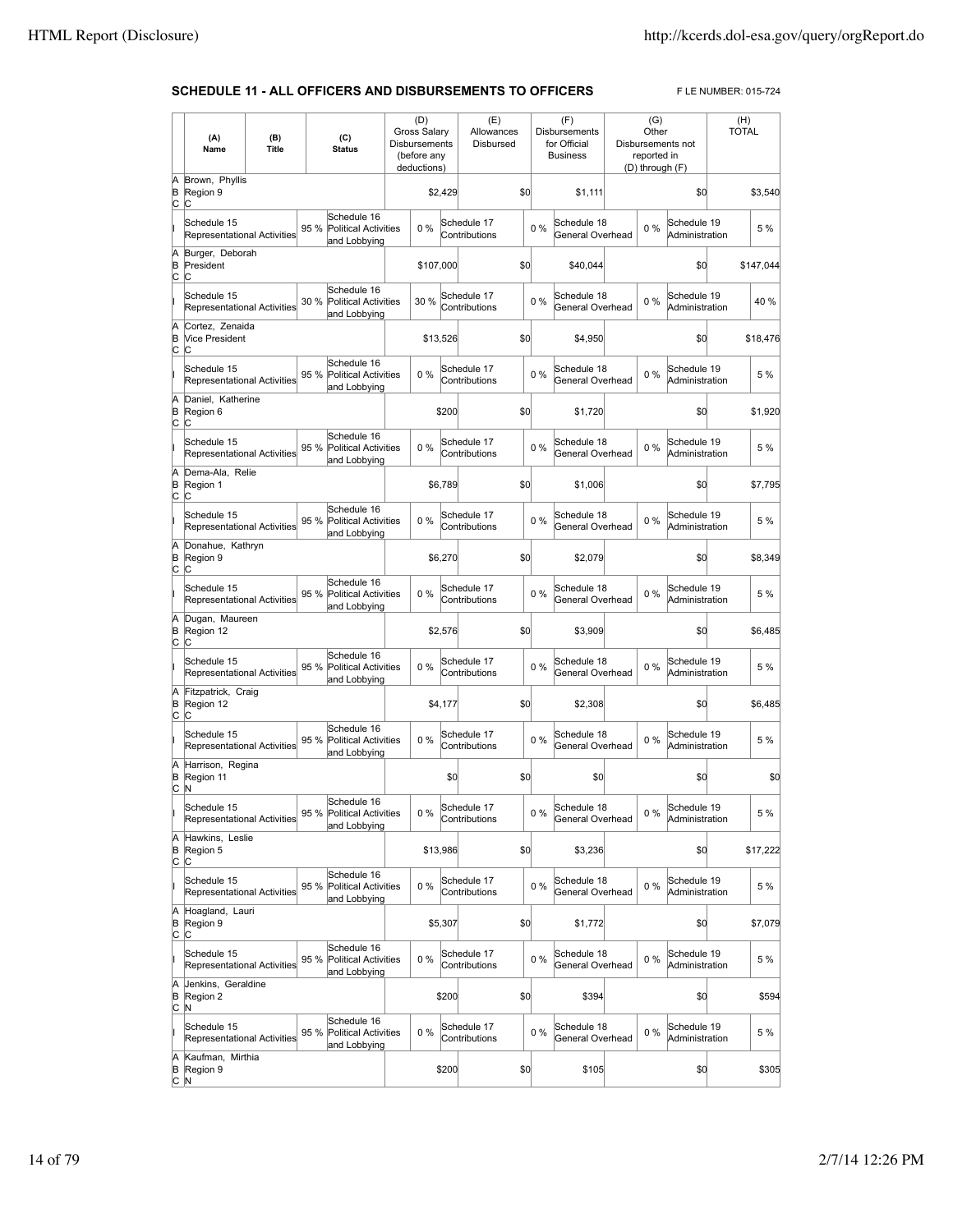|                | (A)<br>Name                                       | (B)<br><b>Title</b> |      | (C)<br><b>Status</b>                                       | (D)<br>Gross Salary<br><b>Disbursements</b><br>(before any<br>deductions) |          | (E)<br>Allowances<br>Disbursed |     |       | (F)<br><b>Disbursements</b><br>for Official<br><b>Business</b> | (G)<br>Other<br>reported in<br>(D) through (F) | Disbursements not             | (H)<br><b>TOTAL</b> |
|----------------|---------------------------------------------------|---------------------|------|------------------------------------------------------------|---------------------------------------------------------------------------|----------|--------------------------------|-----|-------|----------------------------------------------------------------|------------------------------------------------|-------------------------------|---------------------|
| II             | Schedule 15<br><b>Representational Activities</b> |                     | 95 % | Schedule 16<br><b>Political Activities</b><br>and Lobbying | 0%                                                                        |          | Schedule 17<br>Contributions   |     | 0%    | Schedule 18<br>General Overhead                                | $0\%$                                          | Schedule 19<br>Administration | 5 %                 |
| A<br>B<br>C    | Keenan, Margaret<br>Region 7<br>C                 |                     |      |                                                            |                                                                           | \$7,414  |                                | \$0 |       | \$1,379                                                        |                                                | \$0                           | \$8,793             |
| II             | Schedule 15<br>Representational Activities        |                     | 95 % | Schedule 16<br><b>Political Activities</b><br>and Lobbying | 0%                                                                        |          | Schedule 17<br>Contributions   |     | 0%    | Schedule 18<br>General Overhead                                | $0\%$                                          | Schedule 19<br>Administration | 5 %                 |
| A<br>B<br>C    | Koorsones, Diane<br>Region 12<br>C                |                     |      |                                                            |                                                                           | \$5,369  |                                | \$0 |       | \$158                                                          |                                                | \$0                           | \$5,527             |
| I              | Schedule 15<br><b>Representational Activities</b> |                     | 95 % | Schedule 16<br><b>Political Activities</b><br>and Lobbying | 0%                                                                        |          | Schedule 17<br>Contributions   |     | 0%    | Schedule 18<br>General Overhead                                | $0\%$                                          | Schedule 19<br>Administration | 5 %                 |
| A<br>İΒ<br>lc. | Kuhl, Martha<br>Treasurer<br>C                    |                     |      |                                                            |                                                                           | \$720    |                                | \$d |       | \$0                                                            |                                                | \$0                           | \$720               |
| II             | Schedule 15<br><b>Representational Activities</b> |                     | 95 % | Schedule 16<br><b>Political Activities</b><br>and Lobbying | 0%                                                                        |          | Schedule 17<br>Contributions   |     | $0\%$ | Schedule 18<br>General Overhead                                | $0\%$                                          | Schedule 19<br>Administration | 5 %                 |
| A<br>B<br>lc.  | Markowitz, Malinda<br>Secretary<br>С              |                     |      |                                                            |                                                                           | \$6,350  |                                | \$0 |       | \$2,082                                                        |                                                | \$0                           | \$8,432             |
| lı.            | Schedule 15<br>Representational Activities        |                     | 95 % | Schedule 16<br><b>Political Activities</b><br>and Lobbying | 0%                                                                        |          | Schedule 17<br>Contributions   |     | 0%    | Schedule 18<br>General Overhead                                | $0\%$                                          | Schedule 19<br>Administration | 5 %                 |
| A<br>B<br>C    | Marth, Robert<br>Region 11<br>Iс                  |                     |      |                                                            |                                                                           | \$47,737 |                                | \$d |       | \$2,629                                                        |                                                | \$d                           | \$50,366            |
| lı.            | Schedule 15<br><b>Representational Activities</b> |                     | 95 % | Schedule 16<br><b>Political Activities</b><br>and Lobbying | 0%                                                                        |          | Schedule 17<br>Contributions   |     | $0\%$ | Schedule 18<br>General Overhead                                | $0\%$                                          | Schedule 19<br>Administration | 5 %                 |
| A<br>B<br>lc.  | Martin, Bonnie<br>Region 5<br>lc.                 |                     |      |                                                            |                                                                           | \$9,270  |                                | \$d |       | \$4,524                                                        |                                                | \$d                           | \$13,794            |
| lı.            | Schedule 15<br>Representational Activities        |                     | 95 % | Schedule 16<br><b>Political Activities</b><br>and Lobbying | 0%                                                                        |          | Schedule 17<br>Contributions   |     | $0\%$ | Schedule 18<br>General Overhead                                | $0\%$                                          | Schedule 19<br>Administration | 5 %                 |
| A<br>B<br>C    | McNerney, Gloria<br>Region 12<br>N                |                     |      |                                                            |                                                                           | \$d      |                                | \$d |       | \$0                                                            |                                                | \$d                           | \$0                 |
| lı.            | Schedule 15<br>Representational Activities        |                     | 95 % | Schedule 16<br><b>Political Activities</b><br>and Lobbying | 0%                                                                        |          | Schedule 17<br>Contributions   |     | $0\%$ | Schedule 18<br>General Overhead                                | $0\%$                                          | Schedule 19<br>Administration | 5 %                 |
| A<br>B<br>C    | Miller. John<br>Region 10<br>Iс                   |                     |      |                                                            |                                                                           | \$200    |                                | \$d |       | \$272                                                          |                                                | \$d                           | \$472               |
|                | Schedule 15<br>Representational Activities        |                     | 95 % | Schedule 16<br>Political Activities<br>and Lobbying        | 0%                                                                        |          | Schedule 17<br>Contributions   |     | $0\%$ | Schedule 18<br>General Overhead                                | $0\%$                                          | Schedule 19<br>Administration | 5 %                 |
| A<br>C.        | Miller, Laura<br>B Region 11<br>lc.               |                     |      |                                                            |                                                                           | \$200    |                                | \$q |       | \$26                                                           |                                                | \$d                           | \$226               |
| lı.            | Schedule 15<br><b>Representational Activities</b> |                     | 95 % | Schedule 16<br>Political Activities<br>and Lobbying        | $0\%$                                                                     |          | Schedule 17<br>Contributions   |     | 0%    | Schedule 18<br>General Overhead                                | $0\%$                                          | Schedule 19<br>Administration | 5 %                 |
| A<br>B<br>C    | Morgan, Genel<br>Region 12<br>C                   |                     |      |                                                            |                                                                           | \$135    |                                | \$0 |       | \$1,367                                                        |                                                | \$0                           | \$1,502             |
| lı.            | Schedule 15<br><b>Representational Activities</b> |                     | 95 % | Schedule 16<br><b>Political Activities</b><br>and Lobbying | 0%                                                                        |          | Schedule 17<br>Contributions   |     | 0%    | Schedule 18<br>General Overhead                                | 0%                                             | Schedule 19<br>Administration | 5 %                 |
| A<br>B<br>C    | Paraiso, Hildegarde<br>Region 6<br>lc.            |                     |      |                                                            |                                                                           | \$200    |                                | \$d |       | \$555                                                          |                                                | \$0                           | \$755               |
| lı.            | Schedule 15<br>Representational Activities        |                     | 95 % | Schedule 16<br>Political Activities<br>and Lobbying        | 0%                                                                        |          | Schedule 17<br>Contributions   |     | $0\%$ | Schedule 18<br>General Overhead                                | 0%                                             | Schedule 19<br>Administration | 5 %                 |
| A<br>B<br>C    | Pataki, Elizabeth<br>Region 8<br>lc.              |                     |      |                                                            |                                                                           | \$4,200  |                                | \$d |       | \$413                                                          |                                                | \$d                           | \$4,613             |
| L              | Schedule 15<br><b>Representational Activities</b> |                     | 95 % | Schedule 16<br>Political Activities<br>and Lobbying        | $0\%$                                                                     |          | Schedule 17<br>Contributions   |     | $0\%$ | Schedule 18<br>General Overhead                                | 0%                                             | Schedule 19<br>Administration | 5 %                 |
| A<br>В         | Phillips, Trande<br>Region 9<br> C C              |                     |      |                                                            |                                                                           | \$21,659 |                                | \$d |       | \$4,911                                                        |                                                | \$0                           | \$26,570            |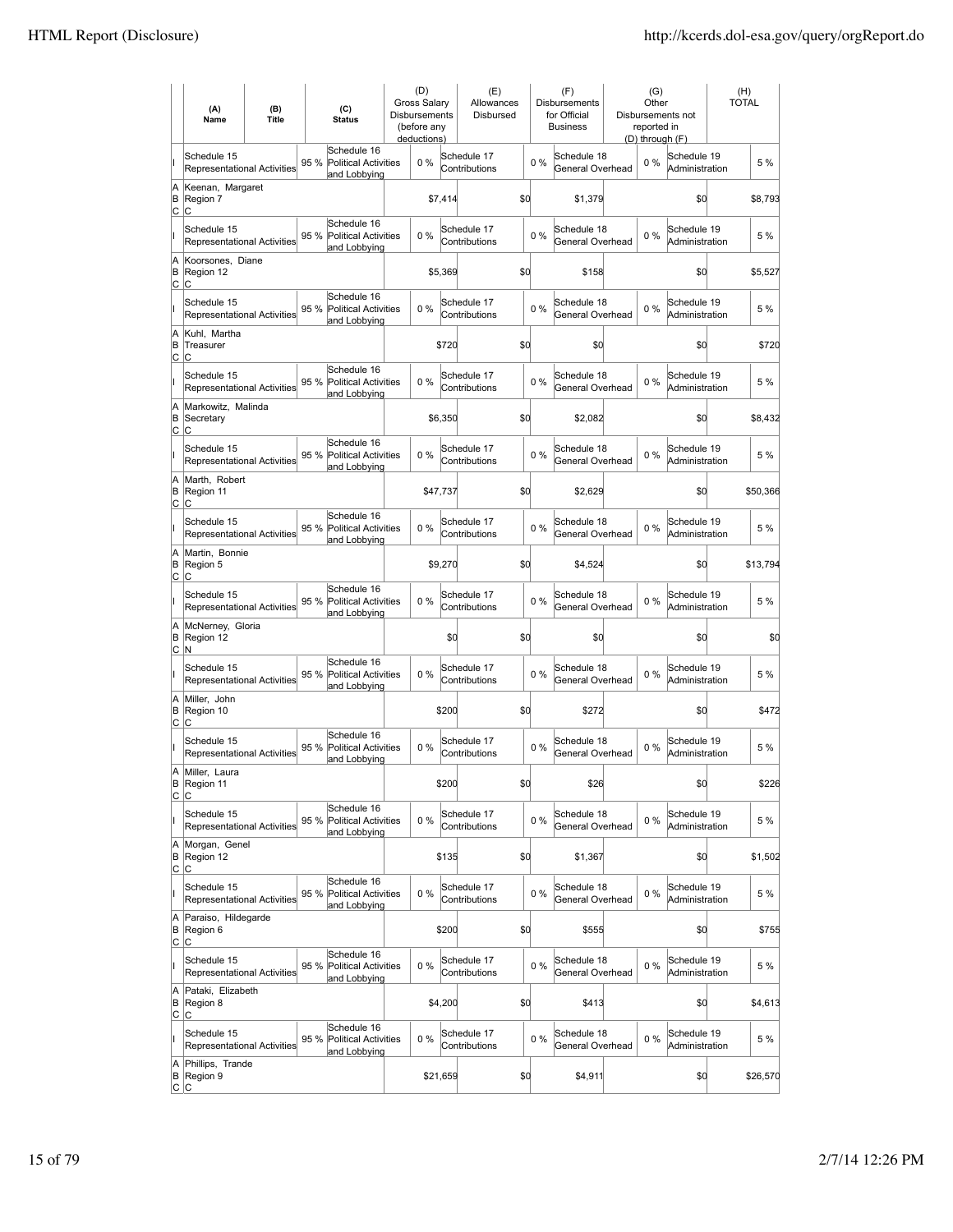|                        | (A)<br>Name                                       | (B)<br>(C)<br>Title<br><b>Status</b> |                                                                    | (D)<br><b>Gross Salary</b><br><b>Disbursements</b><br>(before any<br>deductions) |          | (E)<br>Allowances<br>Disbursed |     |       | (F)<br>Disbursements<br>for Official<br><b>Business</b> | (G)<br>Other<br>reported in<br>(D) through (F) | Disbursements not             | (H)<br><b>TOTAL</b> |
|------------------------|---------------------------------------------------|--------------------------------------|--------------------------------------------------------------------|----------------------------------------------------------------------------------|----------|--------------------------------|-----|-------|---------------------------------------------------------|------------------------------------------------|-------------------------------|---------------------|
|                        | Schedule 15<br><b>Representational Activities</b> |                                      | Schedule 16<br>95 %<br><b>Political Activities</b><br>and Lobbying | 0%                                                                               |          | Schedule 17<br>Contributions   |     | 0%    | Schedule 18<br>General Overhead                         | 0%                                             | Schedule 19<br>Administration | 5 %                 |
| A<br>B<br>C            | Rodolfo, Jan<br>Region 11<br>IС                   |                                      |                                                                    |                                                                                  | \$33,224 |                                | \$0 |       | \$2,524                                                 |                                                | \$0                           | \$35,748            |
|                        | Schedule 15<br><b>Representational Activities</b> |                                      | Schedule 16<br>95 %<br><b>Political Activities</b><br>and Lobbying | 0%                                                                               |          | Schedule 17<br>Contributions   |     | 0%    | Schedule 18<br>General Overhead                         | 0%                                             | Schedule 19<br>Administration | 5 %                 |
| A<br>B<br>C            | Smith-Braun, Monica<br>Region 9<br>N              |                                      |                                                                    |                                                                                  | \$1,055  |                                | \$0 |       | \$177                                                   |                                                | \$0                           | \$1,232             |
|                        | Schedule 15<br><b>Representational Activities</b> |                                      | Schedule 16<br>95 % Political Activities<br>and Lobbying           | 0%                                                                               |          | Schedule 17<br>Contributions   |     | $0\%$ | Schedule 18<br>General Overhead                         | $0\%$                                          | Schedule 19<br>Administration | 5 %                 |
| A<br>B                 | Stewart, Abbie<br>Region 9<br>∣C ∣N               |                                      |                                                                    |                                                                                  | \$24,214 |                                | \$0 |       | \$4,004                                                 |                                                | \$0                           | \$28,218            |
| II                     | Schedule 15<br><b>Representational Activities</b> |                                      | Schedule 16<br>95 % Political Activities<br>and Lobbying           | 0%                                                                               |          | Schedule 17<br>Contributions   |     | $0\%$ | Schedule 18<br>General Overhead                         | $0\%$                                          | Schedule 19<br>Administration | 5 %                 |
| A<br>B<br>C            | Stoddard, Sherri<br>Region 3<br> c                |                                      |                                                                    |                                                                                  | \$6,657  |                                | \$d |       | \$2,939                                                 |                                                | \$d                           | \$9.596             |
| Iı                     | Schedule 15<br><b>Representational Activities</b> |                                      | Schedule 16<br>95 % Political Activities<br>and Lobbying           | 0%                                                                               |          | Schedule 17<br>Contributions   |     | $0\%$ | Schedule 18<br>General Overhead                         | $0\%$                                          | Schedule 19<br>Administration | 5 %                 |
| Ā<br>B<br>C            | Strickland, Pat<br>Region 11<br>M                 |                                      |                                                                    |                                                                                  | \$6,494  |                                | \$0 |       | \$388                                                   |                                                | \$d                           | \$6,882             |
| lı                     | Schedule 15<br><b>Representational Activities</b> |                                      | Schedule 16<br>95 %<br><b>Political Activities</b><br>and Lobbying | 0%                                                                               |          | Schedule 17<br>Contributions   |     | $0\%$ | Schedule 18<br>General Overhead                         | $0\%$                                          | Schedule 19<br>Administration | 5 %                 |
| A<br>B                 | Utz, Martha<br>Region 10<br> C C                  |                                      |                                                                    |                                                                                  | \$200    |                                | \$d |       | \$2,175                                                 |                                                | \$d                           | \$2,375             |
|                        | Schedule 15<br><b>Representational Activities</b> |                                      | Schedule 16<br>95 %<br><b>Political Activities</b><br>and Lobbying | 0%                                                                               |          | Schedule 17<br>Contributions   |     | $0\%$ | Schedule 18<br>General Overhead                         | $0\%$                                          | Schedule 19<br>Administration | 5 %                 |
| A<br>B<br>C            | Warren, Scott<br>Region 8<br>M                    |                                      |                                                                    |                                                                                  | \$920    |                                | \$d |       | \$741                                                   |                                                | \$d                           | \$1,661             |
|                        | Schedule 15<br><b>Representational Activities</b> |                                      | Schedule 16<br>95 %<br><b>Political Activities</b><br>and Lobbying | 0%                                                                               |          | Schedule 17<br>Contributions   |     | $0\%$ | Schedule 18<br>General Overhead                         | $0\%$                                          | Schedule 19<br>Administration | 5 %                 |
| A<br>B<br>Iс           | Webb, Janice<br>Region 2<br>Iс                    |                                      |                                                                    |                                                                                  | \$920    |                                | \$d |       | \$3,366                                                 |                                                | \$d                           | \$4.286             |
|                        | Schedule 15<br><b>Representational Activities</b> |                                      | Schedule 16<br>95 %<br><b>Political Activities</b><br>and Lobbying | 0%                                                                               |          | Schedule 17<br>Contributions   |     | $0\%$ | Schedule 18<br>General Overhead                         | $0\%$                                          | Schedule 19<br>Administration | 5 %                 |
| A<br>B                 | Welch, David<br>Region 8<br>C C                   |                                      |                                                                    |                                                                                  | \$920    |                                | \$q |       | \$4,546                                                 |                                                | \$d                           | \$5,466             |
| II                     | Schedule 15<br><b>Representational Activities</b> |                                      | Schedule 16<br>95 % Political Activities<br>and Lobbying           | $0\%$                                                                            |          | Schedule 17<br>Contributions   |     | $0\%$ | Schedule 18<br>General Overhead                         | $0\%$                                          | Schedule 19<br>Administration | 5 %                 |
| A<br>B<br>$\mathsf{C}$ | Williams, Barbara<br>Region 10<br> C              |                                      |                                                                    |                                                                                  | \$3,881  |                                | \$d |       | \$2,055                                                 |                                                | \$d                           | \$5,936             |
| II                     | Schedule 15<br>Representational Activities        |                                      | Schedule 16<br>95 %<br><b>Political Activities</b><br>and Lobbying | 0%                                                                               |          | Schedule 17<br>Contributions   |     | $0\%$ | Schedule 18<br>General Overhead                         | $0\%$                                          | Schedule 19<br>Administration | 5 %                 |
|                        | <b>Total Officer Disbursements</b>                |                                      |                                                                    | \$344,599                                                                        |          |                                | \$0 |       | \$103,865                                               |                                                | \$0                           | \$448,464           |
|                        | <b>Less Deductions</b>                            |                                      |                                                                    |                                                                                  |          |                                |     |       |                                                         |                                                |                               |                     |
|                        | <b>Net Disbursements</b>                          |                                      |                                                                    |                                                                                  |          |                                |     |       |                                                         |                                                |                               | \$448,464           |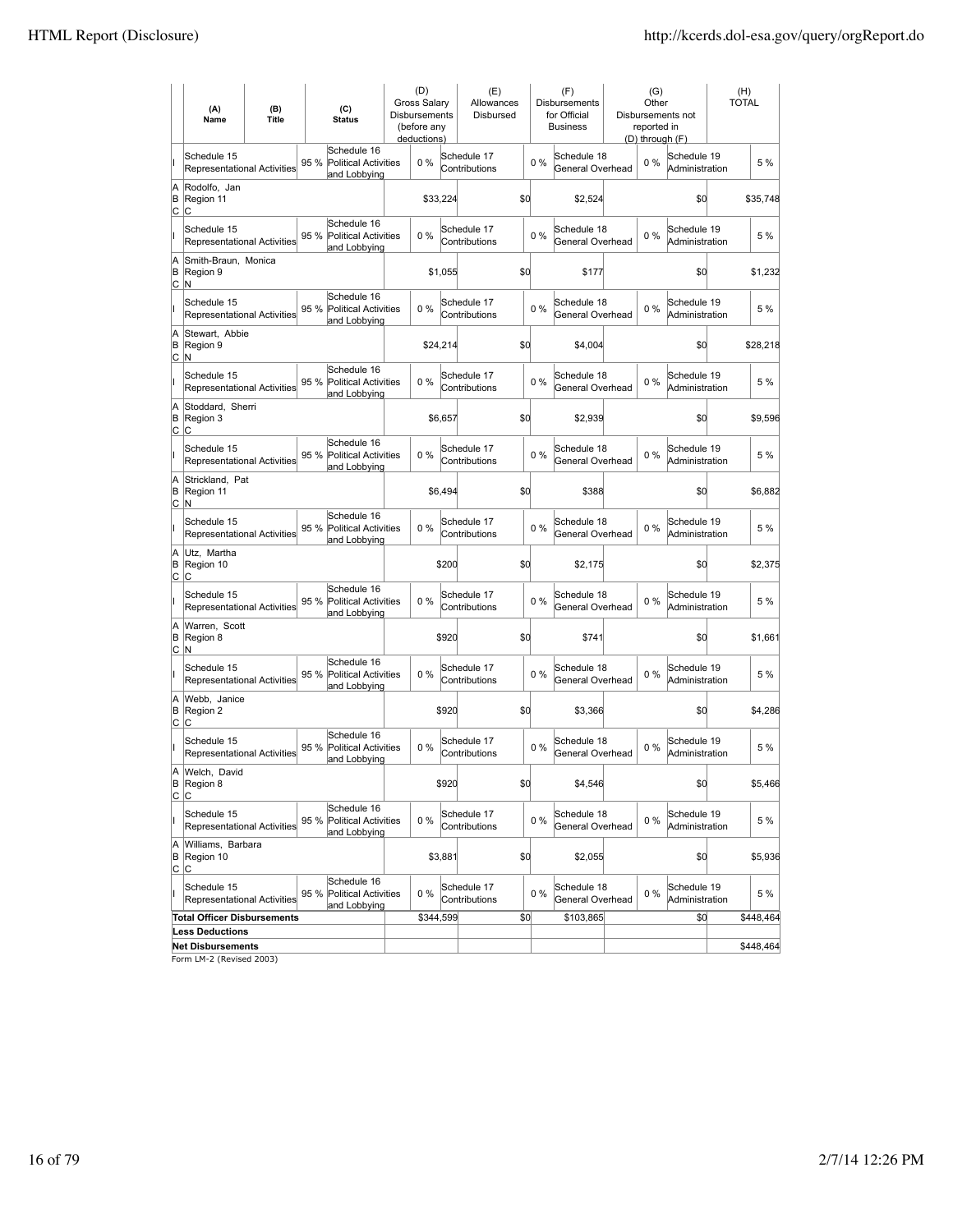#### **SCHEDULE 12 - DISBURSEMENTS TO EMPLOYEES** FLE NUMBER: 015-724

|                          | (A)<br>Name                                       | (B)<br><b>Title</b> | (C)<br><b>Other Payer</b>                                           | (D)<br><b>Gross Salary</b><br>Disbursements<br>(before any<br>deductions) |           | (E)<br>Allowances<br>Disbursed |         |       | (F)<br><b>Disbursements</b><br>for Official<br><b>Business</b> | (G)<br><b>Other Disbursements</b><br>not reported in<br>(D) through (F) |                               | (H)<br><b>TOTAL</b> |           |
|--------------------------|---------------------------------------------------|---------------------|---------------------------------------------------------------------|---------------------------------------------------------------------------|-----------|--------------------------------|---------|-------|----------------------------------------------------------------|-------------------------------------------------------------------------|-------------------------------|---------------------|-----------|
| A<br>B<br>c              | Adams, Janet<br>NA                                |                     |                                                                     |                                                                           | \$15,250  |                                | \$540   |       | \$529                                                          |                                                                         | \$0                           |                     | \$16,319  |
|                          | Schedule 15<br>Representational Activities        |                     | Schedule 16<br>90 %<br>Political Activities<br>and Lobbying         | 0%                                                                        |           | Schedule 17<br>Contributions   |         | 0%    | Schedule 18<br>General Overhead                                | 5 %                                                                     | Schedule 19<br>Administration |                     | 5 %       |
| A<br>B<br>c              | Albano, Leilani<br><b>NA</b>                      |                     |                                                                     |                                                                           | \$16,488  |                                | \$509   |       | \$0                                                            |                                                                         | \$0                           |                     | \$16,997  |
|                          | Schedule 15<br>Representational Activities        |                     | Schedule 16<br>90 %<br><b>Political Activities</b><br>and Lobbying  | 0%                                                                        |           | Schedule 17<br>Contributions   |         | 0%    | Schedule 18<br>General Overhead                                | 5 %                                                                     | Schedule 19<br>Administration |                     | 5 %       |
| A<br>B<br>C              | Alford, Bradly<br>NA                              |                     |                                                                     |                                                                           | \$52,161  |                                | \$0     |       | \$194                                                          |                                                                         | \$0                           |                     | \$52,355  |
|                          | Schedule 15<br><b>Representational Activities</b> |                     | Schedule 16<br>$0\%$<br><b>Political Activities</b><br>and Lobbying | 0%                                                                        |           | Schedule 17<br>Contributions   |         | 0%    | Schedule 18<br>General Overhead                                | 50 %                                                                    | Schedule 19<br>Administration |                     | 50 %      |
| A<br>B<br>c              | Allen, Pamela<br>NA                               |                     |                                                                     |                                                                           | \$109,201 |                                | \$0     |       | \$806                                                          |                                                                         | \$0                           |                     | \$110,007 |
|                          | Schedule 15<br>Representational Activities        |                     | Schedule 16<br>80 %<br>Political Activities<br>and Lobbying         | 5 %                                                                       |           | Schedule 17<br>Contributions   |         | 0%    | Schedule 18<br>General Overhead                                | $0\%$                                                                   | Schedule 19<br>Administration |                     | 15 %      |
| A<br>B<br>c              | Ames, Marie<br>NA                                 |                     |                                                                     |                                                                           | \$10,978  |                                | \$0     |       | \$305                                                          |                                                                         | \$0                           |                     | \$11,283  |
|                          | Schedule 15<br>Representational Activities        |                     | Schedule 16<br>100 % Political Activities<br>and Lobbying           | 0%                                                                        |           | Schedule 17<br>Contributions   |         | 0%    | Schedule 18<br>General Overhead                                | 0%                                                                      | Schedule 19<br>Administration |                     | 0%        |
| A<br>B<br>c              | Andersen, Corinne<br>NA                           |                     |                                                                     |                                                                           | \$101,881 |                                | \$1,345 |       | \$9,856                                                        |                                                                         | \$0                           |                     | \$113,082 |
|                          | Schedule 15<br>Representational Activities        |                     | Schedule 16<br>90 %<br>Political Activities<br>and Lobbying         | 0%                                                                        |           | Schedule 17<br>Contributions   |         | 0%    | Schedule 18<br>General Overhead                                | 5 %                                                                     | Schedule 19<br>Administration |                     | 5 %       |
| A<br>B<br>c              | Arnaudy, Angelina<br>NA                           |                     |                                                                     |                                                                           | \$17,830  |                                | \$0     |       | \$133                                                          |                                                                         | \$0                           |                     | \$17,963  |
|                          | Schedule 15<br>Representational Activities        |                     | Schedule 16<br>90 %<br>Political Activities<br>and Lobbying         | 0%                                                                        |           | Schedule 17<br>Contributions   |         | 0%    | Schedule 18<br>General Overhead                                | 5 %                                                                     | Schedule 19<br>Administration |                     | 5 %       |
| A<br>B<br>c              | Arroyo, Elvia<br>NA                               |                     |                                                                     |                                                                           | \$74,093  |                                | \$1,345 |       | \$4,029                                                        |                                                                         | \$0                           |                     | \$79,467  |
|                          | Schedule 15<br>Representational Activities        |                     | Schedule 16<br>90 %<br><b>Political Activities</b><br>and Lobbying  | 0%                                                                        |           | Schedule 17<br>Contributions   |         | 0%    | Schedule 18<br>General Overhead                                | 5 %                                                                     | Schedule 19<br>Administration |                     | 5 %       |
| A<br>B<br>C              | Bailey, Mary<br>NA                                |                     |                                                                     |                                                                           | \$16,030  |                                | \$0     |       | \$647                                                          |                                                                         | \$0                           |                     | \$16,677  |
|                          | Schedule 15<br>Representational Activities        |                     | Schedule 16<br>100 % Political Activities<br>and Lobbying           | 0%                                                                        |           | Schedule 17<br>Contributions   |         | 0%    | Schedule 18<br>General Overhead                                | 0 %                                                                     | Schedule 19<br>Administration |                     | $0\%$     |
| A<br>B<br>C              | Baker, Kevin<br>NA                                |                     |                                                                     |                                                                           | \$95,695  |                                | \$1,345 |       | \$12,997                                                       |                                                                         | \$0                           |                     | \$110,037 |
|                          | Schedule 15<br><b>Representational Activities</b> |                     | Schedule 16<br>90 %<br><b>Political Activities</b><br>and Lobbying  | 0%                                                                        |           | Schedule 17<br>Contributions   |         | 0%    | Schedule 18<br>General Overhead                                | 5 %                                                                     | Schedule 19<br>Administration |                     | 5 %       |
| A<br>B<br>$\overline{c}$ | Barana, Solito<br>NA.                             |                     |                                                                     |                                                                           | \$20,066  |                                | \$112   |       | \$4,614                                                        |                                                                         | \$0                           |                     | \$24,792  |
|                          | Schedule 15<br>Representational Activities        |                     | Schedule 16<br>90 %<br>Political Activities<br>and Lobbying         | 0%                                                                        |           | Schedule 17<br>Contributions   |         | $0\%$ | Schedule 18<br>General Overhead                                | 5 %                                                                     | Schedule 19<br>Administration |                     | 5 %       |
| A<br>B<br>C              | Barnette, Rodney<br>NA                            |                     |                                                                     |                                                                           | \$87,860  |                                | \$1,345 |       | \$6,411                                                        |                                                                         | \$O                           |                     | \$95,616  |
|                          | Schedule 15<br>Representational Activities        |                     | Schedule 16<br>90 %<br><b>Political Activities</b><br>and Lobbying  | 0%                                                                        |           | Schedule 17<br>Contributions   |         | 0%    | Schedule 18<br>General Overhead                                | 5 %                                                                     | Schedule 19<br>Administration |                     | 5 %       |
| A<br>B<br>C              | Barrios, Jose<br>NA                               |                     |                                                                     |                                                                           | \$78,089  |                                | \$1,345 |       | \$10,521                                                       |                                                                         | \$0                           |                     | \$89,955  |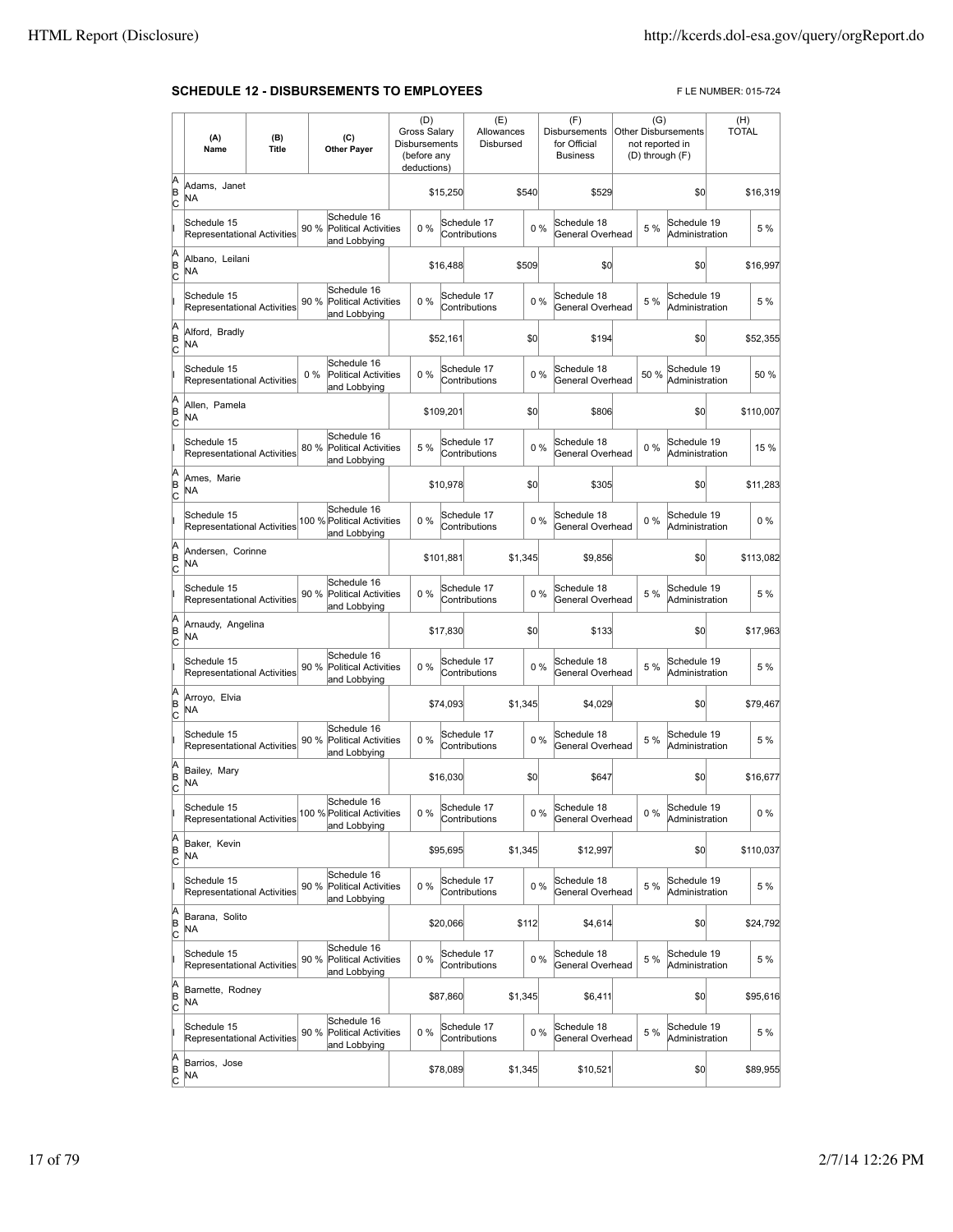|                           | (A)<br>Name                                       | (B)<br><b>Title</b> | (C)<br><b>Other Payer</b>                                          | (D)<br>Gross Salary<br>Disbursements<br>(before any<br>deductions) |           | (E)<br>Allowances<br>Disbursed |         |       | (F)<br>Disbursements<br>for Official<br><b>Business</b> | (G)   | <b>Other Disbursements</b><br>not reported in<br>(D) through (F) | (H)<br><b>TOTAL</b> |           |
|---------------------------|---------------------------------------------------|---------------------|--------------------------------------------------------------------|--------------------------------------------------------------------|-----------|--------------------------------|---------|-------|---------------------------------------------------------|-------|------------------------------------------------------------------|---------------------|-----------|
|                           | Schedule 15<br><b>Representational Activities</b> |                     | Schedule 16<br>90 %<br><b>Political Activities</b><br>and Lobbying | 0%                                                                 |           | Schedule 17<br>Contributions   |         | $0\%$ | Schedule 18<br>General Overhead                         | 5 %   | Schedule 19<br>Administration                                    |                     | 5 %       |
| A<br>ΙB<br> c             | Barrios, Renato<br>NA                             |                     |                                                                    |                                                                    | \$84,173  |                                | \$1,345 |       | \$10,789                                                |       | \$0                                                              |                     | \$96,307  |
|                           | Schedule 15<br><b>Representational Activities</b> |                     | Schedule 16<br>90 %<br><b>Political Activities</b><br>and Lobbying | 0%                                                                 |           | Schedule 17<br>Contributions   |         | 0%    | Schedule 18<br>General Overhead                         | 5 %   | Schedule 19<br>Administration                                    |                     | 5 %       |
| A<br>B<br>C               | Bartlett, Shawn<br>ΝA                             |                     |                                                                    |                                                                    | \$41,871  |                                | \$897   |       | \$2,301                                                 |       | \$0                                                              |                     | \$45,069  |
|                           | Schedule 15<br>Representational Activities        |                     | Schedule 16<br>90 %<br><b>Political Activities</b><br>and Lobbying | 0%                                                                 |           | Schedule 17<br>Contributions   |         | 0%    | Schedule 18<br>General Overhead                         | 5 %   | Schedule 19<br>Administration                                    |                     | 5 %       |
| A<br>B<br> c              | Bermudez, Victoria<br>NA                          |                     |                                                                    |                                                                    | \$101,139 |                                | \$1,345 |       | \$2,865                                                 |       | \$0                                                              |                     | \$105,349 |
|                           | Schedule 15<br><b>Representational Activities</b> |                     | Schedule 16<br>30 %<br><b>Political Activities</b><br>and Lobbying | 65%                                                                |           | Schedule 17<br>Contributions   |         | 0%    | Schedule 18<br>General Overhead                         | $0\%$ | Schedule 19<br>Administration                                    |                     | 5 %       |
| A<br>ΙB<br> c             | Bernard. Thomas<br>NA                             |                     |                                                                    |                                                                    | \$92,020  |                                | \$1.070 |       | \$5,636                                                 |       | \$0                                                              |                     | \$98,726  |
|                           | Schedule 15<br><b>Representational Activities</b> |                     | Schedule 16<br>90 % Political Activities<br>and Lobbying           | $0\%$                                                              |           | Schedule 17<br>Contributions   |         | 0%    | Schedule 18<br>General Overhead                         | 5 %   | Schedule 19<br>Administration                                    |                     | 5 %       |
| A<br>B<br>C               | Borgers, Frank<br>ΝA                              |                     |                                                                    |                                                                    | \$77,455  |                                | \$Q     |       | \$6,286                                                 |       | \$0                                                              |                     | \$83,741  |
|                           | Schedule 15<br>Representational Activities        |                     | Schedule 16<br>80 %<br><b>Political Activities</b><br>and Lobbying | 0%                                                                 |           | Schedule 17<br>Contributions   |         | 0%    | Schedule 18<br>General Overhead                         | $0\%$ | Schedule 19<br>Administration                                    |                     | 20 %      |
| A<br>B<br>C               | Bowen, Martha<br>NA                               |                     |                                                                    |                                                                    | \$67,567  |                                | \$d     |       | \$1,786                                                 |       | \$0                                                              |                     | \$69,353  |
|                           | Schedule 15<br>Representational Activities        |                     | Schedule 16<br>50 %<br><b>Political Activities</b><br>and Lobbying | 5 %                                                                |           | Schedule 17<br>Contributions   |         | 0%    | Schedule 18<br>General Overhead                         | $0\%$ | Schedule 19<br>Administration                                    |                     | 45 %      |
| A<br>B<br>Iс              | Brannan, Michael<br>NA                            |                     |                                                                    |                                                                    | \$77,303  |                                | \$1,345 |       | \$3,976                                                 |       | \$d                                                              |                     | \$82,624  |
|                           | Schedule 15<br><b>Representational Activities</b> |                     | Schedule 16<br>90 %<br><b>Political Activities</b><br>and Lobbying | 0%                                                                 |           | Schedule 17<br>Contributions   |         | 0%    | Schedule 18<br>General Overhead                         | 5 %   | Schedule 19<br>Administration                                    |                     | 5 %       |
| A<br>B<br>C               | Bratchett, Nancy<br>ΝA                            |                     |                                                                    |                                                                    | \$85,648  |                                | \$Q     |       | \$0                                                     |       | \$0                                                              |                     | \$85,648  |
|                           | Schedule 15<br>Representational Activities        |                     | Schedule 16<br>20 %<br><b>Political Activities</b><br>and Lobbying | 0%                                                                 |           | Schedule 17<br>Contributions   |         | 0%    | Schedule 18<br>General Overhead                         | 80%   | Schedule 19<br>Administration                                    |                     | $0\%$     |
| A<br>ΙB<br>$\overline{c}$ | Brown-Fehm, Stephanie<br>ΝA                       |                     |                                                                    |                                                                    | \$158,177 |                                | \$1,299 |       | \$4,550                                                 |       | \$0                                                              |                     | \$164,026 |
|                           | Schedule 15<br>Representational Activities        |                     | Schedule 16<br>90 %<br><b>Political Activities</b><br>and Lobbying | 0%                                                                 |           | Schedule 17<br>Contributions   |         | $0\%$ | Schedule 18<br>General Overhead                         | 5 %   | Schedule 19<br>Administration                                    |                     | 5 %       |
| A<br>B<br>$\overline{c}$  | Bruno, Edmund<br>NA                               |                     |                                                                    |                                                                    | \$80,295  |                                | \$d     |       | \$15,763                                                |       | \$0                                                              |                     | \$96,058  |
|                           | Schedule 15<br><b>Representational Activities</b> |                     | Schedule 16<br>90 % Political Activities<br>and Lobbying           | $0\%$                                                              |           | Schedule 17<br>Contributions   |         | $0\%$ | Schedule 18<br>General Overhead                         | 5 %   | Schedule 19<br>Administration                                    |                     | 5 %       |
| A<br>B<br>$\mathsf{C}$    | Bruss, Carl<br>NA                                 |                     |                                                                    |                                                                    | \$46,616  |                                | \$2,011 |       | \$75                                                    |       | \$0                                                              |                     | \$48,702  |
|                           | Schedule 15<br>Representational Activities        |                     | Schedule 16<br>90 %<br><b>Political Activities</b><br>and Lobbying | 0%                                                                 |           | Schedule 17<br>Contributions   |         | $0\%$ | Schedule 18<br>General Overhead                         | 5 %   | Schedule 19<br>Administration                                    |                     | 5 %       |
| A<br>B<br>C               | Builter, Greta<br>NA                              |                     |                                                                    |                                                                    | \$46,516  |                                | \$0     |       | \$0                                                     |       | \$0                                                              |                     | \$46,516  |
|                           | Schedule 15<br>Representational Activities        |                     | Schedule 16<br>75 %<br><b>Political Activities</b><br>and Lobbying | 5 %                                                                |           | Schedule 17<br>Contributions   |         | 0%    | Schedule 18<br>General Overhead                         | 5 %   | Schedule 19<br>Administration                                    |                     | 15 %      |
| A<br>B<br>$\overline{c}$  | Bunting, Theresa<br>NA                            |                     |                                                                    |                                                                    | \$83,494  |                                | \$1,345 |       | \$6,577                                                 |       | \$0                                                              |                     | \$91,416  |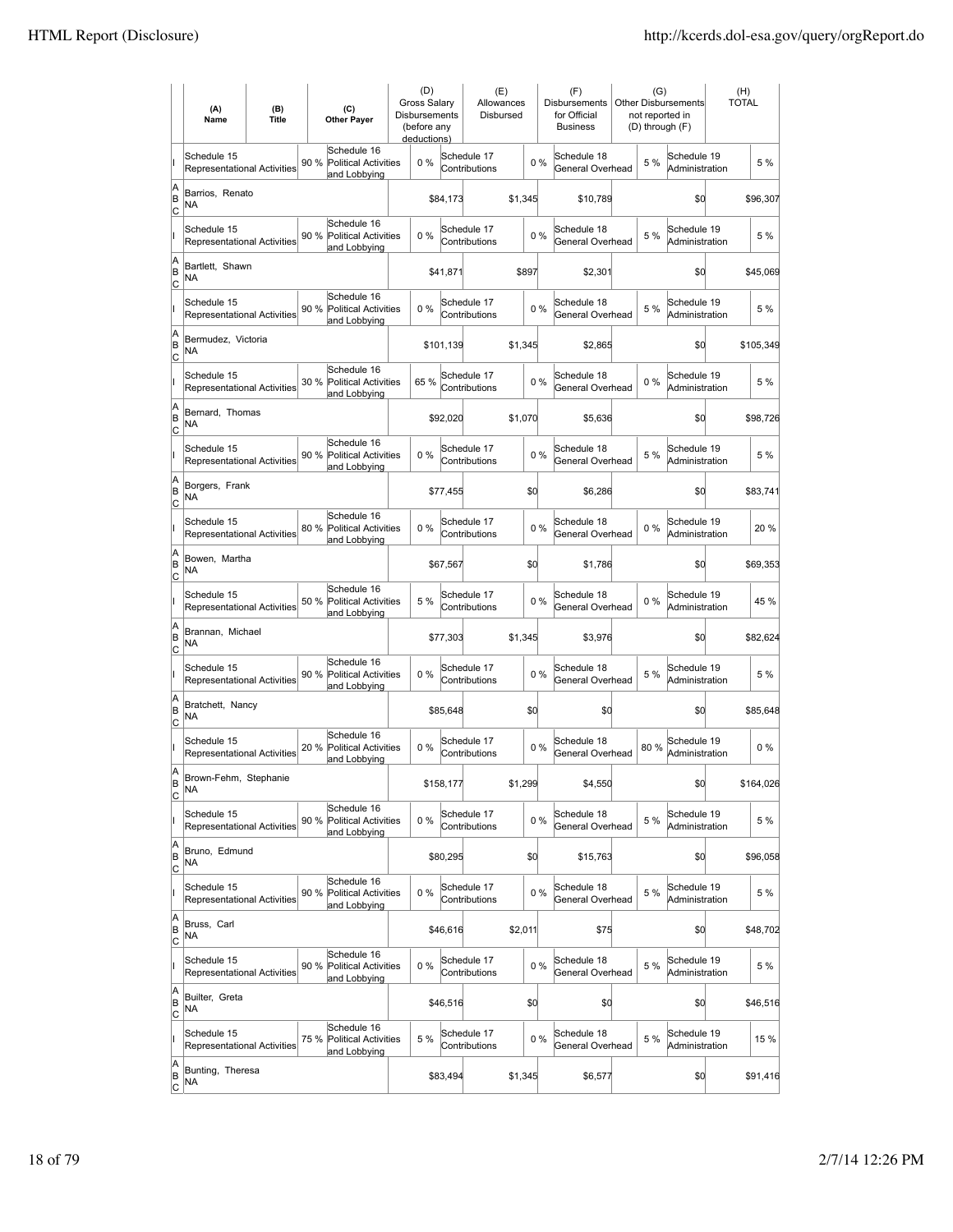|                          | (A)<br>Name                                       | (B)<br><b>Title</b> |       | (C)<br><b>Other Paver</b>                                  | Gross Salarv<br>Disbursements<br>(before any<br>deductions) | (D)   |           | (E)<br>Allowances<br>Disbursed |         |       | (F)<br><b>Disbursements</b><br>for Official<br><b>Business</b> | (G)  | Other Disbursements<br>not reported in<br>(D) through (F) | (H)<br><b>TOTAL</b> |           |
|--------------------------|---------------------------------------------------|---------------------|-------|------------------------------------------------------------|-------------------------------------------------------------|-------|-----------|--------------------------------|---------|-------|----------------------------------------------------------------|------|-----------------------------------------------------------|---------------------|-----------|
|                          | Schedule 15<br>Representational Activities        |                     | 90 %  | Schedule 16<br>Political Activities<br>and Lobbying        |                                                             | 0%    |           | Schedule 17<br>Contributions   |         | $0\%$ | Schedule 18<br>General Overhead                                | 5 %  | Schedule 19<br>Administration                             |                     | 5 %       |
| A<br>B<br>lc             | Cahill, Theodore<br>ΝA                            |                     |       |                                                            |                                                             |       | \$118,393 |                                | \$1,345 |       | \$9,014                                                        |      | \$d                                                       |                     | \$128,752 |
|                          | Schedule 15<br>Representational Activities        |                     | 90 %  | Schedule 16<br>Political Activities<br>and Lobbying        |                                                             | 0%    |           | Schedule 17<br>Contributions   |         | 0%    | Schedule 18<br>General Overhead                                | 5 %  | Schedule 19<br>Administration                             |                     | 5 %       |
| A<br>B<br>C              | Camacho, Alexandra<br>NA                          |                     |       |                                                            |                                                             |       | \$25,132  |                                | \$448   |       | \$0                                                            |      | \$d                                                       |                     | \$25,580  |
|                          | Schedule 15<br>Representational Activities        |                     | 90 %  | Schedule 16<br><b>Political Activities</b><br>and Lobbying |                                                             | 0%    |           | Schedule 17<br>Contributions   |         | 0%    | Schedule 18<br>General Overhead                                | 5 %  | Schedule 19<br>Administration                             |                     | 5 %       |
| A<br>B<br>C              | Camara, Trena<br>NA                               |                     |       |                                                            |                                                             |       | \$98,485  |                                | \$1,345 |       | \$5,313                                                        |      | \$0                                                       |                     | \$105,143 |
|                          | Schedule 15<br>Representational Activities        |                     | 90 %  | Schedule 16<br><b>Political Activities</b><br>and Lobbying |                                                             | $0\%$ |           | Schedule 17<br>Contributions   |         | 0%    | Schedule 18<br>General Overhead                                | 5 %  | Schedule 19<br>Administration                             |                     | 5 %       |
| A<br>B<br>lc             | Carboni, Eliza<br>NA                              |                     |       |                                                            |                                                             |       | \$31,338  |                                | \$953   |       | \$2,839                                                        |      | \$O                                                       |                     | \$35,130  |
|                          | Schedule 15<br>Representational Activities        |                     | 90 %  | Schedule 16<br>Political Activities<br>and Lobbying        |                                                             | 0%    |           | Schedule 17<br>Contributions   |         | 0%    | Schedule 18<br>General Overhead                                | 5 %  | Schedule 19<br>Administration                             |                     | 5 %       |
| A<br>B<br>C              | Carbuccia, Maximo<br>ΝA                           |                     |       |                                                            |                                                             |       | \$76,697  |                                | \$1,345 |       | \$6,090                                                        |      | \$0                                                       |                     | \$84,132  |
|                          | Schedule 15<br>Representational Activities        |                     |       | Schedule 16<br>90 % Political Activities<br>and Lobbying   |                                                             | 0%    |           | Schedule 17<br>Contributions   |         | 0%    | Schedule 18<br>General Overhead                                | 5 %  | Schedule 19<br>Administration                             |                     | 5 %       |
| A<br>B<br>C              | Carder, Kathy<br>NA                               |                     |       |                                                            |                                                             |       | \$110,724 |                                | \$1,345 |       | \$1,247                                                        |      | \$0                                                       |                     | \$113,316 |
|                          | Schedule 15<br><b>Representational Activities</b> |                     | 90 %  | Schedule 16<br><b>Political Activities</b><br>and Lobbying |                                                             | $0\%$ |           | Schedule 17<br>Contributions   |         | 0%    | Schedule 18<br>General Overhead                                | 5 %  | Schedule 19<br>Administration                             |                     | 5 %       |
| A<br>B<br> c             | Carrin, Joshua<br>NA                              |                     |       |                                                            |                                                             |       | \$14,635  |                                | \$56    |       | \$834                                                          |      | \$d                                                       |                     | \$15,525  |
|                          | Schedule 15<br>Representational Activities        |                     | 90 %  | Schedule 16<br><b>Political Activities</b><br>and Lobbying |                                                             | 0%    |           | Schedule 17<br>Contributions   |         | 0%    | Schedule 18<br>General Overhead                                | 5 %  | Schedule 19<br>Administration                             |                     | 5 %       |
| A<br>B<br> c             | Carson. Victoria<br><b>NA</b>                     |                     |       |                                                            |                                                             |       | \$33,942  |                                | \$306   |       | \$1,218                                                        |      | \$d                                                       |                     | \$35,466  |
|                          | Schedule 15<br>Representational Activities        |                     | 90 %  | Schedule 16<br><b>Political Activities</b><br>and Lobbying |                                                             | 0%    |           | Schedule 17<br>Contributions   |         | 0%    | Schedule 18<br>General Overhead                                | 5 %  | Schedule 19<br>Administration                             |                     | 5 %       |
| A<br> B<br>C             | Castillo, Bonnie<br>ΝA                            |                     |       |                                                            |                                                             |       | \$108,913 |                                | \$1,345 |       | \$2,564                                                        |      | \$d                                                       |                     | \$112,822 |
|                          | Schedule 15<br>Representational Activities        |                     | 90 %  | Schedule 16<br><b>Political Activities</b><br>and Lobbying |                                                             | 0%    |           | Schedule 17<br>Contributions   |         | $0\%$ | Schedule 18<br>General Overhead                                | 5 %  | Schedule 19<br>Administration                             |                     | 5 %       |
| A<br>B<br>$\overline{c}$ | Causing, Thor<br>NA                               |                     |       |                                                            |                                                             |       | \$60,337  |                                | \$560   |       | \$7,968                                                        |      | \$d                                                       |                     | \$68,865  |
|                          | Schedule 15<br>Representational Activities        |                     | 90 %  | Schedule 16<br><b>Political Activities</b><br>and Lobbying |                                                             | 0%    |           | Schedule 17<br>Contributions   |         | $0\%$ | Schedule 18<br>General Overhead                                | 5 %  | Schedule 19<br>Administration                             |                     | 5 %       |
| A<br> B<br>$\mathsf{C}$  | Chan, Sunny<br>NA                                 |                     |       |                                                            |                                                             |       | \$66,582  |                                | \$0     |       | \$33                                                           |      | \$0                                                       |                     | \$66,615  |
|                          | Schedule 15<br>Representational Activities        |                     | $0\%$ | Schedule 16<br><b>Political Activities</b><br>and Lobbying |                                                             | 0%    |           | Schedule 17<br>Contributions   |         | 5 %   | Schedule 18<br>General Overhead                                | 75 % | Schedule 19<br>Administration                             |                     | 20 %      |
| A<br>B<br>C              | Chan, Karen<br>NA                                 |                     |       |                                                            |                                                             |       | \$78,089  |                                | \$1,345 |       | \$10,424                                                       |      | \$d                                                       |                     | \$89,858  |
|                          | Schedule 15<br>Representational Activities        |                     | 90 %  | Schedule 16<br>Political Activities<br>and Lobbying        |                                                             | 0%    |           | Schedule 17<br>Contributions   |         | $0\%$ | Schedule 18<br>General Overhead                                | 5 %  | Schedule 19<br>Administration                             |                     | 5 %       |
| A<br>B<br>$\overline{c}$ | Chau, Jennifer<br>NA                              |                     |       |                                                            |                                                             |       | \$37,399  |                                | \$0     |       | \$0                                                            |      | \$0                                                       |                     | \$37,399  |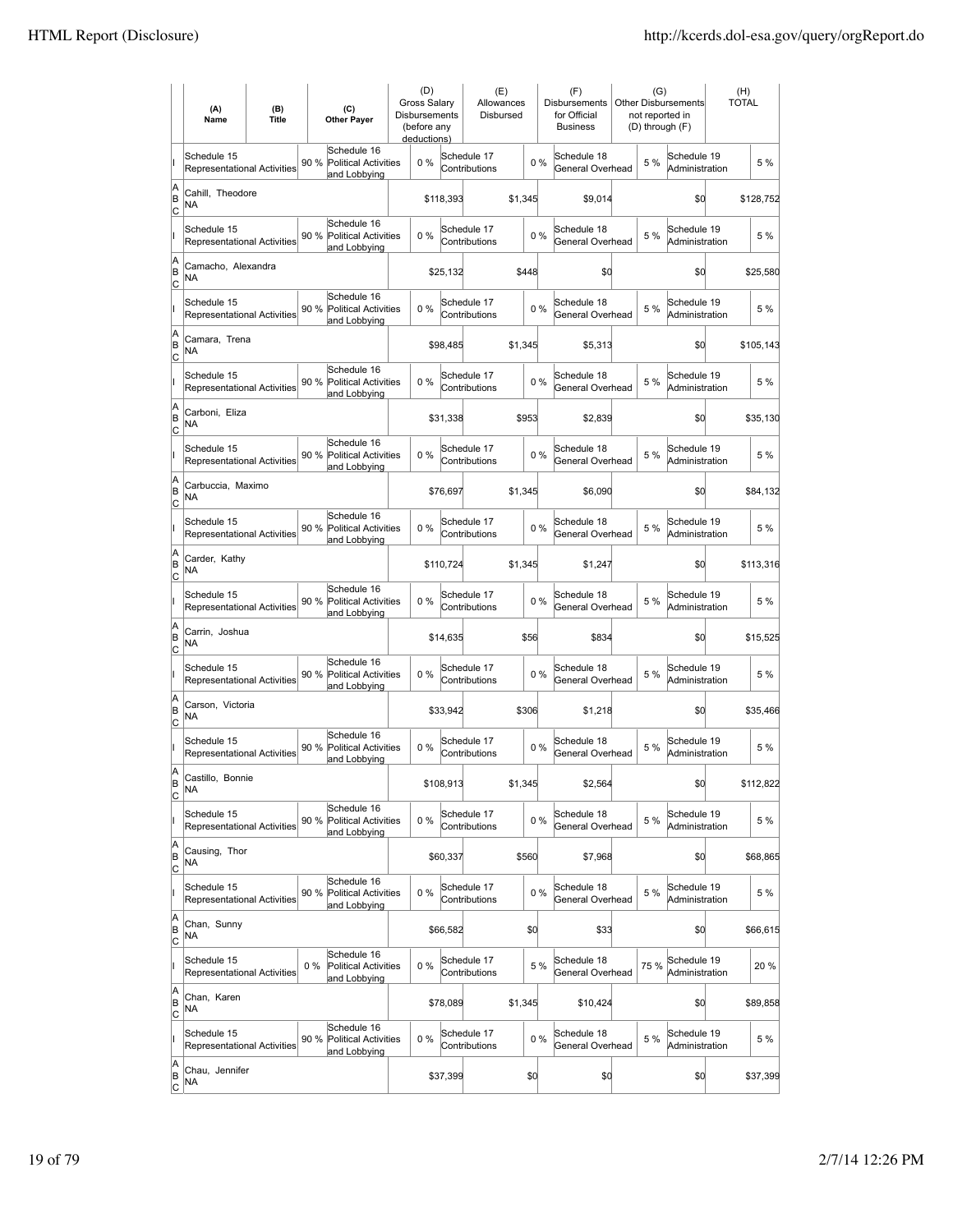|                          | (A)<br>Name                                       | (B)<br><b>Title</b> | (C)<br><b>Other Payer</b>                                          | (D)<br>Gross Salary<br>Disbursements<br>(before any<br>deductions) |           | (E)<br>Allowances<br>Disbursed |         |       | (F)<br>Disbursements<br>for Official<br><b>Business</b> | (G)<br>not reported in | <b>Other Disbursements</b><br>(D) through (F) | (H)<br>TOTAL |           |
|--------------------------|---------------------------------------------------|---------------------|--------------------------------------------------------------------|--------------------------------------------------------------------|-----------|--------------------------------|---------|-------|---------------------------------------------------------|------------------------|-----------------------------------------------|--------------|-----------|
|                          | Schedule 15<br><b>Representational Activities</b> |                     | Schedule 16<br>50 %<br><b>Political Activities</b><br>and Lobbying | 20 %                                                               |           | Schedule 17<br>Contributions   |         | 0%    | Schedule 18<br>General Overhead                         | 5 %                    | Schedule 19<br>Administration                 |              | 25 %      |
| A<br>B<br> c             | Comer, Corinne<br>NA                              |                     |                                                                    |                                                                    | \$125,839 |                                | \$1,345 |       | \$1,836                                                 |                        | \$0                                           |              | \$129,020 |
|                          | Schedule 15<br><b>Representational Activities</b> |                     | Schedule 16<br>90 %<br><b>Political Activities</b><br>and Lobbying | 0%                                                                 |           | Schedule 17<br>Contributions   |         | 0%    | Schedule 18<br>General Overhead                         | 5 %                    | Schedule 19<br>Administration                 |              | 5 %       |
| A<br>B<br>C              | Conradson, Erik<br>NA                             |                     |                                                                    |                                                                    | \$88,545  |                                | \$1,345 |       | \$12,324                                                |                        | \$0                                           |              | \$102,214 |
|                          | Schedule 15<br>Representational Activities        |                     | Schedule 16<br>90 %<br><b>Political Activities</b><br>and Lobbying | 0%                                                                 |           | Schedule 17<br>Contributions   |         | 0%    | Schedule 18<br>General Overhead                         | 5 %                    | Schedule 19<br>Administration                 |              | 5 %       |
| A<br>B<br> c             | Craven II, Robert<br>NA                           |                     |                                                                    |                                                                    | \$70,308  |                                | \$d     |       | \$0                                                     |                        | \$0                                           |              | \$70,308  |
|                          | Schedule 15<br><b>Representational Activities</b> |                     | Schedule 16<br>80 %<br>Political Activities<br>and Lobbying        | 5 %                                                                |           | Schedule 17<br>Contributions   |         | 0%    | Schedule 18<br>General Overhead                         | $0\%$                  | Schedule 19<br>Administration                 |              | 15 %      |
| A<br>B<br>lc             | Demoro, Robert<br>ΝA                              |                     |                                                                    |                                                                    | \$111,822 |                                | \$1,345 |       | \$0                                                     |                        | \$0                                           |              | \$113,167 |
|                          | Schedule 15<br>Representational Activities        |                     | Schedule 16<br>80 % Political Activities<br>and Lobbying           | 0%                                                                 |           | Schedule 17<br>Contributions   |         | $0\%$ | Schedule 18<br>General Overhead                         | $0\%$                  | Schedule 19<br>Administration                 |              | 20%       |
| A<br>B<br>C              | Demoro, Rose Ann<br>NA                            |                     |                                                                    |                                                                    | \$195,663 |                                | \$1,345 |       | \$11,195                                                |                        | \$0                                           |              | \$208,203 |
|                          | Schedule 15<br>Representational Activities        |                     | Schedule 16<br>50 % Political Activities<br>and Lobbying           | 5 %                                                                |           | Schedule 17<br>Contributions   |         | 0%    | Schedule 18<br>General Overhead                         | $0\%$                  | Schedule 19<br>Administration                 |              | 45 %      |
| A<br>B<br>C              | Denham, Anna<br>NA                                |                     |                                                                    |                                                                    | \$57,711  |                                | \$d     |       | \$892                                                   |                        | \$0                                           |              | \$58,603  |
|                          | Schedule 15<br><b>Representational Activities</b> |                     | Schedule 16<br>80 %<br><b>Political Activities</b><br>and Lobbying | $0\%$                                                              |           | Schedule 17<br>Contributions   |         | $0\%$ | Schedule 18<br>General Overhead                         | $0\%$                  | Schedule 19<br>Administration                 |              | 20 %      |
| A<br>B<br> c             | Devereaux, Rose<br><b>NA</b>                      |                     |                                                                    |                                                                    | \$18,798  |                                | \$2,717 |       | \$417                                                   |                        | \$d                                           |              | \$21,932  |
|                          | Schedule 15<br><b>Representational Activities</b> |                     | Schedule 16<br>90 %<br><b>Political Activities</b><br>and Lobbying | 0%                                                                 |           | Schedule 17<br>Contributions   |         | $0\%$ | Schedule 18<br>General Overhead                         | 5 %                    | Schedule 19<br>Administration                 |              | 5 %       |
| A<br>B<br>C              | Diaz, Adam<br><b>NA</b>                           |                     |                                                                    |                                                                    | \$78,250  |                                | \$1,345 |       | \$25,673                                                |                        | \$0                                           |              | \$105,268 |
|                          | Schedule 15<br>Representational Activities        |                     | Schedule 16<br>90 %<br>Political Activities<br>and Lobbying        | 0%                                                                 |           | Schedule 17<br>Contributions   |         | 0%    | Schedule 18<br>General Overhead                         | 5 %                    | Schedule 19<br>Administration                 |              | 5 %       |
| A<br>B<br>C              | Doran, Lenore<br><b>NA</b>                        |                     |                                                                    |                                                                    | \$60,650  |                                | \$d     |       | \$143                                                   |                        | \$0                                           |              | \$60,793  |
|                          | Schedule 15<br>Representational Activities        |                     | Schedule 16<br>$0\%$<br>Political Activities<br>and Lobbying       | 0%                                                                 |           | Schedule 17<br>Contributions   |         | 5 %   | Schedule 18<br>General Overhead                         | 75 %                   | Schedule 19<br>Administration                 |              | 20 %      |
| A<br>B<br><u>lc</u>      | Dornbusch, Steven<br>NA                           |                     |                                                                    |                                                                    | \$66,792  |                                | \$1,156 |       | \$6,603                                                 |                        | \$d                                           |              | \$74,551  |
|                          | Schedule 15<br>Representational Activities        |                     | Schedule 16<br>90 %<br><b>Political Activities</b><br>and Lobbying | 0%                                                                 |           | Schedule 17<br>Contributions   |         | $0\%$ | Schedule 18<br>General Overhead                         | 5 %                    | Schedule 19<br>Administration                 |              | 5 %       |
| A<br>B<br>$\mathsf{C}$   | Dumpel, Hedy<br>NA                                |                     |                                                                    |                                                                    | \$125,594 |                                | \$1,345 |       | \$6,851                                                 |                        | \$0                                           |              | \$133,790 |
|                          | Schedule 15<br>Representational Activities        |                     | Schedule 16<br>90 % Political Activities<br>and Lobbying           | 0%                                                                 |           | Schedule 17<br>Contributions   |         | $0\%$ | Schedule 18<br>General Overhead                         | 5 %                    | Schedule 19<br>Administration                 |              | 5 %       |
| A<br>B<br> c             | Dunne, Thomas<br>NA                               |                     |                                                                    |                                                                    | \$88,352  |                                | \$1,345 |       | \$7,845                                                 |                        | \$0                                           |              | \$97,542  |
|                          | Schedule 15<br>Representational Activities        |                     | Schedule 16<br>90 %<br>Political Activities<br>and Lobbying        | 0%                                                                 |           | Schedule 17<br>Contributions   |         | 0%    | Schedule 18<br>General Overhead                         | 5 %                    | Schedule 19<br>Administration                 |              | 5 %       |
| A<br>B<br>$\overline{c}$ | Ecks, Elizabeth<br>NA                             |                     |                                                                    |                                                                    | \$77,000  |                                | \$1,345 |       | \$7,495                                                 |                        | \$0                                           |              | \$85,840  |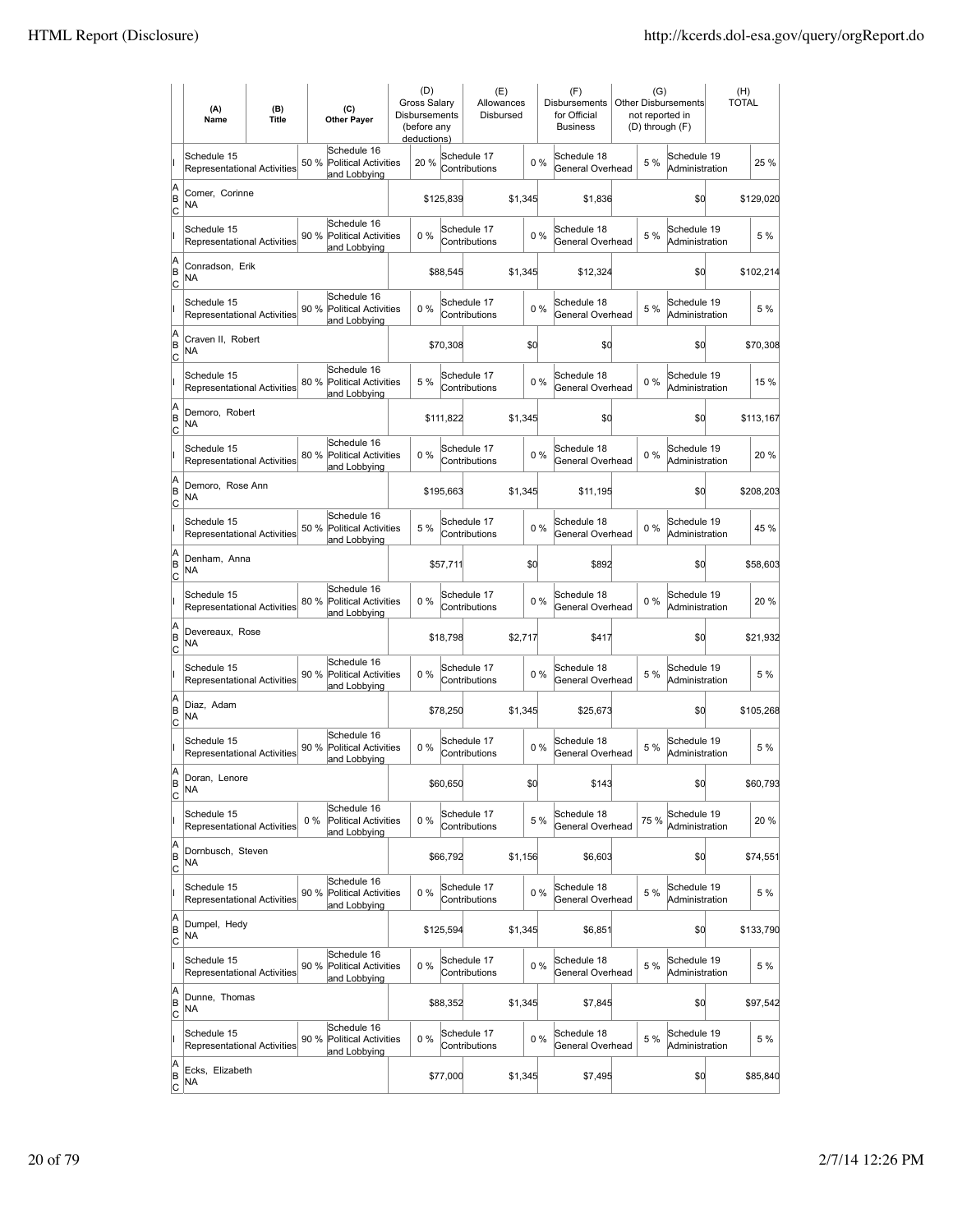|                          | (A)<br>Name                                       | (B)<br><b>Title</b> |       | (C)<br><b>Other Payer</b>                                  | (D)<br><b>Gross Salarv</b><br>Disbursements<br>(before any<br>deductions) |           | (E)<br>Allowances<br>Disbursed |         |       | (F)<br><b>Disbursements</b><br>for Official<br><b>Business</b> | (G)<br>not reported in<br>(D) through (F) | Other Disbursements           | (H)<br><b>TOTAL</b> |           |
|--------------------------|---------------------------------------------------|---------------------|-------|------------------------------------------------------------|---------------------------------------------------------------------------|-----------|--------------------------------|---------|-------|----------------------------------------------------------------|-------------------------------------------|-------------------------------|---------------------|-----------|
|                          | Schedule 15<br><b>Representational Activities</b> |                     | 90 %  | Schedule 16<br>Political Activities<br>and Lobbying        | 0 %                                                                       |           | Schedule 17<br>Contributions   |         | $0\%$ | Schedule 18<br>General Overhead                                | 5 %                                       | Schedule 19<br>Administration |                     | 5 %       |
| A<br>ΙB<br> c            | Eggleston, James<br>NA                            |                     |       |                                                            |                                                                           | \$151,500 |                                | \$d     |       | \$0                                                            |                                           | \$d                           |                     | \$151,500 |
|                          | Schedule 15<br><b>Representational Activities</b> |                     | 80 %  | Schedule 16<br>Political Activities<br>and Lobbying        | 5 %                                                                       |           | Schedule 17<br>Contributions   |         | 0%    | Schedule 18<br>General Overhead                                | $0\%$                                     | Schedule 19<br>Administration |                     | 15 %      |
| A<br>B<br>C              | Elliott, Benjamin<br>ΝA                           |                     |       |                                                            |                                                                           | \$78,250  |                                | \$1,345 |       | \$14,186                                                       |                                           | \$0                           |                     | \$93,781  |
|                          | Schedule 15<br>Representational Activities        |                     | 90 %  | Schedule 16<br><b>Political Activities</b><br>and Lobbying | 0%                                                                        |           | Schedule 17<br>Contributions   |         | 0%    | Schedule 18<br>General Overhead                                | 5 %                                       | Schedule 19<br>Administration |                     | 5 %       |
| A<br>B<br> c             | Elwood, Karen<br>NA                               |                     |       |                                                            |                                                                           | \$82,570  |                                | \$1,345 |       | \$4,267                                                        |                                           | \$0                           |                     | \$88,182  |
|                          | Schedule 15<br>Representational Activities        |                     | 90 %  | Schedule 16<br><b>Political Activities</b><br>and Lobbying | 0%                                                                        |           | Schedule 17<br>Contributions   |         | 0%    | Schedule 18<br>General Overhead                                | 5 %                                       | Schedule 19<br>Administration |                     | 5 %       |
| A<br>B<br> c             | Espino-Diaz, Gloria<br>NA                         |                     |       |                                                            |                                                                           | \$11,431  |                                | \$0     |       | \$229                                                          |                                           | \$0                           |                     | \$11,660  |
|                          | Schedule 15<br><b>Representational Activities</b> |                     |       | Schedule 16<br>100 % Political Activities<br>and Lobbying  | 0%                                                                        |           | Schedule 17<br>Contributions   |         | $0\%$ | Schedule 18<br>General Overhead                                | $0\%$                                     | Schedule 19<br>Administration |                     | $0\%$     |
| A<br>B<br>C              | Fa, Angelina<br>ΝA                                |                     |       |                                                            |                                                                           | \$56,449  |                                | \$0     |       | \$169                                                          |                                           | \$0                           |                     | \$56,618  |
|                          | Schedule 15<br>Representational Activities        |                     | $0\%$ | Schedule 16<br><b>Political Activities</b><br>and Lobbying | 0%                                                                        |           | Schedule 17<br>Contributions   |         | 0%    | Schedule 18<br>General Overhead                                | 100 %                                     | Schedule 19<br>Administration |                     | $0\%$     |
| A<br>B<br>c              | Faulkner, Bernice<br>NA                           |                     |       |                                                            |                                                                           | \$23,924  |                                | \$0     |       | \$1,131                                                        |                                           | \$0                           |                     | \$25,055  |
|                          | Schedule 15<br><b>Representational Activities</b> |                     |       | Schedule 16<br>100 % Political Activities<br>and Lobbying  | 0%                                                                        |           | Schedule 17<br>Contributions   |         | 0%    | Schedule 18<br>General Overhead                                | $0\%$                                     | Schedule 19<br>Administration |                     | $0\%$     |
| A<br>B<br>Iс             | Figueroa, Carmen<br><b>NA</b>                     |                     |       |                                                            |                                                                           | \$95,688  |                                | \$1,345 |       | \$8,108                                                        |                                           | \$d                           |                     | \$105,141 |
|                          | Schedule 15<br>Representational Activities        |                     | 90 %  | Schedule 16<br>Political Activities<br>and Lobbying        | 0%                                                                        |           | Schedule 17<br>Contributions   |         | 0%    | Schedule 18<br>General Overhead                                | 5 %                                       | Schedule 19<br>Administration |                     | 5 %       |
| A<br>B<br>C              | Fitzgerald, Erin<br>ΝA                            |                     |       |                                                            |                                                                           | \$34,779  |                                | \$1,336 |       | \$4,530                                                        |                                           | \$0                           |                     | \$40,645  |
|                          | Schedule 15<br>Representational Activities        |                     | 90 %  | Schedule 16<br><b>Political Activities</b><br>and Lobbying | 0%                                                                        |           | Schedule 17<br>Contributions   |         | 0%    | Schedule 18<br>General Overhead                                | 5 %                                       | Schedule 19<br>Administration |                     | 5 %       |
| A<br> B<br><u>lc</u>     | Flynn, Lara<br><b>NA</b>                          |                     |       |                                                            |                                                                           | \$90,099  |                                | \$1,345 |       | \$1,050                                                        |                                           | \$d                           |                     | \$92,494  |
|                          | Schedule 15<br>Representational Activities        |                     | $0\%$ | Schedule 16<br><b>Political Activities</b><br>and Lobbying | 95 %                                                                      |           | Schedule 17<br>Contributions   |         | $0\%$ | Schedule 18<br>General Overhead                                | $0\%$                                     | Schedule 19<br>Administration |                     | 5 %       |
| A<br>B<br>$\overline{c}$ | Fulkerson, Sean<br>NA                             |                     |       |                                                            |                                                                           | \$85,034  |                                | \$1,345 |       | \$6,264                                                        |                                           | \$d                           |                     | \$92,643  |
|                          | Schedule 15<br>Representational Activities        |                     |       | Schedule 16<br>90 % Political Activities<br>and Lobbying   | $0\%$                                                                     |           | Schedule 17<br>Contributions   |         | $0\%$ | Schedule 18<br>General Overhead                                | 5 %                                       | Schedule 19<br>Administration |                     | 5 %       |
| A<br>B<br>C              | Furillo, Jill<br>NA                               |                     |       |                                                            |                                                                           | \$161,182 |                                | \$1,345 |       | \$24,332                                                       |                                           | \$d                           |                     | \$186,859 |
|                          | Schedule 15<br>Representational Activities        |                     | 90 %  | Schedule 16<br><b>Political Activities</b><br>and Lobbying | 0%                                                                        |           | Schedule 17<br>Contributions   |         | 0%    | Schedule 18<br>General Overhead                                | 5 %                                       | Schedule 19<br>Administration |                     | 5 %       |
| A<br>B<br>C              | Furman, Deanna<br>NA                              |                     |       |                                                            |                                                                           | \$20,762  |                                | \$336   |       | \$4,809                                                        |                                           | \$0                           |                     | \$25,907  |
|                          | Schedule 15<br>Representational Activities        |                     | 90 %  | Schedule 16<br>Political Activities<br>and Lobbying        | 0%                                                                        |           | Schedule 17<br>Contributions   |         | 0%    | Schedule 18<br>General Overhead                                | 5 %                                       | Schedule 19<br>Administration |                     | 5 %       |
| A<br>B<br>$\overline{c}$ | Gallagher, William<br>NA                          |                     |       |                                                            |                                                                           | \$111,423 |                                | \$1,345 |       | \$17,153                                                       |                                           | \$0                           |                     | \$129,921 |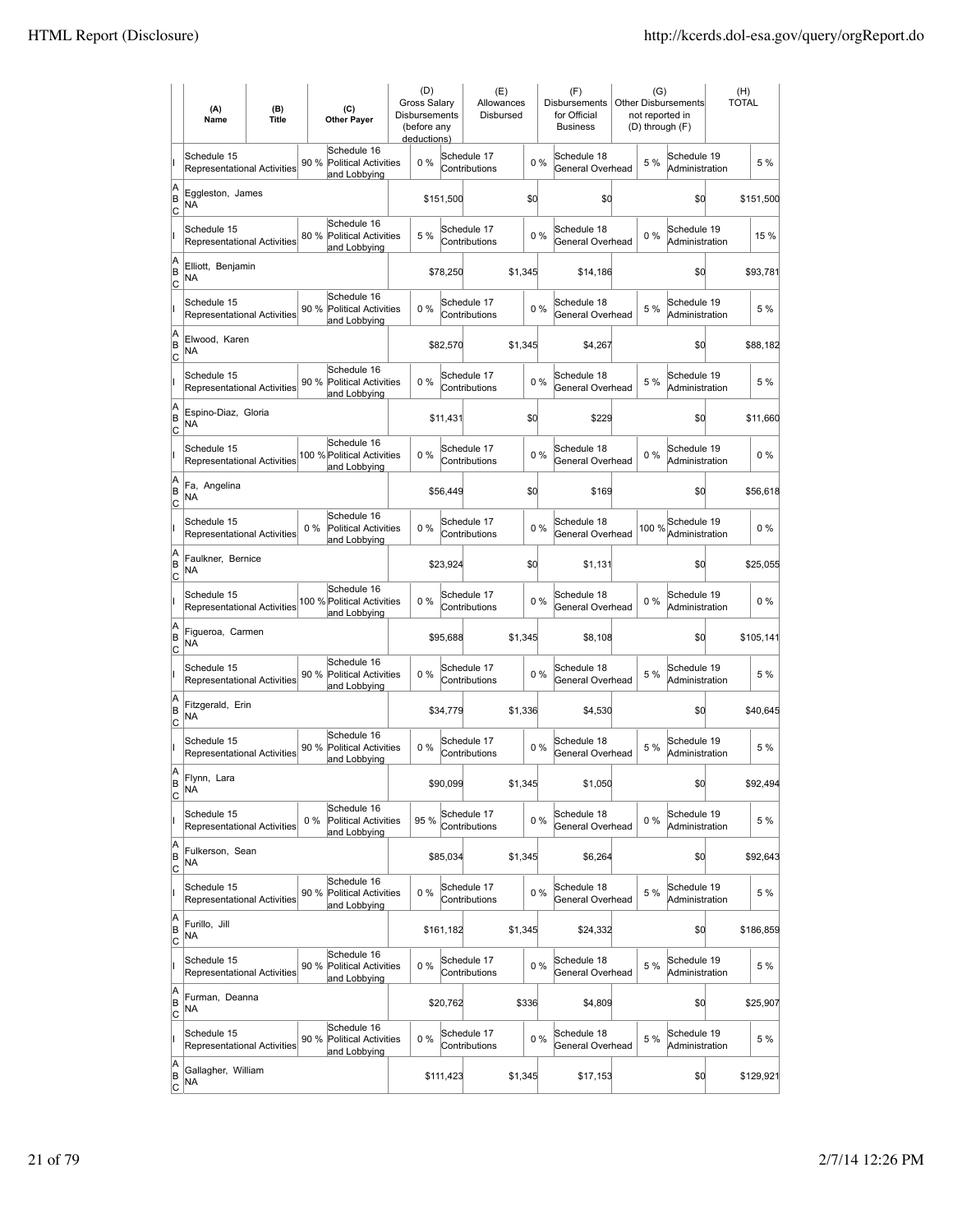|                                    | (A)<br>Name                                       | (B)<br><b>Title</b> | (C)<br><b>Other Payer</b>                                          | (D)<br><b>Gross Salarv</b><br><b>Disbursements</b><br>(before any<br>deductions) |           | (E)<br>Allowances<br>Disbursed |         |       | (F)<br><b>Disbursements</b><br>for Official<br><b>Business</b> | (G)<br>not reported in<br>(D) through (F) | <b>Other Disbursements</b>    | (H)<br><b>TOTAL</b> |
|------------------------------------|---------------------------------------------------|---------------------|--------------------------------------------------------------------|----------------------------------------------------------------------------------|-----------|--------------------------------|---------|-------|----------------------------------------------------------------|-------------------------------------------|-------------------------------|---------------------|
|                                    | Schedule 15<br>Representational Activities        |                     | Schedule 16<br>90 %<br><b>Political Activities</b><br>and Lobbying | 0%                                                                               |           | Schedule 17<br>Contributions   |         | 0%    | Schedule 18<br>General Overhead                                | 5 %                                       | Schedule 19<br>Administration | 5 %                 |
| A<br>B<br>C                        | Garland-Olaniran, Sheila<br>NA                    |                     |                                                                    |                                                                                  | \$79,271  |                                | \$1,345 |       | \$3,637                                                        |                                           | \$0                           | \$84,253            |
|                                    | Schedule 15<br>Representational Activities        |                     | Schedule 16<br>90%<br>Political Activities<br>and Lobbying         | 0%                                                                               |           | Schedule 17<br>Contributions   |         | 0%    | Schedule 18<br>General Overhead                                | 5 %                                       | Schedule 19<br>Administration | 5 %                 |
| A<br>B<br>Iс                       | Gatchell, Brittany<br>NA                          |                     |                                                                    |                                                                                  | \$47,666  |                                | \$0     |       | \$0                                                            |                                           | \$0                           | \$47,666            |
|                                    | Schedule 15<br>Representational Activities        |                     | Schedule 16<br>20%<br><b>Political Activities</b><br>and Lobbying  | 0%                                                                               |           | Schedule 17<br>Contributions   |         | 0%    | Schedule 18<br>General Overhead                                | 80%                                       | Schedule 19<br>Administration | $0\%$               |
| A<br>B<br> c                       | George, Nakia<br>ΝA                               |                     |                                                                    |                                                                                  | \$59,394  |                                | \$0     |       | \$0                                                            |                                           | \$O                           | \$59,394            |
|                                    | Schedule 15<br>Representational Activities        |                     | Schedule 16<br>20%<br>Political Activities<br>and Lobbying         | 0%                                                                               |           | Schedule 17<br>Contributions   |         | 0%    | Schedule 18<br>General Overhead                                | 80%                                       | Schedule 19<br>Administration | $0\%$               |
| A<br>B<br> c                       | George, Vera<br>NA                                |                     |                                                                    |                                                                                  | \$61,062  |                                | \$0     |       | \$0                                                            |                                           | \$0                           | \$61,062            |
|                                    | Schedule 15<br>Representational Activities        |                     | Schedule 16<br>90 %<br><b>Political Activities</b><br>and Lobbying | 0%                                                                               |           | Schedule 17<br>Contributions   |         | 0%    | Schedule 18<br>General Overhead                                | 5 %                                       | Schedule 19<br>Administration | 5 %                 |
| A<br>B<br>Iс                       | Gerber, Donna<br>NA                               |                     |                                                                    |                                                                                  | \$110,381 |                                | \$1,121 |       | \$4,006                                                        |                                           | \$0                           | \$115,508           |
|                                    | Schedule 15<br><b>Representational Activities</b> |                     | Schedule 16<br>20 % Political Activities<br>and Lobbying           | 75 %                                                                             |           | Schedule 17<br>Contributions   |         | 0%    | Schedule 18<br>General Overhead                                | $0\%$                                     | Schedule 19<br>Administration | 5 %                 |
| A<br>B<br>C                        | Gerometta, Michael<br>ΝA                          |                     |                                                                    |                                                                                  | \$48,921  |                                | \$0     |       | \$126                                                          |                                           | \$0                           | \$49,047            |
|                                    | Schedule 15<br>Representational Activities        |                     | Schedule 16<br>20 %<br><b>Political Activities</b><br>and Lobbying | 0%                                                                               |           | Schedule 17<br>Contributions   |         | 0%    | Schedule 18<br>General Overhead                                | 80%                                       | Schedule 19<br>Administration | $0\%$               |
| A<br>B<br>lc                       | Glenn, David<br>NA                                |                     |                                                                    |                                                                                  | \$78,089  |                                | \$1,345 |       | \$13,146                                                       |                                           | \$0                           | \$92,580            |
|                                    | Schedule 15<br>Representational Activities        |                     | Schedule 16<br><b>Political Activities</b><br>90 %<br>and Lobbying | 0%                                                                               |           | Schedule 17<br>Contributions   |         | 0%    | Schedule 18<br>General Overhead                                | 5 %                                       | Schedule 19<br>Administration | 5 %                 |
| A<br>B<br>Iс                       | Godfrey, Eleanor<br>NA                            |                     |                                                                    |                                                                                  | \$76,243  |                                | \$1,345 |       | \$8,536                                                        |                                           | \$0                           | \$86,124            |
|                                    | Schedule 15<br>Representational Activities        |                     | Schedule 16<br>90 %<br><b>Political Activities</b><br>and Lobbying | 0%                                                                               |           | Schedule 17<br>Contributions   |         | 0%    | Schedule 18<br>General Overhead                                | 5 %                                       | Schedule 19<br>Administration | 5 %                 |
| ΙA<br>B<br>$\overline{c}$          | Golden-Ortiz, Glynnis<br>ΝA                       |                     |                                                                    |                                                                                  | \$83,110  |                                | \$1,345 |       | \$7,660                                                        |                                           | \$0                           | \$92,115            |
|                                    | Schedule 15<br>Representational Activities        |                     | Schedule 16<br>90 %<br>Political Activities<br>and Lobbying        | 0%                                                                               |           | Schedule 17<br>Contributions   |         | 0%    | Schedule 18<br>General Overhead                                | 5 %                                       | Schedule 19<br>Administration | 5 %                 |
| A<br> B<br>c                       | Gonzalez, Susanna<br>NA                           |                     |                                                                    |                                                                                  | \$77,880  |                                | \$1,345 |       | \$2,452                                                        |                                           | \$0                           | \$81,677            |
|                                    | Schedule 15<br>Representational Activities        |                     | Schedule 16<br>25 %<br><b>Political Activities</b><br>and Lobbying | 10%                                                                              |           | Schedule 17<br>Contributions   |         | $0\%$ | Schedule 18<br>General Overhead                                | $0\%$                                     | Schedule 19<br>Administration | 65 %                |
| A<br>B<br><u>lc</u>                | Green, Nato<br>NA                                 |                     |                                                                    |                                                                                  | \$49,300  |                                | \$1,829 |       | \$1,195                                                        |                                           | \$0                           | \$52,324            |
|                                    | Schedule 15<br>Representational Activities        |                     | Schedule 16<br>90 % Political Activities<br>and Lobbying           | 0%                                                                               |           | Schedule 17<br>Contributions   |         | $0\%$ | Schedule 18<br>General Overhead                                | 5 %                                       | Schedule 19<br>Administration | 5 %                 |
| A<br>B<br>$\overline{c}$           | Griffing, Michael<br>NA                           |                     |                                                                    |                                                                                  | \$119,633 |                                | \$1,345 |       | \$4,686                                                        |                                           | \$0                           | \$125,664           |
|                                    | Schedule 15<br>Representational Activities        |                     | Schedule 16<br>90 %<br><b>Political Activities</b><br>and Lobbying | 0%                                                                               |           | Schedule 17<br>Contributions   |         | 0%    | Schedule 18<br>General Overhead                                | 5 %                                       | Schedule 19<br>Administration | 5 %                 |
| A<br> B<br>$\overline{\mathsf{c}}$ | Grubb, Alice<br>NA                                |                     |                                                                    |                                                                                  | \$101,244 |                                | \$1,345 |       | \$997                                                          |                                           | \$0                           | \$103,586           |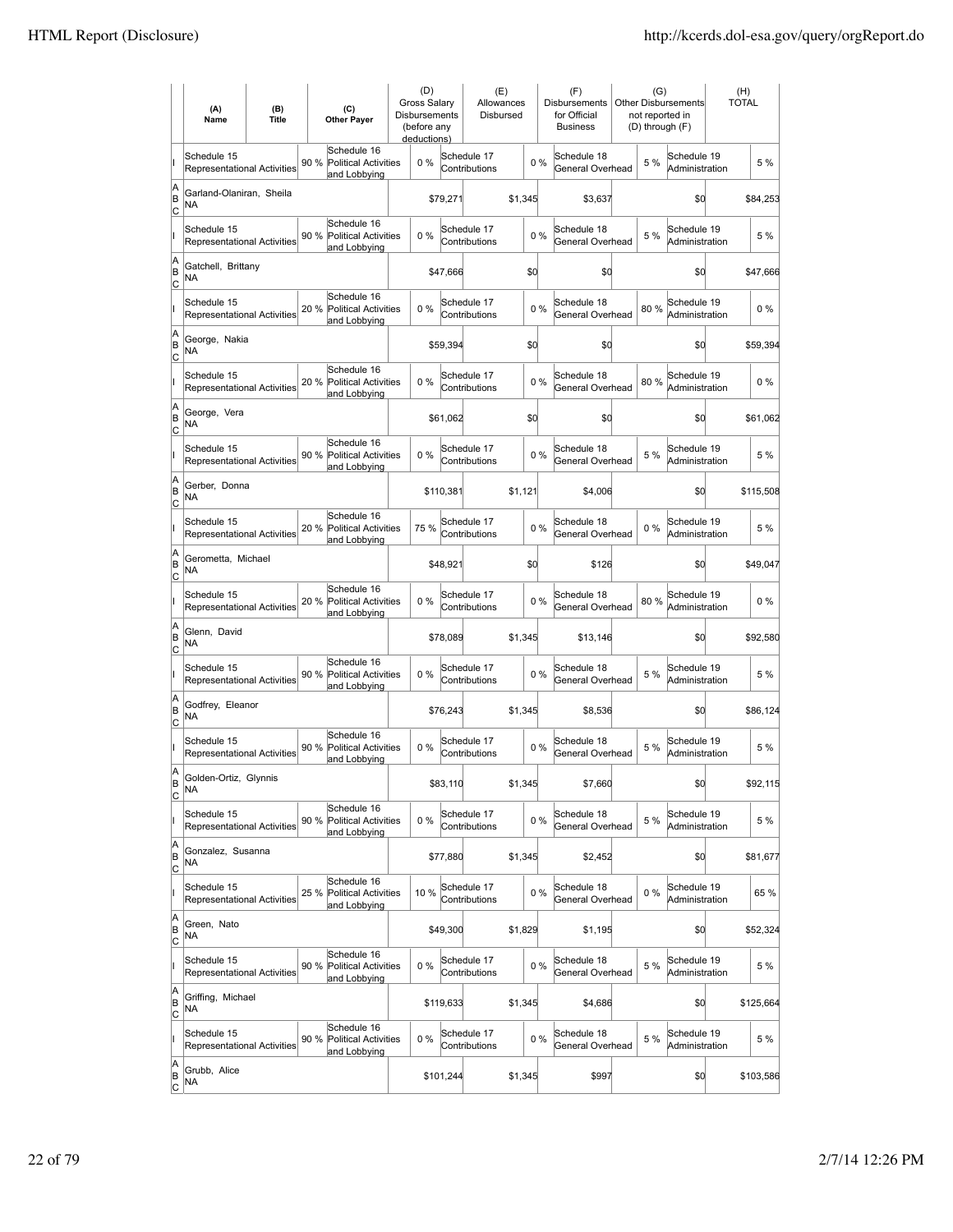|                          | (A)<br>Name                                       | (B)<br><b>Title</b> |       | (C)<br><b>Other Payer</b>                                  | (D)<br><b>Gross Salarv</b><br><b>Disbursements</b><br>(before any<br>deductions) |           | (E)<br>Allowances<br>Disbursed |         |       | (F)<br><b>Disbursements</b><br>for Official<br><b>Business</b> | (G)<br>not reported in<br>(D) through (F) | <b>Other Disbursements</b>    | (H)<br><b>TOTAL</b> |           |
|--------------------------|---------------------------------------------------|---------------------|-------|------------------------------------------------------------|----------------------------------------------------------------------------------|-----------|--------------------------------|---------|-------|----------------------------------------------------------------|-------------------------------------------|-------------------------------|---------------------|-----------|
|                          | Schedule 15<br>Representational Activities        |                     | 0%    | Schedule 16<br><b>Political Activities</b><br>and Lobbying | 0%                                                                               |           | Schedule 17<br>Contributions   |         | 0%    | Schedule 18<br>General Overhead                                | 75%                                       | Schedule 19<br>Administration |                     | 25 %      |
| A<br>B<br> c             | Hallin, Cynthia<br><b>NA</b>                      |                     |       |                                                            |                                                                                  | \$35,542  |                                | \$1,314 |       | \$6,694                                                        |                                           | \$0                           |                     | \$43,550  |
|                          | Schedule 15<br><b>Representational Activities</b> |                     | 90 %  | Schedule 16<br><b>Political Activities</b><br>and Lobbying | 0%                                                                               |           | Schedule 17<br>Contributions   |         | 0%    | Schedule 18<br>General Overhead                                | 5 %                                       | Schedule 19<br>Administration |                     | 5 %       |
| A<br>B<br>C              | Hanna, Cynthia<br>NA                              |                     |       |                                                            |                                                                                  | \$45,591  |                                | \$785   |       | \$2,352                                                        |                                           | \$0                           |                     | \$48,728  |
|                          | Schedule 15<br>Representational Activities        |                     | 90 %  | Schedule 16<br><b>Political Activities</b><br>and Lobbying | 0%                                                                               |           | Schedule 17<br>Contributions   |         | 0%    | Schedule 18<br>General Overhead                                | 5 %                                       | Schedule 19<br>Administration |                     | 5 %       |
| A<br>B<br>C              | Harlan, Melissa<br>NA                             |                     |       |                                                            |                                                                                  | \$70,599  |                                | \$1,233 |       | \$0                                                            |                                           | \$0                           |                     | \$71,832  |
|                          | Schedule 15<br><b>Representational Activities</b> |                     | 90%   | Schedule 16<br>Political Activities<br>and Lobbying        | $0\%$                                                                            |           | Schedule 17<br>Contributions   |         | 0%    | Schedule 18<br>General Overhead                                | 5 %                                       | Schedule 19<br>Administration |                     | 5 %       |
| A<br>B<br>lc             | Henderson, Robert<br>ΝA                           |                     |       |                                                            |                                                                                  | \$131,874 |                                | \$1,345 |       | \$595                                                          |                                           | \$0                           |                     | \$133,814 |
|                          | Schedule 15<br><b>Representational Activities</b> |                     | $0\%$ | Schedule 16<br><b>Political Activities</b><br>and Lobbying | 0%                                                                               |           | Schedule 17<br>Contributions   |         | 5 %   | Schedule 18<br>General Overhead                                | 75 %                                      | Schedule 19<br>Administration |                     | 20%       |
| A<br>B<br>C              | Henry, Caitlin<br>NA                              |                     |       |                                                            |                                                                                  | \$14,056  |                                | \$392   |       | \$0                                                            |                                           | \$0                           |                     | \$14,448  |
|                          | Schedule 15<br>Representational Activities        |                     |       | Schedule 16<br>90 % Political Activities<br>and Lobbying   | 0%                                                                               |           | Schedule 17<br>Contributions   |         | 0%    | Schedule 18<br>General Overhead                                | 5 %                                       | Schedule 19<br>Administration |                     | 5 %       |
| A<br>B<br>C              | Hernandez, Sylvia<br>NA                           |                     |       |                                                            |                                                                                  | \$91,313  |                                |         | \$0   | \$17                                                           |                                           | \$0                           |                     | \$91,330  |
|                          | Schedule 15<br><b>Representational Activities</b> |                     | $0\%$ | Schedule 16<br>Political Activities<br>and Lobbying        | $0\%$                                                                            |           | Schedule 17<br>Contributions   |         | 5 %   | Schedule 18<br>General Overhead                                | 75 %                                      | Schedule 19<br>Administration |                     | 20%       |
| A<br>B<br> c             | Higgs, Jaclyn<br><b>NA</b>                        |                     |       |                                                            |                                                                                  | \$81,148  |                                |         | \$0   | \$762                                                          |                                           | \$d                           |                     | \$81,910  |
|                          | Schedule 15<br>Representational Activities        |                     | 60 %  | Schedule 16<br><b>Political Activities</b><br>and Lobbying | 30 %                                                                             |           | Schedule 17<br>Contributions   |         | 0%    | Schedule 18<br>General Overhead                                | 0%                                        | Schedule 19<br>Administration |                     | 10 %      |
| A<br>B<br> c             | Hirsch-Garcia, Diane<br>NA                        |                     |       |                                                            |                                                                                  | \$122,191 |                                | \$1,345 |       | \$24,738                                                       |                                           | \$0                           |                     | \$148,274 |
|                          | Schedule 15<br>Representational Activities        |                     | 90%   | Schedule 16<br>Political Activities<br>and Lobbying        | 0%                                                                               |           | Schedule 17<br>Contributions   |         | 0%    | Schedule 18<br>General Overhead                                | 5 %                                       | Schedule 19<br>Administration |                     | 5 %       |
| A<br> B<br>C             | Hong, Roy<br>ΝA                                   |                     |       |                                                            |                                                                                  | \$98,438  |                                | \$1,345 |       | \$14,234                                                       |                                           | \$0                           |                     | \$114,017 |
|                          | Schedule 15<br>Representational Activities        |                     | 90%   | Schedule 16<br>Political Activities<br>and Lobbying        | 0%                                                                               |           | Schedule 17<br>Contributions   |         | 0%    | Schedule 18<br>General Overhead                                | 5 %                                       | Schedule 19<br>Administration |                     | 5 %       |
| A<br>B<br><u>lc</u>      | Howard, Katrina<br>NA                             |                     |       |                                                            |                                                                                  | \$46,800  |                                |         | \$0   | \$10,061                                                       |                                           | \$d                           |                     | \$56,861  |
|                          | Schedule 15<br><b>Representational Activities</b> |                     |       | Schedule 16<br>100 % Political Activities<br>and Lobbying  | $0\%$                                                                            |           | Schedule 17<br>Contributions   |         | 0%    | Schedule 18<br>General Overhead                                | $0\%$                                     | Schedule 19<br>Administration |                     | $0\%$     |
| A<br>B<br>$\mathsf{C}$   | Hussey, Shannon<br>NA                             |                     |       |                                                            |                                                                                  | \$48,799  |                                |         | \$0   | \$0                                                            |                                           | \$0                           |                     | \$48,799  |
|                          | Schedule 15<br>Representational Activities        |                     | 5 %   | Schedule 16<br>Political Activities<br>and Lobbying        | 0%                                                                               |           | Schedule 17<br>Contributions   |         | 5 %   | Schedule 18<br>General Overhead                                | 90 %                                      | Schedule 19<br>Administration |                     | 0%        |
| A<br>B<br> c             | Hwang, Lucia<br>NA                                |                     |       |                                                            |                                                                                  | \$78,089  |                                |         | \$0   | \$2,217                                                        |                                           | \$0                           |                     | \$80,306  |
|                          | Schedule 15<br>Representational Activities        |                     | 50 %  | Schedule 16<br>Political Activities<br>and Lobbying        | 20 %                                                                             |           | Schedule 17<br>Contributions   |         | $0\%$ | Schedule 18<br>General Overhead                                | 20 %                                      | Schedule 19<br>Administration |                     | 10 %      |
| A<br>B<br>$\overline{c}$ | Idelson, Charles<br>NA                            |                     |       |                                                            |                                                                                  | \$147,398 |                                | \$1,345 |       | \$2,252                                                        |                                           | \$0                           |                     | \$150,995 |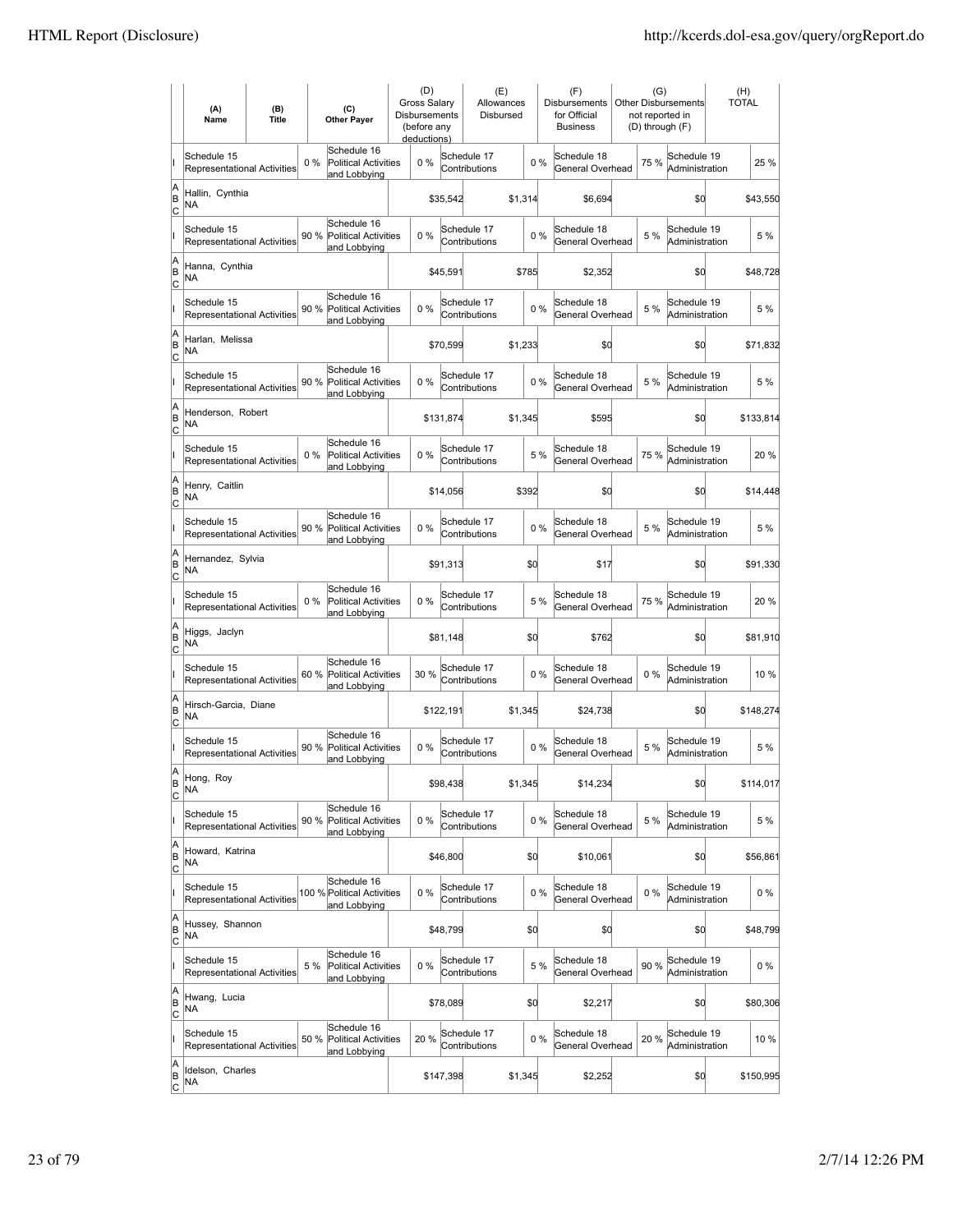|                           | (A)<br>Name                                       | (B)<br><b>Title</b> |       | (C)<br><b>Other Payer</b>                                  | (D)<br>Gross Salary<br><b>Disbursements</b><br>(before any<br>deductions) |           | (E)<br>Allowances<br>Disbursed |         |       | (F)<br><b>Disbursements</b><br>for Official<br><b>Business</b> | (G)<br>not reported in<br>(D) through (F) | <b>Other Disbursements</b>    | (H)<br><b>TOTAL</b> |           |
|---------------------------|---------------------------------------------------|---------------------|-------|------------------------------------------------------------|---------------------------------------------------------------------------|-----------|--------------------------------|---------|-------|----------------------------------------------------------------|-------------------------------------------|-------------------------------|---------------------|-----------|
|                           | Schedule 15<br>Representational Activities        |                     | 50 %  | Schedule 16<br><b>Political Activities</b><br>and Lobbying | 20 %                                                                      |           | Schedule 17<br>Contributions   |         | 0%    | Schedule 18<br>General Overhead                                | 5 %                                       | Schedule 19<br>Administration |                     | 25 %      |
| A<br>B<br>C               | Jacobs, Lisabeth<br>NA                            |                     |       |                                                            |                                                                           | \$114,958 |                                | \$1,345 |       | \$1,868                                                        |                                           | \$0                           |                     | \$118,171 |
|                           | Schedule 15<br>Representational Activities        |                     | 60 %  | Schedule 16<br><b>Political Activities</b><br>and Lobbying | 30 %                                                                      |           | Schedule 17<br>Contributions   |         | $0\%$ | Schedule 18<br>General Overhead                                | 0%                                        | Schedule 19<br>Administration |                     | 10 %      |
| A<br>ΙB<br>C              | James, David<br>ΝA                                |                     |       |                                                            |                                                                           | \$13,248  |                                |         | \$d   | \$0                                                            |                                           | \$0                           |                     | \$13,248  |
|                           | Schedule 15<br><b>Representational Activities</b> |                     | $0\%$ | Schedule 16<br><b>Political Activities</b><br>and Lobbying | 0%                                                                        |           | Schedule 17<br>Contributions   |         | 5 %   | Schedule 18<br>General Overhead                                | 75 %                                      | Schedule 19<br>Administration |                     | 20 %      |
| A<br>B<br>C               | James (Gowans), Charlene<br>NA                    |                     |       |                                                            |                                                                           | \$101,186 |                                | \$1,345 |       | \$12,804                                                       |                                           | \$0                           |                     | \$115,335 |
|                           | Schedule 15<br>Representational Activities        |                     | 90%   | Schedule 16<br><b>Political Activities</b><br>and Lobbying | 0%                                                                        |           | Schedule 17<br>Contributions   |         | 0%    | Schedule 18<br>General Overhead                                | 5 %                                       | Schedule 19<br>Administration |                     | 5 %       |
| A<br>B<br>Ιc              | Jamil, Amber<br>NA                                |                     |       |                                                            |                                                                           | \$81,954  |                                | \$1,345 |       | \$17,408                                                       |                                           | \$0                           |                     | \$100,707 |
|                           | Schedule 15<br>Representational Activities        |                     | 90 %  | Schedule 16<br>Political Activities<br>and Lobbying        | 0%                                                                        |           | Schedule 17<br>Contributions   |         | 0%    | Schedule 18<br>General Overhead                                | 5 %                                       | Schedule 19<br>Administration |                     | 5 %       |
| A<br>ΙB<br> c             | Johnson, Susan<br>NA                              |                     |       |                                                            |                                                                           | \$13,080  |                                |         | \$0   | \$0                                                            |                                           | \$0                           |                     | \$13,080  |
|                           | Schedule 15<br>Representational Activities        |                     |       | Schedule 16<br>90 % Political Activities<br>and Lobbying   | $0\%$                                                                     |           | Schedule 17<br>Contributions   |         | 0%    | Schedule 18<br>General Overhead                                | 5 %                                       | Schedule 19<br>Administration |                     | 5 %       |
| A<br>B<br>C               | Johnson, David<br>NA                              |                     |       |                                                            |                                                                           | \$121,446 |                                | \$1,345 |       | \$4,302                                                        |                                           | \$0                           |                     | \$127,093 |
|                           | Schedule 15<br>Representational Activities        |                     |       | Schedule 16<br>90 % Political Activities<br>and Lobbying   | 0%                                                                        |           | Schedule 17<br>Contributions   |         | 0%    | Schedule 18<br>General Overhead                                | 5 %                                       | Schedule 19<br>Administration |                     | 5 %       |
| A<br>B<br>c               | Johnston, Daniel<br>NA                            |                     |       |                                                            |                                                                           | \$109,102 |                                |         | \$0   | \$128                                                          |                                           | \$0                           |                     | \$109,230 |
|                           | Schedule 15<br>Representational Activities        |                     | 80 %  | Schedule 16<br><b>Political Activities</b><br>and Lobbying | $0\%$                                                                     |           | Schedule 17<br>Contributions   |         | 0%    | Schedule 18<br>General Overhead                                | 0%                                        | Schedule 19<br>Administration |                     | 20%       |
| A<br>B<br> c              | Jones, Jennie<br><b>NA</b>                        |                     |       |                                                            |                                                                           | \$13,178  |                                |         | \$0   | \$O                                                            |                                           | \$0                           |                     | \$13,178  |
|                           | Schedule 15<br><b>Representational Activities</b> |                     | 90 %  | Schedule 16<br><b>Political Activities</b><br>and Lobbying | 0%                                                                        |           | Schedule 17<br>Contributions   |         | 0%    | Schedule 18<br>General Overhead                                | 5 %                                       | Schedule 19<br>Administration |                     | 5 %       |
| lA<br>B<br>$\overline{c}$ | Jung, Joanne<br>ΝA                                |                     |       |                                                            |                                                                           | \$77,514  |                                | \$1,197 |       | \$13,942                                                       |                                           | \$0                           |                     | \$92,653  |
|                           | Schedule 15<br>Representational Activities        |                     | 90%   | Schedule 16<br><b>Political Activities</b><br>and Lobbying | 0%                                                                        |           | Schedule 17<br>Contributions   |         | 0%    | Schedule 18<br>General Overhead                                | 5 %                                       | Schedule 19<br>Administration |                     | 5 %       |
| A<br>B<br>$\overline{c}$  | Kahraman, Josif<br>NA                             |                     |       |                                                            |                                                                           | \$31,730  |                                | \$448   |       | \$0                                                            |                                           | \$0                           |                     | \$32,178  |
|                           | Schedule 15<br><b>Representational Activities</b> |                     | 90%   | Schedule 16<br>Political Activities<br>and Lobbying        | $0\%$                                                                     |           | Schedule 17<br>Contributions   |         | 0%    | Schedule 18<br>General Overhead                                | 5 %                                       | Schedule 19<br>Administration |                     | 5 %       |
| A<br>B<br>$\overline{c}$  | Kang, Alyssa<br>NA                                |                     |       |                                                            |                                                                           | \$88,680  |                                | \$1,345 |       | \$10,703                                                       |                                           | \$0                           |                     | \$100,728 |
|                           | Schedule 15<br>Representational Activities        |                     |       | Schedule 16<br>90 % Political Activities<br>and Lobbying   | 0%                                                                        |           | Schedule 17<br>Contributions   |         | 0%    | Schedule 18<br>General Overhead                                | 5 %                                       | Schedule 19<br>Administration |                     | 5 %       |
| A<br>B<br>C               | Kean, Elizabeth<br><b>NA</b>                      |                     |       |                                                            |                                                                           | \$135,009 |                                | \$1,345 |       | \$14,433                                                       |                                           | \$0                           |                     | \$150,787 |
|                           | Schedule 15<br>Representational Activities        |                     |       | Schedule 16<br>90 % Political Activities<br>and Lobbying   | 0%                                                                        |           | Schedule 17<br>Contributions   |         | 0%    | Schedule 18<br>General Overhead                                | 5 %                                       | Schedule 19<br>Administration |                     | 5 %       |
| A<br>B<br>$\overline{c}$  | Keyes, Thaddeus<br>NA                             |                     |       |                                                            |                                                                           | \$76,826  |                                |         | \$0   | \$1,048                                                        |                                           | \$0                           |                     | \$77,874  |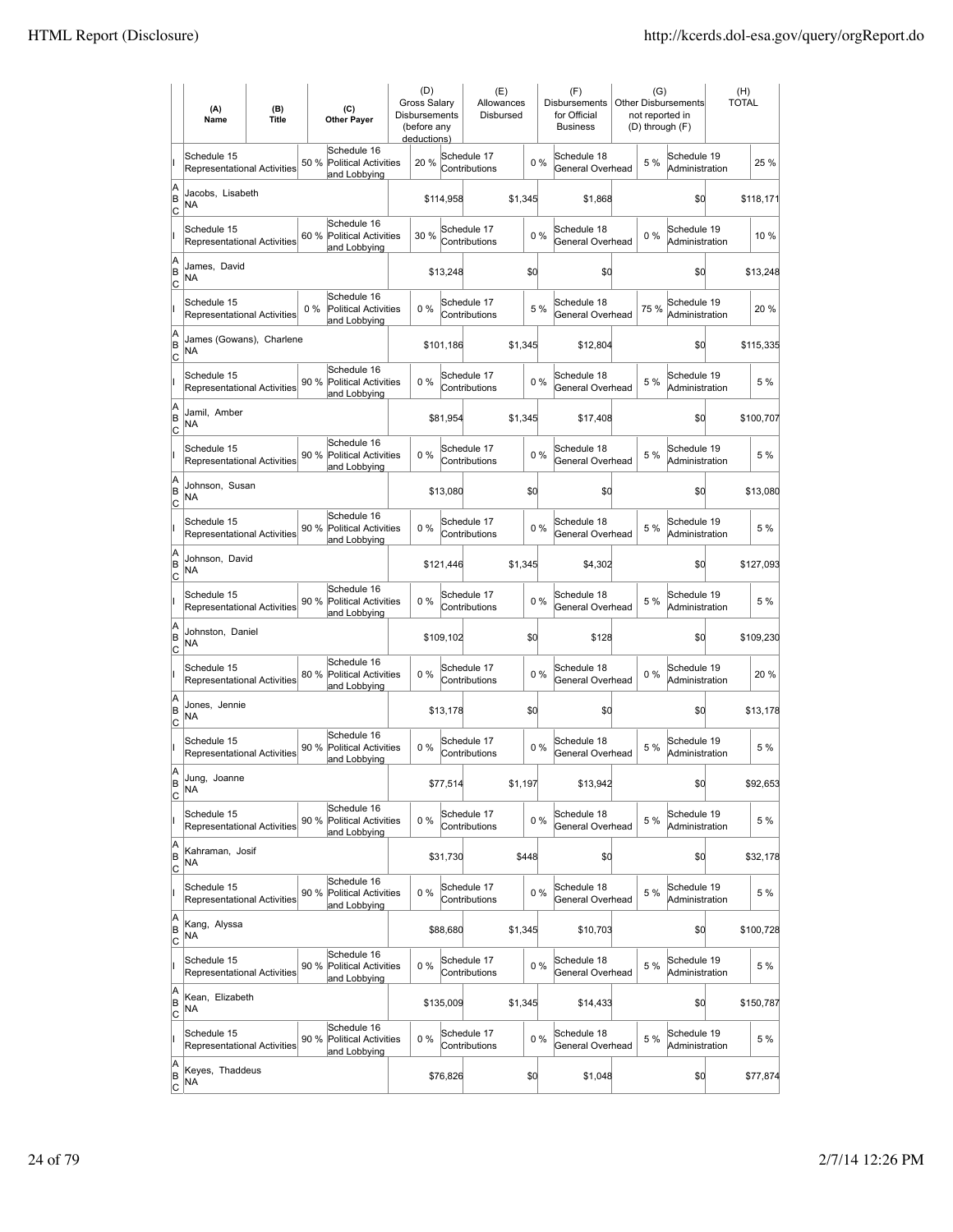|                           | (A)<br>Name                                       | (B)<br><b>Title</b> |       | (C)<br><b>Other Payer</b>                                  | (D)<br>Gross Salary<br><b>Disbursements</b><br>(before any<br>deductions) |           | (E)<br>Allowances<br>Disbursed |         |       | (F)<br>Disbursements<br>for Official<br><b>Business</b> | (G)<br>not reported in<br>(D) through (F) | <b>Other Disbursements</b>    | (H)<br><b>TOTAL</b> |           |
|---------------------------|---------------------------------------------------|---------------------|-------|------------------------------------------------------------|---------------------------------------------------------------------------|-----------|--------------------------------|---------|-------|---------------------------------------------------------|-------------------------------------------|-------------------------------|---------------------|-----------|
|                           | Schedule 15<br>Representational Activities        |                     | 70 %  | Schedule 16<br><b>Political Activities</b><br>and Lobbying | 20 %                                                                      |           | Schedule 17<br>Contributions   |         | 0%    | Schedule 18<br>General Overhead                         | $0\%$                                     | Schedule 19<br>Administration |                     | 10 %      |
| A<br>B<br>C               | Khouri, Natasha<br>NA                             |                     |       |                                                            |                                                                           | \$47,723  |                                | \$1,345 |       | \$4,780                                                 |                                           | \$0                           |                     | \$53,848  |
|                           | Schedule 15<br>Representational Activities        |                     | 90 %  | Schedule 16<br><b>Political Activities</b><br>and Lobbying | $0\%$                                                                     |           | Schedule 17<br>Contributions   |         | $0\%$ | Schedule 18<br>General Overhead                         | 5 %                                       | Schedule 19<br>Administration |                     | 5 %       |
| A<br>ΙB<br>C              | Kim, Erin<br>ΝA                                   |                     |       |                                                            |                                                                           | \$10,124  |                                | \$112   |       | \$2,152                                                 |                                           | \$0                           |                     | \$12,388  |
|                           | Schedule 15<br><b>Representational Activities</b> |                     | 90 %  | Schedule 16<br><b>Political Activities</b><br>and Lobbying | 0%                                                                        |           | Schedule 17<br>Contributions   |         | 0%    | Schedule 18<br>General Overhead                         | 5 %                                       | Schedule 19<br>Administration |                     | 5 %       |
| A<br>B<br>C               | Lamb, Judith<br>NA                                |                     |       |                                                            |                                                                           | \$42,753  |                                | \$448   |       | \$3,462                                                 |                                           | \$0                           |                     | \$46,663  |
|                           | Schedule 15<br><b>Representational Activities</b> |                     | 90%   | Schedule 16<br><b>Political Activities</b><br>and Lobbying | 0%                                                                        |           | Schedule 17<br>Contributions   |         | 0%    | Schedule 18<br>General Overhead                         | 5 %                                       | Schedule 19<br>Administration |                     | 5 %       |
| A<br>B<br>Ιc              | Lambarida, Barbara<br>NA                          |                     |       |                                                            |                                                                           | \$113,454 |                                | \$1,345 |       | \$7,324                                                 |                                           | \$0                           |                     | \$122,123 |
|                           | Schedule 15<br><b>Representational Activities</b> |                     | 90 %  | Schedule 16<br>Political Activities<br>and Lobbying        | $0\%$                                                                     |           | Schedule 17<br>Contributions   |         | 0%    | Schedule 18<br>General Overhead                         | 5 %                                       | Schedule 19<br>Administration |                     | 5 %       |
| A<br>ΙB<br> c             | Lanham, Corey<br>ΝA                               |                     |       |                                                            |                                                                           | \$77,928  |                                | \$1,345 |       | \$167                                                   |                                           | \$0                           |                     | \$79,440  |
|                           | Schedule 15<br><b>Representational Activities</b> |                     |       | Schedule 16<br>90 % Political Activities<br>and Lobbying   | $0\%$                                                                     |           | Schedule 17<br>Contributions   |         | 0%    | Schedule 18<br>General Overhead                         | 5 %                                       | Schedule 19<br>Administration |                     | 5 %       |
| A<br>B<br>C               | Lasky, Patty<br>ΝA                                |                     |       |                                                            |                                                                           | \$118,067 |                                | \$1,345 |       | \$0                                                     |                                           | \$0                           |                     | \$119,412 |
|                           | Schedule 15<br>Representational Activities        |                     |       | Schedule 16<br>90 % Political Activities<br>and Lobbying   | 0%                                                                        |           | Schedule 17<br>Contributions   |         | 0%    | Schedule 18<br>General Overhead                         | 5 %                                       | Schedule 19<br>Administration |                     | 5 %       |
| A<br>B<br>C               | Lawhon, Jane<br>NA                                |                     |       |                                                            |                                                                           | \$115,628 |                                |         | \$0   | \$4,124                                                 |                                           | \$0                           |                     | \$119,752 |
|                           | Schedule 15<br><b>Representational Activities</b> |                     | 80 %  | Schedule 16<br><b>Political Activities</b><br>and Lobbying | 5 %                                                                       |           | Schedule 17<br>Contributions   |         | 0%    | Schedule 18<br>General Overhead                         | 0%                                        | Schedule 19<br>Administration |                     | 15 %      |
| A<br>B<br> c              | Lawson, Daniel<br>ΝA                              |                     |       |                                                            |                                                                           | \$63,673  |                                | \$1,156 |       | \$3,935                                                 |                                           | \$0                           |                     | \$68,764  |
|                           | Schedule 15<br><b>Representational Activities</b> |                     | 90 %  | Schedule 16<br><b>Political Activities</b><br>and Lobbying | 0%                                                                        |           | Schedule 17<br>Contributions   |         | 0%    | Schedule 18<br>General Overhead                         | 5 %                                       | Schedule 19<br>Administration |                     | 5 %       |
| lA<br>B<br>$\overline{c}$ | Ledbetter, Tracey<br>ΝA                           |                     |       |                                                            |                                                                           | \$92,570  |                                | \$1,345 |       | \$11,989                                                |                                           | \$0                           |                     | \$105,904 |
|                           | Schedule 15<br>Representational Activities        |                     | 90%   | Schedule 16<br>Political Activities<br>and Lobbying        | 0%                                                                        |           | Schedule 17<br>Contributions   |         | 0%    | Schedule 18<br>General Overhead                         | 5 %                                       | Schedule 19<br>Administration |                     | 5 %       |
| A<br> B<br>$\overline{c}$ | Lee, Katrice<br>NA                                |                     |       |                                                            |                                                                           | \$32,890  |                                | \$1,121 |       | \$0                                                     |                                           | \$0                           |                     | \$34,011  |
|                           | Schedule 15<br>Representational Activities        |                     | 90%   | Schedule 16<br>Political Activities<br>and Lobbying        | 0%                                                                        |           | Schedule 17<br>Contributions   |         | 0%    | Schedule 18<br>General Overhead                         | 5 %                                       | Schedule 19<br>Administration |                     | 5 %       |
| A<br> B<br>$\overline{c}$ | Lee, Helen<br>NA                                  |                     |       |                                                            |                                                                           | \$74,709  |                                | \$1,044 |       | \$9,190                                                 |                                           | \$0                           |                     | \$84,943  |
|                           | Schedule 15<br>Representational Activities        |                     | $0\%$ | Schedule 16<br>Political Activities<br>and Lobbying        | 95 %                                                                      |           | Schedule 17<br>Contributions   |         | 0%    | Schedule 18<br>General Overhead                         | $0\%$                                     | Schedule 19<br>Administration |                     | 5 %       |
| A<br> B<br>$\overline{c}$ | Leung, Richard<br>NA                              |                     |       |                                                            |                                                                           | \$112,343 |                                | \$1,345 |       | \$11,589                                                |                                           | \$0                           |                     | \$125,277 |
|                           | Schedule 15<br>Representational Activities        |                     | 90 %  | Schedule 16<br><b>Political Activities</b><br>and Lobbying | 0%                                                                        |           | Schedule 17<br>Contributions   |         | 0%    | Schedule 18<br>General Overhead                         | 5 %                                       | Schedule 19<br>Administration |                     | 5 %       |
| A<br> B<br>$\overline{c}$ | Licardo, Maribel<br>NA                            |                     |       |                                                            |                                                                           | \$10,204  |                                |         | \$0   | \$340                                                   |                                           | \$0                           |                     | \$10,544  |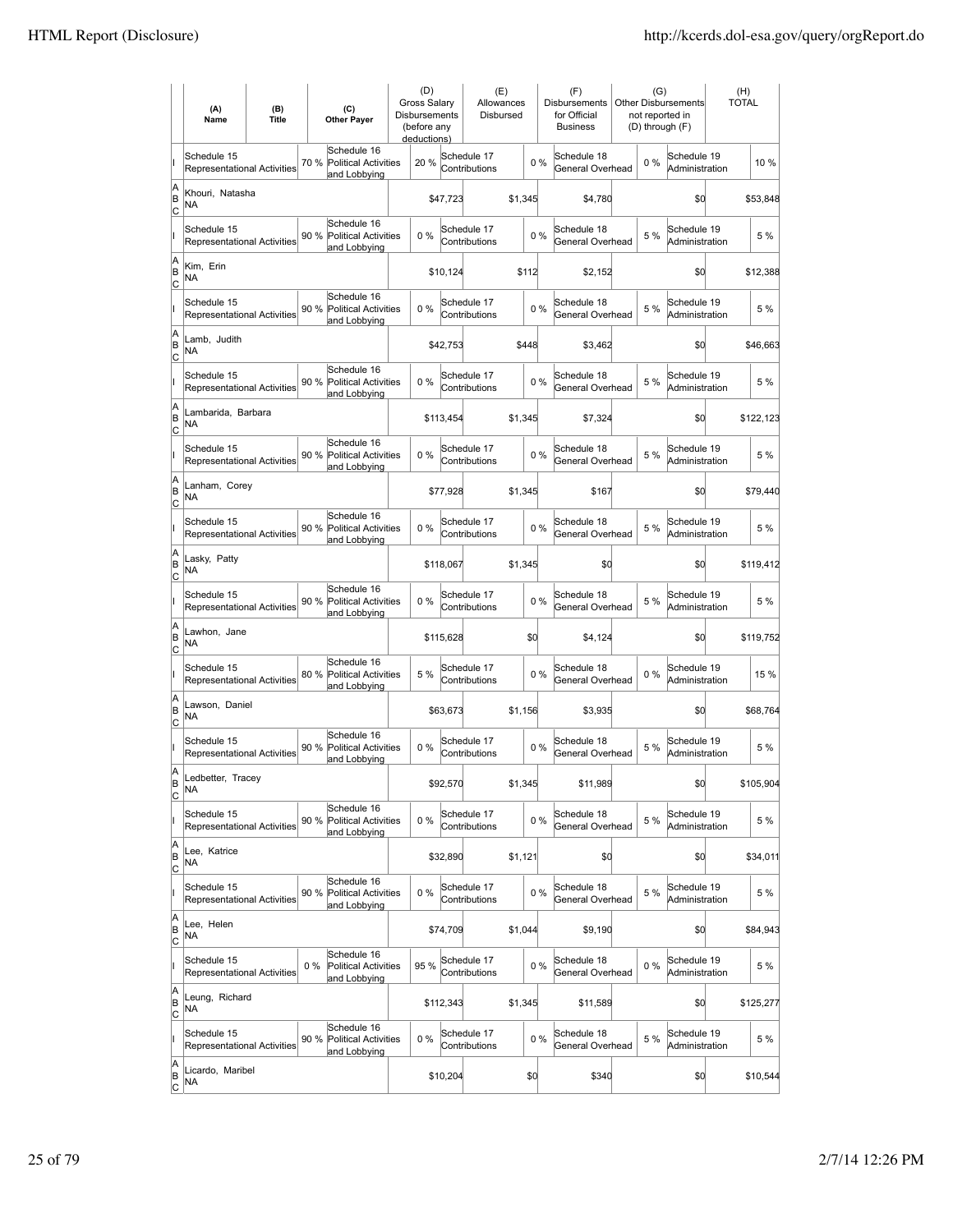|                          | (A)<br>Name                                       | (B)<br><b>Title</b> | (C)<br><b>Other Payer</b>                                          | (D)<br>Gross Salary<br>Disbursements<br>(before any<br>deductions) |           | (E)<br>Allowances<br>Disbursed |         |       | (F)<br>Disbursements<br>for Official<br><b>Business</b> | (G)   | <b>Other Disbursements</b><br>not reported in<br>(D) through (F) | (H)<br><b>TOTAL</b> |           |
|--------------------------|---------------------------------------------------|---------------------|--------------------------------------------------------------------|--------------------------------------------------------------------|-----------|--------------------------------|---------|-------|---------------------------------------------------------|-------|------------------------------------------------------------------|---------------------|-----------|
|                          | Schedule 15<br><b>Representational Activities</b> |                     | Schedule 16<br>100 % Political Activities<br>and Lobbying          | 0%                                                                 |           | Schedule 17<br>Contributions   |         | 0%    | Schedule 18<br>General Overhead                         | $0\%$ | Schedule 19<br>Administration                                    |                     | $0\%$     |
| A<br>B<br>lc             | Lighty, Michael<br>NA                             |                     |                                                                    |                                                                    | \$147,694 |                                | \$1,345 |       | \$8,917                                                 |       | \$0                                                              |                     | \$157,956 |
|                          | Schedule 15<br>Representational Activities        |                     | Schedule 16<br>5 %<br><b>Political Activities</b><br>and Lobbying  | 35 %                                                               |           | Schedule 17<br>Contributions   |         | 5 %   | Schedule 18<br>General Overhead                         | 0%    | Schedule 19<br>Administration                                    |                     | 55 %      |
| A<br>B<br>C              | Ligot, Fe<br>NA                                   |                     |                                                                    |                                                                    | \$16,096  |                                | \$d     |       | \$617                                                   |       | \$0                                                              |                     | \$16,713  |
|                          | Schedule 15<br>Representational Activities        |                     | Schedule 16<br>100 % Political Activities<br>and Lobbying          | 0%                                                                 |           | Schedule 17<br>Contributions   |         | 0%    | Schedule 18<br>General Overhead                         | $0\%$ | Schedule 19<br>Administration                                    |                     | $0\%$     |
| A<br>B<br>C              | Lindsay, Jacob<br>NA                              |                     |                                                                    |                                                                    | \$53,455  |                                | \$d     |       | \$0                                                     |       | \$0                                                              |                     | \$53,455  |
|                          | Schedule 15<br><b>Representational Activities</b> |                     | Schedule 16<br>20 %<br>Political Activities<br>and Lobbying        | $0\%$                                                              |           | Schedule 17<br>Contributions   |         | 0%    | Schedule 18<br>General Overhead                         | 80%   | Schedule 19<br>Administration                                    |                     | $0\%$     |
| A<br>B<br>lc             | Lindsay, Joseph<br>NA                             |                     |                                                                    |                                                                    | \$147,337 |                                | \$1,345 |       | \$6,238                                                 |       | \$0                                                              |                     | \$154,920 |
|                          | Schedule 15<br>Representational Activities        |                     | Schedule 16<br>90 %<br><b>Political Activities</b><br>and Lobbying | 0%                                                                 |           | Schedule 17<br>Contributions   |         | 0%    | Schedule 18<br>General Overhead                         | 5 %   | Schedule 19<br>Administration                                    |                     | 5 %       |
| A<br>B<br>C              | Losada, Fernando<br>NA                            |                     |                                                                    |                                                                    | \$94,233  |                                | \$1,126 |       | \$0                                                     |       | \$0                                                              |                     | \$95,359  |
|                          | Schedule 15<br>Representational Activities        |                     | Schedule 16<br>90 % Political Activities<br>and Lobbying           | 0%                                                                 |           | Schedule 17<br>Contributions   |         | 0%    | Schedule 18<br>General Overhead                         | 5 %   | Schedule 19<br>Administration                                    |                     | 5 %       |
| A<br>B<br>C              | Lynch, Kristin<br><b>NA</b>                       |                     |                                                                    |                                                                    | \$96,407  |                                | \$1,345 |       | \$7,907                                                 |       | \$0                                                              |                     | \$105,659 |
|                          | Schedule 15<br><b>Representational Activities</b> |                     | Schedule 16<br>90 %<br><b>Political Activities</b><br>and Lobbying | $0\%$                                                              |           | Schedule 17<br>Contributions   |         | 0%    | Schedule 18<br>General Overhead                         | 5 %   | Schedule 19<br>Administration                                    |                     | 5 %       |
| A<br>B<br> c             | Macatuno, Erik<br><b>NA</b>                       |                     |                                                                    |                                                                    | \$77,606  |                                | \$1,345 |       | \$15,003                                                |       | \$d                                                              |                     | \$93,954  |
|                          | Schedule 15<br>Representational Activities        |                     | Schedule 16<br>90 %<br><b>Political Activities</b><br>and Lobbying | 0%                                                                 |           | Schedule 17<br>Contributions   |         | $0\%$ | Schedule 18<br>General Overhead                         | 5 %   | Schedule 19<br>Administration                                    |                     | 5 %       |
| A<br>B<br>C              | Mack, Pamela<br>NA                                |                     |                                                                    |                                                                    | \$86,402  |                                | \$1,177 |       | \$13,086                                                |       | \$0                                                              |                     | \$100,665 |
|                          | Schedule 15<br>Representational Activities        |                     | Schedule 16<br>90 %<br>Political Activities<br>and Lobbying        | 0%                                                                 |           | Schedule 17<br>Contributions   |         | 0%    | Schedule 18<br>General Overhead                         | 5 %   | Schedule 19<br>Administration                                    |                     | 5 %       |
| A<br>B<br>$\overline{c}$ | Mak, Keng-Choy<br>NA                              |                     |                                                                    |                                                                    | \$92,375  |                                | \$1,345 |       | \$7,925                                                 |       | \$0                                                              |                     | \$101,645 |
|                          | Schedule 15<br>Representational Activities        |                     | Schedule 16<br>90 %<br>Political Activities<br>and Lobbying        | 0%                                                                 |           | Schedule 17<br>Contributions   |         | 0%    | Schedule 18<br>General Overhead                         | 5 %   | Schedule 19<br>Administration                                    |                     | 5 %       |
| A<br>B<br><u>lc</u>      | Manaytay, Nellaflor<br>NA                         |                     |                                                                    |                                                                    | \$16,278  |                                | \$0     |       | \$870                                                   |       | \$d                                                              |                     | \$17,148  |
|                          | Schedule 15<br>Representational Activities        |                     | Schedule 16<br>100 % Political Activities<br>and Lobbying          | 0%                                                                 |           | Schedule 17<br>Contributions   |         | $0\%$ | Schedule 18<br>General Overhead                         | $0\%$ | Schedule 19<br>Administration                                    |                     | $0\%$     |
| A<br>B<br>$\mathsf{C}$   | Marjes, Daphne<br>NA                              |                     |                                                                    |                                                                    | \$92,542  |                                | \$1,345 |       | \$13,176                                                |       | \$0                                                              |                     | \$107,063 |
|                          | Schedule 15<br>Representational Activities        |                     | Schedule 16<br>90 % Political Activities<br>and Lobbying           | 0%                                                                 |           | Schedule 17<br>Contributions   |         | 0%    | Schedule 18<br>General Overhead                         | 5 %   | Schedule 19<br>Administration                                    |                     | 5 %       |
| A<br>B<br> c             | Marks, Margaret<br>NA                             |                     |                                                                    |                                                                    | \$62,771  |                                | \$336   |       | \$1,142                                                 |       | \$0                                                              |                     | \$64,249  |
|                          | Schedule 15<br>Representational Activities        |                     | Schedule 16<br>90 %<br>Political Activities<br>and Lobbying        | 0%                                                                 |           | Schedule 17<br>Contributions   |         | 0%    | Schedule 18<br>General Overhead                         | 5 %   | Schedule 19<br>Administration                                    |                     | 5 %       |
| A<br>B<br>$\overline{c}$ | Martin, Yakini<br>NA                              |                     |                                                                    |                                                                    | \$82,570  |                                | \$1,345 |       | \$1,932                                                 |       | \$d                                                              |                     | \$85,847  |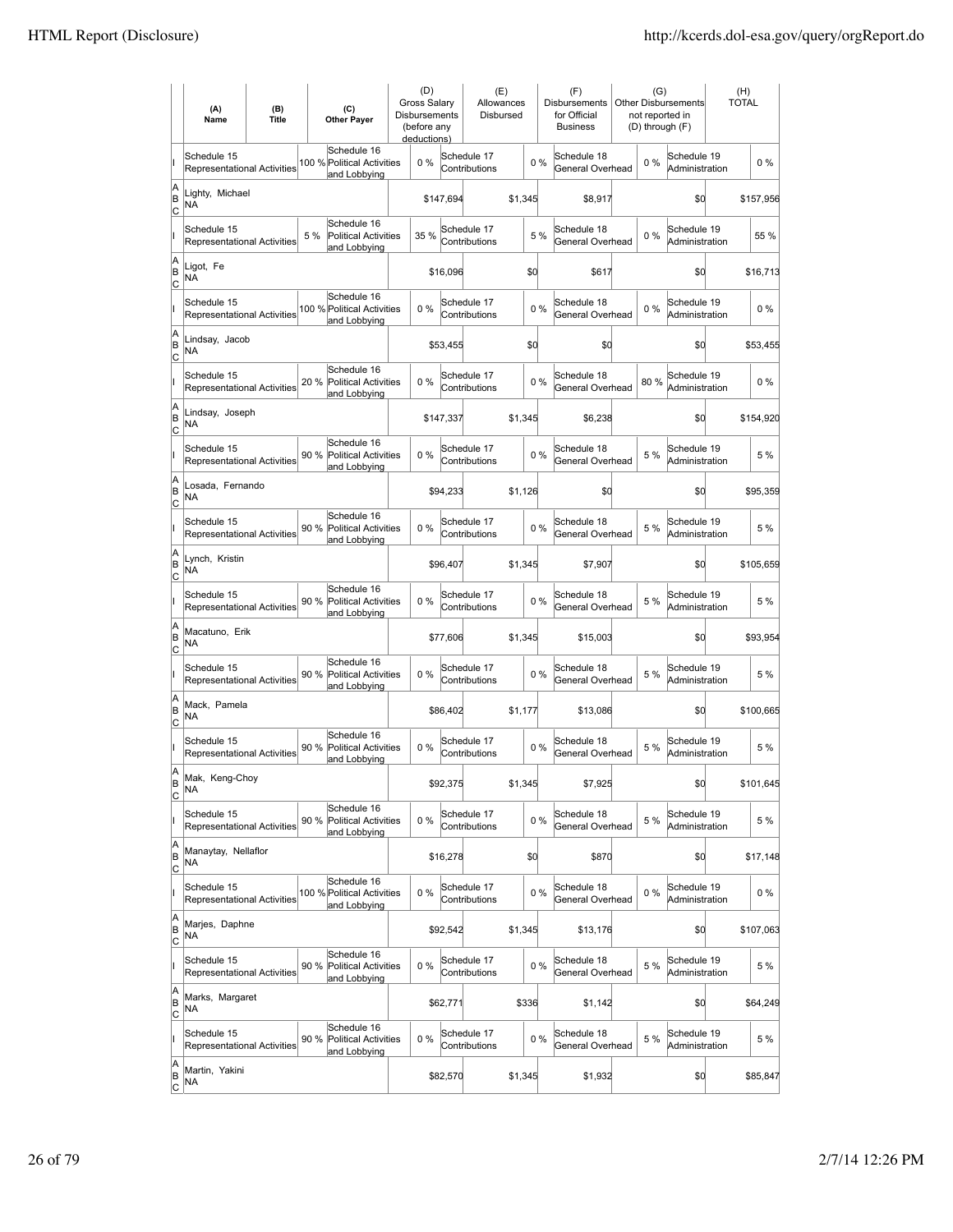|                          | (A)<br>Name                                       | (B)<br><b>Title</b> | (C)<br><b>Other Payer</b>                                          | (D)<br><b>Gross Salarv</b><br><b>Disbursements</b><br>(before any<br>deductions) |           | (E)<br>Allowances<br>Disbursed |         |       | (F)<br><b>Disbursements</b><br>for Official<br><b>Business</b> | (G) | <b>Other Disbursements</b><br>not reported in<br>(D) through (F) | (H)<br><b>TOTAL</b> |
|--------------------------|---------------------------------------------------|---------------------|--------------------------------------------------------------------|----------------------------------------------------------------------------------|-----------|--------------------------------|---------|-------|----------------------------------------------------------------|-----|------------------------------------------------------------------|---------------------|
|                          | Schedule 15<br>Representational Activities        |                     | Schedule 16<br>90 %<br><b>Political Activities</b><br>and Lobbying | 0%                                                                               |           | Schedule 17<br>Contributions   |         | 0%    | Schedule 18<br>General Overhead                                | 5 % | Schedule 19<br>Administration                                    | 5 %                 |
| A<br>B<br> c             | Martinez, Emmanuel<br>NA                          |                     |                                                                    |                                                                                  | \$26,090  |                                | \$759   |       | \$5,653                                                        |     | \$0                                                              | \$32,502            |
|                          | Schedule 15<br>Representational Activities        |                     | Schedule 16<br>90 %<br><b>Political Activities</b><br>and Lobbying | 0%                                                                               |           | Schedule 17<br>Contributions   |         | 0%    | Schedule 18<br>General Overhead                                | 5 % | Schedule 19<br>Administration                                    | 5 %                 |
| A<br>B<br>C              | Mazur, Kenneth<br>NA                              |                     |                                                                    |                                                                                  | \$55,983  |                                | \$d     |       | \$1,160                                                        |     | \$0                                                              | \$57,143            |
|                          | Schedule 15<br>Representational Activities        |                     | Schedule 16<br>5 %<br><b>Political Activities</b><br>and Lobbying  | 5 %                                                                              |           | Schedule 17<br>Contributions   |         | 0%    | Schedule 18<br>General Overhead                                | 90% | Schedule 19<br>Administration                                    | $0\%$               |
| A<br>B<br> c             | McDermott, Janet Sass<br>NA                       |                     |                                                                    |                                                                                  | \$112,893 |                                | \$7,953 |       | \$9,810                                                        |     | \$0                                                              | \$130,656           |
|                          | Schedule 15<br><b>Representational Activities</b> |                     | Schedule 16<br>90 %<br>Political Activities<br>and Lobbying        | $0\%$                                                                            |           | Schedule 17<br>Contributions   |         | 0%    | Schedule 18<br>General Overhead                                | 5 % | Schedule 19<br>Administration                                    | 5 %                 |
| A<br>B<br>lc             | McNally, Brian<br>NA                              |                     |                                                                    |                                                                                  | \$24,800  |                                | \$260   |       | \$2,421                                                        |     | \$0                                                              | \$27,481            |
|                          | Schedule 15<br>Representational Activities        |                     | Schedule 16<br>90 %<br><b>Political Activities</b><br>and Lobbying | 0%                                                                               |           | Schedule 17<br>Contributions   |         | 0%    | Schedule 18<br>General Overhead                                | 5 % | Schedule 19<br>Administration                                    | 5 %                 |
| A<br>B<br>C              | McVay, Richard<br>NA                              |                     |                                                                    |                                                                                  | \$58,214  |                                | \$0     |       | \$0                                                            |     | \$0                                                              | \$58,214            |
|                          | Schedule 15<br>Representational Activities        |                     | Schedule 16<br>20 % Political Activities<br>and Lobbying           | 0%                                                                               |           | Schedule 17<br>Contributions   |         | 0%    | Schedule 18<br>General Overhead                                | 80% | Schedule 19<br>Administration                                    | $0\%$               |
| A<br>B<br>C              | McVay {Casual}, Kay<br>NA                         |                     |                                                                    |                                                                                  | \$64,437  |                                | \$0     |       | \$3,386                                                        |     | \$0                                                              | \$67,823            |
|                          | Schedule 15<br><b>Representational Activities</b> |                     | Schedule 16<br>50 %<br><b>Political Activities</b><br>and Lobbying | 50%                                                                              |           | Schedule 17<br>Contributions   |         | $0\%$ | Schedule 18<br>General Overhead                                | 0%  | Schedule 19<br>Administration                                    | $0\%$               |
| A<br>B<br> c             | Michelfelder, David<br>NA                         |                     |                                                                    |                                                                                  | \$93,240  |                                | \$1,345 |       | \$4,143                                                        |     | \$0                                                              | \$98,728            |
|                          | Schedule 15<br>Representational Activities        |                     | Schedule 16<br>90 %<br><b>Political Activities</b><br>and Lobbying | 0%                                                                               |           | Schedule 17<br>Contributions   |         | 0%    | Schedule 18<br>General Overhead                                | 5 % | Schedule 19<br>Administration                                    | 5 %                 |
| A<br>B<br>C              | Milanese, Guiliana<br>NA                          |                     |                                                                    |                                                                                  | \$73,625  |                                | \$897   |       | \$1,359                                                        |     | \$0                                                              | \$75,881            |
|                          | Schedule 15<br>Representational Activities        |                     | Schedule 16<br>50 %<br><b>Political Activities</b><br>and Lobbying | 40%                                                                              |           | Schedule 17<br>Contributions   |         | 0%    | Schedule 18<br>General Overhead                                | 5 % | Schedule 19<br>Administration                                    | 5 %                 |
| A<br>B<br>$\overline{c}$ | Mill, Jonathan<br>NA                              |                     |                                                                    |                                                                                  | \$105,523 |                                | \$1,345 |       | \$5,674                                                        |     | \$0                                                              | \$112,542           |
|                          | Schedule 15<br>Representational Activities        |                     | Schedule 16<br>90%<br>Political Activities<br>and Lobbying         | 0%                                                                               |           | Schedule 17<br>Contributions   |         | 0%    | Schedule 18<br>General Overhead                                | 5 % | Schedule 19<br>Administration                                    | 5 %                 |
| A<br>B<br><u>lc</u>      | Molette, LaTia<br>NA                              |                     |                                                                    |                                                                                  | \$18,552  |                                | \$586   |       | \$789                                                          |     | \$0                                                              | \$19,927            |
|                          | Schedule 15<br>Representational Activities        |                     | Schedule 16<br>90 %<br><b>Political Activities</b><br>and Lobbying | 0%                                                                               |           | Schedule 17<br>Contributions   |         | 0%    | Schedule 18<br>General Overhead                                | 5 % | Schedule 19<br>Administration                                    | 5 %                 |
| A<br>B<br>$\mathsf{C}$   | Monkawa, David<br>NA                              |                     |                                                                    |                                                                                  | \$133,173 |                                | \$1,345 |       | \$9,124                                                        |     | \$0                                                              | \$143,642           |
|                          | Schedule 15<br>Representational Activities        |                     | Schedule 16<br>90 % Political Activities<br>and Lobbying           | 0%                                                                               |           | Schedule 17<br>Contributions   |         | 0%    | Schedule 18<br>General Overhead                                | 5 % | Schedule 19<br>Administration                                    | 5 %                 |
| A<br>B<br> c             | Moore, Charles<br>NA                              |                     |                                                                    |                                                                                  | \$71,713  |                                | \$0     |       | \$0                                                            |     | \$0                                                              | \$71,713            |
|                          | Schedule 15<br>Representational Activities        |                     | Schedule 16<br>80 %<br>Political Activities<br>and Lobbying        | 0%                                                                               |           | Schedule 17<br>Contributions   |         | 0%    | Schedule 18<br>General Overhead                                | 0%  | Schedule 19<br>Administration                                    | 20 %                |
| A<br>B<br>$\overline{c}$ | Murillo, Raquel<br>NA                             |                     |                                                                    |                                                                                  | \$47,860  |                                | \$800   |       | \$6,362                                                        |     | \$0                                                              | \$55,022            |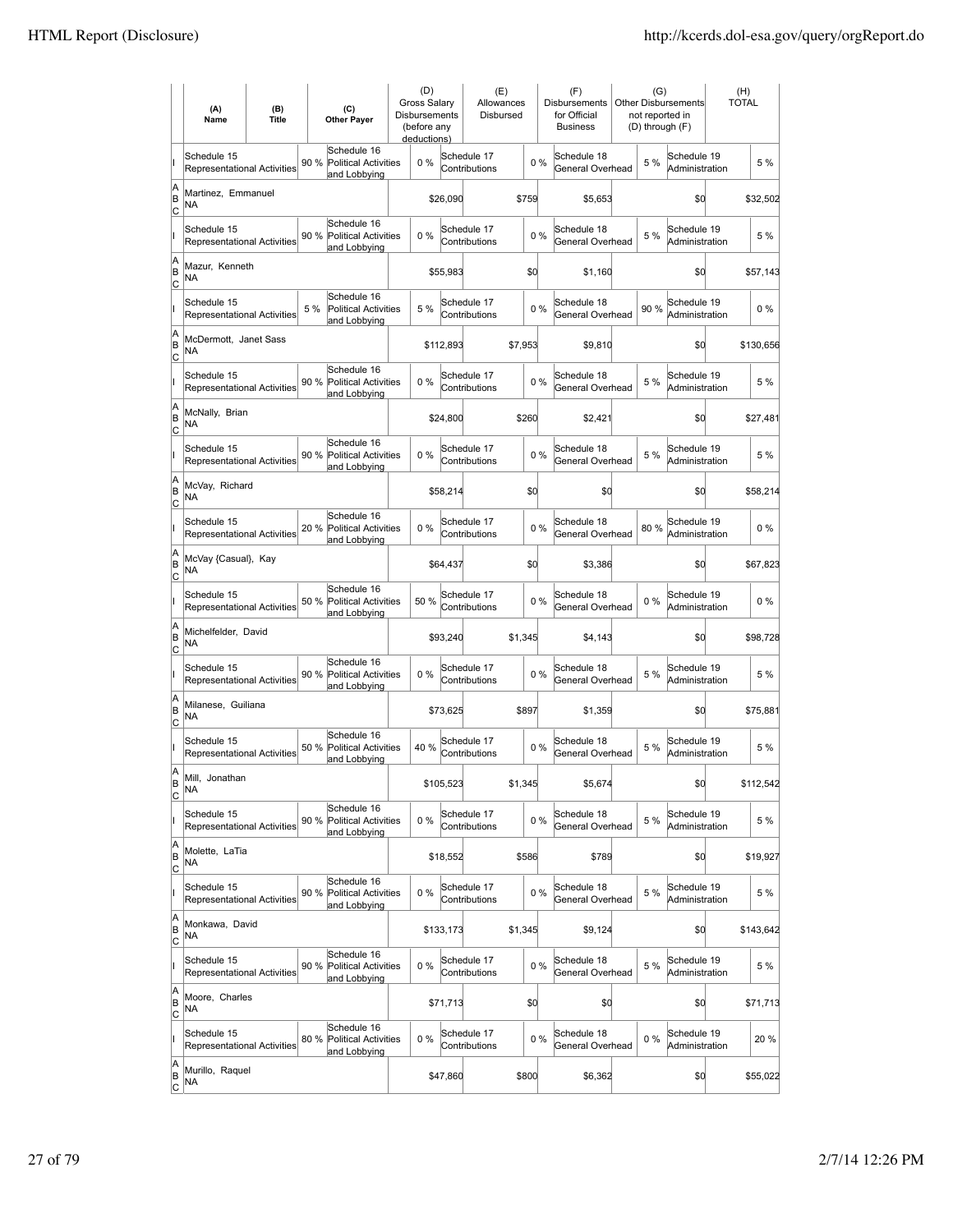|                          | (A)<br>Name                                       | (B)<br><b>Title</b> | (C)<br><b>Other Payer</b>                                           | (D)<br><b>Gross Salarv</b><br><b>Disbursements</b><br>(before any<br>deductions) |           | (E)<br>Allowances<br>Disbursed |         |       | (F)<br><b>Disbursements</b><br>for Official<br><b>Business</b> | (G)<br>not reported in<br>(D) through (F) | <b>Other Disbursements</b>    | (H)<br><b>TOTAL</b> |
|--------------------------|---------------------------------------------------|---------------------|---------------------------------------------------------------------|----------------------------------------------------------------------------------|-----------|--------------------------------|---------|-------|----------------------------------------------------------------|-------------------------------------------|-------------------------------|---------------------|
|                          | Schedule 15<br><b>Representational Activities</b> |                     | Schedule 16<br>90 %<br><b>Political Activities</b><br>and Lobbying  | 0%                                                                               |           | Schedule 17<br>Contributions   |         | 0%    | Schedule 18<br>General Overhead                                | 5 %                                       | Schedule 19<br>Administration | 5 %                 |
| A<br>B<br> c             | Murray, Desmond<br>NA                             |                     |                                                                     |                                                                                  | \$60,900  |                                | \$1,106 |       | \$7,650                                                        |                                           | \$0                           | \$69,656            |
|                          | Schedule 15<br>Representational Activities        |                     | Schedule 16<br>90 %<br><b>Political Activities</b><br>and Lobbying  | 0%                                                                               |           | Schedule 17<br>Contributions   |         | 0%    | Schedule 18<br>General Overhead                                | 5 %                                       | Schedule 19<br>Administration | 5 %                 |
| A<br>B<br>C              | Nacorda, Sussette<br>ΝA                           |                     |                                                                     |                                                                                  | \$21,994  |                                | \$d     |       | \$1,156                                                        |                                           | \$0                           | \$23,150            |
|                          | Schedule 15<br>Representational Activities        |                     | Schedule 16<br>100 % Political Activities<br>and Lobbying           | 0%                                                                               |           | Schedule 17<br>Contributions   |         | 0%    | Schedule 18<br>General Overhead                                | 0%                                        | Schedule 19<br>Administration | $0\%$               |
| A<br>B<br>C              | Newlin, Joe<br>NA                                 |                     |                                                                     |                                                                                  | \$83,802  |                                | \$1,345 |       | \$2,437                                                        |                                           | \$0                           | \$87,584            |
|                          | Schedule 15<br><b>Representational Activities</b> |                     | Schedule 16<br>90%<br><b>Political Activities</b><br>and Lobbying   | $0\%$                                                                            |           | Schedule 17<br>Contributions   |         | 0%    | Schedule 18<br>General Overhead                                | 5 %                                       | Schedule 19<br>Administration | 5 %                 |
| A<br>B<br>lc             | Newman, Morton<br>ΝA                              |                     |                                                                     |                                                                                  | \$117,277 |                                | \$321   |       | \$1,066                                                        |                                           | \$0                           | \$118,664           |
|                          | Schedule 15<br>Representational Activities        |                     | Schedule 16<br>90 %<br><b>Political Activities</b><br>and Lobbying  | 0%                                                                               |           | Schedule 17<br>Contributions   |         | 0%    | Schedule 18<br>General Overhead                                | 5 %                                       | Schedule 19<br>Administration | 5 %                 |
| A<br>B<br>C              | Ng, Wayman<br>ΝA                                  |                     |                                                                     |                                                                                  | \$52,805  |                                | \$0     |       | \$908                                                          |                                           | \$0                           | \$53,713            |
|                          | Schedule 15<br>Representational Activities        |                     | Schedule 16<br>$0\%$<br><b>Political Activities</b><br>and Lobbying | 0%                                                                               |           | Schedule 17<br>Contributions   |         | 0%    | Schedule 18<br>General Overhead                                | 100 %                                     | Schedule 19<br>Administration | $0\%$               |
| A<br>B<br>C              | Nguyen, Tiffany<br>NA                             |                     |                                                                     |                                                                                  | \$63,491  |                                | \$953   |       | \$3,412                                                        |                                           | \$0                           | \$67,856            |
|                          | Schedule 15<br><b>Representational Activities</b> |                     | Schedule 16<br>90%<br><b>Political Activities</b><br>and Lobbying   | $0\%$                                                                            |           | Schedule 17<br>Contributions   |         | $0\%$ | Schedule 18<br>General Overhead                                | 5 %                                       | Schedule 19<br>Administration | 5 %                 |
| A<br>B<br> c             | Nielsen, Donald<br>NA                             |                     |                                                                     |                                                                                  | \$132,710 |                                | \$1,345 |       | \$8,066                                                        |                                           | \$0                           | \$142,121           |
|                          | Schedule 15<br>Representational Activities        |                     | Schedule 16<br>90 %<br><b>Political Activities</b><br>and Lobbying  | 0%                                                                               |           | Schedule 17<br>Contributions   |         | 0%    | Schedule 18<br>General Overhead                                | 5 %                                       | Schedule 19<br>Administration | 5 %                 |
| A<br>B<br>C              | O'Brien, Thomas<br>ΝA                             |                     |                                                                     |                                                                                  | \$86,213  |                                | \$0     |       | \$1,564                                                        |                                           | \$0                           | \$87,777            |
|                          | Schedule 15<br><b>Representational Activities</b> |                     | Schedule 16<br>Political Activities<br>45 %<br>and Lobbying         | 25 %                                                                             |           | Schedule 17<br>Contributions   |         | 0%    | Schedule 18<br>General Overhead                                | 5 %                                       | Schedule 19<br>Administration | 25 %                |
| A<br>B<br>$\overline{c}$ | Ortner, Pamela<br>ΝA                              |                     |                                                                     |                                                                                  | \$14,400  |                                | \$d     |       | \$128                                                          |                                           | \$0                           | \$14,528            |
|                          | Schedule 15<br>Representational Activities        |                     | Schedule 16<br>100 % Political Activities<br>and Lobbying           | 0%                                                                               |           | Schedule 17<br>Contributions   |         | 0%    | Schedule 18<br>General Overhead                                | $0\%$                                     | Schedule 19<br>Administration | $0\%$               |
| A<br>B<br><u>lc</u>      | Park, Chung<br>NA                                 |                     |                                                                     |                                                                                  | \$9,842   |                                | \$224   |       | \$0                                                            |                                           | \$d                           | \$10,066            |
|                          | Schedule 15<br>Representational Activities        |                     | Schedule 16<br>90 %<br><b>Political Activities</b><br>and Lobbying  | 0%                                                                               |           | Schedule 17<br>Contributions   |         | 0%    | Schedule 18<br>General Overhead                                | 5 %                                       | Schedule 19<br>Administration | 5 %                 |
| A<br>B<br>$\mathsf{C}$   | Perera, Theckla<br><b>NA</b>                      |                     |                                                                     |                                                                                  | \$10,999  |                                | \$0     |       | \$698                                                          |                                           | \$0                           | \$11,697            |
|                          | Schedule 15<br>Representational Activities        |                     | Schedule 16<br>100 % Political Activities<br>and Lobbying           | 0%                                                                               |           | Schedule 17<br>Contributions   |         | 0%    | Schedule 18<br>General Overhead                                | $0\%$                                     | Schedule 19<br>Administration | $0\%$               |
| A<br>B<br> c             | Peterson, Jonna<br>NA                             |                     |                                                                     |                                                                                  | \$15,050  |                                | \$0     |       | \$175                                                          |                                           | \$0                           | \$15,225            |
|                          | Schedule 15<br><b>Representational Activities</b> |                     | Schedule 16<br>100 % Political Activities<br>and Lobbying           | 0%                                                                               |           | Schedule 17<br>Contributions   |         | $0\%$ | Schedule 18<br>General Overhead                                | 0%                                        | Schedule 19<br>Administration | $0\%$               |
| A<br>B<br>$\overline{c}$ | Pickles, John<br>NA                               |                     |                                                                     |                                                                                  | \$87,040  |                                | \$1,345 |       | \$16,529                                                       |                                           | \$0                           | \$104,914           |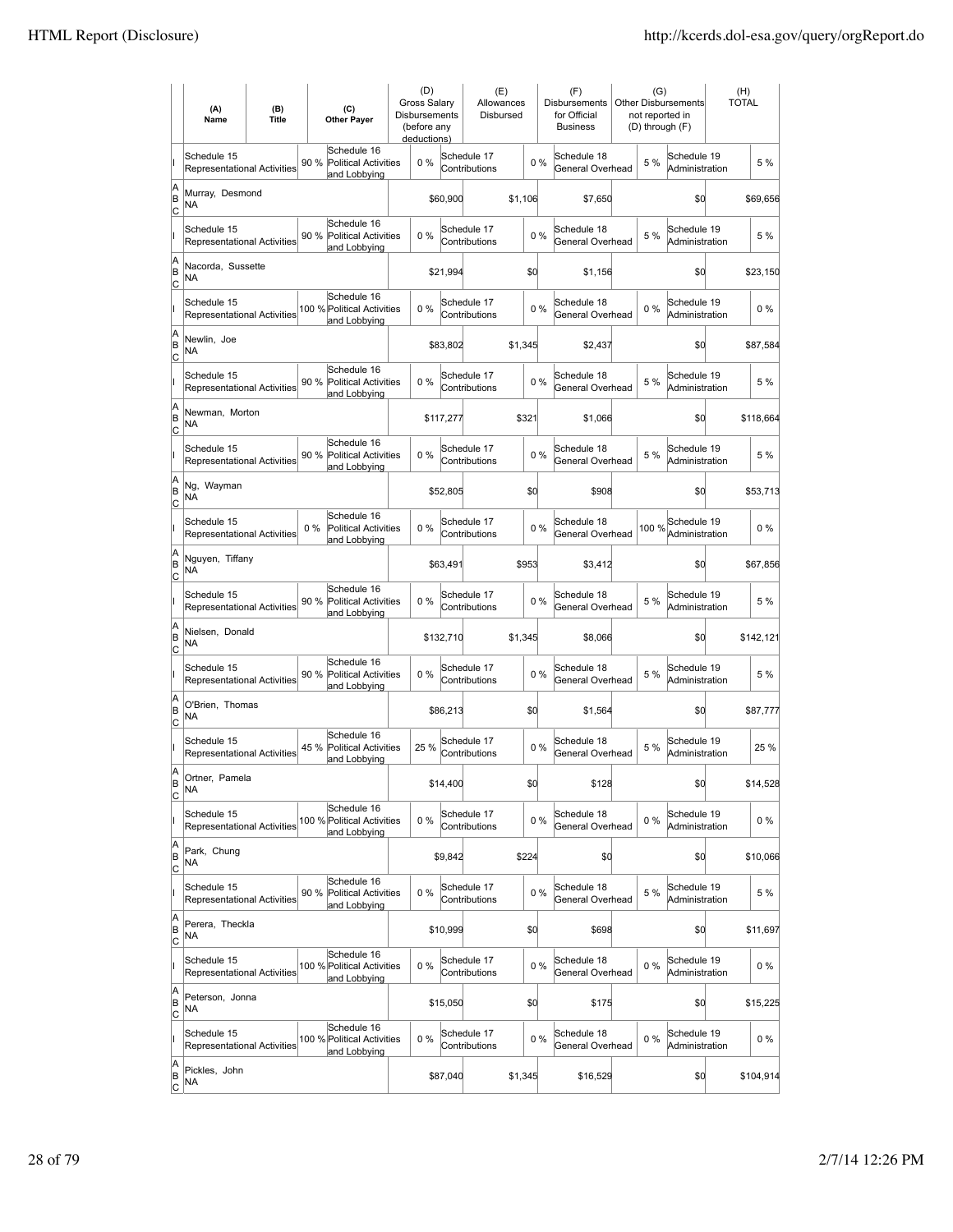|                                    | (A)<br>Name                                       | (B)<br><b>Title</b> | (C)<br><b>Other Payer</b>                                          | (D)<br><b>Gross Salarv</b><br><b>Disbursements</b><br>(before any<br>deductions) |           | (E)<br>Allowances<br>Disbursed |         |       | (F)<br>Disbursements<br>for Official<br><b>Business</b> | (G)   | <b>Other Disbursements</b><br>not reported in<br>(D) through (F) | (H)<br><b>TOTAL</b> |           |
|------------------------------------|---------------------------------------------------|---------------------|--------------------------------------------------------------------|----------------------------------------------------------------------------------|-----------|--------------------------------|---------|-------|---------------------------------------------------------|-------|------------------------------------------------------------------|---------------------|-----------|
|                                    | Schedule 15<br>Representational Activities        |                     | Schedule 16<br>90%<br><b>Political Activities</b><br>and Lobbying  | 0%                                                                               |           | Schedule 17<br>Contributions   |         | 0%    | Schedule 18<br>General Overhead                         | 5 %   | Schedule 19<br>Administration                                    |                     | 5 %       |
| A<br>B<br>C                        | Pine, Adrienne<br>NA                              |                     |                                                                    |                                                                                  | \$77,455  |                                | \$0     |       | \$2,742                                                 |       | \$0                                                              |                     | \$80,197  |
|                                    | Schedule 15<br>Representational Activities        |                     | Schedule 16<br>80%<br>Political Activities<br>and Lobbying         | 0%                                                                               |           | Schedule 17<br>Contributions   |         | 0%    | Schedule 18<br>General Overhead                         | 0%    | Schedule 19<br>Administration                                    |                     | 20 %      |
| A<br>B<br>Iс                       | Pine (Andrews), Charles<br>ΝA                     |                     |                                                                    |                                                                                  | \$117,780 |                                | \$679   |       | \$O                                                     |       | \$0                                                              |                     | \$118,459 |
|                                    | Schedule 15<br><b>Representational Activities</b> |                     | Schedule 16<br>80%<br><b>Political Activities</b><br>and Lobbying  | 0%                                                                               |           | Schedule 17<br>Contributions   |         | 0%    | Schedule 18<br>General Overhead                         | 0%    | Schedule 19<br>Administration                                    |                     | 20 %      |
| A<br>B<br> c                       | Pontious, Andrew<br>ΝA                            |                     |                                                                    |                                                                                  | \$81,678  |                                | \$855   |       | \$8,808                                                 |       | \$0                                                              |                     | \$91,341  |
|                                    | Schedule 15<br>Representational Activities        |                     | Schedule 16<br>90%<br>Political Activities<br>and Lobbying         | 0%                                                                               |           | Schedule 17<br>Contributions   |         | 0%    | Schedule 18<br>General Overhead                         | 5 %   | Schedule 19<br>Administration                                    |                     | 5 %       |
| A<br>B<br> c                       | Popek, Gregory<br>NA                              |                     |                                                                    |                                                                                  | \$22,681  |                                | \$1,432 |       | \$5,889                                                 |       | \$0                                                              |                     | \$30,002  |
|                                    | Schedule 15<br>Representational Activities        |                     | Schedule 16<br>90 %<br><b>Political Activities</b><br>and Lobbying | 0%                                                                               |           | Schedule 17<br>Contributions   |         | 0%    | Schedule 18<br>General Overhead                         | 5 %   | Schedule 19<br>Administration                                    |                     | 5 %       |
| A<br>B<br>C                        | Porter, Shawanis<br>ΝA                            |                     |                                                                    |                                                                                  | \$26,763  |                                | \$866   |       | \$4,109                                                 |       | \$0                                                              |                     | \$31,738  |
|                                    | Schedule 15<br><b>Representational Activities</b> |                     | Schedule 16<br>90 % Political Activities<br>and Lobbying           | 0%                                                                               |           | Schedule 17<br>Contributions   |         | 0%    | Schedule 18<br>General Overhead                         | 5 %   | Schedule 19<br>Administration                                    |                     | 5 %       |
| A<br>B<br>C                        | Prediletto, Andrew<br>ΝA                          |                     |                                                                    |                                                                                  | \$90,359  |                                | \$1,345 |       | \$4,849                                                 |       | \$0                                                              |                     | \$96,553  |
|                                    | Schedule 15<br>Representational Activities        |                     | Schedule 16<br>90 %<br><b>Political Activities</b><br>and Lobbying | 0%                                                                               |           | Schedule 17<br>Contributions   |         | 0%    | Schedule 18<br>General Overhead                         | 5 %   | Schedule 19<br>Administration                                    |                     | 5 %       |
| A<br>B<br>lc                       | Preston, Michael<br>NA                            |                     |                                                                    |                                                                                  | \$76,091  |                                | \$0     |       | \$3,076                                                 |       | \$0                                                              |                     | \$79,167  |
|                                    | Schedule 15<br>Representational Activities        |                     | Schedule 16<br><b>Political Activities</b><br>50 %<br>and Lobbying | 40 %                                                                             |           | Schedule 17<br>Contributions   |         | 0%    | Schedule 18<br>General Overhead                         | 0%    | Schedule 19<br>Administration                                    |                     | 10 %      |
| A<br>B<br>Iс                       | Price-Burnett, Amentral<br>NA                     |                     |                                                                    |                                                                                  | \$32,890  |                                | \$1,121 |       | \$4,818                                                 |       | \$0                                                              |                     | \$38,829  |
|                                    | Schedule 15<br>Representational Activities        |                     | Schedule 16<br>90 %<br><b>Political Activities</b><br>and Lobbying | 0%                                                                               |           | Schedule 17<br>Contributions   |         | 0%    | Schedule 18<br>General Overhead                         | 5 %   | Schedule 19<br>Administration                                    |                     | 5 %       |
| ΙA<br>B<br>$\overline{c}$          | Punzalan, Emmanuel<br>ΝA                          |                     |                                                                    |                                                                                  | \$34,788  |                                | \$0     |       | \$8,614                                                 |       | \$0                                                              |                     | \$43,402  |
|                                    | Schedule 15<br>Representational Activities        |                     | Schedule 16<br>100 % Political Activities<br>and Lobbying          | 0%                                                                               |           | Schedule 17<br>Contributions   |         | 0%    | Schedule 18<br>General Overhead                         | $0\%$ | Schedule 19<br>Administration                                    |                     | $0\%$     |
| A<br>B<br> c                       | Quijano, Pedrito<br>NA                            |                     |                                                                    |                                                                                  | \$86,712  |                                | \$1,345 |       | \$11,701                                                |       | \$0                                                              |                     | \$99,758  |
|                                    | Schedule 15<br>Representational Activities        |                     | Schedule 16<br>90%<br><b>Political Activities</b><br>and Lobbying  | 0%                                                                               |           | Schedule 17<br>Contributions   |         | $0\%$ | Schedule 18<br>General Overhead                         | 5 %   | Schedule 19<br>Administration                                    |                     | 5 %       |
| A<br>B<br><u>lc</u>                | Reyna, Michelle<br>NA                             |                     |                                                                    |                                                                                  | \$97,473  |                                | \$1,345 |       | \$7,107                                                 |       | \$0                                                              |                     | \$105,925 |
|                                    | Schedule 15<br>Representational Activities        |                     | Schedule 16<br>90 % Political Activities<br>and Lobbying           | $0\%$                                                                            |           | Schedule 17<br>Contributions   |         | $0\%$ | Schedule 18<br>General Overhead                         | 5 %   | Schedule 19<br>Administration                                    |                     | 5 %       |
| A<br>B<br>$\overline{c}$           | Rinaldo, Melissa<br>NA                            |                     |                                                                    |                                                                                  | \$52,951  |                                | \$0     |       | \$0                                                     |       | \$0                                                              |                     | \$52,951  |
|                                    | Schedule 15<br>Representational Activities        |                     | Schedule 16<br>90 %<br>Political Activities<br>and Lobbying        | 0%                                                                               |           | Schedule 17<br>Contributions   |         | $0\%$ | Schedule 18<br>General Overhead                         | 5 %   | Schedule 19<br>Administration                                    |                     | 5 %       |
| A<br> B<br>$\overline{\mathsf{c}}$ | Rios, Yolanda<br>NA                               |                     |                                                                    |                                                                                  | \$118,217 |                                | \$1,345 |       | \$9,139                                                 |       | \$0                                                              |                     | \$128,701 |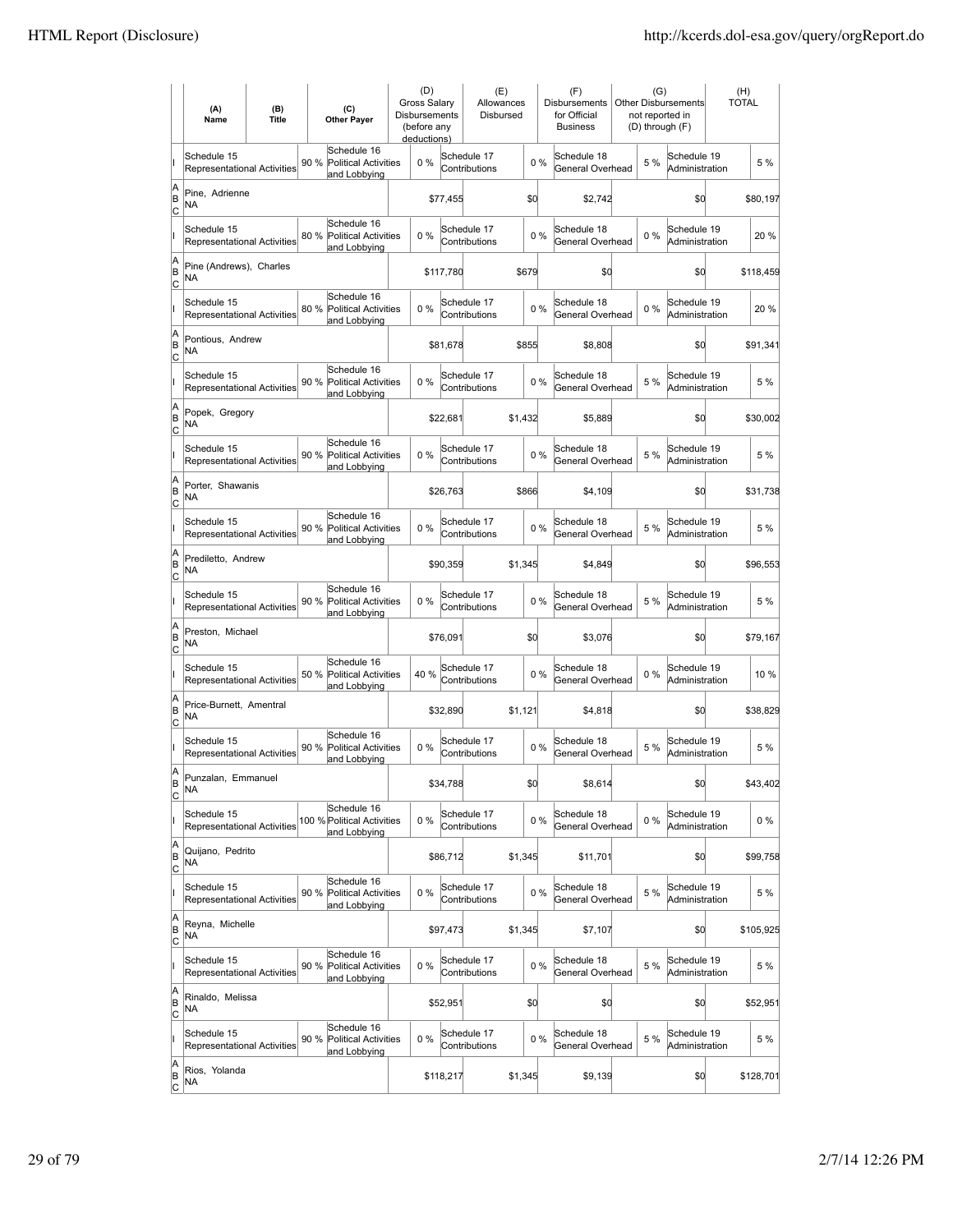|                                    | (A)<br>Name                                       | (B)<br><b>Title</b> | (C)<br><b>Other Payer</b>                                          | Gross Salarv<br>Disbursements | (D)<br>(before any<br>deductions) |           | (E)<br>Allowances<br>Disbursed |         |       | (F)<br><b>Disbursements</b><br>for Official<br><b>Business</b> | (G)<br>not reported in<br>(D) through (F) | <b>Other Disbursements</b>    | (H)<br><b>TOTAL</b> |
|------------------------------------|---------------------------------------------------|---------------------|--------------------------------------------------------------------|-------------------------------|-----------------------------------|-----------|--------------------------------|---------|-------|----------------------------------------------------------------|-------------------------------------------|-------------------------------|---------------------|
|                                    | Schedule 15<br>Representational Activities        |                     | Schedule 16<br>90%<br>Political Activities<br>and Lobbying         |                               | $0\%$                             |           | Schedule 17<br>Contributions   |         | 0%    | Schedule 18<br>General Overhead                                | 5 %                                       | Schedule 19<br>Administration | 5 %                 |
| A<br>B<br>c                        | Rodriguez, Leticia<br>NA                          |                     |                                                                    |                               |                                   | \$69,782  |                                | \$d     |       | \$5,850                                                        |                                           | \$0                           | \$75,632            |
|                                    | Schedule 15<br>Representational Activities        |                     | Schedule 16<br>Political Activities<br>90 %<br>and Lobbying        |                               | 0%                                |           | Schedule 17<br>Contributions   |         | 0%    | Schedule 18<br>General Overhead                                | 5 %                                       | Schedule 19<br>Administration | 5 %                 |
| A<br>B<br>Iс                       | Roen, Stacey<br>NA                                |                     |                                                                    |                               |                                   | \$14,529  |                                | \$408   |       | \$0                                                            |                                           | \$0                           | \$14,937            |
|                                    | Schedule 15<br><b>Representational Activities</b> |                     | Schedule 16<br>90 %<br><b>Political Activities</b><br>and Lobbying |                               | 0%                                |           | Schedule 17<br>Contributions   |         | 0%    | Schedule 18<br>General Overhead                                | 5 %                                       | Schedule 19<br>Administration | 5 %                 |
| A<br>B<br> c                       | Roy, Pascale-Son<br>ΝA                            |                     |                                                                    |                               |                                   | \$17,280  |                                | \$859   |       | \$0                                                            |                                           | \$0                           | \$18,139            |
|                                    | Schedule 15<br>Representational Activities        |                     | Schedule 16<br>90%<br><b>Political Activities</b><br>and Lobbying  |                               | 0%                                |           | Schedule 17<br>Contributions   |         | 0%    | Schedule 18<br>General Overhead                                | 5 %                                       | Schedule 19<br>Administration | 5 %                 |
| A<br>B<br> c                       | Ryder, James W<br>NA                              |                     |                                                                    |                               |                                   | \$122,742 |                                | \$1,345 |       | \$2,008                                                        |                                           | \$0                           | \$126,095           |
|                                    | Schedule 15<br><b>Representational Activities</b> |                     | Schedule 16<br>90 %<br><b>Political Activities</b><br>and Lobbying |                               | $0\%$                             |           | Schedule 17<br>Contributions   |         | 0%    | Schedule 18<br>General Overhead                                | 5 %                                       | Schedule 19<br>Administration | 5 %                 |
| A<br>B<br>Iс                       | Sanchez, Renee<br>ΝA                              |                     |                                                                    |                               |                                   | \$36,195  |                                | \$777   |       | \$2,630                                                        |                                           | \$0                           | \$39,602            |
|                                    | Schedule 15<br>Representational Activities        |                     | Schedule 16<br>90 % Political Activities<br>and Lobbying           |                               | $0\%$                             |           | Schedule 17<br>Contributions   |         | 0%    | Schedule 18<br>General Overhead                                | 5 %                                       | Schedule 19<br>Administration | 5 %                 |
| A<br>B<br>C                        | Santos, Lydia V<br>ΝA                             |                     |                                                                    |                               |                                   | \$61,068  |                                | \$Q     |       | \$0                                                            |                                           | \$0                           | \$61,068            |
|                                    | Schedule 15<br>Representational Activities        |                     | Schedule 16<br>20 %<br><b>Political Activities</b><br>and Lobbying |                               | 0%                                |           | Schedule 17<br>Contributions   |         | 0%    | Schedule 18<br>General Overhead                                | 80%                                       | Schedule 19<br>Administration | $0\%$               |
| A<br>B<br>lc                       | Saporta, Carla<br>NA                              |                     |                                                                    |                               |                                   | \$54,292  |                                | \$1,345 |       | \$9,073                                                        |                                           | \$0                           | \$64,710            |
|                                    | Schedule 15<br>Representational Activities        |                     | Schedule 16<br>90 %<br><b>Political Activities</b><br>and Lobbying |                               | 0%                                |           | Schedule 17<br>Contributions   |         | 0%    | Schedule 18<br>General Overhead                                | 5 %                                       | Schedule 19<br>Administration | 5 %                 |
| A<br>B<br>Iс                       | Scafaro, Jeffrey<br>NA                            |                     |                                                                    |                               |                                   | \$10,491  |                                | \$173   |       | \$0                                                            |                                           | \$0                           | \$10,664            |
|                                    | Schedule 15<br><b>Representational Activities</b> |                     | Schedule 16<br>90 %<br><b>Political Activities</b><br>and Lobbying |                               | 0%                                |           | Schedule 17<br>Contributions   |         | 0%    | Schedule 18<br>General Overhead                                | 5 %                                       | Schedule 19<br>Administration | 5 %                 |
| ΙA<br>B<br>$\overline{c}$          | Schuman, Joseph<br>ΝA                             |                     |                                                                    |                               |                                   | \$90,530  |                                | \$1,345 |       | \$5,638                                                        |                                           | \$0                           | \$97,513            |
|                                    | Schedule 15<br>Representational Activities        |                     | Schedule 16<br>90%<br>Political Activities<br>and Lobbying         |                               | 0%                                |           | Schedule 17<br>Contributions   |         | 0%    | Schedule 18<br>General Overhead                                | 5 %                                       | Schedule 19<br>Administration | 5 %                 |
| A<br>B<br> c                       | Scott, Seneca<br>NA                               |                     |                                                                    |                               |                                   | \$10,745  |                                | \$56    |       | \$1,908                                                        |                                           | \$0                           | \$12,709            |
|                                    | Schedule 15<br>Representational Activities        |                     | Schedule 16<br>90%<br><b>Political Activities</b><br>and Lobbying  |                               | $0\%$                             |           | Schedule 17<br>Contributions   |         | $0\%$ | Schedule 18<br>General Overhead                                | 5 %                                       | Schedule 19<br>Administration | 5 %                 |
| A<br>B<br><u>lc</u>                | Segura (Miranda), Rosamaria<br>NA                 |                     |                                                                    |                               |                                   | \$10,532  |                                | \$0     |       | \$0                                                            |                                           | \$0                           | \$10,532            |
|                                    | Schedule 15<br>Representational Activities        |                     | Schedule 16<br><b>Political Activities</b><br>90 %<br>and Lobbying |                               | $0\%$                             |           | Schedule 17<br>Contributions   |         | $0\%$ | Schedule 18<br>General Overhead                                | 5 %                                       | Schedule 19<br>Administration | 5 %                 |
| A<br>B<br>$\circ$                  | Segura-Williams, Dinorah<br>NA                    |                     |                                                                    |                               |                                   | \$94,931  |                                | \$1,345 |       | \$7,926                                                        |                                           | \$0                           | \$104,202           |
|                                    | Schedule 15<br>Representational Activities        |                     | Schedule 16<br>90 %<br><b>Political Activities</b><br>and Lobbying |                               | 0%                                |           | Schedule 17<br>Contributions   |         | 0%    | Schedule 18<br>General Overhead                                | 5 %                                       | Schedule 19<br>Administration | 5 %                 |
| A<br> B<br>$\overline{\mathsf{c}}$ | Sharp, Glen<br>NA                                 |                     |                                                                    |                               |                                   | \$82,416  |                                | \$1,345 |       | \$28,223                                                       |                                           | \$0                           | \$111,984           |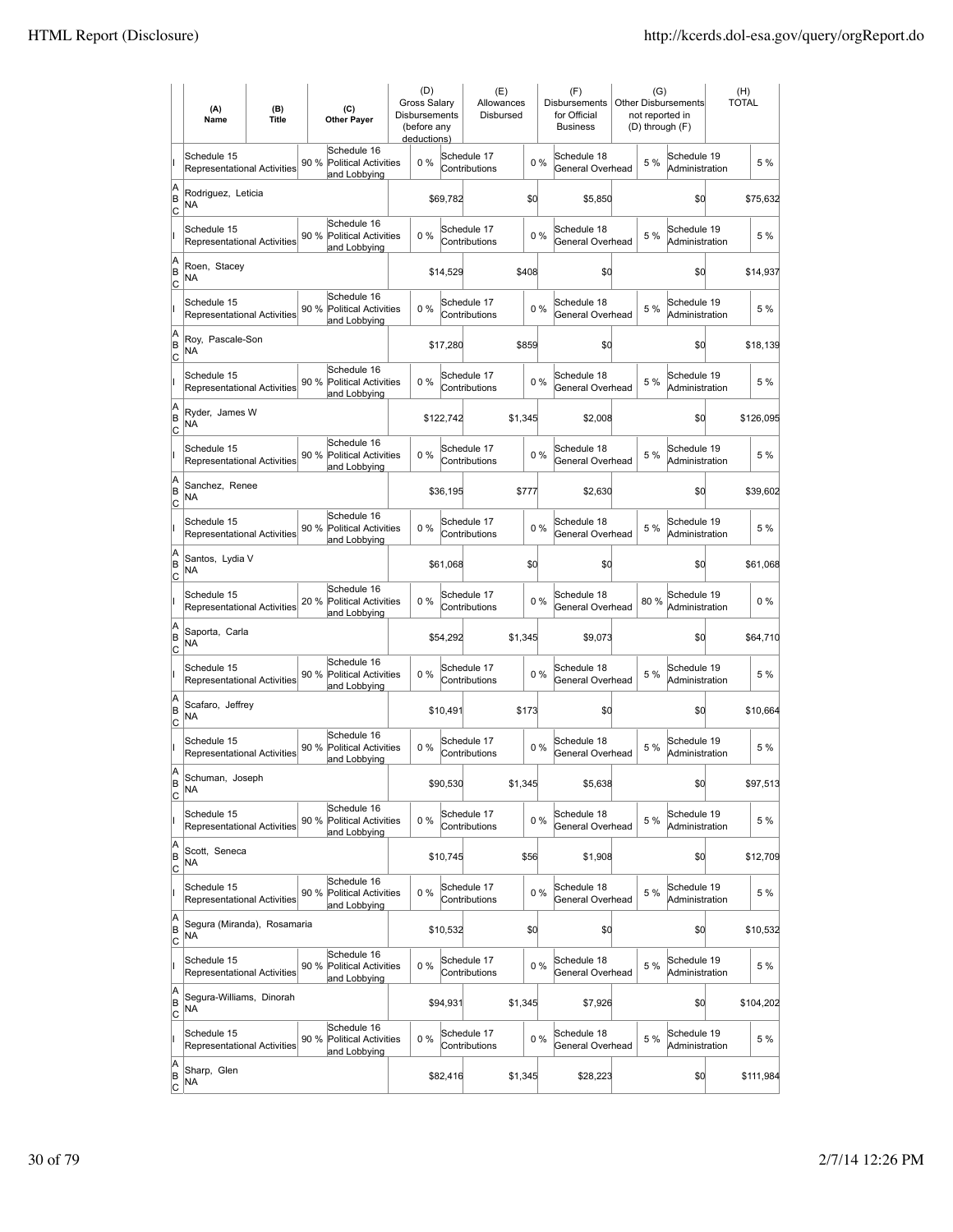|                          | (A)<br>Name                                       | (B)<br><b>Title</b> | (C)<br><b>Other Payer</b>                                          | (D)<br><b>Gross Salary</b><br><b>Disbursements</b><br>(before any<br>deductions) |           | (E)<br>Allowances<br>Disbursed |         |       | (F)<br><b>Disbursements</b><br>for Official<br><b>Business</b> | (G)   | <b>Other Disbursements</b><br>not reported in<br>(D) through (F) | (H)<br><b>TOTAL</b> |
|--------------------------|---------------------------------------------------|---------------------|--------------------------------------------------------------------|----------------------------------------------------------------------------------|-----------|--------------------------------|---------|-------|----------------------------------------------------------------|-------|------------------------------------------------------------------|---------------------|
|                          | Schedule 15<br><b>Representational Activities</b> |                     | Schedule 16<br>90 %<br><b>Political Activities</b><br>and Lobbying | 0%                                                                               |           | Schedule 17<br>Contributions   |         | 0%    | Schedule 18<br>General Overhead                                | 5 %   | Schedule 19<br>Administration                                    | 5 %                 |
| A<br>B<br> c             | Sivongxay-Phacha, Keo<br>NA                       |                     |                                                                    |                                                                                  | \$15,264  |                                | \$0     |       | \$d                                                            |       | \$0                                                              | \$15,264            |
|                          | Schedule 15<br><b>Representational Activities</b> |                     | Schedule 16<br>20 %<br><b>Political Activities</b><br>and Lobbying | $0\%$                                                                            |           | Schedule 17<br>Contributions   |         | 0%    | Schedule 18<br>General Overhead                                | 80%   | Schedule 19<br>Administration                                    | $0\%$               |
| A<br>B<br>C              | Smith, Cheryl<br>NA                               |                     |                                                                    |                                                                                  | \$66,820  |                                | \$0     |       | \$697                                                          |       | \$0                                                              | \$67,517            |
|                          | Schedule 15<br>Representational Activities        |                     | Schedule 16<br>$0\%$<br>Political Activities<br>and Lobbying       | 50 %                                                                             |           | Schedule 17<br>Contributions   |         | 0%    | Schedule 18<br>General Overhead                                | 50 %  | Schedule 19<br>Administration                                    | $0\%$               |
| A<br>B<br> c             | Sneed, Chyvonne<br>NA                             |                     |                                                                    |                                                                                  | \$73,932  |                                | \$1,345 |       | \$0                                                            |       | \$0                                                              | \$75,277            |
|                          | Schedule 15<br>Representational Activities        |                     | Schedule 16<br>90 %<br><b>Political Activities</b><br>and Lobbying | 0%                                                                               |           | Schedule 17<br>Contributions   |         | 0%    | Schedule 18<br>General Overhead                                | 5 %   | Schedule 19<br>Administration                                    | 5 %                 |
| A<br>ΙB<br> c            | Stead-Mendez, John<br>NA                          |                     |                                                                    |                                                                                  | \$87,002  |                                | \$1,345 |       | \$8,797                                                        |       | \$0                                                              | \$97,144            |
|                          | Schedule 15<br>Representational Activities        |                     | Schedule 16<br>90 % Political Activities<br>and Lobbying           | $0\%$                                                                            |           | Schedule 17<br>Contributions   |         | 0%    | Schedule 18<br>General Overhead                                | 5 %   | Schedule 19<br>Administration                                    | 5 %                 |
| A<br>B<br>c              | Subramanian, Hari<br>ΝA                           |                     |                                                                    |                                                                                  | \$93,049  |                                | \$1,345 |       | \$0                                                            |       | \$0                                                              | \$94,394            |
|                          | Schedule 15<br>Representational Activities        |                     | Schedule 16<br>90 % Political Activities<br>and Lobbying           | 0%                                                                               |           | Schedule 17<br>Contributions   |         | 0%    | Schedule 18<br>General Overhead                                | 5 %   | Schedule 19<br>Administration                                    | 5 %                 |
| A<br>B<br>c              | Swanson, Patricia<br>NA                           |                     |                                                                    |                                                                                  | \$52,779  |                                | \$0     |       | \$187                                                          |       | \$0                                                              | \$52,966            |
|                          | Schedule 15<br><b>Representational Activities</b> |                     | Schedule 16<br>45 %<br><b>Political Activities</b><br>and Lobbying | 15 %                                                                             |           | Schedule 17<br>Contributions   |         | 0%    | Schedule 18<br>General Overhead                                | 5 %   | Schedule 19<br>Administration                                    | 35 %                |
| A<br>B<br>Iс             | Terranova, Thomas<br>ΝA                           |                     |                                                                    |                                                                                  | \$38,347  |                                | \$897   |       | \$2,513                                                        |       | \$0                                                              | \$41,757            |
|                          | Schedule 15<br><b>Representational Activities</b> |                     | Schedule 16<br>90 %<br><b>Political Activities</b><br>and Lobbying | $0\%$                                                                            |           | Schedule 17<br>Contributions   |         | $0\%$ | Schedule 18<br>General Overhead                                | 5 %   | Schedule 19<br>Administration                                    | 5 %                 |
| A<br>B<br>C              | Tobler, James<br>ΝA                               |                     |                                                                    |                                                                                  | \$75,485  |                                | \$1,345 |       | \$15,711                                                       |       | \$0                                                              | \$92,541            |
|                          | Schedule 15<br>Representational Activities        |                     | Schedule 16<br>90 %<br><b>Political Activities</b><br>and Lobbving | 0%                                                                               |           | Schedule 17<br>Contributions   |         | 0%    | Schedule 18<br>General Overhead                                | 5 %   | Schedule 19<br>Administration                                    | 5 %                 |
| A<br>B<br>$\overline{c}$ | Tomczak, Karen<br>ΝA                              |                     |                                                                    |                                                                                  | \$10,450  |                                | \$d     |       | \$755                                                          |       | \$d                                                              | \$11,205            |
|                          | Schedule 15<br>Representational Activities        |                     | Schedule 16<br>100 % Political Activities<br>and Lobbying          | 0%                                                                               |           | Schedule 17<br>Contributions   |         | $0\%$ | Schedule 18<br>General Overhead                                | $0\%$ | Schedule 19<br>Administration                                    | 0%                  |
| A<br>B<br>$\overline{c}$ | Tran, Phuong<br>NA                                |                     |                                                                    |                                                                                  | \$31,330  |                                | \$535   |       | \$4,604                                                        |       | \$d                                                              | \$36,469            |
|                          | Schedule 15<br>Representational Activities        |                     | Schedule 16<br>90 % Political Activities<br>and Lobbying           | $0\%$                                                                            |           | Schedule 17<br>Contributions   |         | $0\%$ | Schedule 18<br>General Overhead                                | 5 %   | Schedule 19<br>Administration                                    | 5 %                 |
| A<br>B<br>$\mathsf{C}$   | Urman, William<br>NA                              |                     |                                                                    |                                                                                  | \$129,969 |                                | \$1,233 |       | \$4,488                                                        |       | \$d                                                              | \$135,690           |
|                          | Schedule 15<br>Representational Activities        |                     | Schedule 16<br>90 %<br><b>Political Activities</b><br>and Lobbying | 0%                                                                               |           | Schedule 17<br>Contributions   |         | 0%    | Schedule 18<br>General Overhead                                | 5 %   | Schedule 19<br>Administration                                    | 5 %                 |
| A<br>B<br>C              | Van Eyck, Kim<br>NA                               |                     |                                                                    |                                                                                  | \$89,717  |                                | \$0     |       | \$1,556                                                        |       | \$d                                                              | \$91,273            |
|                          | Schedule 15<br>Representational Activities        |                     | Schedule 16<br>80 %<br><b>Political Activities</b><br>and Lobbying | 0%                                                                               |           | Schedule 17<br>Contributions   |         | 0%    | Schedule 18<br>General Overhead                                | $0\%$ | Schedule 19<br>Administration                                    | 20 %                |
| A<br>B<br>$\overline{c}$ | Van Grown, Peggy<br>NA                            |                     |                                                                    |                                                                                  | \$10,926  |                                | \$0     |       | \$108                                                          |       | \$d                                                              | \$11,034            |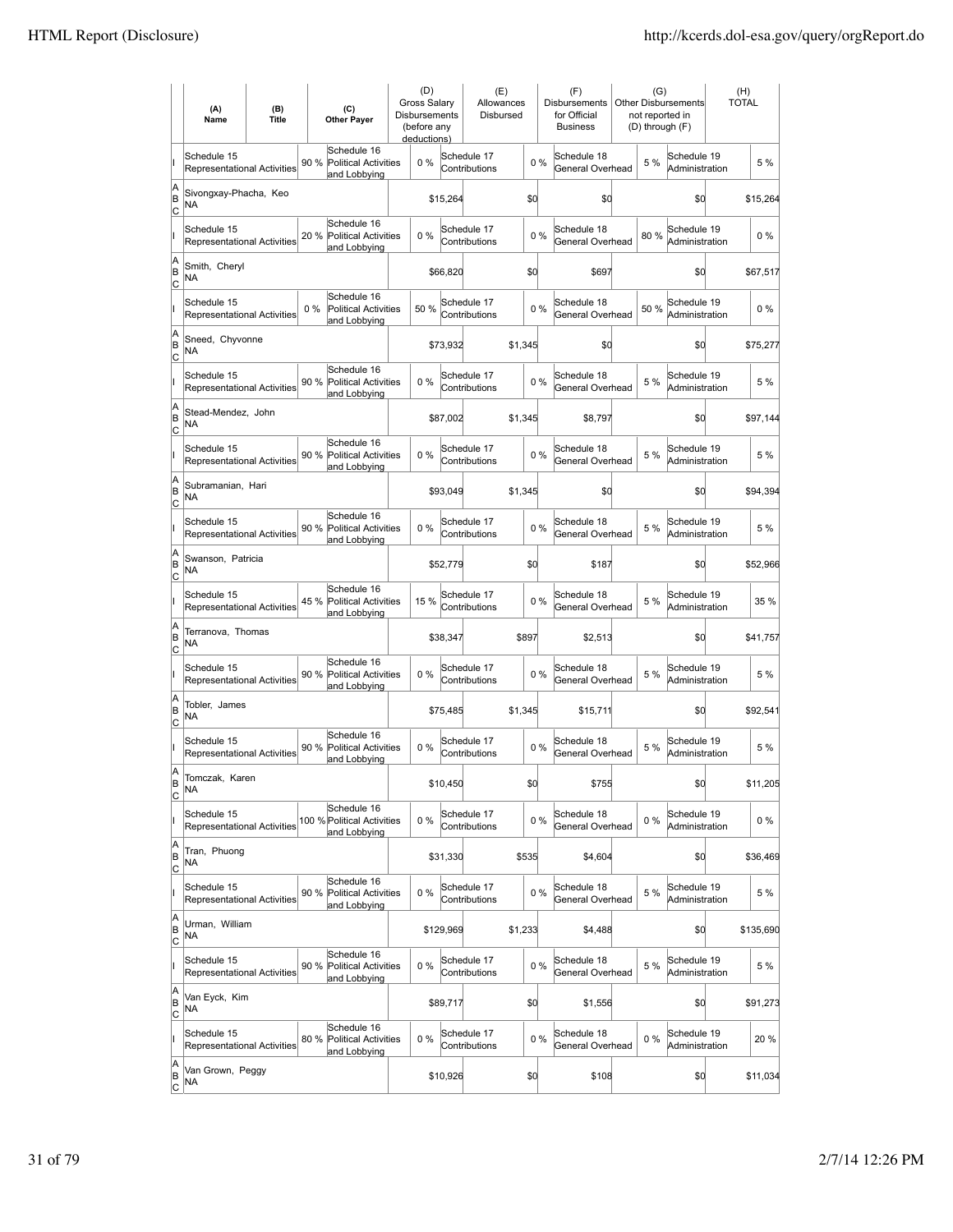|              | (A)<br>Name                                                                                                | (B)<br>Title                        |       | (C)<br><b>Other Payer</b>                                  |  | (D)<br>Gross Salary<br><b>Disbursements</b><br>(before any<br>deductions) |           | (E)<br>Allowances<br>Disbursed        |         |       | (F)<br><b>Disbursements</b><br>for Official<br><b>Business</b> | (G)<br>not reported in<br>(D) through (F) | Other Disbursements           | (H)<br><b>TOTAL</b>           |              |
|--------------|------------------------------------------------------------------------------------------------------------|-------------------------------------|-------|------------------------------------------------------------|--|---------------------------------------------------------------------------|-----------|---------------------------------------|---------|-------|----------------------------------------------------------------|-------------------------------------------|-------------------------------|-------------------------------|--------------|
|              | Schedule 15<br><b>Representational Activities</b>                                                          |                                     |       | Schedule 16<br>100 % Political Activities<br>and Lobbying  |  | 0%                                                                        |           | Schedule 17<br>Contributions          |         | 0%    | Schedule 18<br>General Overhead                                | 0%                                        | Schedule 19<br>Administration |                               | $0\%$        |
| A<br>B<br>C  | Villatoro, Nestor<br>NA                                                                                    |                                     |       |                                                            |  |                                                                           | \$89,925  | \$1,345                               |         |       | \$11,773                                                       |                                           | \$d                           |                               | \$103,043    |
|              | Schedule 15<br><b>Representational Activities</b>                                                          |                                     | 90 %  | Schedule 16<br><b>Political Activities</b><br>and Lobbying |  | 0%                                                                        |           | Schedule 17<br>Contributions          | 0%      |       | Schedule 18<br>General Overhead                                | 5 %                                       | Schedule 19<br>Administration |                               | 5 %          |
| Α<br>B<br>C  | Washington, Colette<br>NA                                                                                  |                                     |       |                                                            |  |                                                                           | \$73,377  |                                       | \$Q     |       | \$0                                                            |                                           | \$d                           |                               | \$73,377     |
|              | Schedule 15<br><b>Representational Activities</b>                                                          |                                     | 20 %  | Schedule 16<br><b>Political Activities</b><br>and Lobbying |  | 0%                                                                        |           | Schedule 17<br>Contributions          |         | 0%    | Schedule 18<br>General Overhead                                | 80%                                       | Schedule 19<br>Administration |                               | $0\%$        |
| A<br>B<br>C  | Williams, Kevin<br>NA                                                                                      |                                     |       |                                                            |  |                                                                           | \$51,875  |                                       | \$d     |       | \$284                                                          |                                           | \$0                           |                               | \$52,159     |
|              | Schedule 15<br>Representational Activities                                                                 |                                     |       | Schedule 16<br>90 % Political Activities<br>and Lobbying   |  | 0%                                                                        |           | Schedule 17<br>Contributions          |         | 0%    | Schedule 18<br>General Overhead                                | 5 %                                       | Schedule 19<br>Administration |                               | 5 %          |
| A<br>B<br>C  | Wilson, Suzanne<br>NA                                                                                      |                                     |       |                                                            |  |                                                                           | \$55,355  | \$1,004                               |         |       | \$2,671                                                        |                                           | \$0                           |                               | \$59,030     |
|              | Schedule 15<br>Representational Activities                                                                 |                                     |       | Schedule 16<br>90 % Political Activities<br>and Lobbying   |  | 0%                                                                        |           | Schedule 17<br>Contributions          |         | 0%    | Schedule 18<br>General Overhead                                | 5 %                                       | Schedule 19<br>Administration |                               | 5 %          |
| A<br>ΙB<br>C | Wirz. Annalisa<br>NA                                                                                       |                                     |       |                                                            |  |                                                                           | \$19,861  |                                       | \$616   |       | \$3,451                                                        |                                           | \$d                           |                               | \$23,928     |
|              | Schedule 15<br><b>Representational Activities</b>                                                          |                                     |       | Schedule 16<br>90 % Political Activities<br>and Lobbying   |  | 0%                                                                        |           | Schedule 17<br>Contributions          |         | 0%    | Schedule 18<br>General Overhead                                | 5 %                                       | Schedule 19<br>Administration |                               | 5 %          |
| A<br>B<br>C  | Wirz, Nicolas<br>NA                                                                                        |                                     |       |                                                            |  |                                                                           | \$97,245  | \$1,345                               |         |       | \$1,901                                                        |                                           | \$d                           |                               | \$100,491    |
|              | Schedule 15<br>Representational Activities                                                                 |                                     |       | Schedule 16<br>90 % Political Activities<br>and Lobbying   |  | 0%                                                                        |           | Schedule 17<br>Contributions          |         | 0%    | Schedule 18<br>General Overhead                                | 5 %                                       | Schedule 19<br>Administration |                               | 5 %          |
| A<br>B<br>C  | Woods, Elizabeth<br>ΝA                                                                                     |                                     |       |                                                            |  |                                                                           | \$95,944  | \$1,345                               |         |       | \$7,651                                                        |                                           | \$d                           |                               | \$104,940    |
|              | Schedule 15<br><b>Representational Activities</b>                                                          |                                     |       | Schedule 16<br>90 % Political Activities<br>and Lobbying   |  | 0%                                                                        |           | Schedule 17<br>Contributions          | $0\%$   |       | Schedule 18<br>General Overhead                                | 5 %                                       | Schedule 19<br>Administration |                               | 5 %          |
| Α<br>B<br>C  | Zamora, Laura<br>NA                                                                                        |                                     |       |                                                            |  |                                                                           | \$92,348  |                                       | \$0     |       | \$445                                                          |                                           | \$d                           |                               | \$92.793     |
|              | Schedule 15<br><b>Representational Activities</b>                                                          |                                     | $0\%$ | Schedule 16<br>Political Activities<br>and Lobbying        |  | 0%                                                                        |           | Schedule 17<br>Contributions          |         | 0%    | Schedule 18<br>General Overhead                                | 80 %                                      | Schedule 19<br>Administration |                               | 20 %         |
| A<br>B<br>C  | Zaratkiewicz, Kasmir<br>NA                                                                                 |                                     |       |                                                            |  |                                                                           | \$40,096  |                                       | \$616   |       | \$8,891                                                        |                                           | \$d                           |                               | \$49,603     |
| ı            | Schedule 15<br>Representational Activities                                                                 |                                     |       | Schedule 16<br>90 % Political Activities<br>and Lobbying   |  | 0%                                                                        |           | Schedule 17<br>Contributions          |         | $0\%$ | Schedule 18<br>General Overhead                                | 5 %                                       | Schedule 19<br>Administration |                               | 5 %          |
| A<br>B<br>C  | Zweig, Eric<br>NA                                                                                          |                                     |       |                                                            |  |                                                                           | \$81,954  | \$1,345                               |         |       | \$2,674                                                        |                                           | \$d                           |                               | \$85,973     |
| ı            | Schedule 15<br>Representational Activities                                                                 |                                     |       | Schedule 16<br>90 % Political Activities<br>and Lobbying   |  | 0%                                                                        |           | Schedule 17<br>Contributions          |         | $0\%$ | Schedule 18<br>General Overhead                                | 5 %                                       | Schedule 19<br>Administration |                               | 5 %          |
|              | TOTALS RECEIVED BY EMPLOYEES MAKING<br>LESS THAN \$10000                                                   |                                     |       |                                                            |  |                                                                           | \$904,411 |                                       | \$2,911 |       | \$153,371                                                      |                                           | \$0                           |                               | \$1,060,693  |
|              | Schedule 15<br>100<br>Schedule 16<br>Representational Activities<br>Political Activities and Lobbying<br>% |                                     |       |                                                            |  |                                                                           |           | Schedule 17<br>$0\%$<br>Contributions |         |       | Schedule 18<br>0 %<br>General Overhead                         |                                           | 0%                            | Schedule 19<br>Administration | $0\%$        |
|              |                                                                                                            | <b>Total Employee Disbursements</b> |       |                                                            |  | \$15,338,210                                                              |           | \$169,677                             |         |       | \$1,109,862                                                    |                                           | \$0                           |                               | \$16,617,749 |
|              | <b>Less Deductions</b><br><b>Net Disbursements</b>                                                         |                                     |       |                                                            |  |                                                                           |           |                                       |         |       |                                                                |                                           |                               |                               | \$16,617,749 |
|              |                                                                                                            |                                     |       |                                                            |  |                                                                           |           |                                       |         |       |                                                                |                                           |                               |                               |              |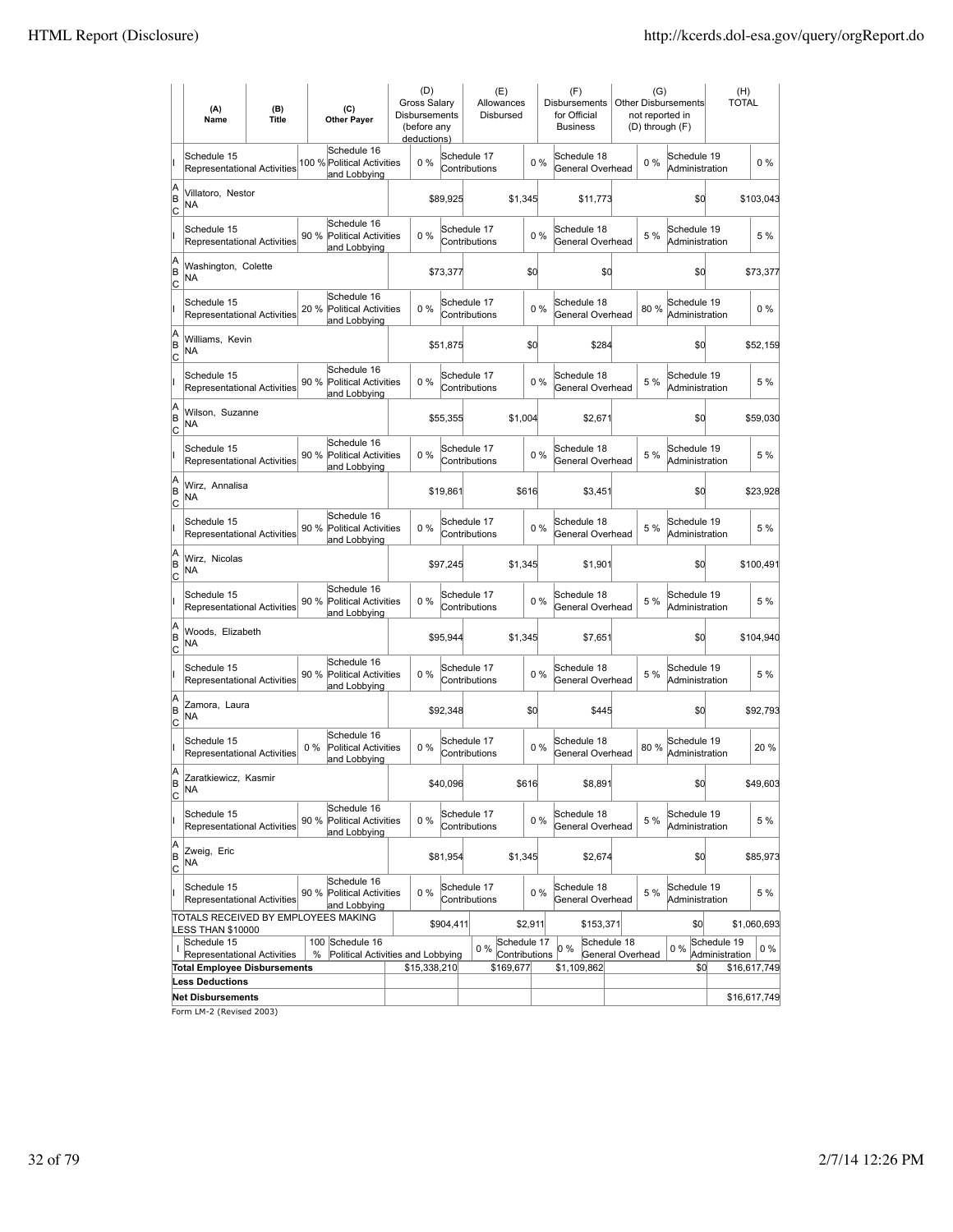#### **SCHEDULE 13 - MEMBERSHIP STATUS EXECUTE 2015-724** FLE NUMBER: 015-724

| Category of Membership                                                   | Number | <b>Voting Eligibility</b> |
|--------------------------------------------------------------------------|--------|---------------------------|
| (A)                                                                      | (B)    | (C)                       |
| Regular                                                                  | 52.691 | Yes                       |
| Associate                                                                | 136    | Yes                       |
| Charity                                                                  | 154    | No                        |
| <b>NNOC</b>                                                              | 786    | No                        |
| <b>Members</b> (Total of all lines above)                                | 53,767 |                           |
| Agency Fee Payers*                                                       | 5,002  |                           |
| <b>Total Members/Fee Payers</b>                                          | 58.769 |                           |
| *Agency Fee Payers are not considered members of the labor organization. |        |                           |

**Agency Fee Payers are n\***<br>Form LM-2 (Revised 2003)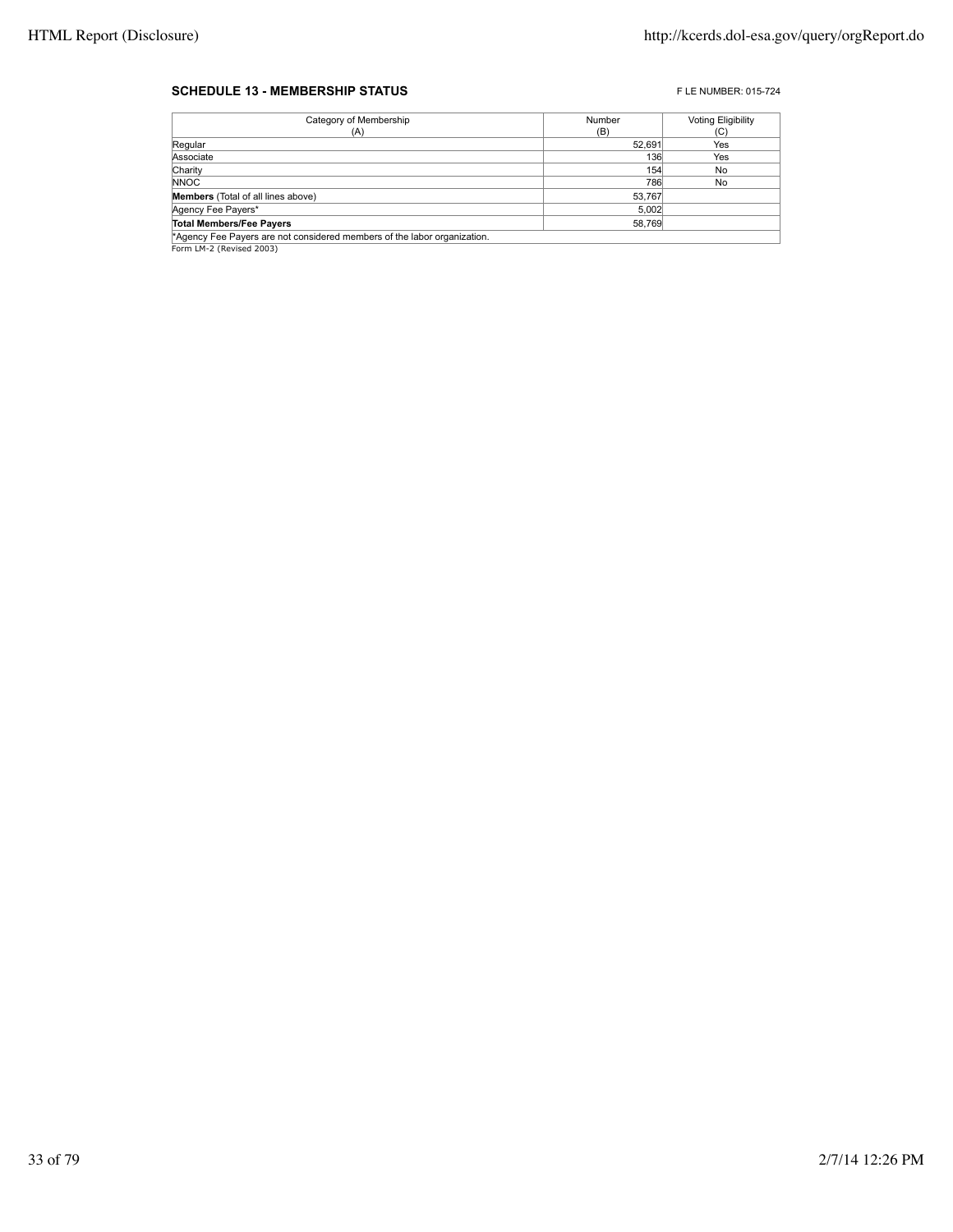#### **DETAILED SUMMARY PAGE - SCHEDULES 14 THROUGH 19** FLE NUMBER: 015-724

| <b>SCHEDULE 14 OTHER RECEIPTS</b>    |             |
|--------------------------------------|-------------|
| 1. Named Payer temized Receipts      | \$1,178,012 |
| 2. Named Payer Non-itemized Receipts | \$28,557    |
| 3. All Other Receipts                | \$98,071    |
| 4. Total Receipts                    | \$1,304,640 |
|                                      |             |

| <b>SCHEDULE 15 REPRESENTATIONAL ACTIVITIES</b> |              |
|------------------------------------------------|--------------|
| 1. Named Payee Itemized Disbursements          | \$3.724.922  |
| 2. Named Payee Non-itemized Disbursements      | \$877,802    |
| 3. To Officers                                 | \$330,462    |
| 4. To Employees                                | \$12,873,806 |
| 5. All Other Disbursements                     | \$626.326    |
| 6. Total Disbursements                         | \$18,433,318 |
| SCHEDULE 16 POLITICAL ACTIVITIES AND LOBBYING  |              |
| 1. Named Payee Itemized Disbursements          | \$2,951,108  |
| 2. Named Payee Non-itemized Disbursements      | \$40.682     |
| 3. To Officers                                 | \$44,113     |
| 4. To Employees                                | \$717.682    |
| 5. All Other Disbursements                     | \$96,084     |
| 6. Total Disbursements                         | \$3.849.669  |
| Form IM 2 (David 2002)                         |              |

| <b>SCHEDULE 17 CONTRIBUTIONS, GIFTS &amp; GRANTS</b> |           |  |
|------------------------------------------------------|-----------|--|
| 1. Named Payee Itemized Disbursements                | \$172,950 |  |
| 2. Named Payee Non-itemized Disbursements            | \$50,428  |  |
| 3. To Officers                                       | \$0       |  |
| 4. To Employees                                      | \$28,628  |  |
| 5. All Other Disbursements                           | \$11,645  |  |
| 6. Total Disbursements                               | \$263,651 |  |

| <b>SCHEDULE 18 GENERAL OVERHEAD</b>       |             |  |
|-------------------------------------------|-------------|--|
| 1. Named Payee Itemized Disbursements     | \$3,484,668 |  |
| 2. Named Payee Non-itemized Disbursements | \$1,074,802 |  |
| 3. To Officers                            | \$0         |  |
| 4. To Employees                           | \$1,673,494 |  |
| 5. All Other Disbursements                | \$306.966   |  |
| 6. Total Disbursements                    | \$6,539,930 |  |
| <b>SCHEDULE 19 UNION ADMINISTRATION</b>   |             |  |
| 1. Named Payee Itemized Disbursements     | \$719,795   |  |
| 2. Named Payee Non-itemized Disbursements | \$129.012   |  |
| 3. To Officers                            | \$73.889    |  |
| 4. To Employees                           | \$1,324,141 |  |
| 5. All Other Disbursements                | \$80,498    |  |
| 6. Total Disbursements                    | \$2,327,335 |  |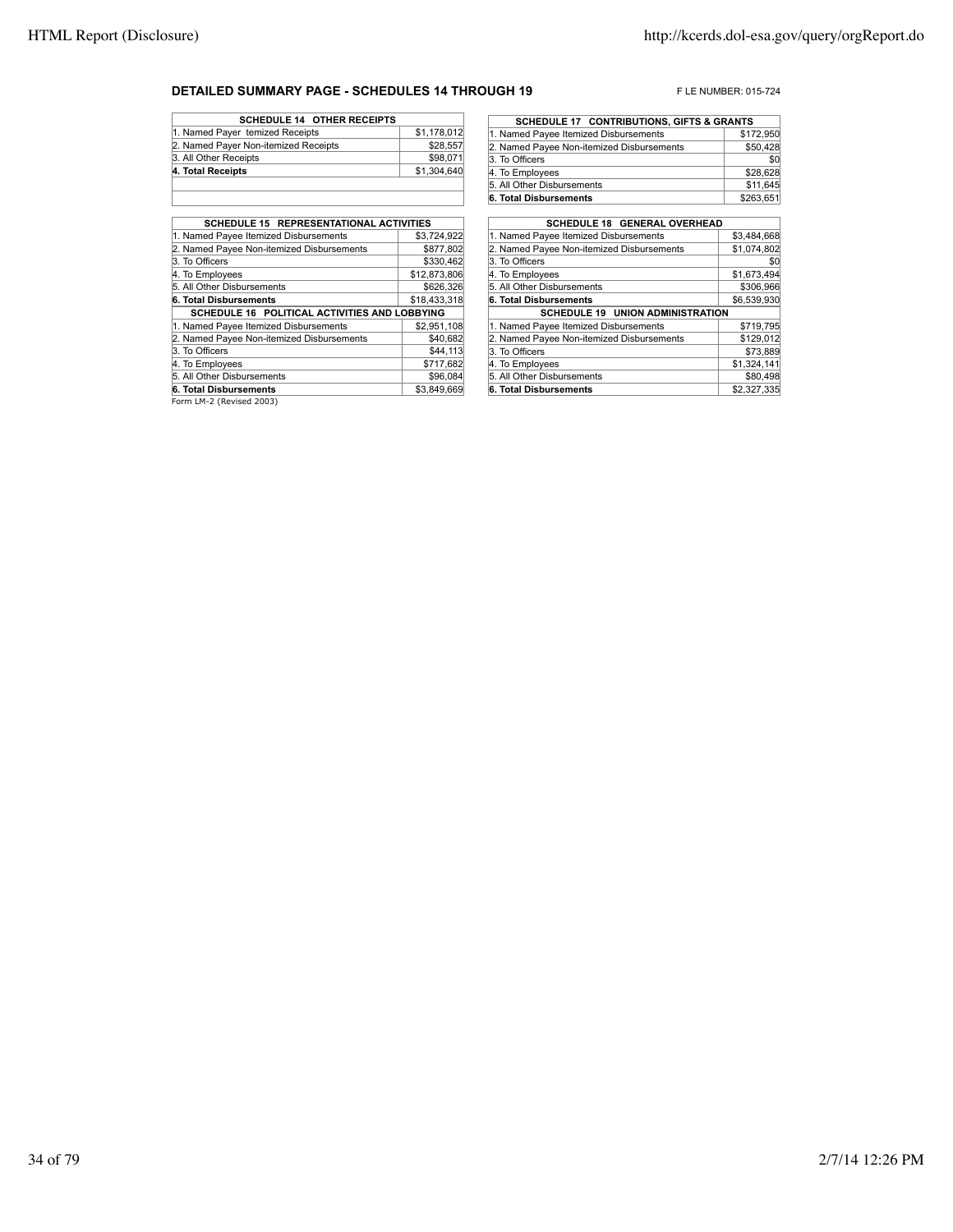#### **SCHEDULE 14 - OTHER RECEIPTS FLE NUMBER: 015-724**

| Name and Address              | Purpose                                                              | Date        | Amount    |
|-------------------------------|----------------------------------------------------------------------|-------------|-----------|
| (A)                           | (C)                                                                  | (D)         | (E)       |
| CHEU                          | Reimbursed Repr. and Admin Costs                                     | 07/31/2005  | \$55,405  |
|                               | Reimbursed Repr. and Admin Costs                                     | 08/31/2005  | \$80,436  |
| 2000 Franklin Street          | Reimbursed Repr. and Admin Costs                                     | 09/30/2005  | \$50,390  |
| Oakland                       | Reimbursed Repr. and Admin Costs                                     | 10/31/2005  | \$85,204  |
| СA                            | Reimbursed Repr. and Admin Costs                                     | 11/30/2005  | \$58,845  |
| 94612                         | Reimbursed Repr. and Admin Costs                                     | 12/31/2005  | \$56,084  |
| Type or Classification        | Reimbursed Repr. and Admin Costs                                     | 01/31/2006  | \$66,930  |
| (B)                           | Reimbursed Repr. and Admin Costs                                     | 02/28/2006  | \$47,581  |
| Labor Union                   | Reimbursed Repr. and Admin Costs                                     | 03/31/2006  | \$81,967  |
|                               | Reimbursed Repr. and Admin Costs                                     | 04/30/2006  | \$62,918  |
|                               |                                                                      | 05/31/2006  | \$88,296  |
|                               | Reimbursed Repr. and Admin Costs<br>Reimbursed Repr. and Admin Costs | 06/30/2006  | \$52,817  |
|                               |                                                                      |             |           |
|                               | Total temized Transactions with this Payee/Payer                     |             | \$786,873 |
|                               | Total Non-Itemized Transactions with this Payee/Payer                |             | \$0       |
|                               | Total of All Transactions with this Payee/Payer for This Schedule    |             | \$786,873 |
| Name and Address              |                                                                      |             |           |
| (A)                           | Purpose<br>(C)                                                       | Date<br>(D) | Amount    |
| MBNA                          |                                                                      |             | (E)       |
|                               | Royalty Payment                                                      | 07/01/2005  | \$55,224  |
|                               | <b>Royalty Payment</b>                                               | 09/30/2005  | \$52,635  |
| Wilmington                    | Royalty Payment                                                      | 12/31/2005  | \$56,061  |
| DE<br>19884                   | Royalty Payment                                                      | 03/31/2006  | \$42,644  |
| Type or Classification        | Total temized Transactions with this Payee/Payer                     |             | \$206,564 |
| (B)                           | Total Non-Itemized Transactions with this Payee/Payer                |             | \$0       |
| <b>Financial Institution</b>  | Total of All Transactions with this Payee/Payer for This Schedule    |             | \$206,564 |
| Name and Address              |                                                                      |             |           |
| (A)                           |                                                                      |             |           |
| Affinity Healthcare           | Purpose                                                              | Date        | Amount    |
|                               | (C)                                                                  | (D)         | (E)       |
| 159 E. County Line Rd         | Annual Stipend                                                       | 08/31/2005  | \$10,000  |
| Hatboro                       | Annual Stipend                                                       | 05/25/2006  | \$10,000  |
| PA                            | Total temized Transactions with this Payee/Payer                     |             | \$20,000  |
| 19040                         | Total Non-Itemized Transactions with this Payee/Payer                |             | \$0       |
| Type or Classification<br>(B) | Total of All Transactions with this Payee/Payer for This Schedule    |             | \$20,000  |
| Insurance Institution         |                                                                      |             |           |
| Name and Address              | Purpose                                                              | Date        | Amount    |
| (A)                           | (C)                                                                  | (D)         | (E)       |
| California Nurses Foundation  | Reimburse expenses                                                   | 11/30/2005  | \$94,607  |
|                               | Reimburse expenses                                                   | 01/24/2006  | \$23,867  |
| 1970 Broadway, Ste 260        | Reimburse expenses                                                   | 11/18/2005  | \$13,620  |
| Oakland                       | Reimburse expenses                                                   | 01/24/2006  | \$12,420  |
| lСA                           | Reimburse expenses                                                   | 11/02/2005  | \$10,080  |
| 94612                         | Reimburse expenses                                                   | 01/24/2006  | \$9,981   |
| Type or Classification        | Total temized Transactions with this Payee/Payer                     |             | \$164,575 |
| (B)                           | Total Non-Itemized Transactions with this Payee/Payer                |             | \$28,557  |
| Non Profit Organization       | Total of All Transactions with this Payee/Payer for This Schedule    |             | \$193,132 |
| Form LM-2 (Revised 2003)      |                                                                      |             |           |
|                               |                                                                      |             |           |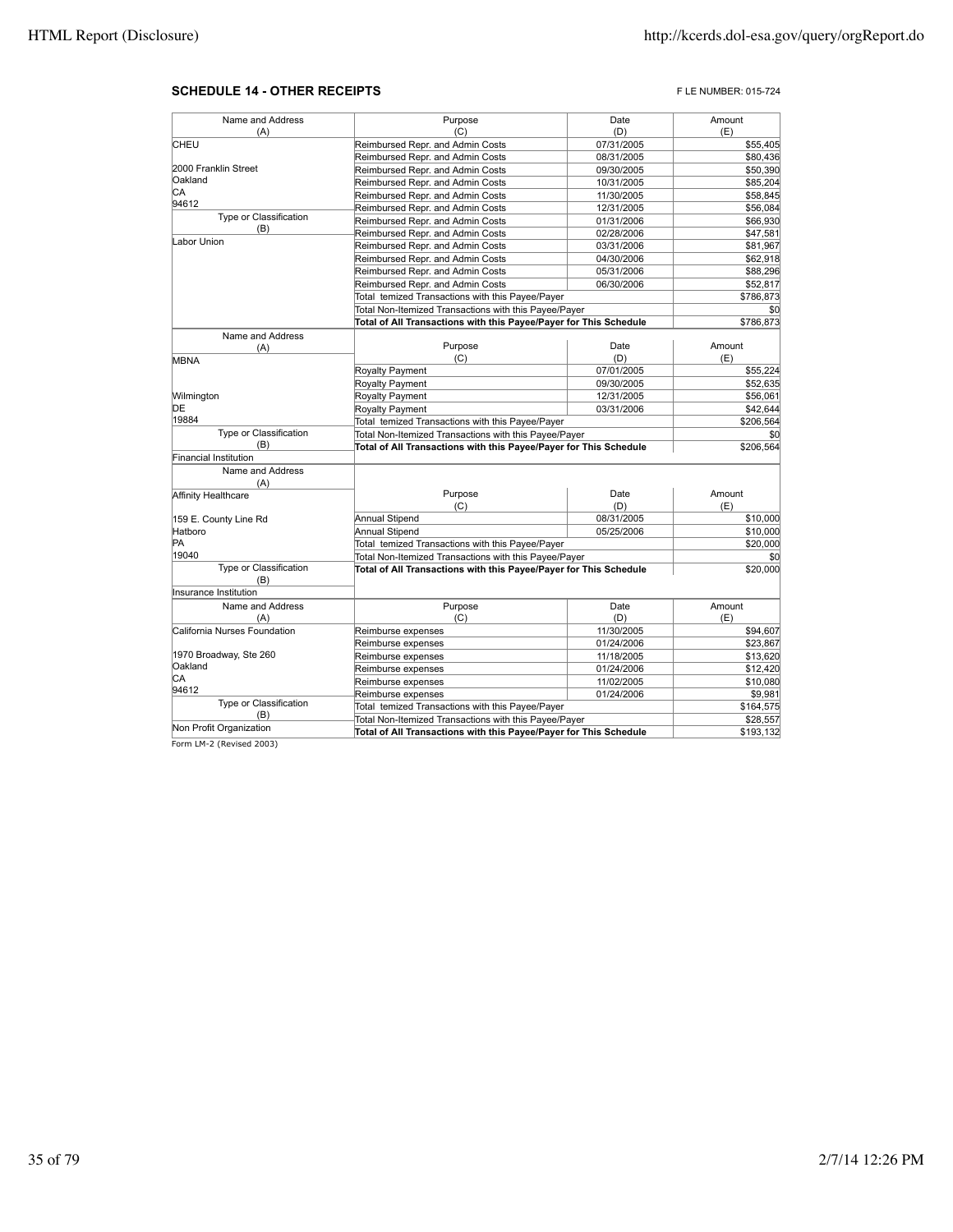#### **SCHEDULE 15 - REPRESENTATIONAL ACTIVITIES** FLE NUMBER: 015-724

| Name and Address                 |                                                                   |             |                    |
|----------------------------------|-------------------------------------------------------------------|-------------|--------------------|
| (A)<br>Hampton Inn-Denver        |                                                                   |             |                    |
|                                  | Purpose                                                           | Date        | Amount             |
| 1845 Sherman Street<br>Denver    | (C)<br>Total temized Transactions with this Payee/Payer           | (D)         | (E)<br>\$0         |
| CO                               | Total Non-Itemized Transactions with this Payee/Payer             |             | \$6,005            |
| 80203                            | Total of All Transactions with this Payee/Payer for This Schedule |             | \$6,005            |
| Type or Classification           |                                                                   |             |                    |
| (B)<br>hotel/lodging             |                                                                   |             |                    |
| Name and Address                 |                                                                   |             |                    |
| (A)                              |                                                                   |             |                    |
| Jet Blue Airways                 | Purpose                                                           | Date        | Amount             |
|                                  | (C)                                                               | (D)         | (E)                |
| Salt Lake                        | Air travel<br>Total temized Transactions with this Payee/Payer    | 11/16/2005  | \$7,011<br>\$7,011 |
| UT<br>84101                      | Total Non-Itemized Transactions with this Payee/Payer             |             | \$6,002            |
| Type or Classification           | Total of All Transactions with this Payee/Payer for This Schedule |             | \$13,013           |
| (B)                              |                                                                   |             |                    |
| online travel agency             |                                                                   |             |                    |
| Name and Address<br>(A)          |                                                                   |             |                    |
| Just 4 U Catering                |                                                                   |             |                    |
|                                  | Purpose                                                           | Date        | Amount             |
| 3967 Second Avenue<br>Sacramento | (C)<br>Total temized Transactions with this Payee/Payer           | (D)         | (E)<br>\$0         |
| СA                               | Total Non-Itemized Transactions with this Payee/Payer             |             | \$5,935            |
| 95817                            | Total of All Transactions with this Payee/Payer for This Schedule |             | \$5,935            |
| Type or Classification           |                                                                   |             |                    |
| (B)<br>caterer                   |                                                                   |             |                    |
| Name and Address                 |                                                                   |             |                    |
| (A)                              |                                                                   |             |                    |
| American West Air                | Purpose                                                           | Date        | Amount             |
| 4000 E. Sky Harbor Blvd          | (C)                                                               | (D)         | (E)                |
| Phoenix                          | Air travel<br>Total temized Transactions with this Payee/Payer    | 05/30/2006  | \$7,336<br>\$7,336 |
| ΑZ<br>85034                      | Total Non-Itemized Transactions with this Payee/Payer             |             | \$4,422            |
| Type or Classification           | Total of All Transactions with this Payee/Payer for This Schedule |             | \$11,758           |
| (B)                              |                                                                   |             |                    |
| airline company                  |                                                                   |             |                    |
| Name and Address<br>(A)          |                                                                   |             |                    |
| Law Office of John Kagel         |                                                                   |             |                    |
| P O Box 50787                    | Purpose                                                           | Date        | Amount             |
| Palo Alto                        | (C)<br>Total temized Transactions with this Payee/Payer           | (D)         | (E)<br>\$0         |
| СA                               | Total Non-Itemized Transactions with this Payee/Payer             |             | \$5,500            |
| 94303                            | Total of All Transactions with this Payee/Payer for This Schedule |             | \$5,500            |
| Type or Classification           |                                                                   |             |                    |
| (B)<br>arbitrator                |                                                                   |             |                    |
| Name and Address                 |                                                                   |             |                    |
| (A)                              |                                                                   |             |                    |
| Le Cheval                        | Purpose                                                           | Date        | Amount             |
| 1007 Clay Street                 | (C)                                                               | (D)         | (E)                |
| Oakland                          | Total temized Transactions with this Payee/Payer                  |             | \$0                |
| СA                               | Total Non-Itemized Transactions with this Payee/Payer             |             | \$11,090           |
| 94607<br>Type or Classification  | Total of All Transactions with this Payee/Payer for This Schedule |             | \$11,090           |
| (B)                              |                                                                   |             |                    |
| caterer                          |                                                                   |             |                    |
| Name and Address                 |                                                                   |             |                    |
| (A)<br>Leson & Associates        |                                                                   |             |                    |
| PO Box 10075                     | Purpose<br>(C)                                                    | Date<br>(D) | Amount<br>(E)      |
|                                  | Temecula Reg Hosp                                                 | 11/18/2005  | \$5,279            |
| Berkeley<br>СA                   | Total temized Transactions with this Payee/Payer                  |             | \$5,279            |
| 94709                            | Total Non-Itemized Transactions with this Payee/Payer             |             | \$0                |
| Type or Classification           | Total of All Transactions with this Payee/Payer for This Schedule |             | \$5,279            |
| (B)<br>legal                     |                                                                   |             |                    |
| Name and Address                 | Purpose                                                           | Date        | Amount             |
| (A)                              | (C)                                                               | (D)         | (E)                |
|                                  | Total temized Transactions with this Payee/Payer                  |             | \$0                |
|                                  | Total Non-Itemized Transactions with this Payee/Payer             |             | \$7,227            |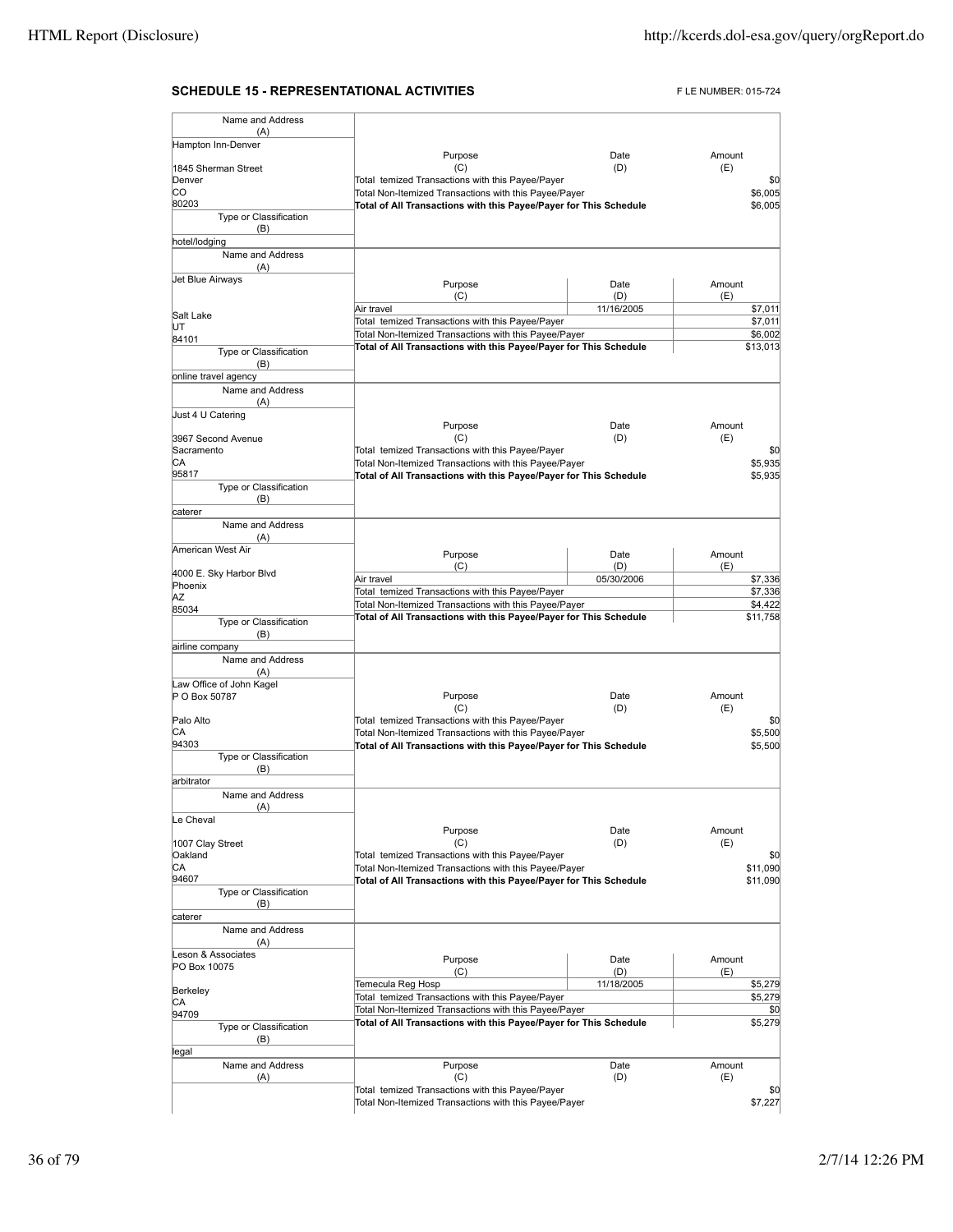| 105 S Maryland Ave.                                                                  |                                                                                                                            |             |                                      |
|--------------------------------------------------------------------------------------|----------------------------------------------------------------------------------------------------------------------------|-------------|--------------------------------------|
| Glendale<br>CA                                                                       | Purpose<br>(C)                                                                                                             | Date<br>(D) | Amount<br>(E)                        |
| 91205                                                                                | Total of All Transactions with this Payee/Payer for This Schedule                                                          |             | \$7,227                              |
| Type or Classification                                                               |                                                                                                                            |             |                                      |
| (B)<br>caterer                                                                       |                                                                                                                            |             |                                      |
| Name and Address                                                                     |                                                                                                                            |             |                                      |
| (A)                                                                                  |                                                                                                                            |             |                                      |
| Longman, Alan D                                                                      | Purpose                                                                                                                    |             | Amount                               |
| 872 Sutter Street #54                                                                | (C)                                                                                                                        | Date<br>(D) | (E)                                  |
| San Francisco                                                                        | Total temized Transactions with this Payee/Payer                                                                           |             | \$0                                  |
| CА                                                                                   | Total Non-Itemized Transactions with this Payee/Payer                                                                      |             | \$12,240                             |
| 94109<br>Type or Classification                                                      | Total of All Transactions with this Payee/Payer for This Schedule                                                          |             | \$12,240                             |
| (B)                                                                                  |                                                                                                                            |             |                                      |
| legal                                                                                |                                                                                                                            |             |                                      |
| Name and Address                                                                     |                                                                                                                            |             |                                      |
| (A)<br><b>Market Hall Caterers</b>                                                   |                                                                                                                            |             |                                      |
|                                                                                      | Purpose                                                                                                                    | Date        | Amount                               |
| 5655 College Avenue                                                                  | (C)                                                                                                                        | (D)         | (E)                                  |
| Oakland                                                                              | Total temized Transactions with this Payee/Payer                                                                           |             | \$C                                  |
| CA<br>94618                                                                          | Total Non-Itemized Transactions with this Payee/Payer<br>Total of All Transactions with this Payee/Payer for This Schedule |             | \$5,973<br>\$5,973                   |
| Type or Classification                                                               |                                                                                                                            |             |                                      |
| (B)                                                                                  |                                                                                                                            |             |                                      |
| caterer                                                                              |                                                                                                                            |             |                                      |
| Name and Address                                                                     |                                                                                                                            |             |                                      |
| (A)<br>Marriott-Chicago                                                              | Purpose                                                                                                                    | Date        | Amount                               |
|                                                                                      | (C)                                                                                                                        | (D)         | (E)                                  |
| 625 S. Ashland Avenue                                                                | organizing                                                                                                                 | 08/03/2005  | \$6,566                              |
| Chicago<br>L                                                                         | organizing                                                                                                                 | 11/08/2005  | \$9,213<br>\$15,779                  |
| 60607                                                                                | Total temized Transactions with this Payee/Payer<br>Total Non-Itemized Transactions with this Payee/Payer                  |             | \$7,689                              |
| Type or Classification                                                               | Total of All Transactions with this Payee/Payer for This Schedule                                                          |             | \$23,468                             |
| (B)                                                                                  |                                                                                                                            |             |                                      |
| hotel/lodging                                                                        |                                                                                                                            |             |                                      |
| Name and Address<br>(A)                                                              |                                                                                                                            |             |                                      |
| Marriott-Cleveland                                                                   |                                                                                                                            |             |                                      |
|                                                                                      | Purpose<br>(C)                                                                                                             | Date<br>(D) | Amount<br>(E)                        |
|                                                                                      | organizing                                                                                                                 | 11/16/2005  | \$12,005                             |
|                                                                                      |                                                                                                                            |             |                                      |
| Cleveland                                                                            | Total temized Transactions with this Payee/Payer                                                                           |             |                                      |
| OН<br>44102                                                                          | Total Non-Itemized Transactions with this Payee/Payer                                                                      |             |                                      |
| Type or Classification                                                               | Total of All Transactions with this Payee/Payer for This Schedule                                                          |             |                                      |
| (B)                                                                                  |                                                                                                                            |             |                                      |
| hotel/lodging                                                                        |                                                                                                                            |             |                                      |
| Name and Address<br>(A)                                                              |                                                                                                                            |             |                                      |
| Marriott-Detroit                                                                     |                                                                                                                            |             | \$12,005<br>\$C<br>\$12,005          |
|                                                                                      | Purpose<br>(C)                                                                                                             | Date<br>(D) | Amount<br>(E)                        |
|                                                                                      | organizing                                                                                                                 | 11/16/2005  |                                      |
|                                                                                      | Total temized Transactions with this Payee/Payer                                                                           |             | \$9,021<br>\$9,021                   |
| Detroit<br>ΜI<br>48201                                                               | Total Non-Itemized Transactions with this Payee/Payer                                                                      |             | \$0                                  |
| Type or Classification                                                               | Total of All Transactions with this Payee/Payer for This Schedule                                                          |             |                                      |
| (B)                                                                                  |                                                                                                                            |             |                                      |
| hotel/lodging<br>Name and Address                                                    |                                                                                                                            |             |                                      |
| (A)                                                                                  |                                                                                                                            |             |                                      |
|                                                                                      |                                                                                                                            |             |                                      |
|                                                                                      | Purpose                                                                                                                    | Date        | Amount                               |
|                                                                                      | (C)                                                                                                                        | (D)         | (E)                                  |
|                                                                                      | Total temized Transactions with this Payee/Payer<br>Total Non-Itemized Transactions with this Payee/Payer                  |             |                                      |
| Marriott-Long Beach Airport<br>4700 Airport Plaza Drive<br>Long Beach<br>СA<br>90815 | Total of All Transactions with this Payee/Payer for This Schedule                                                          |             |                                      |
| Type or Classification                                                               |                                                                                                                            |             | \$9,021<br>\$0<br>\$7,262<br>\$7,262 |
| (B)                                                                                  |                                                                                                                            |             |                                      |
|                                                                                      |                                                                                                                            |             |                                      |
| Name and Address<br>(A)                                                              |                                                                                                                            |             |                                      |
| hotel/lodging<br><b>Arch Wireless</b>                                                | Purpose                                                                                                                    | Date        | Amount                               |
| PO Box 660770                                                                        | (C)                                                                                                                        | (D)         | (E)                                  |
|                                                                                      | Total temized Transactions with this Payee/Payer                                                                           |             |                                      |
| Dallas<br>ΠX                                                                         | Total Non-Itemized Transactions with this Payee/Payer<br>Total of All Transactions with this Payee/Payer for This Schedule |             | \$C<br>\$20,973<br>\$20,973          |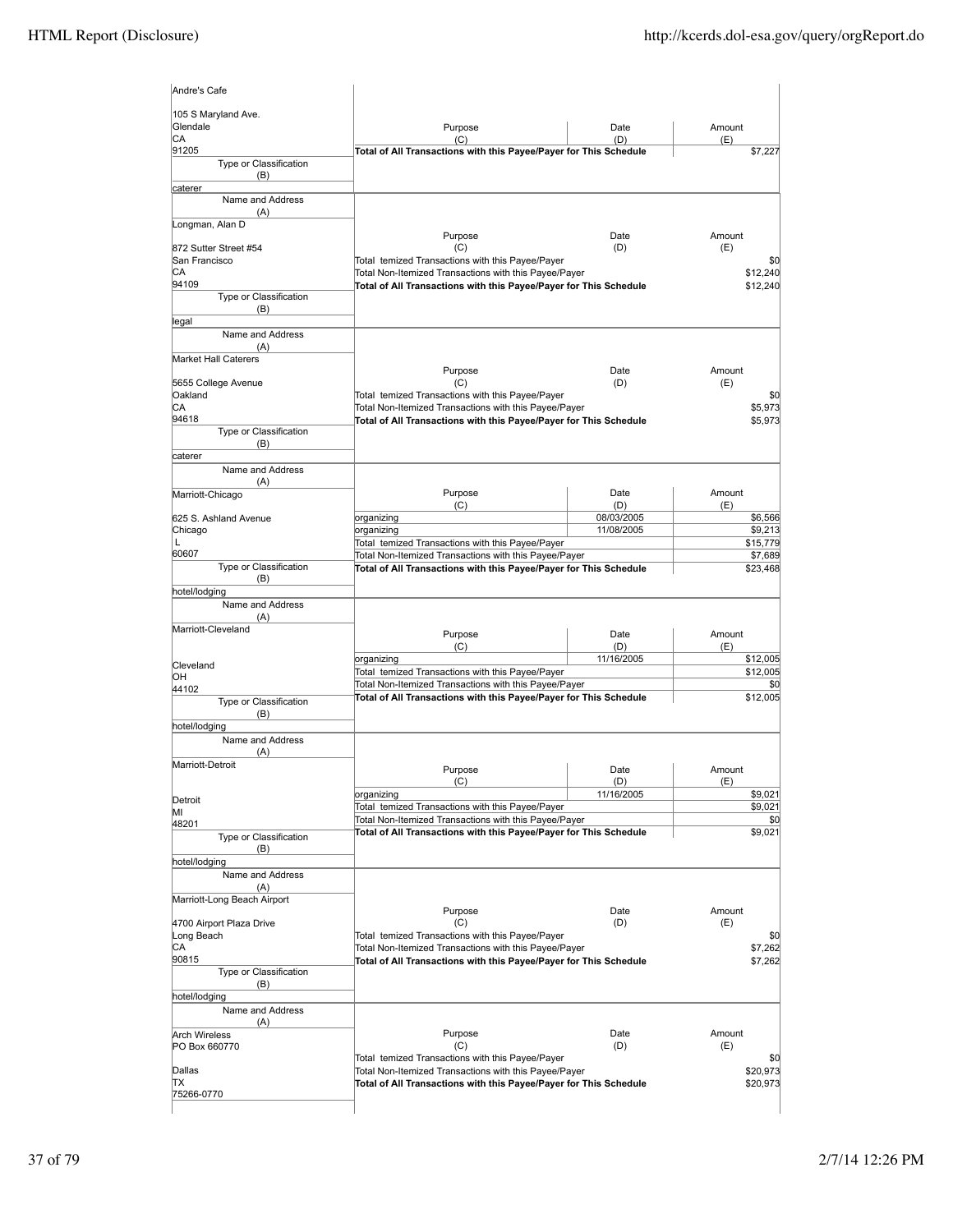| Type or Classification                         |                                                                                                                            |                   |                                                                                                                                       |
|------------------------------------------------|----------------------------------------------------------------------------------------------------------------------------|-------------------|---------------------------------------------------------------------------------------------------------------------------------------|
| (B)                                            |                                                                                                                            |                   |                                                                                                                                       |
| telecommunications company<br>Name and Address |                                                                                                                            |                   |                                                                                                                                       |
| (A)                                            |                                                                                                                            |                   |                                                                                                                                       |
| Marriott-Los Angeles Downtown                  |                                                                                                                            |                   |                                                                                                                                       |
|                                                | Purpose                                                                                                                    | Date              | Amount                                                                                                                                |
| 333 S Figueroa Street                          | (C)                                                                                                                        | (D)               | (E)                                                                                                                                   |
| Los Angeles                                    | Total temized Transactions with this Payee/Payer                                                                           |                   | \$0                                                                                                                                   |
| CА<br>90071                                    | Total Non-Itemized Transactions with this Payee/Payer                                                                      |                   | \$6,215                                                                                                                               |
| Type or Classification                         | Total of All Transactions with this Payee/Payer for This Schedule                                                          |                   | \$6,215                                                                                                                               |
| (B)                                            |                                                                                                                            |                   |                                                                                                                                       |
| hotel/lodging                                  |                                                                                                                            |                   |                                                                                                                                       |
| Name and Address                               |                                                                                                                            |                   |                                                                                                                                       |
| (A)                                            | Purpose                                                                                                                    | Date              | Amount                                                                                                                                |
| Marriott-Oakland City Center                   | (C)                                                                                                                        | (D)               | (E)                                                                                                                                   |
|                                                | Bargaining meetings                                                                                                        | 01/23/2006        | \$9,515                                                                                                                               |
| 1001 Broadway<br>Oakland                       | HOD lodging and banquets                                                                                                   | 11/14/2005        | \$348,064                                                                                                                             |
| СA                                             | Staff meetings                                                                                                             | 10/07/2005        | \$8,087                                                                                                                               |
| 94607                                          | Total temized Transactions with this Payee/Payer                                                                           |                   | \$365,666                                                                                                                             |
| Type or Classification                         | Total Non-Itemized Transactions with this Payee/Payer                                                                      |                   | \$7,640                                                                                                                               |
| (B)                                            | Total of All Transactions with this Payee/Payer for This Schedule                                                          |                   | \$373,306                                                                                                                             |
| hotel/lodging                                  |                                                                                                                            |                   |                                                                                                                                       |
| Name and Address                               |                                                                                                                            |                   |                                                                                                                                       |
| (A)                                            |                                                                                                                            |                   |                                                                                                                                       |
| Marriott-San Francisco Airport                 | Purpose                                                                                                                    | Date              | Amount                                                                                                                                |
| 1770 South Amphlett Bldv.                      | (C)                                                                                                                        | (D)               | (E)                                                                                                                                   |
| San Mateo                                      | member travel                                                                                                              | 09/16/2005        | \$8,844                                                                                                                               |
| СA                                             | Total temized Transactions with this Payee/Payer                                                                           |                   | \$8,844                                                                                                                               |
| 94402                                          | Total Non-Itemized Transactions with this Payee/Payer                                                                      |                   | \$10,358                                                                                                                              |
| Type or Classification                         | Total of All Transactions with this Payee/Payer for This Schedule                                                          |                   | \$19,202                                                                                                                              |
| (B)                                            |                                                                                                                            |                   |                                                                                                                                       |
| hotel/lodging                                  |                                                                                                                            |                   |                                                                                                                                       |
| Name and Address                               |                                                                                                                            |                   |                                                                                                                                       |
| (A)<br>Marriott-San Jose                       |                                                                                                                            |                   |                                                                                                                                       |
| P.O. Box 402642                                | Purpose                                                                                                                    | Date              | Amount                                                                                                                                |
|                                                | (C)                                                                                                                        | (D)               | (E)                                                                                                                                   |
| Atlanta                                        | Total temized Transactions with this Payee/Payer                                                                           |                   | \$0                                                                                                                                   |
| GА                                             | Total Non-Itemized Transactions with this Payee/Payer                                                                      |                   | \$5,448                                                                                                                               |
| 30384-2642                                     | Total of All Transactions with this Payee/Payer for This Schedule                                                          |                   | \$5,448                                                                                                                               |
| Type or Classification                         |                                                                                                                            |                   |                                                                                                                                       |
| (B)<br>hotel/lodging                           |                                                                                                                            |                   |                                                                                                                                       |
| Name and Address                               |                                                                                                                            |                   |                                                                                                                                       |
| (A)                                            |                                                                                                                            |                   |                                                                                                                                       |
| Marriott-Santa Clara                           | Purpose                                                                                                                    | Date              | Amount                                                                                                                                |
|                                                | (C)                                                                                                                        | (D)               | (E)                                                                                                                                   |
| 2700 Mission College Blvd                      | member travel                                                                                                              | 08/10/2005        |                                                                                                                                       |
| Santa Clara                                    |                                                                                                                            |                   |                                                                                                                                       |
| CА<br>95054                                    | Total temized Transactions with this Payee/Payer                                                                           |                   |                                                                                                                                       |
|                                                | Total Non-Itemized Transactions with this Payee/Payer                                                                      |                   | \$2,776                                                                                                                               |
|                                                | Total of All Transactions with this Payee/Payer for This Schedule                                                          |                   | \$9,246                                                                                                                               |
| Type or Classification                         |                                                                                                                            |                   |                                                                                                                                       |
| (B)<br>hotel/lodging                           |                                                                                                                            |                   |                                                                                                                                       |
| Name and Address                               |                                                                                                                            |                   |                                                                                                                                       |
| (A)                                            |                                                                                                                            |                   |                                                                                                                                       |
| Millennium Hotel                               | Purpose                                                                                                                    | Date              | Amount                                                                                                                                |
|                                                | (C)                                                                                                                        | (D)               | (E)                                                                                                                                   |
| 506 Grand Ave                                  | Staff meetings                                                                                                             | 12/17/2005        |                                                                                                                                       |
| Los Angeles                                    | Staff meetings                                                                                                             | 01/17/2006        |                                                                                                                                       |
| СA                                             | Total temized Transactions with this Payee/Payer                                                                           |                   |                                                                                                                                       |
| 90071<br>Type or Classification                | Total Non-Itemized Transactions with this Payee/Payer<br>Total of All Transactions with this Payee/Payer for This Schedule |                   |                                                                                                                                       |
| (B)                                            |                                                                                                                            |                   |                                                                                                                                       |
| hotel/lodging                                  |                                                                                                                            |                   |                                                                                                                                       |
| Name and Address                               |                                                                                                                            |                   |                                                                                                                                       |
| (A)                                            |                                                                                                                            |                   |                                                                                                                                       |
| Mooney, Green, Baker, Gibson & Saindon         | Purpose                                                                                                                    | Date              | Amount                                                                                                                                |
|                                                | (C)                                                                                                                        | (D)               | (E)                                                                                                                                   |
| 1920 L Street NW, #400                         | legal Services                                                                                                             | 11/14/2005        |                                                                                                                                       |
| Washington<br>DС                               | Total temized Transactions with this Payee/Payer                                                                           |                   |                                                                                                                                       |
| 20036-5041                                     | Total Non-Itemized Transactions with this Payee/Payer                                                                      |                   |                                                                                                                                       |
| Type or Classification                         | Total of All Transactions with this Payee/Payer for This Schedule                                                          |                   |                                                                                                                                       |
| (B)                                            |                                                                                                                            |                   |                                                                                                                                       |
| law firm                                       |                                                                                                                            |                   |                                                                                                                                       |
| Name and Address                               | Purpose                                                                                                                    | Date              | \$6,470<br>\$6,470<br>\$15,694<br>\$63,475<br>\$79,169<br>\$6,165<br>\$85,334<br>\$6,938<br>\$6,938<br>\$12,642<br>\$19,580<br>Amount |
| (A)                                            | (C)<br>organizing                                                                                                          | (D)<br>02/08/2006 | (E)<br>\$17,143                                                                                                                       |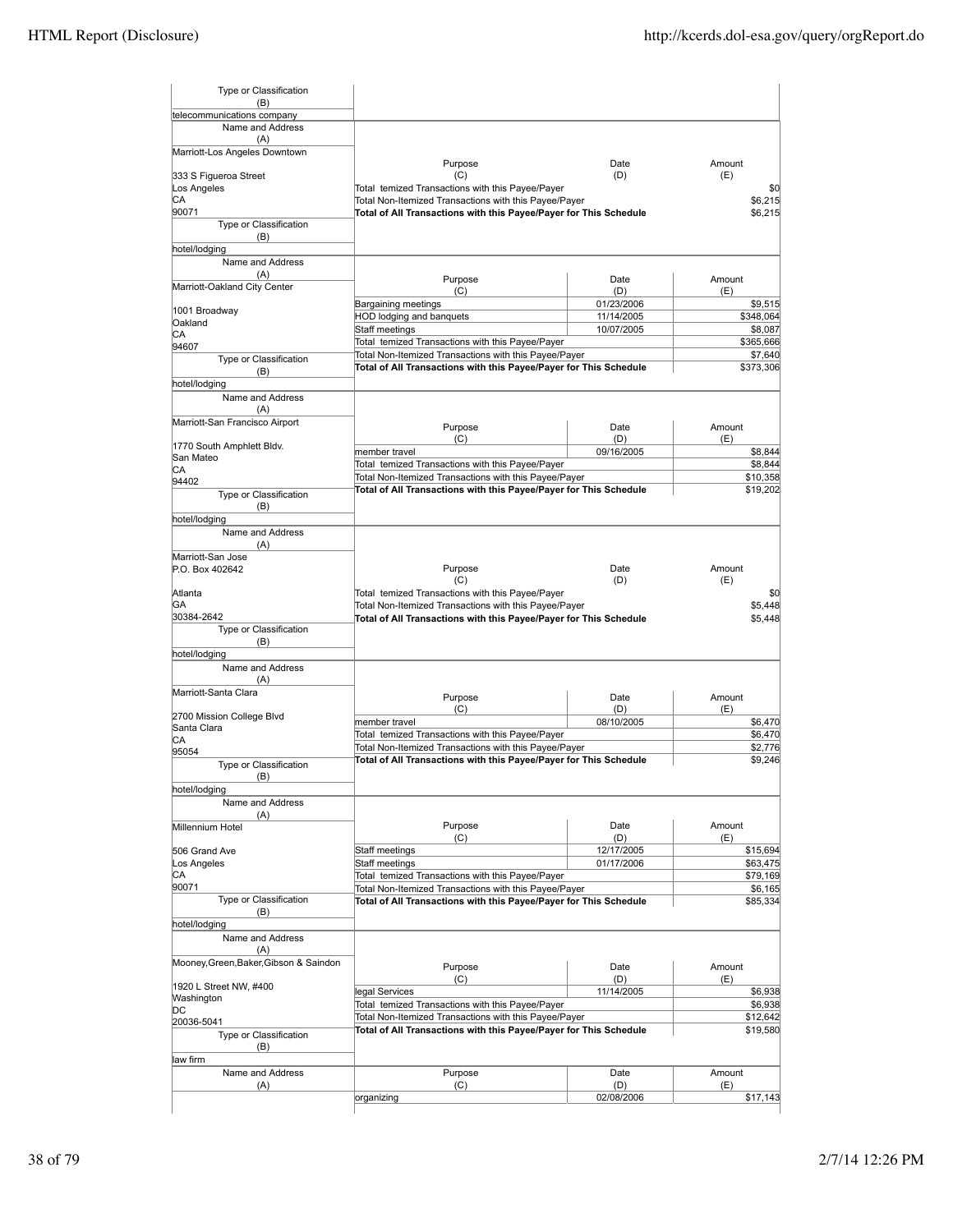| National Car Rental<br>P O Box 402334 | Purpose<br>(C)                                                    | Date<br>(D) | Amount<br>(E) |
|---------------------------------------|-------------------------------------------------------------------|-------------|---------------|
|                                       | organizing                                                        | 03/06/2006  | \$14,629      |
| Atlanta                               | organizing                                                        | 12/02/2005  | \$14,600      |
| GA                                    | organizing                                                        | 03/21/2006  | \$11,909      |
| 30384                                 | organizing                                                        | 10/21/2005  | \$9,321       |
| Type or Classification                | organizing                                                        | 01/03/2006  | \$5,055       |
| (B)                                   | Total temized Transactions with this Payee/Payer                  |             | \$72,657      |
| car rental                            | Total Non-Itemized Transactions with this Payee/Payer             |             | \$8,578       |
|                                       | Total of All Transactions with this Payee/Payer for This Schedule |             | \$81,235      |
| Name and Address<br>(A)               |                                                                   |             |               |
| <b>NWA Air</b>                        | Purpose                                                           | Date        | Amount        |
|                                       | (C)                                                               | (D)         | (E)           |
|                                       | Air travel                                                        | 02/28/2006  | \$5,526       |
| Minneapolis                           | Total temized Transactions with this Payee/Payer                  |             | \$5,526       |
| ΜN                                    | Total Non-Itemized Transactions with this Payee/Payer             |             | \$5,607       |
| 55401                                 | Total of All Transactions with this Payee/Payer for This Schedule |             | \$11,133      |
| Type or Classification<br>(B)         |                                                                   |             |               |
| airline company                       |                                                                   |             |               |
| Name and Address                      |                                                                   |             |               |
| (A)                                   |                                                                   |             |               |
| Occasion Event                        |                                                                   |             |               |
|                                       | Purpose                                                           | Date        | Amount        |
|                                       | (C)                                                               | (D)         | (E)           |
| Carmichael                            | food and beverage                                                 | 05/30/2006  | \$7,758       |
| CА                                    | Total temized Transactions with this Payee/Payer                  |             | \$7,758       |
| 95608                                 | Total Non-Itemized Transactions with this Payee/Payer             |             | \$0           |
| Type or Classification                | Total of All Transactions with this Payee/Payer for This Schedule |             | \$7,758       |
| (B)                                   |                                                                   |             |               |
| travel and events                     |                                                                   |             |               |
| Name and Address                      |                                                                   |             |               |
| (A)                                   |                                                                   |             |               |
| Aroma Cafe & Bakery                   |                                                                   |             |               |
|                                       | Purpose                                                           | Date        | Amount        |
| 1900 Franklin Street                  | (C)                                                               | (D)         | (E)           |
| Oakland                               | Total temized Transactions with this Payee/Payer                  |             | \$0           |
| CА                                    | Total Non-Itemized Transactions with this Payee/Payer             |             | \$18,777      |
| 94612                                 | Total of All Transactions with this Payee/Payer for This Schedule |             | \$18,777      |
| Type or Classification                |                                                                   |             |               |
| (B)<br>caterer                        |                                                                   |             |               |
|                                       |                                                                   |             |               |
| Name and Address                      |                                                                   |             |               |
| (A)<br>Ocean Palace Restaurant        |                                                                   |             |               |
|                                       | Purpose                                                           | Date        | Amount        |
| 2900 Standiford Ave                   | (C)                                                               | (D)         | (E)           |
| Modesto                               | Total temized Transactions with this Payee/Payer                  |             | \$0           |
| IСA                                   | Total Non-Itemized Transactions with this Payee/Payer             |             | \$7,482       |
| 95350                                 | Total of All Transactions with this Payee/Payer for This Schedule |             | \$7,482       |
| <b>Type or Classification</b>         |                                                                   |             |               |
| (B)                                   |                                                                   |             |               |
| caterer                               |                                                                   |             |               |
| Name and Address                      |                                                                   |             |               |
| (A)                                   |                                                                   |             |               |
| ancho Sanchez Ent                     | Purpose                                                           | Date        | Amount        |
|                                       | (C)                                                               | (D)         | (E)           |
| 2608 Ninth St #301                    | music band for assembly                                           | 04/11/2006  | \$8,000       |
| Berkeley                              | Total temized Transactions with this Payee/Payer                  |             | \$8,000       |
| CA<br>94710                           | Total Non-Itemized Transactions with this Payee/Payer             |             | \$0           |
| Type or Classification                | Total of All Transactions with this Payee/Payer for This Schedule |             | \$8,000       |
| (B)                                   |                                                                   |             |               |
| entertainer                           |                                                                   |             |               |
| Name and Address                      |                                                                   |             |               |
| (A)                                   |                                                                   |             |               |
| Phoebus                               |                                                                   |             |               |
|                                       | Purpose                                                           | Date        | Amount        |
| 2800 Third Street                     | (C)                                                               | (D)         | (E)           |
| San Francisco                         | Total temized Transactions with this Payee/Payer                  |             | \$0           |
| CА                                    | Total Non-Itemized Transactions with this Payee/Payer             |             | \$6,871       |
| 94107                                 | Total of All Transactions with this Payee/Payer for This Schedule |             | \$6,871       |
| Type or Classification                |                                                                   |             |               |
| (B)                                   |                                                                   |             |               |
| audiovisual vendor                    |                                                                   |             |               |
| Name and Address                      | Purpose                                                           | Date        | Amount        |
| (A)                                   | (C)                                                               | (D)         | (E)           |
| Postal Systems Inc                    | mailings                                                          | 05/15/2006  | \$7,452       |
|                                       | mailings                                                          | 12/20/2005  | \$9,923       |
| 25024 Viking Street<br>Hayward        | Total temized Transactions with this Payee/Payer                  |             | \$108,963     |
| СA                                    | Total Non-Itemized Transactions with this Payee/Payer             |             | \$11,791      |
|                                       | Total of All Transactions with this Payee/Payer for This Schedule |             | \$120,754     |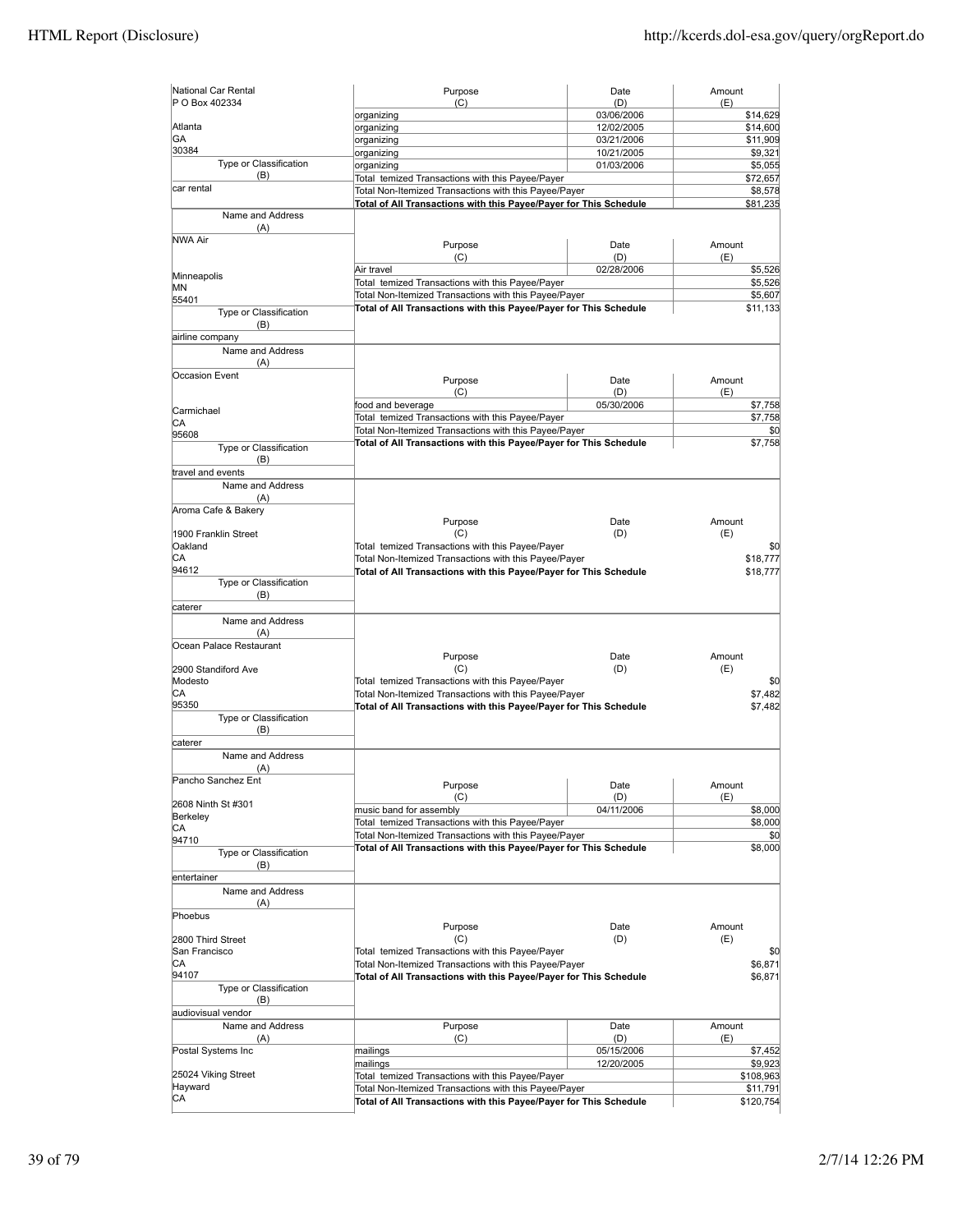| 94545-2704                       | Purpose                                                                    | Date                     | Amount               |
|----------------------------------|----------------------------------------------------------------------------|--------------------------|----------------------|
| Type or Classification           | (C)                                                                        | (D)                      | (E)                  |
| (B)<br>mailing house company     | mailings<br>mailings                                                       | 11/14/2005<br>09/12/2005 | \$6,561<br>\$26,041  |
|                                  | mailings - Brochures                                                       | 08/18/2005               | \$14,851             |
|                                  | mailings - Disaster Relief                                                 | 10/18/2005               | \$44,135             |
|                                  | Total temized Transactions with this Payee/Payer                           |                          | \$108,963            |
|                                  | Total Non-Itemized Transactions with this Payee/Payer                      |                          | \$11,791             |
|                                  | Total of All Transactions with this Payee/Payer for This Schedule          |                          | \$120,754            |
| Name and Address                 |                                                                            |                          |                      |
| (A)<br>PR Newswire, Inc.         |                                                                            |                          |                      |
| G P.O. Box 5897                  | Purpose                                                                    | Date                     | Amount               |
|                                  | (C)                                                                        | (D)                      | (E)                  |
| New York                         | Total temized Transactions with this Payee/Payer                           |                          | \$0                  |
| ΝY                               | Total Non-Itemized Transactions with this Payee/Payer                      |                          | \$27,430             |
| 10087-5897                       | Total of All Transactions with this Payee/Payer for This Schedule          |                          | \$27,430             |
| Type or Classification<br>(B)    |                                                                            |                          |                      |
| newswire service                 |                                                                            |                          |                      |
| Name and Address                 |                                                                            |                          |                      |
| (A)                              |                                                                            |                          |                      |
| Prewitt Organizing Fund          | Purpose                                                                    | Date                     | Amount               |
| P.O. Box 30637                   | (C)                                                                        | (D)                      | (E)                  |
|                                  | billable time for staffing                                                 | 07/21/2005<br>09/20/2005 | \$7,437              |
| Bethesda<br>MD                   | new contract agreement<br>Total temized Transactions with this Payee/Payer |                          | \$10,000<br>\$17,437 |
| 20824-0637                       | Total Non-Itemized Transactions with this Payee/Payer                      |                          | \$0                  |
| Type or Classification           | Total of All Transactions with this Payee/Payer for This Schedule          |                          | \$17,437             |
| (B)                              |                                                                            |                          |                      |
| employment agency                |                                                                            |                          |                      |
| Name and Address                 |                                                                            |                          |                      |
| (A)                              |                                                                            |                          |                      |
| Prihar, Michael<br>P.O. Box 3242 | Purpose                                                                    | Date                     | Amount               |
|                                  | (C)                                                                        | (D)                      | (E)                  |
| Granada Hills                    | Total temized Transactions with this Payee/Payer                           |                          | \$0                  |
| lСA                              | Total Non-Itemized Transactions with this Payee/Payer                      |                          | \$5,044              |
| 91394                            | Total of All Transactions with this Payee/Payer for This Schedule          |                          | \$5,044              |
| Type or Classification           |                                                                            |                          |                      |
| (B)                              |                                                                            |                          |                      |
| arbitrator<br>Name and Address   | Purpose                                                                    | Date                     | Amount               |
| (A)                              | (C)                                                                        | (D)                      | (E)                  |
| Public Media Center              | <b>April Consulting</b>                                                    | 04/01/2006               | \$5,000              |
|                                  | Dec Consulting                                                             | 12/01/2005               | \$5,000              |
| 466 Green Street                 | <b>Feb Consulting</b>                                                      | 02/01/2006               | \$5,000              |
| San Francisco                    | Jan Consulting                                                             | 01/01/2006               | \$5,000              |
| CА<br>94133-4067                 | July Retainer                                                              | 07/01/2005               | \$5,000              |
| Type or Classification           | June Consult Services                                                      | 06/01/2006               | \$5,000              |
| (B)                              | Katrina Ad Photo/Billboard Photo<br>March Consulting                       | 10/06/2005<br>03/01/2006 | \$5,160              |
| <b>PR</b> consultants            | May Consult Services                                                       | 05/01/2006               | \$5,000<br>\$5,000   |
|                                  | Media Buy 9/22/05 Ad Placement                                             | 09/20/2005               | \$435,940            |
|                                  | Monthly Retainer                                                           | 10/05/2005               | \$5,000              |
|                                  | Monthy Consulting Services                                                 | 08/01/2005               | \$5,000              |
|                                  | Nov Consulting                                                             | 11/01/2005               | \$5,000              |
|                                  | Sept 2005 Consulting Services                                              | 09/01/2005               | \$5,000              |
|                                  | Total temized Transactions with this Payee/Payer                           |                          | \$501,100            |
|                                  | Total Non-Itemized Transactions with this Payee/Payer                      |                          | \$0                  |
|                                  | Total of All Transactions with this Payee/Payer for This Schedule          |                          | \$501,100            |
| Name and Address<br>(A)          |                                                                            |                          |                      |
| Quality Hotel                    |                                                                            |                          |                      |
|                                  | Purpose                                                                    | Date                     | Amount               |
|                                  | (C)<br>Lodging - Organizing                                                | (D)<br>09/16/2005        | (E)<br>\$8,970       |
| Arlington                        | Total temized Transactions with this Payee/Payer                           |                          | \$8,970              |
| MА                               | Total Non-Itemized Transactions with this Payee/Payer                      |                          | \$3,020              |
| 22201                            | Total of All Transactions with this Payee/Payer for This Schedule          |                          | \$11,990             |
| Type or Classification<br>(B)    |                                                                            |                          |                      |
| hotel/lodging                    |                                                                            |                          |                      |
| Name and Address                 |                                                                            |                          |                      |
| (A)                              |                                                                            |                          |                      |
| Quality Inn                      | Purpose                                                                    | Date                     | Amount               |
|                                  | (C)                                                                        | (D)                      | (E)                  |
| 2025 W Orangeburg Avenue         | Lodging - Organizing                                                       | 10/16/2005               | \$7,151              |
| Modesto<br>СA                    | Lodging - Organizing<br>Total temized Transactions with this Payee/Payer   | 06/29/2006               | \$6,174<br>\$13,325  |
| 95350                            | Total Non-Itemized Transactions with this Payee/Payer                      |                          | \$0                  |
| Type or Classification           | Total of All Transactions with this Payee/Payer for This Schedule          |                          | \$13,325             |
| (B)                              |                                                                            |                          |                      |
| hotel/lodging                    |                                                                            |                          |                      |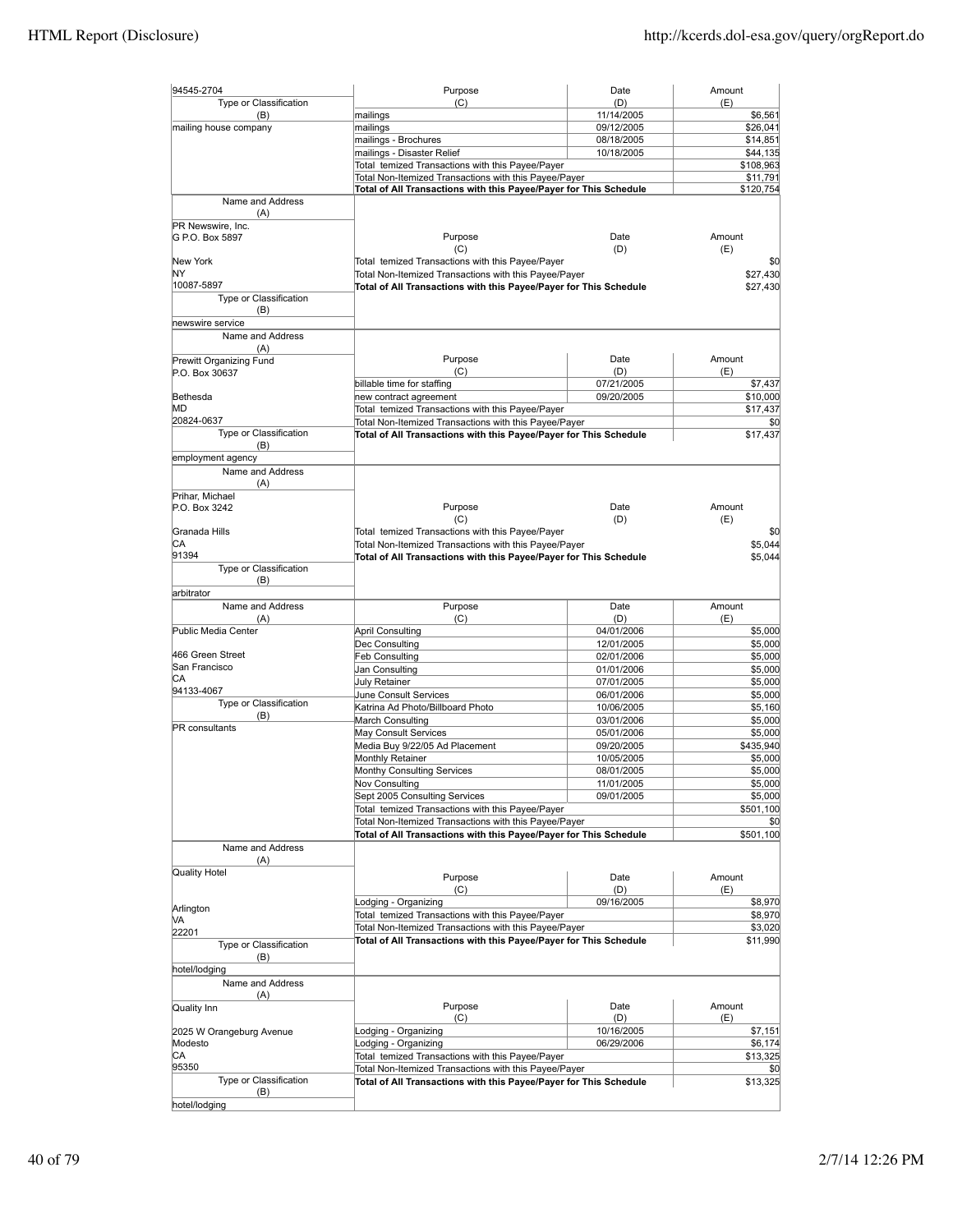| Name and Address                |                                                                                                           |                          |                                                                                                                                                                                     |
|---------------------------------|-----------------------------------------------------------------------------------------------------------|--------------------------|-------------------------------------------------------------------------------------------------------------------------------------------------------------------------------------|
|                                 |                                                                                                           |                          |                                                                                                                                                                                     |
| (A)<br>Quality Suites Hotel     |                                                                                                           |                          |                                                                                                                                                                                     |
|                                 | Purpose                                                                                                   | Date                     | Amount                                                                                                                                                                              |
| 1631 Monterey Street            | (C)                                                                                                       | (D)                      | (E)                                                                                                                                                                                 |
| San Luis Obispo                 | Total temized Transactions with this Payee/Payer                                                          |                          | \$0                                                                                                                                                                                 |
| СA                              | Total Non-Itemized Transactions with this Payee/Payer                                                     |                          | \$8,170                                                                                                                                                                             |
| 93401<br>Type or Classification | Total of All Transactions with this Payee/Payer for This Schedule                                         |                          | \$8,170                                                                                                                                                                             |
| (B)                             |                                                                                                           |                          |                                                                                                                                                                                     |
| hotel/lodging                   |                                                                                                           |                          |                                                                                                                                                                                     |
| Name and Address                |                                                                                                           |                          |                                                                                                                                                                                     |
| (A)                             |                                                                                                           |                          |                                                                                                                                                                                     |
| Radisson Hotel-San Bernardino   |                                                                                                           |                          |                                                                                                                                                                                     |
| 295 North E Street              | Purpose<br>(C)                                                                                            | Date<br>(D)              | Amount<br>(E)                                                                                                                                                                       |
| San Bernardino                  | Total temized Transactions with this Payee/Payer                                                          |                          | \$0                                                                                                                                                                                 |
| СA                              | Total Non-Itemized Transactions with this Payee/Payer                                                     |                          | \$7,179                                                                                                                                                                             |
| 92401                           | Total of All Transactions with this Payee/Payer for This Schedule                                         |                          | \$7,179                                                                                                                                                                             |
| Type or Classification          |                                                                                                           |                          |                                                                                                                                                                                     |
| (B)                             |                                                                                                           |                          |                                                                                                                                                                                     |
| hotel/lodging                   |                                                                                                           |                          |                                                                                                                                                                                     |
| Name and Address<br>(A)         |                                                                                                           |                          |                                                                                                                                                                                     |
| Ramada Inn-San Luis Obisplo     |                                                                                                           |                          |                                                                                                                                                                                     |
|                                 | Purpose                                                                                                   | Date                     | Amount                                                                                                                                                                              |
| 1000 Olive Stree                | (C)                                                                                                       | (D)                      | (E)                                                                                                                                                                                 |
| San Luis Obispo                 | Total temized Transactions with this Payee/Payer                                                          |                          | \$0                                                                                                                                                                                 |
| СA                              | Total Non-Itemized Transactions with this Payee/Payer                                                     |                          | \$9,742                                                                                                                                                                             |
| 93405                           | Total of All Transactions with this Payee/Payer for This Schedule                                         |                          | \$9,742                                                                                                                                                                             |
| Type or Classification<br>(B)   |                                                                                                           |                          |                                                                                                                                                                                     |
| hotel/lodging                   |                                                                                                           |                          |                                                                                                                                                                                     |
| Name and Address                |                                                                                                           |                          |                                                                                                                                                                                     |
| (A)                             |                                                                                                           |                          |                                                                                                                                                                                     |
| Red Lion Hotel-Eureka           |                                                                                                           |                          |                                                                                                                                                                                     |
|                                 | Purpose                                                                                                   | Date                     | Amount                                                                                                                                                                              |
| 1929 Fourth Street<br>Eureka    | (C)<br>Total temized Transactions with this Payee/Payer                                                   | (D)                      | (E)<br>\$0                                                                                                                                                                          |
| CА                              | Total Non-Itemized Transactions with this Payee/Payer                                                     |                          | \$11,152                                                                                                                                                                            |
| 95501                           | Total of All Transactions with this Payee/Payer for This Schedule                                         |                          | \$11,152                                                                                                                                                                            |
| Type or Classification          |                                                                                                           |                          |                                                                                                                                                                                     |
| (B)                             |                                                                                                           |                          |                                                                                                                                                                                     |
| hotel/lodging                   |                                                                                                           |                          |                                                                                                                                                                                     |
| Name and Address                | Purpose<br>(C)                                                                                            | Date<br>(D)              | Amount<br>(E)                                                                                                                                                                       |
|                                 |                                                                                                           |                          |                                                                                                                                                                                     |
| (A)                             |                                                                                                           |                          |                                                                                                                                                                                     |
| Renaissance Hotels              | Lodging - Organizing                                                                                      | 11/16/2005               |                                                                                                                                                                                     |
| 1777 Ala Moana Blvd             | Lodging - Organizing                                                                                      | 01/17/2006<br>11/25/2005 |                                                                                                                                                                                     |
| Honolulu Oahu                   | Lodging - Organizing<br>Lodging - Organizing                                                              | 12/17/2005               |                                                                                                                                                                                     |
| lнı                             | Lodging - Organizing                                                                                      | 10/16/2005               |                                                                                                                                                                                     |
| 96815                           | Travel - Organizing                                                                                       | 01/29/2006               |                                                                                                                                                                                     |
| Type or Classification          | Travel - Organizing                                                                                       | 02/28/2006               |                                                                                                                                                                                     |
| (B)                             | Travel - Organizing                                                                                       | 12/30/2005               |                                                                                                                                                                                     |
| hotel/lodging                   | Total temized Transactions with this Payee/Payer                                                          |                          |                                                                                                                                                                                     |
|                                 | Total Non-Itemized Transactions with this Payee/Payer                                                     |                          |                                                                                                                                                                                     |
|                                 | Total of All Transactions with this Payee/Payer for This Schedule                                         |                          |                                                                                                                                                                                     |
| Name and Address<br>(A)         |                                                                                                           |                          |                                                                                                                                                                                     |
| Residence Inn-Stockton          |                                                                                                           |                          |                                                                                                                                                                                     |
|                                 | Purpose                                                                                                   | Date                     | Amount                                                                                                                                                                              |
| 3240 March Lane                 | (C)<br>Lodging - Organizing                                                                               | (D)<br>10/16/2005        | (E)                                                                                                                                                                                 |
| Stockton                        | Total temized Transactions with this Payee/Payer                                                          |                          |                                                                                                                                                                                     |
| СA                              | Total Non-Itemized Transactions with this Payee/Payer                                                     |                          |                                                                                                                                                                                     |
| 95129                           | Total of All Transactions with this Payee/Payer for This Schedule                                         |                          |                                                                                                                                                                                     |
| Type or Classification<br>(B)   |                                                                                                           |                          |                                                                                                                                                                                     |
| hotel/lodging                   |                                                                                                           |                          |                                                                                                                                                                                     |
| Name and Address                |                                                                                                           |                          |                                                                                                                                                                                     |
| (A)                             |                                                                                                           |                          |                                                                                                                                                                                     |
| Rick & Ann's Catering           |                                                                                                           |                          |                                                                                                                                                                                     |
|                                 | Purpose                                                                                                   | Date                     | Amount                                                                                                                                                                              |
| 2922 Domingo Avenue             | (C)                                                                                                       | (D)                      | (E)                                                                                                                                                                                 |
| Berkeley<br>CА                  | Total temized Transactions with this Payee/Payer<br>Total Non-Itemized Transactions with this Payee/Payer |                          |                                                                                                                                                                                     |
| 94705                           | Total of All Transactions with this Payee/Payer for This Schedule                                         |                          |                                                                                                                                                                                     |
| Type or Classification          |                                                                                                           |                          |                                                                                                                                                                                     |
| (B)                             |                                                                                                           |                          |                                                                                                                                                                                     |
| caterer                         |                                                                                                           |                          | \$5,489<br>\$7,590<br>\$8,968<br>\$11,272<br>\$15,317<br>\$25,724<br>\$44,826<br>\$50,982<br>\$170,168<br>\$2,480<br>\$172,648<br>\$5,124<br>\$5,124<br>\$0<br>\$11,901<br>\$11,901 |
| Name and Address                | Purpose                                                                                                   | Date                     | \$1,809<br>\$6,933<br>Amount                                                                                                                                                        |
| (A)                             | (C)<br>scrubs for staff nurse assembly                                                                    | (D)<br>05/09/2006        | (E)<br>\$9,139                                                                                                                                                                      |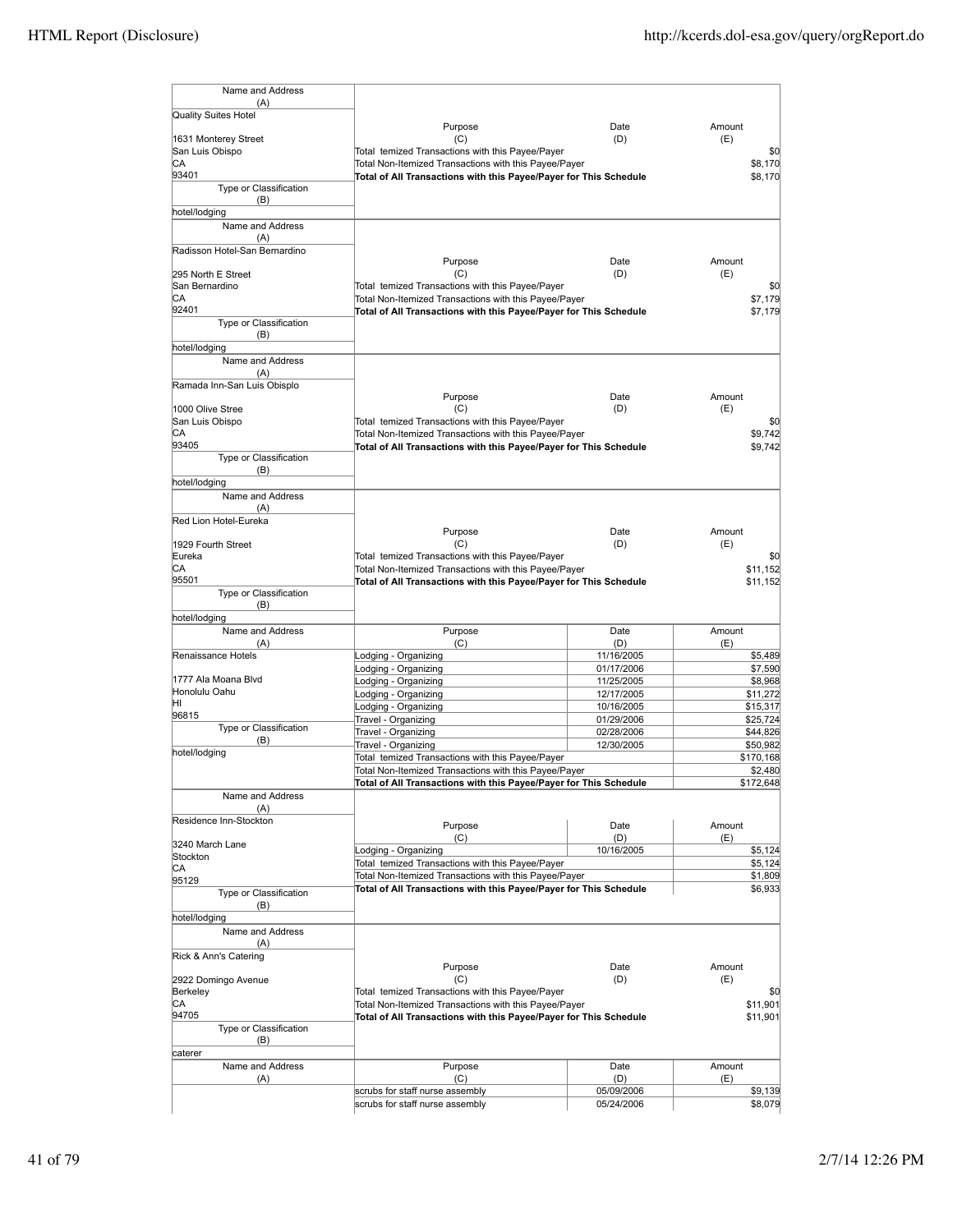| 4095 Del Mar Avenue, Ste. 7                    | Purpose                                                                                                                    | Date              | Amount                              |
|------------------------------------------------|----------------------------------------------------------------------------------------------------------------------------|-------------------|-------------------------------------|
| Rocklin                                        | (C)                                                                                                                        | (D)               | (E)                                 |
| CA<br>95677                                    | Total temized Transactions with this Payee/Payer<br>Total Non-Itemized Transactions with this Payee/Payer                  |                   | \$17,218<br>\$780                   |
| Type or Classification<br>(B)                  | Total of All Transactions with this Payee/Payer for This Schedule                                                          |                   | \$17,998                            |
| advertising company                            |                                                                                                                            |                   |                                     |
| Name and Address<br>(A)                        |                                                                                                                            |                   |                                     |
| Roberts, Thomas T                              |                                                                                                                            |                   |                                     |
|                                                | Purpose                                                                                                                    | Date              | Amount                              |
| 1 El Concho Lane                               | (C)<br>Total temized Transactions with this Payee/Payer                                                                    | (D)               | (E)                                 |
| <b>Rolling Hills</b><br>СA                     | Total Non-Itemized Transactions with this Payee/Payer                                                                      |                   | \$0<br>\$5,241                      |
| 90274                                          | Total of All Transactions with this Payee/Payer for This Schedule                                                          |                   | \$5,241                             |
| Type or Classification                         |                                                                                                                            |                   |                                     |
| (B)<br>arbitrator                              |                                                                                                                            |                   |                                     |
| Name and Address                               |                                                                                                                            |                   |                                     |
| (A)                                            |                                                                                                                            |                   |                                     |
| Sacramento Convention Center                   | Purpose                                                                                                                    | Date              | Amount                              |
| 1030 15th Street, Ste 100                      | (C)                                                                                                                        | (D)               | (E)                                 |
| Sacramento                                     | food and beverage                                                                                                          | 05/10/2006        | \$6,625                             |
| СA                                             | Total temized Transactions with this Payee/Payer                                                                           |                   | \$6,625                             |
| 95814                                          | Total Non-Itemized Transactions with this Payee/Payer<br>Total of All Transactions with this Payee/Payer for This Schedule |                   | \$0<br>\$6,625                      |
| Type or Classification                         |                                                                                                                            |                   |                                     |
| (B)<br>convention center                       |                                                                                                                            |                   |                                     |
| Name and Address                               |                                                                                                                            |                   |                                     |
| (A)                                            |                                                                                                                            |                   |                                     |
| San Gabriel Valley Newspaper Group             | Purpose                                                                                                                    | Date              | Amount                              |
|                                                | (C)                                                                                                                        | (D)               | (E)                                 |
| 1210 N Azusa Canyon Road<br><b>West Covina</b> | Ads                                                                                                                        | 06/02/2006        | \$8,562                             |
| СA                                             | Total temized Transactions with this Payee/Payer                                                                           |                   | \$8,562                             |
| 91790                                          | Total Non-Itemized Transactions with this Payee/Payer                                                                      |                   | \$0                                 |
| Type or Classification                         | Total of All Transactions with this Payee/Payer for This Schedule                                                          |                   | \$8,562                             |
| (B)<br>media                                   |                                                                                                                            |                   |                                     |
| Name and Address                               |                                                                                                                            |                   |                                     |
| (A)                                            | Purpose                                                                                                                    | Date              | Amount                              |
| SEIU-UHW West                                  | (C)                                                                                                                        | (D)               | (E)                                 |
|                                                | organizing                                                                                                                 | 07/01/2005        | \$8,000                             |
| 560 Thomas L Berkeley Way<br>Oakland           | organizing                                                                                                                 | 08/01/2005        | \$8,000                             |
| СA                                             | organizing                                                                                                                 | 09/01/2005        | \$8,000                             |
| 94612-1602                                     | Total temized Transactions with this Payee/Payer                                                                           |                   | \$24,000                            |
| Type or Classification                         | Total Non-Itemized Transactions with this Payee/Payer<br>Total of All Transactions with this Payee/Payer for This Schedule |                   | \$0<br>\$24,000                     |
| (B)<br>abor union                              |                                                                                                                            |                   |                                     |
|                                                |                                                                                                                            |                   |                                     |
|                                                |                                                                                                                            |                   |                                     |
| Name and Address                               |                                                                                                                            |                   |                                     |
| (A)<br>Shanberg, Barbara                       |                                                                                                                            |                   |                                     |
|                                                | Purpose                                                                                                                    | Date              | Amount                              |
| 4771-H La Villa Marina                         | (C)                                                                                                                        | (D)               | (E)                                 |
| Marina Del Ray                                 | Total temized Transactions with this Payee/Payer                                                                           |                   |                                     |
| СA<br>90292                                    | Total Non-Itemized Transactions with this Payee/Payer<br>Total of All Transactions with this Payee/Payer for This Schedule |                   |                                     |
| Type or Classification                         |                                                                                                                            |                   |                                     |
| (B)                                            |                                                                                                                            |                   |                                     |
| consultant                                     |                                                                                                                            |                   |                                     |
| Name and Address                               |                                                                                                                            |                   |                                     |
| (A)<br>Sheraton Grand-Sacramento               |                                                                                                                            |                   |                                     |
|                                                | Purpose                                                                                                                    | Date              | \$0<br>\$5,063<br>\$5,063<br>Amount |
| 1230 J St                                      | (C)<br>Staff and Member travel and lodging                                                                                 | (D)<br>05/30/2006 | (E)<br>\$137,877                    |
| Sacramento                                     | Total temized Transactions with this Payee/Payer                                                                           |                   | \$137,877                           |
| СA<br>95815                                    | Total Non-Itemized Transactions with this Payee/Payer                                                                      |                   | \$7,219                             |
| Type or Classification                         | Total of All Transactions with this Payee/Payer for This Schedule                                                          |                   | \$145,096                           |
| (B)                                            |                                                                                                                            |                   |                                     |
| hotel/lodging                                  |                                                                                                                            |                   |                                     |
| Name and Address                               |                                                                                                                            |                   |                                     |
| (A)                                            |                                                                                                                            | Date              | Amount                              |
| Silk, Adler & Colvin                           | Purpose<br>(C)                                                                                                             | (D)               | (E)                                 |
| 235 Montgomery St., Ste1220                    | Total temized Transactions with this Payee/Payer                                                                           |                   | \$0                                 |
| San Francisco<br>СA                            | Total Non-Itemized Transactions with this Payee/Payer<br>Total of All Transactions with this Payee/Payer for This Schedule |                   | \$7,497<br>\$7,497                  |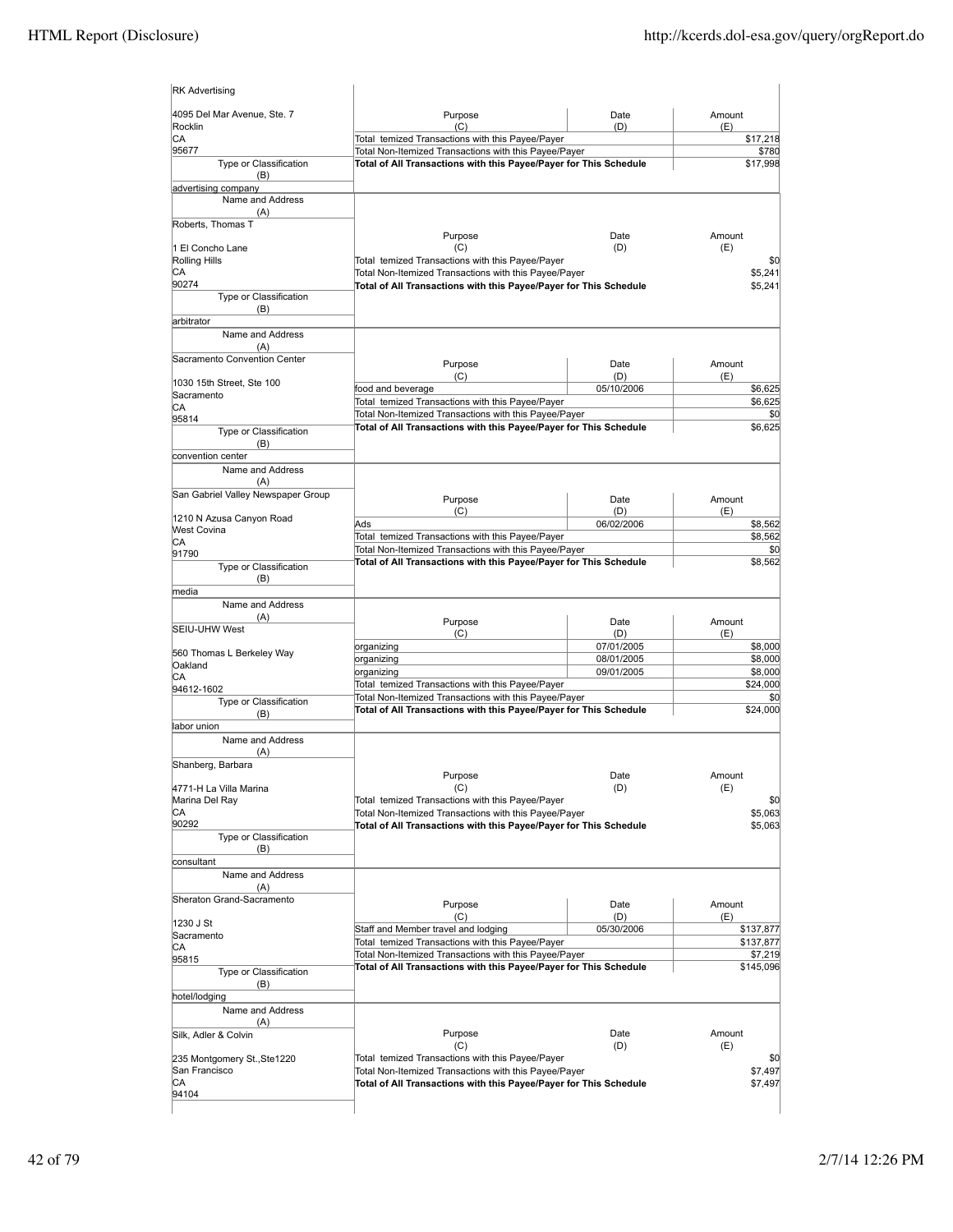| Type or Classification<br>(B)    |                                                                   |            |           |
|----------------------------------|-------------------------------------------------------------------|------------|-----------|
| legal<br>Name and Address        | Purpose                                                           | Date       | Amount    |
| (A)                              | (C)                                                               | (D)        | (E)       |
| Southwest Airlines               | Air travel                                                        | 08/25/2005 | \$21,013  |
|                                  | Air travel                                                        | 09/26/2005 | \$34,896  |
| 100 Southwest Way                | Air travel                                                        | 10/25/2005 | \$8,300   |
| Houston<br>lΤX                   | Air travel                                                        | 11/25/2005 | \$15,459  |
| 77551                            | Air travel                                                        | 12/30/2005 | \$8,161   |
| Type or Classification           | Air travel                                                        | 01/29/2006 | \$17,646  |
| (B)                              | Air travel                                                        | 02/28/2006 | \$13,999  |
| airline company                  | Air travel                                                        | 03/30/2006 | \$28,640  |
|                                  | Air travel                                                        | 04/29/2006 | \$50,605  |
|                                  | Air travel                                                        | 05/30/2006 | \$27,244  |
|                                  | Air travel                                                        | 06/29/2006 | \$27,781  |
|                                  | Total temized Transactions with this Payee/Payer                  |            | \$253,744 |
|                                  | Total Non-Itemized Transactions with this Payee/Payer             |            | \$12,496  |
|                                  | Total of All Transactions with this Payee/Payer for This Schedule |            | \$266,240 |
| Name and Address                 |                                                                   |            |           |
| (A)                              |                                                                   |            |           |
| <b>SWAPE</b>                     | Purpose                                                           | Date       | Amount    |
|                                  | (C)                                                               | (D)        | (E)       |
| 201 Wilshire Blvd, 2nd Fl        | technical consultation                                            | 02/06/2006 | \$7,448   |
| Santa Monica<br>CА               | Total temized Transactions with this Payee/Payer                  |            | \$7,448   |
| 90401                            | Total Non-Itemized Transactions with this Payee/Payer             |            | \$6,175   |
| Type or Classification           | Total of All Transactions with this Payee/Payer for This Schedule |            | \$13,623  |
| (B)                              |                                                                   |            |           |
| legal counsel                    |                                                                   |            |           |
| Name and Address                 |                                                                   |            |           |
|                                  |                                                                   |            |           |
| (A)                              |                                                                   |            |           |
| The Body Shop                    | Purpose                                                           | Date       | Amount    |
|                                  | (C)                                                               | (D)        | (E)       |
| Emeryville                       | promotional items for SNA Rally                                   | 05/30/2006 | \$7,850   |
| CА                               | Total temized Transactions with this Payee/Payer                  |            | \$7,850   |
| 94608                            | Total Non-Itemized Transactions with this Payee/Payer             |            | \$0       |
| Type or Classification           | Total of All Transactions with this Payee/Payer for This Schedule |            | \$7,850   |
| (B)                              |                                                                   |            |           |
| promotional merchandise provider |                                                                   |            |           |
| Name and Address                 |                                                                   |            |           |
| (A)                              |                                                                   |            |           |
| The Busbank                      |                                                                   |            |           |
|                                  | Purpose                                                           | Date       | Amount    |
| 140 South Michigan Ave           | (C)                                                               | (D)        | (E)       |
| Chicago                          | Total temized Transactions with this Payee/Payer                  |            | \$0       |
| L                                | Total Non-Itemized Transactions with this Payee/Payer             |            | \$6,909   |
| 60601                            | Total of All Transactions with this Payee/Payer for This Schedule |            | \$6,909   |
| <b>Type or Classification</b>    |                                                                   |            |           |
| (B)                              |                                                                   |            |           |
| travel and events                |                                                                   |            |           |
| Name and Address                 |                                                                   |            |           |
| (A)                              |                                                                   |            |           |
| The California Connection        |                                                                   |            |           |
|                                  | Purpose                                                           | Date       | Amount    |
| 13719 DeFoe Avenue               | (C)                                                               | (D)        | (E)       |
| Rancho Cascades                  | Total temized Transactions with this Payee/Payer                  |            | \$0       |
| IСA                              | Total Non-Itemized Transactions with this Payee/Payer             |            | \$5,029   |
| 91342                            | Total of All Transactions with this Payee/Payer for This Schedule |            | \$5,029   |
| Type or Classification           |                                                                   |            |           |
| (B)                              |                                                                   |            |           |
| newswire service                 |                                                                   |            |           |
| Name and Address                 |                                                                   |            |           |
| (A)                              |                                                                   |            |           |
| The Sandwich Shop                |                                                                   |            |           |
|                                  | Purpose                                                           | Date       | Amount    |
| 442 Kansas AVenue                | (C)                                                               | (D)        | (E)       |
| Modesto                          | Total temized Transactions with this Payee/Payer                  |            | \$0       |
| CA                               | Total Non-Itemized Transactions with this Payee/Payer             |            | \$7,273   |
| 95351                            | Total of All Transactions with this Payee/Payer for This Schedule |            | \$7,273   |
| Type or Classification           |                                                                   |            |           |
| (B)                              |                                                                   |            |           |
| caterer                          |                                                                   |            |           |
| Name and Address                 |                                                                   |            |           |
| (A)                              | Purpose                                                           | Date       | Amount    |
| The Tyson Organization, Inc.     | (C)                                                               | (D)        | (E)       |
|                                  | Disaster/ Phone call processing                                   | 09/15/2005 | \$25,000  |
| 1000 Macon Street, Ste 300       | Total temized Transactions with this Payee/Payer                  |            | \$25,000  |
| Fort Worth                       | Total Non-Itemized Transactions with this Payee/Payer             |            | \$0       |
| IΤX<br>76102                     | Total of All Transactions with this Payee/Payer for This Schedule |            | \$25,000  |
|                                  |                                                                   |            |           |
|                                  |                                                                   |            |           |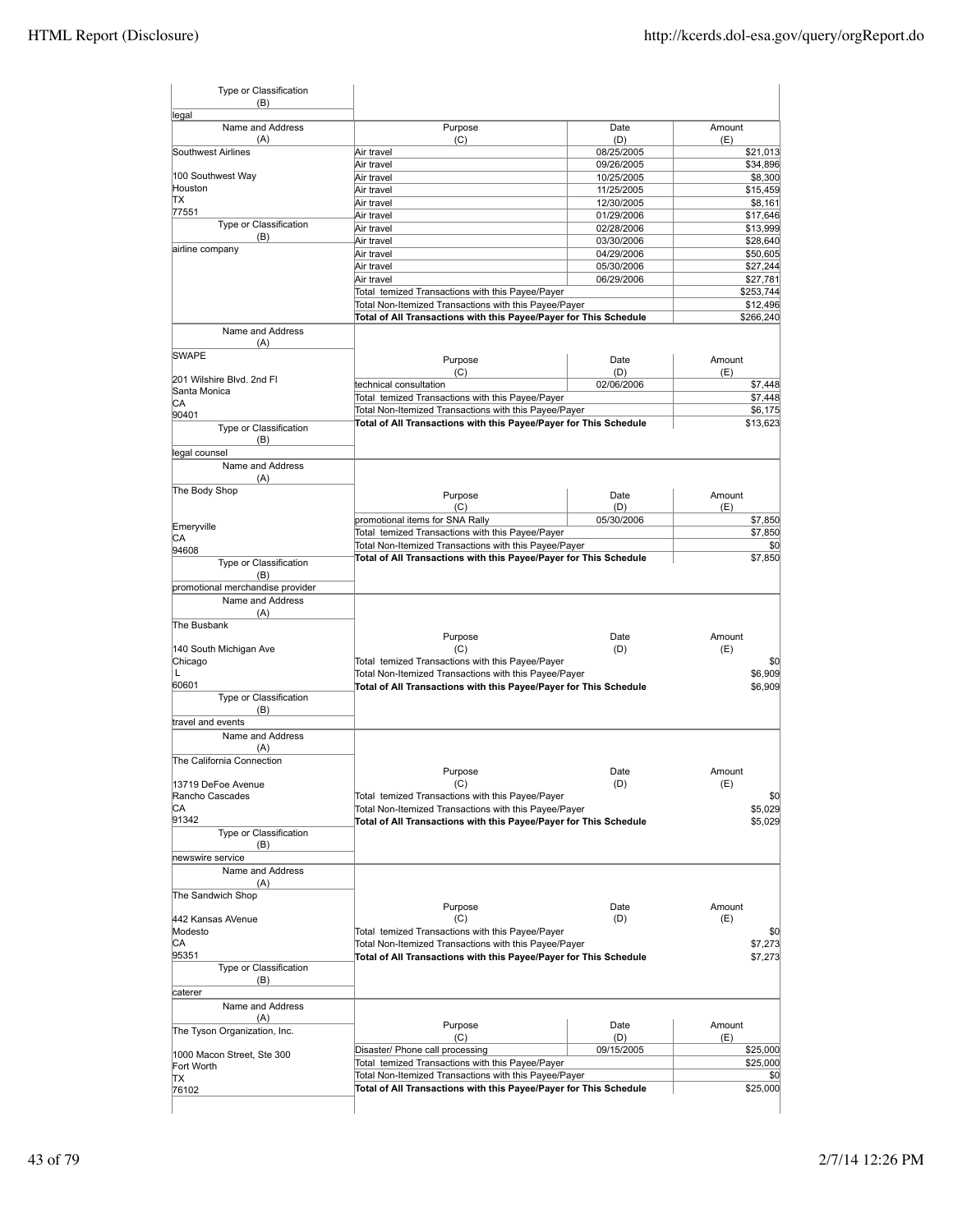| Type or Classification<br>(B)       |                                                                                                                            |                          |                       |
|-------------------------------------|----------------------------------------------------------------------------------------------------------------------------|--------------------------|-----------------------|
| phonebank                           |                                                                                                                            |                          |                       |
| Name and Address                    |                                                                                                                            |                          |                       |
| (A)                                 |                                                                                                                            |                          |                       |
| <b>ATA</b>                          | Purpose                                                                                                                    | Date                     | Amount                |
|                                     | (C)                                                                                                                        | (D)                      | (E)                   |
| Chicago                             | Total temized Transactions with this Payee/Payer                                                                           |                          | \$0                   |
| L<br>60601                          | Total Non-Itemized Transactions with this Payee/Payer                                                                      |                          | \$8,571<br>\$8,571    |
| Type or Classification              | Total of All Transactions with this Payee/Payer for This Schedule                                                          |                          |                       |
| (B)                                 |                                                                                                                            |                          |                       |
| airline company                     |                                                                                                                            |                          |                       |
| Name and Address<br>(A)             |                                                                                                                            |                          |                       |
| The Westin -San Francisco Airport   |                                                                                                                            |                          |                       |
|                                     | Purpose<br>(C)                                                                                                             | Date<br>(D)              | Amount<br>(E)         |
| 1 Old Bayshore Highway              | <b>Negotiation Meetings</b>                                                                                                | 08/31/2005               | \$8,882               |
| Millbrae<br>СA                      | Total temized Transactions with this Payee/Payer                                                                           |                          | \$8,882               |
| 94030                               | Total Non-Itemized Transactions with this Payee/Payer                                                                      |                          | \$0                   |
| Type or Classification              | Total of All Transactions with this Payee/Payer for This Schedule                                                          |                          | \$8,882               |
| (B)                                 |                                                                                                                            |                          |                       |
| hotel/lodging                       |                                                                                                                            |                          |                       |
| Name and Address<br>(A)             |                                                                                                                            |                          |                       |
| <b>Thomson Financial</b>            |                                                                                                                            |                          |                       |
| P.O. Box 5136                       | Purpose                                                                                                                    | Date                     | Amount                |
|                                     | (C)                                                                                                                        | (D)                      | (E)                   |
| Carol Stream<br>L                   | Total temized Transactions with this Payee/Payer<br>Total Non-Itemized Transactions with this Payee/Payer                  |                          | \$0<br>\$14,448       |
| 60197-5136                          | Total of All Transactions with this Payee/Payer for This Schedule                                                          |                          | \$14,448              |
| Type or Classification              |                                                                                                                            |                          |                       |
| (B)                                 |                                                                                                                            |                          |                       |
| publisher                           |                                                                                                                            |                          |                       |
| Name and Address<br>(A)             |                                                                                                                            |                          |                       |
| <b>Thomson West</b>                 |                                                                                                                            |                          |                       |
| PO Box 6292                         | Purpose                                                                                                                    | Date                     | Amount                |
|                                     | (C)                                                                                                                        | (D)                      | (E)                   |
| Carol Stream<br>$\mathbf{L}$        | Total temized Transactions with this Payee/Payer<br>Total Non-Itemized Transactions with this Payee/Payer                  |                          | \$0<br>\$11,074       |
| 60197-6292                          | Total of All Transactions with this Payee/Payer for This Schedule                                                          |                          | \$11,074              |
| Type or Classification              |                                                                                                                            |                          |                       |
| (B)                                 |                                                                                                                            |                          |                       |
| publisher                           |                                                                                                                            |                          |                       |
| Name and Address<br>(A)             |                                                                                                                            |                          |                       |
| Tom Brohard & Associates            |                                                                                                                            |                          |                       |
|                                     | Purpose                                                                                                                    | Date                     | Amount                |
| 81905 Mountain View Lane            | (C)                                                                                                                        | (D)                      | (E)                   |
| La Quinta<br>IСA                    | Total temized Transactions with this Payee/Payer<br>Total Non-Itemized Transactions with this Payee/Payer                  |                          | \$0<br>\$8,400        |
| 92253-7611                          | Total of All Transactions with this Payee/Payer for This Schedule                                                          |                          | \$8,400               |
| Type or Classification              |                                                                                                                            |                          |                       |
| (B)                                 |                                                                                                                            |                          |                       |
| legal counsel<br>Name and Address   | Purpose                                                                                                                    |                          |                       |
| (A)                                 | (C)                                                                                                                        | Date<br>(D)              | Amount<br>(E)         |
| U S Postmaster-Postal Systems, Inc. | NNOC L Mailer                                                                                                              | 04/14/2006               | \$20,340              |
|                                     | <b>NNOC Mailing</b>                                                                                                        | 07/15/2005               | \$30,950              |
| 25024 Viking Street                 | <b>NNOC Mailing</b>                                                                                                        | 08/11/2005               | \$62,156              |
| Hayward<br>CА                       | <b>NNOC Tour Brochure</b>                                                                                                  | 12/27/2005               | \$5,765               |
| 94545-2704                          | Postcards-Disaster Relief<br>Postcards-Disaster Relief                                                                     | 09/15/2005<br>09/17/2005 | \$152,693<br>\$90,677 |
| Type or Classification              | Total temized Transactions with this Payee/Payer                                                                           |                          | \$362,581             |
| (B)                                 | Total Non-Itemized Transactions with this Payee/Payer                                                                      |                          | \$13,322              |
| mailing house company               | Total of All Transactions with this Payee/Payer for This Schedule                                                          |                          | \$375,903             |
| Name and Address                    |                                                                                                                            |                          |                       |
| (A)<br>Athenian Deli & Cafe         |                                                                                                                            |                          |                       |
|                                     | Purpose                                                                                                                    | Date                     | Amount                |
| 2125 Franklin Street                | (C)                                                                                                                        | (D)                      | (E)                   |
| Oakland                             | Total temized Transactions with this Payee/Payer                                                                           |                          | \$0                   |
| CА<br>94612                         | Total Non-Itemized Transactions with this Payee/Payer<br>Total of All Transactions with this Payee/Payer for This Schedule |                          | \$7,682<br>\$7,682    |
| Type or Classification              |                                                                                                                            |                          |                       |
| (B)                                 |                                                                                                                            |                          |                       |
| caterer                             |                                                                                                                            |                          |                       |
| Name and Address                    | Purpose                                                                                                                    | Date                     | Amount                |
| (A)                                 | (C)                                                                                                                        | (D)                      | (E)                   |
|                                     | Travel - Staff                                                                                                             | 06/29/2006               | \$5,515               |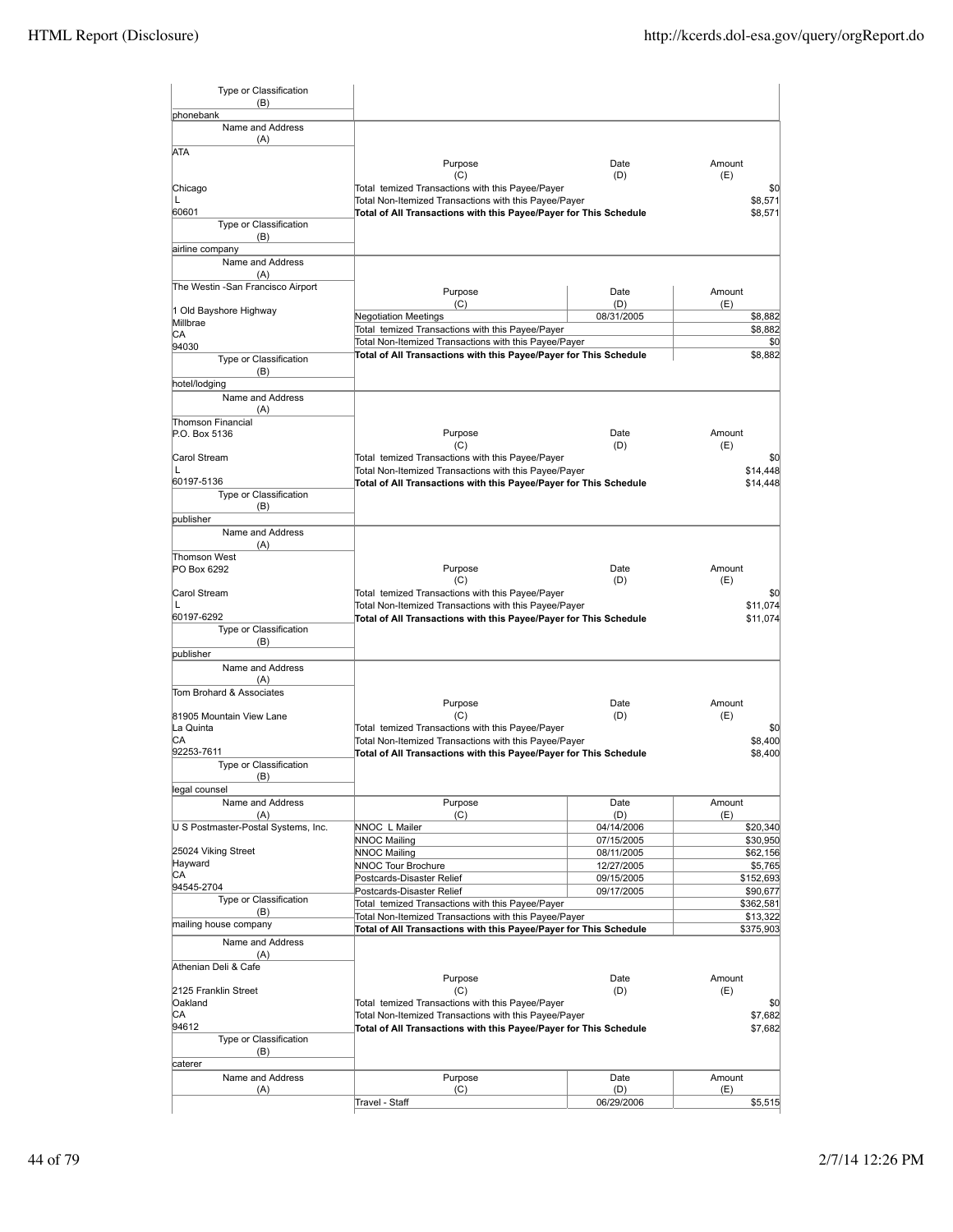| <b>United Airlines</b>             | Purpose                                                                                                                    | Date              | Amount                                                                                                                                                                                                                                              |
|------------------------------------|----------------------------------------------------------------------------------------------------------------------------|-------------------|-----------------------------------------------------------------------------------------------------------------------------------------------------------------------------------------------------------------------------------------------------|
| 1 United Way                       | (C)<br>Travel - Staff                                                                                                      | (D)<br>02/28/2006 | (E)<br>\$6,520                                                                                                                                                                                                                                      |
| Chicago                            | Travel - Staff                                                                                                             | 10/25/2005        | \$7,822                                                                                                                                                                                                                                             |
| L                                  | Travel - Staff                                                                                                             | 01/29/2006        | \$11,155                                                                                                                                                                                                                                            |
| 60600                              | Travel - Staff                                                                                                             | 12/30/2005        | \$11,239                                                                                                                                                                                                                                            |
| Type or Classification             | Travel - Staff                                                                                                             | 03/30/2006        | \$20,867                                                                                                                                                                                                                                            |
| (B)                                | Travel - Staff                                                                                                             | 05/30/2006        | \$26,068                                                                                                                                                                                                                                            |
| airline company                    | Travel - Staff                                                                                                             | 04/29/2006        | \$35,328                                                                                                                                                                                                                                            |
|                                    | Total temized Transactions with this Payee/Payer                                                                           |                   | \$124,514                                                                                                                                                                                                                                           |
|                                    | Total Non-Itemized Transactions with this Payee/Payer                                                                      |                   | \$10,657                                                                                                                                                                                                                                            |
|                                    | Total of All Transactions with this Payee/Payer for This Schedule                                                          |                   | \$135,171                                                                                                                                                                                                                                           |
| Name and Address                   |                                                                                                                            |                   |                                                                                                                                                                                                                                                     |
| (A)                                |                                                                                                                            |                   |                                                                                                                                                                                                                                                     |
| <b>US Airways</b>                  |                                                                                                                            |                   |                                                                                                                                                                                                                                                     |
|                                    | Purpose                                                                                                                    | Date              | Amount                                                                                                                                                                                                                                              |
| 4000 E. Sky Harbor Blvd<br>Phoenix | (C)                                                                                                                        | (D)               | (E)<br>\$0                                                                                                                                                                                                                                          |
| ΙAΖ                                | Total temized Transactions with this Payee/Payer                                                                           |                   |                                                                                                                                                                                                                                                     |
| 85034                              | Total Non-Itemized Transactions with this Payee/Payer<br>Total of All Transactions with this Payee/Payer for This Schedule |                   | \$10,110<br>\$10,110                                                                                                                                                                                                                                |
| Type or Classification             |                                                                                                                            |                   |                                                                                                                                                                                                                                                     |
| (B)                                |                                                                                                                            |                   |                                                                                                                                                                                                                                                     |
| airline company                    |                                                                                                                            |                   |                                                                                                                                                                                                                                                     |
| Name and Address                   |                                                                                                                            |                   |                                                                                                                                                                                                                                                     |
| (A)                                |                                                                                                                            |                   |                                                                                                                                                                                                                                                     |
| US Coachways                       |                                                                                                                            | Date              | Amount                                                                                                                                                                                                                                              |
|                                    | Purpose                                                                                                                    |                   |                                                                                                                                                                                                                                                     |
| 100 River Road                     | (C)                                                                                                                        | (D)               | (E)                                                                                                                                                                                                                                                 |
| Queens                             | Members travel                                                                                                             | 05/30/2006        | \$5,845                                                                                                                                                                                                                                             |
| NY                                 | Total temized Transactions with this Payee/Payer                                                                           |                   | \$5,845                                                                                                                                                                                                                                             |
| 10018                              | Total Non-Itemized Transactions with this Payee/Payer                                                                      |                   | \$1,463                                                                                                                                                                                                                                             |
| Type or Classification             | Total of All Transactions with this Payee/Payer for This Schedule                                                          |                   | \$7,308                                                                                                                                                                                                                                             |
| (B)                                |                                                                                                                            |                   |                                                                                                                                                                                                                                                     |
| travel and events                  |                                                                                                                            |                   |                                                                                                                                                                                                                                                     |
| Name and Address                   |                                                                                                                            |                   |                                                                                                                                                                                                                                                     |
| (A)                                |                                                                                                                            |                   |                                                                                                                                                                                                                                                     |
| Velarde, Jimmy                     |                                                                                                                            |                   |                                                                                                                                                                                                                                                     |
|                                    | Purpose                                                                                                                    | Date              | Amount                                                                                                                                                                                                                                              |
| 28034 Concord Avenue               | (C)                                                                                                                        | (D)               | (E)                                                                                                                                                                                                                                                 |
| Castaic                            | Total temized Transactions with this Payee/Payer                                                                           |                   | \$0                                                                                                                                                                                                                                                 |
| СA                                 | Total Non-Itemized Transactions with this Payee/Payer                                                                      |                   | \$5,973                                                                                                                                                                                                                                             |
| 91384                              | Total of All Transactions with this Payee/Payer for This Schedule                                                          |                   | \$5,973                                                                                                                                                                                                                                             |
| Type or Classification             |                                                                                                                            |                   |                                                                                                                                                                                                                                                     |
| (B)                                |                                                                                                                            |                   |                                                                                                                                                                                                                                                     |
| audiovisual vendor                 |                                                                                                                            |                   |                                                                                                                                                                                                                                                     |
| Name and Address                   |                                                                                                                            |                   |                                                                                                                                                                                                                                                     |
| (A)                                |                                                                                                                            |                   |                                                                                                                                                                                                                                                     |
| Villa Rosa                         |                                                                                                                            | Date              | Amount                                                                                                                                                                                                                                              |
|                                    | Purpose                                                                                                                    |                   |                                                                                                                                                                                                                                                     |
|                                    | (C)                                                                                                                        | (D)               | (E)                                                                                                                                                                                                                                                 |
| 15 Chapalla St                     | <b>Supervisor Travel</b>                                                                                                   | 12/17/2005        |                                                                                                                                                                                                                                                     |
| Santa Barbara                      | Total temized Transactions with this Payee/Payer                                                                           |                   |                                                                                                                                                                                                                                                     |
| СA                                 | Total Non-Itemized Transactions with this Payee/Payer                                                                      |                   |                                                                                                                                                                                                                                                     |
| 93101                              | Total of All Transactions with this Payee/Payer for This Schedule                                                          |                   |                                                                                                                                                                                                                                                     |
| Type or Classification             |                                                                                                                            |                   |                                                                                                                                                                                                                                                     |
| (B)                                |                                                                                                                            |                   |                                                                                                                                                                                                                                                     |
| hotel/lodging<br>Name and Address  |                                                                                                                            |                   |                                                                                                                                                                                                                                                     |
| (A)                                |                                                                                                                            |                   |                                                                                                                                                                                                                                                     |
| vsa@Sacramento Conv                |                                                                                                                            |                   |                                                                                                                                                                                                                                                     |
|                                    | Purpose                                                                                                                    | Date              | Amount                                                                                                                                                                                                                                              |
| 1030 15th St. Ste 100              | (C)                                                                                                                        | (D)               | (E)                                                                                                                                                                                                                                                 |
| Sacramento                         | SNA Food & Beverage                                                                                                        | 05/30/2006        |                                                                                                                                                                                                                                                     |
| СA                                 | Total temized Transactions with this Payee/Payer                                                                           |                   |                                                                                                                                                                                                                                                     |
| 95814                              | Total Non-Itemized Transactions with this Payee/Payer                                                                      |                   |                                                                                                                                                                                                                                                     |
| <b>Type or Classification</b>      | Total of All Transactions with this Payee/Payer for This Schedule                                                          |                   |                                                                                                                                                                                                                                                     |
| (B)                                |                                                                                                                            |                   |                                                                                                                                                                                                                                                     |
| convention center                  |                                                                                                                            |                   |                                                                                                                                                                                                                                                     |
| Name and Address                   | Purpose                                                                                                                    | Date              | Amount                                                                                                                                                                                                                                              |
| (A)                                | (C)                                                                                                                        | (D)               | (E)                                                                                                                                                                                                                                                 |
| Autumn Press                       | booklets, stickers, buttons                                                                                                | 05/03/2006        |                                                                                                                                                                                                                                                     |
|                                    | brochures                                                                                                                  | 09/12/2005        |                                                                                                                                                                                                                                                     |
| 945 Camelia Street                 | brochures and notebooks                                                                                                    | 03/24/2006        |                                                                                                                                                                                                                                                     |
| Berkeley                           | buttons and stickers                                                                                                       | 01/03/2006        |                                                                                                                                                                                                                                                     |
| CA                                 | buttons and stickers                                                                                                       | 06/29/2006        |                                                                                                                                                                                                                                                     |
| 94710                              | <b>CE</b> brochures                                                                                                        | 01/30/2006        |                                                                                                                                                                                                                                                     |
| Type or Classification             | katrina relief postcards                                                                                                   | 10/19/2005        |                                                                                                                                                                                                                                                     |
| (B)                                | NNOC buttons and brochures                                                                                                 | 11/02/2005        |                                                                                                                                                                                                                                                     |
| printing company                   | picket signs and brochures                                                                                                 | 08/15/2005        |                                                                                                                                                                                                                                                     |
|                                    | postcards and NNOC mailing                                                                                                 | 07/26/2005        |                                                                                                                                                                                                                                                     |
|                                    | signs, buttons, banners, stickers                                                                                          | 05/24/2006        |                                                                                                                                                                                                                                                     |
|                                    | Total temized Transactions with this Payee/Payer                                                                           |                   |                                                                                                                                                                                                                                                     |
|                                    | Total Non-Itemized Transactions with this Payee/Payer                                                                      |                   | \$6,357<br>\$6,357<br>\$6,775<br>\$13,132<br>\$153,885<br>\$153,885<br>\$0<br>\$153,885<br>\$33,660<br>\$75,505<br>\$10,590<br>\$31,825<br>\$12,860<br>\$9,669<br>\$58,136<br>\$24,778<br>\$16,490<br>\$15,628<br>\$13,317<br>\$326,139<br>\$11,298 |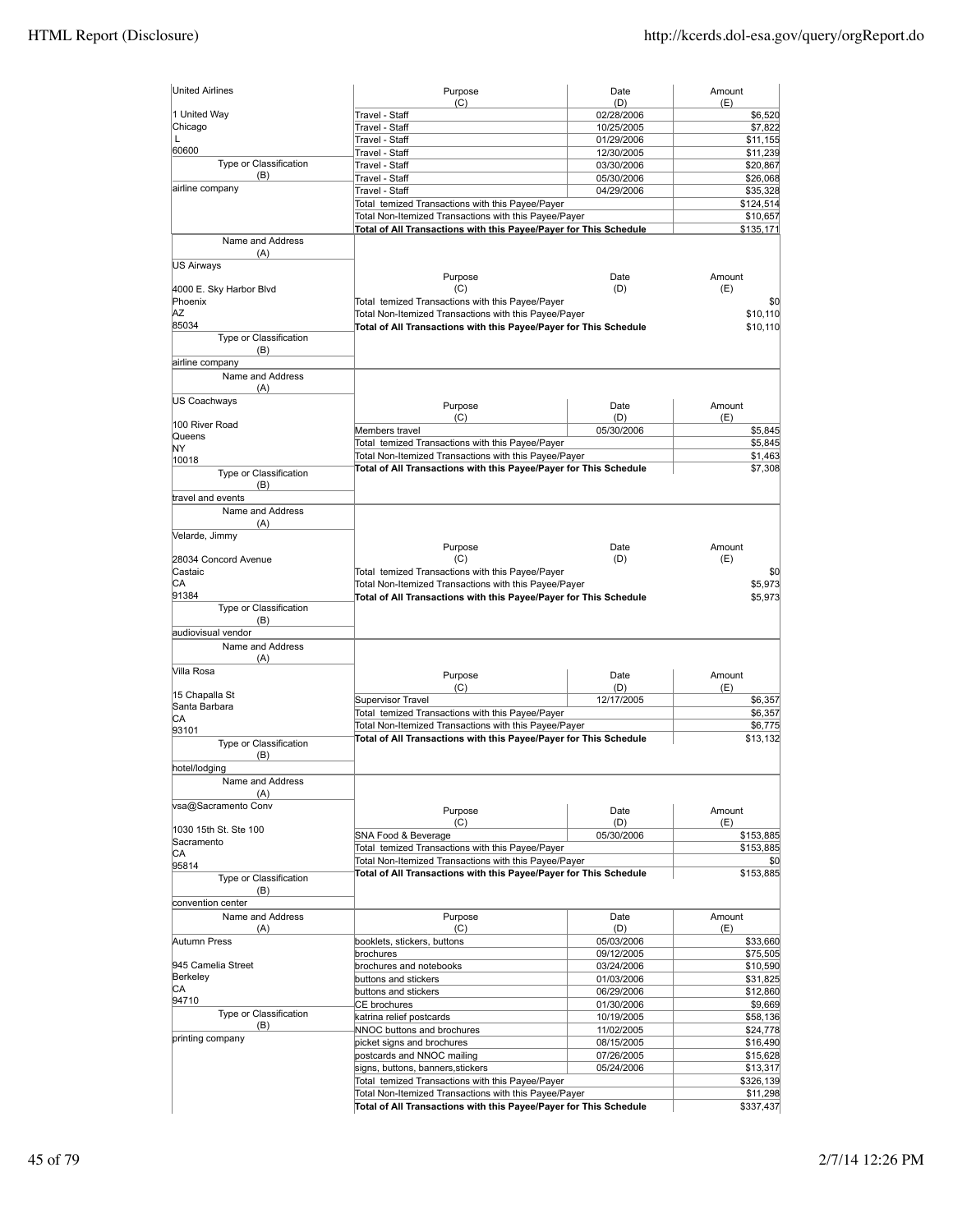|                                              | Purpose                                                                                                                    | Date              | Amount                |
|----------------------------------------------|----------------------------------------------------------------------------------------------------------------------------|-------------------|-----------------------|
|                                              | (C)<br>signs, buttons, banners, stickers                                                                                   | (D)<br>06/20/2006 | (E)<br>\$13,629       |
|                                              | tour mailer                                                                                                                | 12/22/2005        | \$10,052              |
|                                              | Total temized Transactions with this Payee/Payer                                                                           |                   | \$326,139             |
|                                              | Total Non-Itemized Transactions with this Payee/Payer<br>Total of All Transactions with this Payee/Payer for This Schedule |                   | \$11,298<br>\$337,437 |
| Name and Address                             |                                                                                                                            |                   |                       |
| (A)                                          |                                                                                                                            |                   |                       |
| Waterfront Plaza Hotel<br>Jack London Square | Purpose                                                                                                                    | Date              | Amount                |
| 10 Washington Street                         | (C)                                                                                                                        | (D)<br>10/16/2005 | (E)<br>\$6,336        |
| Oakland                                      | lodging for HOD staff<br>Total temized Transactions with this Payee/Payer                                                  |                   | \$6,336               |
| СA<br>94607                                  | Total Non-Itemized Transactions with this Payee/Payer                                                                      |                   | \$0                   |
| Type or Classification                       | Total of All Transactions with this Payee/Payer for This Schedule                                                          |                   | \$6,336               |
| (B)                                          |                                                                                                                            |                   |                       |
| hotel/lodging                                |                                                                                                                            |                   |                       |
| Name and Address                             |                                                                                                                            |                   |                       |
| (A)<br><b>West Group</b>                     |                                                                                                                            |                   |                       |
| P.O. Box 6292                                | Purpose<br>(C)                                                                                                             | Date<br>(D)       | Amount<br>(E)         |
|                                              | subscriptions                                                                                                              | 03/01/2006        | \$5,257               |
| Carol Stream<br>L                            | Total temized Transactions with this Payee/Payer                                                                           |                   | \$5,257               |
| 60197-6292                                   | Total Non-Itemized Transactions with this Payee/Payer                                                                      |                   | \$7,747               |
| Type or Classification                       | Total of All Transactions with this Payee/Payer for This Schedule                                                          |                   | \$13,004              |
| (B)                                          |                                                                                                                            |                   |                       |
| publisher<br>Name and Address                |                                                                                                                            |                   |                       |
| (A)                                          |                                                                                                                            |                   |                       |
| Winograd, Barry                              | Purpose                                                                                                                    | Date              | Amount                |
|                                              | (C)                                                                                                                        | (D)               | (E)                   |
| 1999 Harrison St, Ste 1400<br>Oakland        | arbitrator fees                                                                                                            | 01/10/2006        | \$6,200               |
| СA                                           | Total temized Transactions with this Payee/Payer                                                                           |                   | \$6,200               |
| 94612                                        | Total Non-Itemized Transactions with this Payee/Payer                                                                      |                   | \$2,359               |
| Type or Classification                       | Total of All Transactions with this Payee/Payer for This Schedule                                                          |                   | \$8,559               |
| (B)<br>arbitrator                            |                                                                                                                            |                   |                       |
| Name and Address                             |                                                                                                                            |                   |                       |
| (A)                                          |                                                                                                                            |                   |                       |
| Wyndham Phoenix                              | Purpose                                                                                                                    | Date              | Amount                |
| 50 E. Adams Street                           | (C)                                                                                                                        | (D)               | (E)                   |
| Phoenix                                      | 02/15/06 Mtg                                                                                                               | 03/06/2006        | \$5,577               |
| ΑZ                                           | Total temized Transactions with this Payee/Payer<br>Total Non-Itemized Transactions with this Payee/Payer                  |                   | \$5,577               |
| 85004                                        | Total of All Transactions with this Payee/Payer for This Schedule                                                          |                   | \$0<br>\$5,577        |
| Type or Classification<br>(B)                |                                                                                                                            |                   |                       |
| hotel/lodging                                |                                                                                                                            |                   |                       |
| Name and Address                             |                                                                                                                            |                   |                       |
| (A)                                          |                                                                                                                            |                   |                       |
| Bacon's Multivision, Inc.                    | Purpose                                                                                                                    | Date              | Amount                |
| 14043 Collections Center Dr                  | (C)                                                                                                                        | (D)               | (E)                   |
| Chicago                                      | Total temized Transactions with this Payee/Payer                                                                           |                   | \$0                   |
| L                                            | Total Non-Itemized Transactions with this Payee/Payer                                                                      |                   | \$5,026               |
| 60693<br>Type or Classification              | Total of All Transactions with this Payee/Payer for This Schedule                                                          |                   | \$5,026               |
| (B)                                          |                                                                                                                            |                   |                       |
| publicity vendor                             |                                                                                                                            |                   |                       |
| Name and Address                             |                                                                                                                            |                   |                       |
| (A)                                          |                                                                                                                            |                   |                       |
| Baja Fresh<br>3801 Pelandale Avenue          | Purpose                                                                                                                    | Date              | Amount                |
|                                              | (C)                                                                                                                        | (D)               | (E)                   |
| Modesto                                      | Total temized Transactions with this Payee/Payer                                                                           |                   | \$0                   |
| CА<br>95356                                  | Total Non-Itemized Transactions with this Payee/Payer<br>Total of All Transactions with this Payee/Payer for This Schedule |                   | \$7,989<br>\$7,989    |
| Type or Classification                       |                                                                                                                            |                   |                       |
| (B)                                          |                                                                                                                            |                   |                       |
| caterer                                      |                                                                                                                            |                   |                       |
| Name and Address                             |                                                                                                                            |                   |                       |
| (A)<br><b>Balboa Travel</b>                  |                                                                                                                            |                   |                       |
|                                              | Purpose                                                                                                                    | Date              | Amount                |
|                                              | (C)                                                                                                                        | (D)               | (E)                   |
| San Diego                                    | Total temized Transactions with this Payee/Payer                                                                           |                   | \$0                   |
| СA<br>92101                                  | Total Non-Itemized Transactions with this Payee/Payer<br>Total of All Transactions with this Payee/Payer for This Schedule |                   | \$20,677<br>\$20,677  |
| Type or Classification                       |                                                                                                                            |                   |                       |
|                                              |                                                                                                                            |                   |                       |
| (B)                                          |                                                                                                                            |                   |                       |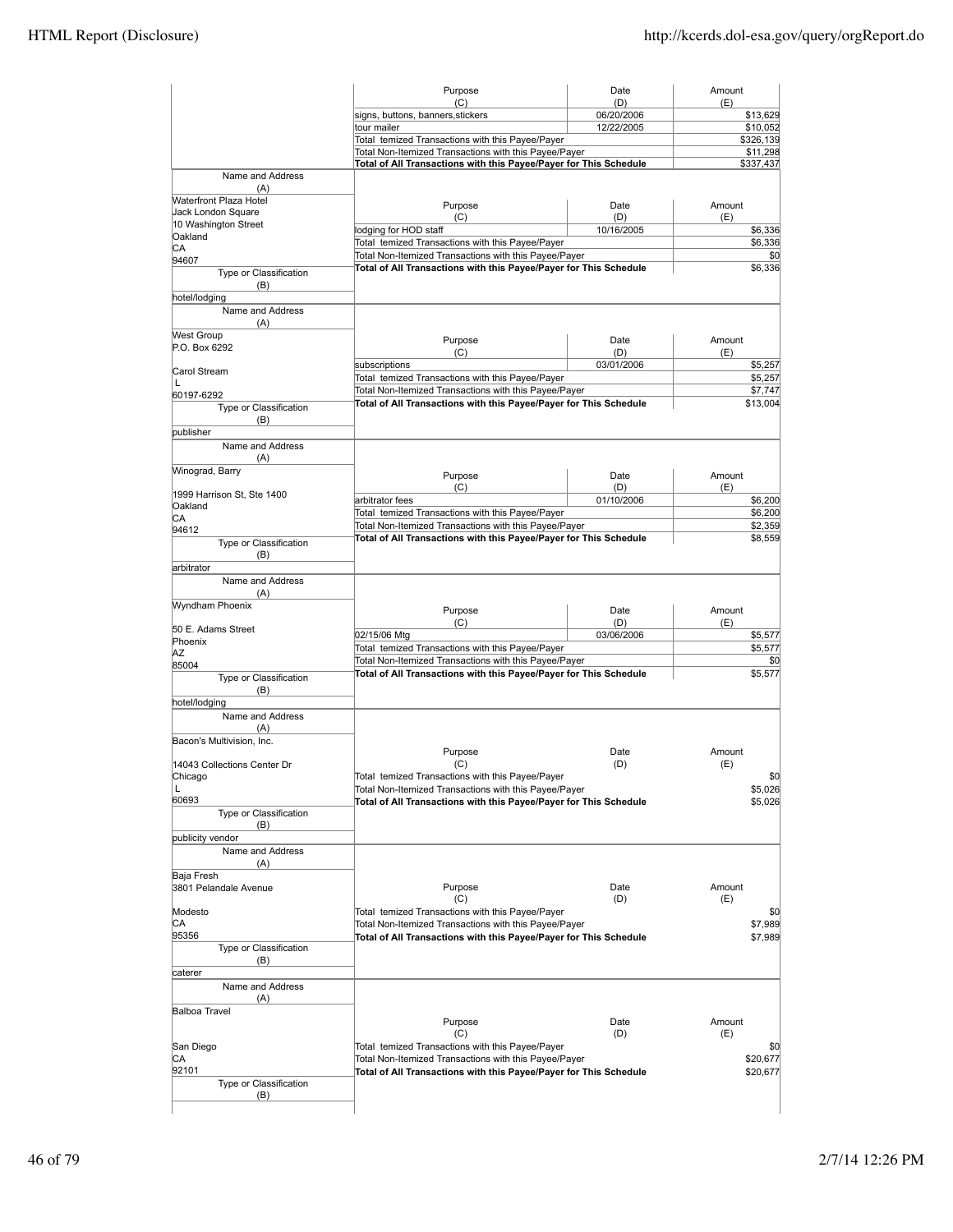| travel Agent                        |                                                                                                           |                   |                      |
|-------------------------------------|-----------------------------------------------------------------------------------------------------------|-------------------|----------------------|
| Name and Address<br>(A)             |                                                                                                           |                   |                      |
| Brownstein & Thomas, LLP            | Purpose                                                                                                   | Date              | Amount               |
| 220 Montgomery St, Ste 876          | (C)                                                                                                       | (D)               | (E)                  |
| San Francisco                       | Legal Services                                                                                            | 10/31/2005        | \$16,500             |
| СA                                  | Total temized Transactions with this Payee/Payer<br>Total Non-Itemized Transactions with this Payee/Payer |                   | \$16,500             |
| 94104                               | Total of All Transactions with this Payee/Payer for This Schedule                                         |                   | \$0<br>\$16,500      |
| Type or Classification<br>(B)       |                                                                                                           |                   |                      |
| legal counsel                       |                                                                                                           |                   |                      |
| Name and Address                    |                                                                                                           |                   |                      |
| (A)                                 |                                                                                                           |                   |                      |
| <b>AAA Business Supplies</b>        | Purpose                                                                                                   | Date              | Amount               |
| 325 Mendell Street                  | (C)                                                                                                       | (D)               | (E)                  |
| San Francisco                       | Total temized Transactions with this Payee/Payer                                                          |                   | \$0                  |
| СA                                  | Total Non-Itemized Transactions with this Payee/Payer                                                     |                   | \$70,777             |
| 94124<br>Type or Classification     | Total of All Transactions with this Payee/Payer for This Schedule                                         |                   | \$70,777             |
| (B)                                 |                                                                                                           |                   |                      |
| office supplies vendor              |                                                                                                           |                   |                      |
| Name and Address                    |                                                                                                           |                   |                      |
| (A)                                 |                                                                                                           |                   |                      |
| Caffe Baci<br>PO Box 641399         | Purpose                                                                                                   | Date              | Amount               |
|                                     | (C)                                                                                                       | (D)               | (E)                  |
| Chicago                             | Member Mtgs                                                                                               | 02/15/2006        | \$7,751              |
| L                                   | Total temized Transactions with this Payee/Payer<br>Total Non-Itemized Transactions with this Payee/Payer |                   | \$7,751<br>\$599     |
| 60664-1399                          | Total of All Transactions with this Payee/Payer for This Schedule                                         |                   | \$8,350              |
| Type or Classification<br>(B)       |                                                                                                           |                   |                      |
| caterer                             |                                                                                                           |                   |                      |
| Name and Address                    |                                                                                                           |                   |                      |
| (A)                                 |                                                                                                           |                   |                      |
| Carey International                 |                                                                                                           |                   |                      |
| 137 South Linden Ave                | Purpose<br>(C)                                                                                            | Date<br>(D)       | Amount<br>(E)        |
| S. San Francisco                    | Total temized Transactions with this Payee/Payer                                                          |                   | \$0                  |
| CA                                  | Total Non-Itemized Transactions with this Payee/Payer                                                     |                   | \$5,911              |
| 94080                               | Total of All Transactions with this Payee/Payer for This Schedule                                         |                   | \$5,911              |
| Type or Classification              |                                                                                                           |                   |                      |
| (B)<br>Limousine service            |                                                                                                           |                   |                      |
| Name and Address                    |                                                                                                           |                   |                      |
| (A)                                 |                                                                                                           |                   |                      |
| City of Sacramento                  | Purpose                                                                                                   | Date              | Amount               |
|                                     | (C)                                                                                                       | (D)               | (E)                  |
| 1030 15th Street #100<br>Sacramento | 05/06-5/10/06 Conven Center Rental                                                                        | 05/02/2006        | \$6,625              |
| СA                                  | Total temized Transactions with this Payee/Payer                                                          |                   | \$6,625              |
| 95814                               | Total Non-Itemized Transactions with this Payee/Payer                                                     |                   | \$7,039              |
| Type or Classification              | Total of All Transactions with this Payee/Payer for This Schedule                                         |                   | \$13,664             |
| (B)                                 |                                                                                                           |                   |                      |
| city administration                 |                                                                                                           |                   |                      |
| Name and Address<br>(A)             |                                                                                                           |                   |                      |
| Clarion Mansion Inn-Sacramento      |                                                                                                           |                   |                      |
|                                     | Purpose                                                                                                   | Date              | Amount               |
| 700 Sixteenth Street                | (C)                                                                                                       | (D)               | (E)                  |
| Sacramento<br>СA                    | Total temized Transactions with this Payee/Payer<br>Total Non-Itemized Transactions with this Payee/Payer |                   | \$0                  |
| 95814                               | Total of All Transactions with this Payee/Payer for This Schedule                                         |                   | \$11,581<br>\$11,581 |
| Type or Classification              |                                                                                                           |                   |                      |
| (B)                                 |                                                                                                           |                   |                      |
| hotel/lodging                       |                                                                                                           |                   |                      |
| Name and Address                    |                                                                                                           |                   |                      |
| (A)<br><b>Client Trust Account</b>  |                                                                                                           |                   |                      |
|                                     | Purpose                                                                                                   | Date              | Amount               |
| One wilshire Blvd.Ste 2200          | (C)<br>Settlement Agreement/Chinea                                                                        | (D)<br>09/14/2005 | (E)<br>\$22,000      |
| Los Angeles                         | Total temized Transactions with this Payee/Payer                                                          |                   | \$22,000             |
| СA<br>90017                         | Total Non-Itemized Transactions with this Payee/Payer                                                     |                   | \$0                  |
| Type or Classification              | Total of All Transactions with this Payee/Payer for This Schedule                                         |                   | \$22,000             |
| (B)                                 |                                                                                                           |                   |                      |
| client trust                        |                                                                                                           |                   |                      |
| Name and Address                    | Purpose                                                                                                   | Date              | Amount               |
| (A)                                 | (C)                                                                                                       | (D)               | (E)                  |
| Comfort Inn Suites-Chicago          | Total temized Transactions with this Payee/Payer<br>Total Non-Itemized Transactions with this Payee/Payer |                   | \$11,416             |
| 15 East Ohio Street                 | Total of All Transactions with this Payee/Payer for This Schedule                                         |                   | \$2,026<br>\$13,442  |
|                                     |                                                                                                           |                   |                      |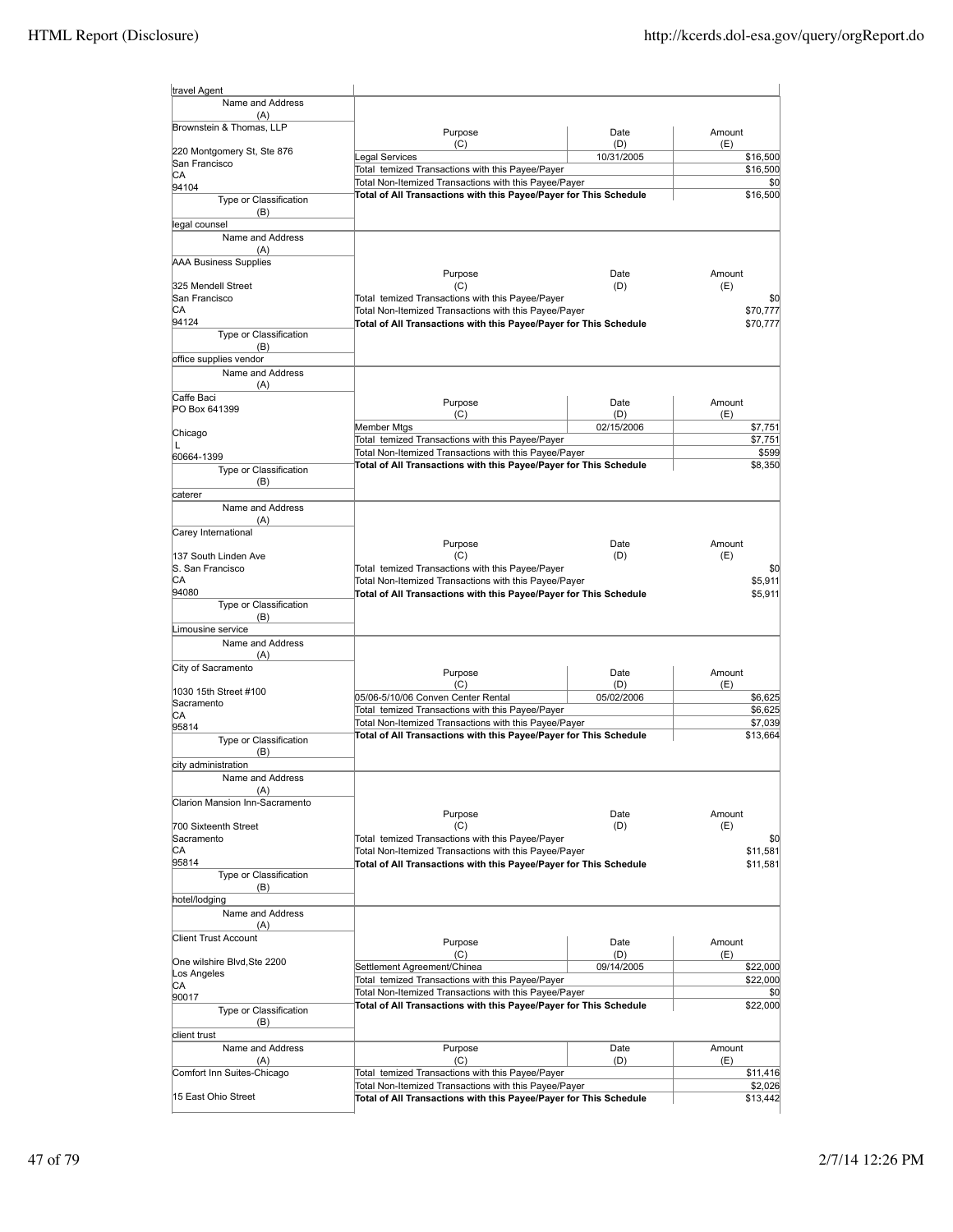| Chicago                              | Purpose                                                                                                                    | Date              | Amount              |
|--------------------------------------|----------------------------------------------------------------------------------------------------------------------------|-------------------|---------------------|
| L<br>60611                           | (C)<br>staff travel                                                                                                        | (D)<br>07/26/2005 | (E)<br>\$11,416     |
| Type or Classification               | Total temized Transactions with this Payee/Payer                                                                           |                   | \$11,416            |
| (B)                                  | Total Non-Itemized Transactions with this Payee/Payer                                                                      |                   | \$2,026             |
| hotel/lodging                        | Total of All Transactions with this Payee/Payer for This Schedule                                                          |                   | \$13,442            |
| Name and Address<br>(A)              |                                                                                                                            |                   |                     |
| Comfort Suites-Marina                |                                                                                                                            |                   |                     |
|                                      | Purpose                                                                                                                    | Date              | Amount              |
| 888 North Coast Highway<br>Oceanside | (C)                                                                                                                        | (D)               | (E)                 |
| СA                                   | Total temized Transactions with this Payee/Payer<br>Total Non-Itemized Transactions with this Payee/Payer                  |                   | \$0<br>\$7,174      |
| 92054                                | Total of All Transactions with this Payee/Payer for This Schedule                                                          |                   | \$7,174             |
| Type or Classification               |                                                                                                                            |                   |                     |
| (B)<br>hotel/lodging                 |                                                                                                                            |                   |                     |
| Name and Address                     |                                                                                                                            |                   |                     |
| (A)                                  |                                                                                                                            |                   |                     |
| Continental Airlines                 | Purpose                                                                                                                    | Date              | Amount              |
|                                      | (C)                                                                                                                        | (D)               | (E)                 |
| Houston                              | Air travel                                                                                                                 | 06/29/2006        | \$5,492             |
| ΠX                                   | Total temized Transactions with this Payee/Payer                                                                           |                   | \$5,492             |
| 70450                                | Total Non-Itemized Transactions with this Payee/Payer<br>Total of All Transactions with this Payee/Payer for This Schedule |                   | \$6,258<br>\$11,750 |
| Type or Classification               |                                                                                                                            |                   |                     |
| (B)<br>airline company               |                                                                                                                            |                   |                     |
| Name and Address                     |                                                                                                                            |                   |                     |
| (A)                                  |                                                                                                                            |                   |                     |
| Courtyard-Fresno                     |                                                                                                                            |                   |                     |
| 140 East Shaw Ave                    | Purpose<br>(C)                                                                                                             | Date<br>(D)       | Amount<br>(E)       |
| Fresno                               | Total temized Transactions with this Payee/Payer                                                                           |                   | \$0                 |
| СA                                   | Total Non-Itemized Transactions with this Payee/Payer                                                                      |                   | \$5,289             |
| 93710                                | Total of All Transactions with this Payee/Payer for This Schedule                                                          |                   | \$5,289             |
| Type or Classification               |                                                                                                                            |                   |                     |
| (B)<br>hotel/lodging                 |                                                                                                                            |                   |                     |
| Name and Address                     |                                                                                                                            |                   |                     |
| (A)                                  |                                                                                                                            |                   |                     |
| Courtyard-Louisville                 |                                                                                                                            |                   |                     |
| 100 South 2nd Street                 | Purpose<br>(C)                                                                                                             | Date<br>(D)       | Amount<br>(E)       |
| Louisville                           | Total temized Transactions with this Payee/Payer                                                                           |                   | \$0                 |
| KΥ                                   | Total Non-Itemized Transactions with this Payee/Payer                                                                      |                   | \$5,653             |
| 40402                                | Total of All Transactions with this Payee/Payer for This Schedule                                                          |                   | \$5,653             |
| Type or Classification<br>(B)        |                                                                                                                            |                   |                     |
| hotel/lodging                        |                                                                                                                            |                   |                     |
| Name and Address                     |                                                                                                                            |                   |                     |
| (A)                                  |                                                                                                                            |                   |                     |
| Crowne Plaza-Chicago Metro           | Purpose                                                                                                                    | Date              | Amount              |
| 733 West Madison                     | (C)                                                                                                                        | (D)               | (E)                 |
| Chicago                              | Travel - Organizing                                                                                                        | 02/28/2006        | \$5,382             |
|                                      | Total temized Transactions with this Payee/Payer<br>Total Non-Itemized Transactions with this Payee/Payer                  |                   | \$5,382<br>\$17,935 |
| 60661                                | Total of All Transactions with this Payee/Payer for This Schedule                                                          |                   | \$23,317            |
| Type or Classification<br>(B)        |                                                                                                                            |                   |                     |
| hotel/lodging                        |                                                                                                                            |                   |                     |
| Name and Address                     |                                                                                                                            |                   |                     |
| (A)                                  |                                                                                                                            |                   |                     |
| Crystal Pyramid Productions          | Purpose<br>(C)                                                                                                             | Date<br>(D)       | Amount<br>(E)       |
| 7323 Rondel Court                    | CNA Scripts Nurse Video 8/23-24/05                                                                                         | 08/23/2005        | \$7,054             |
| San Diego                            | CNA Scripts Nurse Video 8/23-24/05 Bal Due                                                                                 | 11/03/2005        | \$5,664             |
| CА                                   | Total temized Transactions with this Payee/Payer                                                                           |                   | \$12,718            |
| 92119<br>Type or Classification      | Total Non-Itemized Transactions with this Payee/Payer                                                                      |                   | \$0                 |
| (B)                                  | Total of All Transactions with this Payee/Payer for This Schedule                                                          |                   | \$12,718            |
| production company                   |                                                                                                                            |                   |                     |
| Name and Address                     |                                                                                                                            |                   |                     |
| (A)                                  |                                                                                                                            |                   |                     |
| Delta Air Lines<br>P O BOX 101212    | Purpose                                                                                                                    | Date              | Amount              |
|                                      | (C)                                                                                                                        | (D)               | (E)                 |
| Atlanta                              |                                                                                                                            |                   | \$0                 |
| GA                                   | Total temized Transactions with this Payee/Payer                                                                           |                   |                     |
|                                      | Total Non-Itemized Transactions with this Payee/Payer                                                                      |                   | \$31,791            |
| 30392-1212                           | Total of All Transactions with this Payee/Payer for This Schedule                                                          |                   | \$31,791            |
| Type or Classification<br>(B)        |                                                                                                                            |                   |                     |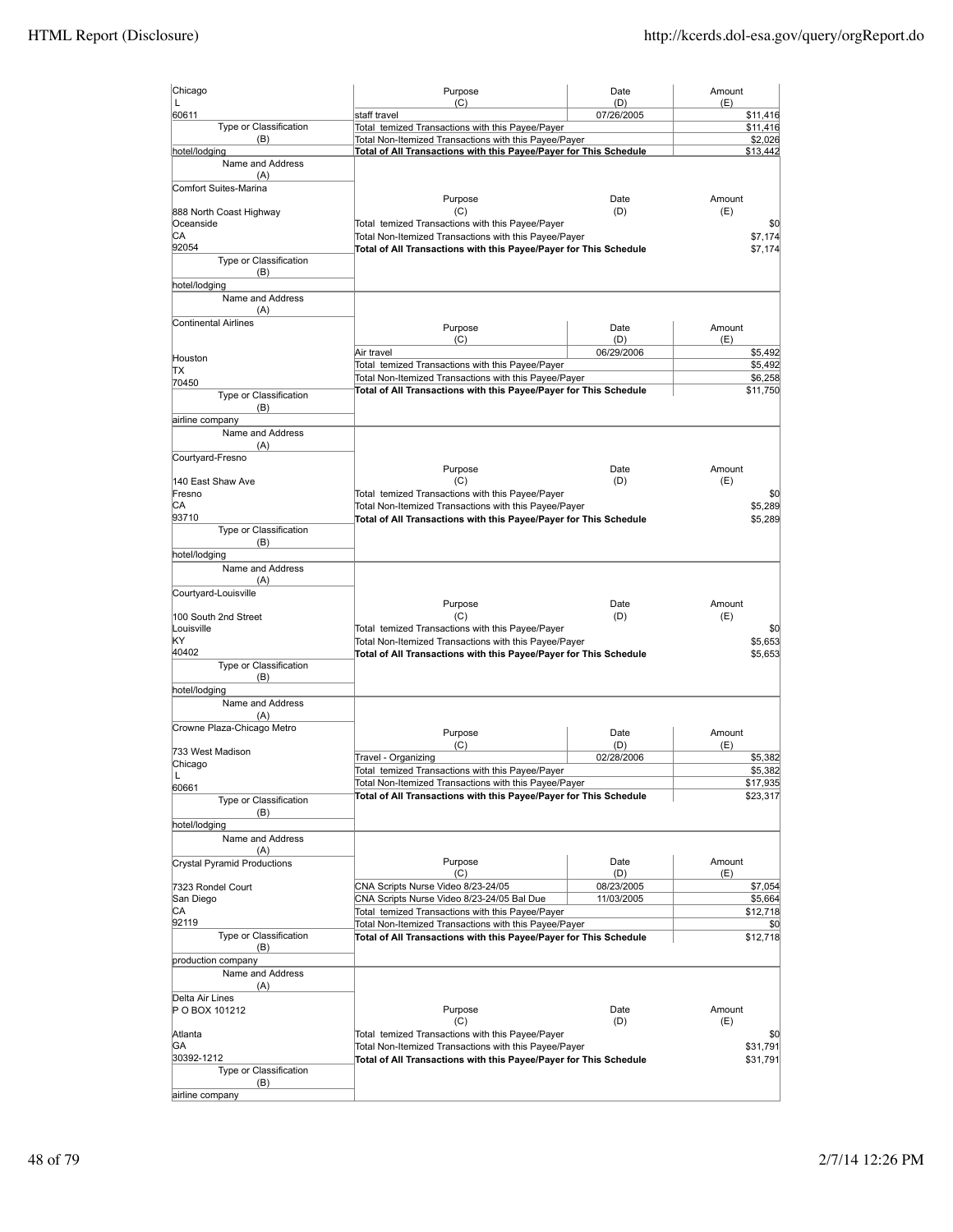| Name and Address<br>(A)<br>Adams Broadwell Joseph & Cardozo                                                                                                                                  |                                                                                                                            |                   |                                                                                  |
|----------------------------------------------------------------------------------------------------------------------------------------------------------------------------------------------|----------------------------------------------------------------------------------------------------------------------------|-------------------|----------------------------------------------------------------------------------|
|                                                                                                                                                                                              | Purpose<br>(C)                                                                                                             | Date              | Amount                                                                           |
|                                                                                                                                                                                              | legal Services                                                                                                             | (D)<br>11/18/2005 | (E)<br>\$17,909                                                                  |
|                                                                                                                                                                                              |                                                                                                                            | 12/20/2005        |                                                                                  |
| 601 Gateway Blvd, Ste 1000                                                                                                                                                                   | legal Services                                                                                                             |                   | \$23,271                                                                         |
| So San Francisco                                                                                                                                                                             | legal Services                                                                                                             | 02/17/2006        | \$28,156                                                                         |
| СA                                                                                                                                                                                           | legal Services                                                                                                             | 03/24/2006        | \$29,062                                                                         |
| 94080-7037                                                                                                                                                                                   | legal Services                                                                                                             | 05/04/2006        | \$19,885                                                                         |
| Type or Classification                                                                                                                                                                       | legal Services                                                                                                             | 05/16/2006        | \$26,671                                                                         |
| (B)                                                                                                                                                                                          | legal Services                                                                                                             | 06/23/2006        | \$9,770                                                                          |
| law firm                                                                                                                                                                                     | Total temized Transactions with this Payee/Payer                                                                           |                   | \$154,724                                                                        |
|                                                                                                                                                                                              | Total Non-Itemized Transactions with this Payee/Payer                                                                      |                   | \$4,161                                                                          |
|                                                                                                                                                                                              | Total of All Transactions with this Payee/Payer for This Schedule                                                          |                   | \$158,885                                                                        |
| Name and Address<br>(A)                                                                                                                                                                      |                                                                                                                            |                   |                                                                                  |
| Double Tree Hotel - Santa Ana                                                                                                                                                                |                                                                                                                            |                   |                                                                                  |
|                                                                                                                                                                                              | Purpose                                                                                                                    | Date              | Amount                                                                           |
| 7 Hutton Center Drive                                                                                                                                                                        | (C)                                                                                                                        | (D)               | (E)                                                                              |
| Santa Ana                                                                                                                                                                                    | Lodging - Organizing                                                                                                       | 06/29/2006        | \$6,417                                                                          |
| СA                                                                                                                                                                                           | Total temized Transactions with this Payee/Payer                                                                           |                   | \$6,417                                                                          |
| 92707                                                                                                                                                                                        | Total Non-Itemized Transactions with this Payee/Payer                                                                      |                   | \$0                                                                              |
| Type or Classification                                                                                                                                                                       | Total of All Transactions with this Payee/Payer for This Schedule                                                          |                   | \$6,417                                                                          |
| (B)                                                                                                                                                                                          |                                                                                                                            |                   |                                                                                  |
| hotel/lodging                                                                                                                                                                                |                                                                                                                            |                   |                                                                                  |
| Name and Address                                                                                                                                                                             |                                                                                                                            |                   |                                                                                  |
| (A)                                                                                                                                                                                          |                                                                                                                            |                   |                                                                                  |
| Embassy Suites-Flagstaff                                                                                                                                                                     |                                                                                                                            |                   |                                                                                  |
|                                                                                                                                                                                              | Purpose                                                                                                                    | Date              | Amount                                                                           |
| 706 S Milton Road                                                                                                                                                                            | (C)                                                                                                                        | (D)               | (E)                                                                              |
| Flagstaff                                                                                                                                                                                    | Total temized Transactions with this Payee/Payer                                                                           |                   | \$0                                                                              |
| AZ                                                                                                                                                                                           | Total Non-Itemized Transactions with this Payee/Payer                                                                      |                   | \$13,339                                                                         |
| 86001                                                                                                                                                                                        | Total of All Transactions with this Payee/Payer for This Schedule                                                          |                   | \$13,339                                                                         |
| Type or Classification                                                                                                                                                                       |                                                                                                                            |                   |                                                                                  |
| (B)                                                                                                                                                                                          |                                                                                                                            |                   |                                                                                  |
| hotel/lodging                                                                                                                                                                                |                                                                                                                            |                   |                                                                                  |
| Name and Address                                                                                                                                                                             |                                                                                                                            |                   |                                                                                  |
| (A)                                                                                                                                                                                          |                                                                                                                            |                   |                                                                                  |
| Embassy Suites-Sacramento                                                                                                                                                                    | Purpose                                                                                                                    | Date              | Amount                                                                           |
|                                                                                                                                                                                              | (C)                                                                                                                        | (D)               | (E)                                                                              |
| 100 Capitol Mall                                                                                                                                                                             | Lodging-Organizing                                                                                                         | 06/29/2006        | \$34,728                                                                         |
| Sacramento                                                                                                                                                                                   | Lodging-Staff Nursing Assembly                                                                                             | 05/30/2006        | \$5,422                                                                          |
| СA                                                                                                                                                                                           | Total temized Transactions with this Payee/Payer                                                                           |                   | \$40,150                                                                         |
| 95814                                                                                                                                                                                        | Total Non-Itemized Transactions with this Payee/Payer                                                                      |                   | \$0                                                                              |
| Type or Classification                                                                                                                                                                       | Total of All Transactions with this Payee/Payer for This Schedule                                                          |                   | \$40,150                                                                         |
| (B)                                                                                                                                                                                          |                                                                                                                            |                   |                                                                                  |
| hotel/lodging                                                                                                                                                                                |                                                                                                                            |                   |                                                                                  |
| Name and Address                                                                                                                                                                             |                                                                                                                            |                   |                                                                                  |
| (A)                                                                                                                                                                                          |                                                                                                                            |                   |                                                                                  |
| Embassy Suites-San Luis Obispo                                                                                                                                                               |                                                                                                                            |                   | Amount                                                                           |
|                                                                                                                                                                                              | Purpose                                                                                                                    | Date              |                                                                                  |
| 333 Madonna Road                                                                                                                                                                             | (C)                                                                                                                        | (D)               | (E)                                                                              |
| San Luis Obispo                                                                                                                                                                              | Total temized Transactions with this Payee/Payer                                                                           |                   | \$0                                                                              |
| СA                                                                                                                                                                                           | Total Non-Itemized Transactions with this Payee/Payer                                                                      |                   | \$15,093                                                                         |
| 93405                                                                                                                                                                                        | Total of All Transactions with this Payee/Payer for This Schedule                                                          |                   | \$15,093                                                                         |
| Type or Classification                                                                                                                                                                       |                                                                                                                            |                   |                                                                                  |
| (B)                                                                                                                                                                                          |                                                                                                                            |                   |                                                                                  |
| hotel/lodging                                                                                                                                                                                |                                                                                                                            |                   |                                                                                  |
| Name and Address                                                                                                                                                                             |                                                                                                                            |                   |                                                                                  |
| (A)                                                                                                                                                                                          |                                                                                                                            |                   |                                                                                  |
| Embassy Suites-Temecula Valley                                                                                                                                                               |                                                                                                                            |                   |                                                                                  |
|                                                                                                                                                                                              | Purpose<br>(C)                                                                                                             | Date              | Amount<br>(E)                                                                    |
|                                                                                                                                                                                              |                                                                                                                            |                   |                                                                                  |
|                                                                                                                                                                                              |                                                                                                                            | (D)               |                                                                                  |
|                                                                                                                                                                                              | Total temized Transactions with this Payee/Payer                                                                           |                   |                                                                                  |
|                                                                                                                                                                                              | Total Non-Itemized Transactions with this Payee/Payer                                                                      |                   |                                                                                  |
|                                                                                                                                                                                              | Total of All Transactions with this Payee/Payer for This Schedule                                                          |                   |                                                                                  |
| Type or Classification                                                                                                                                                                       |                                                                                                                            |                   |                                                                                  |
| (B)                                                                                                                                                                                          |                                                                                                                            |                   |                                                                                  |
|                                                                                                                                                                                              |                                                                                                                            |                   |                                                                                  |
| Name and Address                                                                                                                                                                             |                                                                                                                            |                   |                                                                                  |
| (A)                                                                                                                                                                                          |                                                                                                                            |                   |                                                                                  |
|                                                                                                                                                                                              | Purpose                                                                                                                    | Date              | Amount                                                                           |
|                                                                                                                                                                                              | (C)                                                                                                                        | (D)               | (E)                                                                              |
|                                                                                                                                                                                              | audiovisual services                                                                                                       | 05/30/2006        |                                                                                  |
|                                                                                                                                                                                              | Total temized Transactions with this Payee/Payer                                                                           |                   |                                                                                  |
|                                                                                                                                                                                              | Total Non-Itemized Transactions with this Payee/Payer                                                                      |                   |                                                                                  |
|                                                                                                                                                                                              | Total of All Transactions with this Payee/Payer for This Schedule                                                          |                   |                                                                                  |
| Type or Classification                                                                                                                                                                       |                                                                                                                            |                   |                                                                                  |
| (B)                                                                                                                                                                                          |                                                                                                                            |                   |                                                                                  |
|                                                                                                                                                                                              |                                                                                                                            |                   |                                                                                  |
| Name and Address                                                                                                                                                                             | Purpose                                                                                                                    | Date              | \$0<br>\$11,397<br>\$11,397<br>\$38,251<br>\$38,251<br>\$0<br>\$38,251<br>Amount |
| (A)                                                                                                                                                                                          | (C)                                                                                                                        | (D)               | (E)                                                                              |
|                                                                                                                                                                                              | Total temized Transactions with this Payee/Payer                                                                           |                   |                                                                                  |
| 29345 Rancho California Rd<br>Temecula<br>СA<br>92591<br>hotel/lodging<br><b>Advantage Presentations</b><br>Suite 100<br>1030 15th Street<br>SAcramento<br>СA<br>95814<br>audiovisual vendor | Total Non-Itemized Transactions with this Payee/Payer<br>Total of All Transactions with this Payee/Payer for This Schedule |                   | \$0<br>\$7,293                                                                   |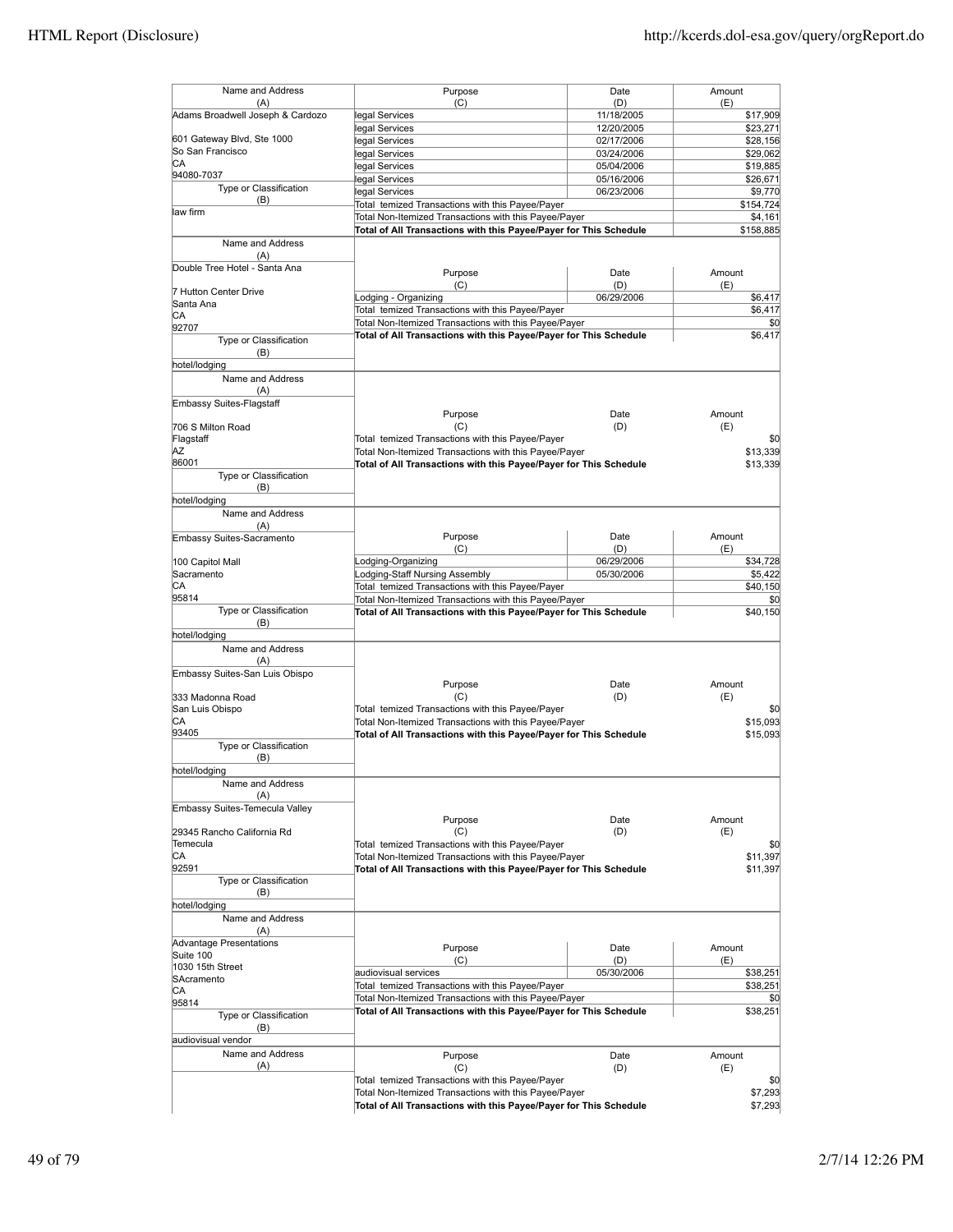| Enterprise Rent-A-Car                  |                                                                                                                            |            |                     |
|----------------------------------------|----------------------------------------------------------------------------------------------------------------------------|------------|---------------------|
| 1444 W. Auto Drive<br>Tempe            |                                                                                                                            |            |                     |
| AZ                                     |                                                                                                                            |            |                     |
| 85284-2311<br>Type or Classification   |                                                                                                                            |            |                     |
| (B)                                    |                                                                                                                            |            |                     |
| car rental                             |                                                                                                                            |            |                     |
| Name and Address                       | Purpose                                                                                                                    | Date       | Amount              |
| (A)<br>F1rstmark, Inc.                 | (C)                                                                                                                        | (D)        | (E)                 |
| PO Box 1270                            | 126,052 Piece Mailing                                                                                                      | 10/03/2005 | \$13,235            |
|                                        | 145,737 Piece FL Mailing                                                                                                   | 09/30/2005 | \$15,302            |
| Campton                                | <b>II BRN list Mailing</b>                                                                                                 | 04/05/2006 | \$5,810             |
| NΗ                                     | <b>NNOC</b>                                                                                                                | 08/03/2005 | \$12,659            |
| 03223-1270<br>Type or Classification   | Total temized Transactions with this Payee/Payer<br>Total Non-Itemized Transactions with this Payee/Payer                  |            | \$47,006<br>\$2,407 |
| (B)                                    | Total of All Transactions with this Payee/Payer for This Schedule                                                          |            | \$49,413            |
| mailing house company                  |                                                                                                                            |            |                     |
| Name and Address                       |                                                                                                                            |            |                     |
| (A)                                    |                                                                                                                            |            |                     |
| <b>Fairmont Hotels</b>                 | Purpose                                                                                                                    | Date       | Amount              |
| 1 Nob Hill                             | (C)                                                                                                                        | (D)        | (E)                 |
| San Francisco                          | Travel - Organizing                                                                                                        | 12/30/2005 | \$13,956            |
| CА                                     | Total temized Transactions with this Payee/Payer<br>Total Non-Itemized Transactions with this Payee/Payer                  |            | \$13,956<br>\$0     |
| 94101                                  | Total of All Transactions with this Payee/Payer for This Schedule                                                          |            | \$13,956            |
| Type or Classification                 |                                                                                                                            |            |                     |
| (B)<br>hotel/lodging                   |                                                                                                                            |            |                     |
| Name and Address                       |                                                                                                                            |            |                     |
| (A)                                    |                                                                                                                            |            |                     |
| FedEx Kinko's                          |                                                                                                                            |            |                     |
| P O Box 672085                         | Purpose                                                                                                                    | Date       | Amount              |
| Dallas                                 | (C)<br>Total temized Transactions with this Payee/Payer                                                                    | (D)        | (E)<br>\$0          |
| ΠX                                     | Total Non-Itemized Transactions with this Payee/Payer                                                                      |            | \$11,102            |
| 75267-2085                             | Total of All Transactions with this Payee/Payer for This Schedule                                                          |            | \$11,102            |
| Type or Classification                 |                                                                                                                            |            |                     |
| (B)                                    |                                                                                                                            |            |                     |
| printing company                       |                                                                                                                            |            |                     |
| Name and Address<br>(A)                |                                                                                                                            |            |                     |
| Four Points Sheration-Washington DC    |                                                                                                                            |            |                     |
|                                        | Purpose                                                                                                                    | Date       | Amount              |
| 1201 K Street NW                       | (C)                                                                                                                        | (D)        | (E)                 |
| Washington                             | Total temized Transactions with this Payee/Payer                                                                           |            | \$0                 |
| DС<br>20005                            | Total Non-Itemized Transactions with this Payee/Payer<br>Total of All Transactions with this Payee/Payer for This Schedule |            | \$7,242<br>\$7,242  |
| Type or Classification                 |                                                                                                                            |            |                     |
| (B)                                    |                                                                                                                            |            |                     |
| hotel/lodging                          |                                                                                                                            |            |                     |
| Name and Address                       |                                                                                                                            |            |                     |
| (A)<br><b>Frontier Airlines</b>        | Purpose                                                                                                                    | Date       | Amount              |
|                                        | (C)                                                                                                                        | (D)        | (E)                 |
| 7001 Tower Road                        | Air travel                                                                                                                 | 02/28/2006 | \$5,380             |
| Denver                                 | Air travel                                                                                                                 | 04/29/2006 | \$15,851            |
| СA<br>80249                            | Total temized Transactions with this Payee/Payer                                                                           |            | \$21,231            |
| Type or Classification                 | Total Non-Itemized Transactions with this Payee/Payer<br>Total of All Transactions with this Payee/Payer for This Schedule |            | \$7,656             |
| (B)                                    |                                                                                                                            |            | \$28,887            |
| airline company                        |                                                                                                                            |            |                     |
| Name and Address                       |                                                                                                                            |            |                     |
| (A)                                    |                                                                                                                            |            |                     |
| Gessler Hugher Socol Piers Resnick Dym | Purpose                                                                                                                    | Date       | Amount              |
| Three First National Plaza             | (C)                                                                                                                        | (D)        | (E)                 |
| Chicago                                | Services NNOC                                                                                                              | 07/21/2005 | \$14,083            |
| L                                      | Total temized Transactions with this Payee/Payer<br>Total Non-Itemized Transactions with this Payee/Payer                  |            | \$14,083<br>\$0     |
| 60602-4205                             | Total of All Transactions with this Payee/Payer for This Schedule                                                          |            | \$14,083            |
| Type or Classification<br>(B)          |                                                                                                                            |            |                     |
| consulting service                     |                                                                                                                            |            |                     |
| Name and Address                       |                                                                                                                            |            |                     |
| (A)                                    |                                                                                                                            |            |                     |
| Hampton Inn-Flagstaff                  | Purpose                                                                                                                    | Date       | Amount              |
|                                        | (C)                                                                                                                        | (D)        | (E)                 |
| 2400 S. Beula Blvd<br>Flagstaff        | Total temized Transactions with this Payee/Payer<br>Total Non-Itemized Transactions with this Payee/Payer                  |            | \$0<br>\$7,679      |
| ΑZ                                     | Total of All Transactions with this Payee/Payer for This Schedule                                                          |            | \$7,679             |
| 86001                                  |                                                                                                                            |            |                     |
|                                        |                                                                                                                            |            |                     |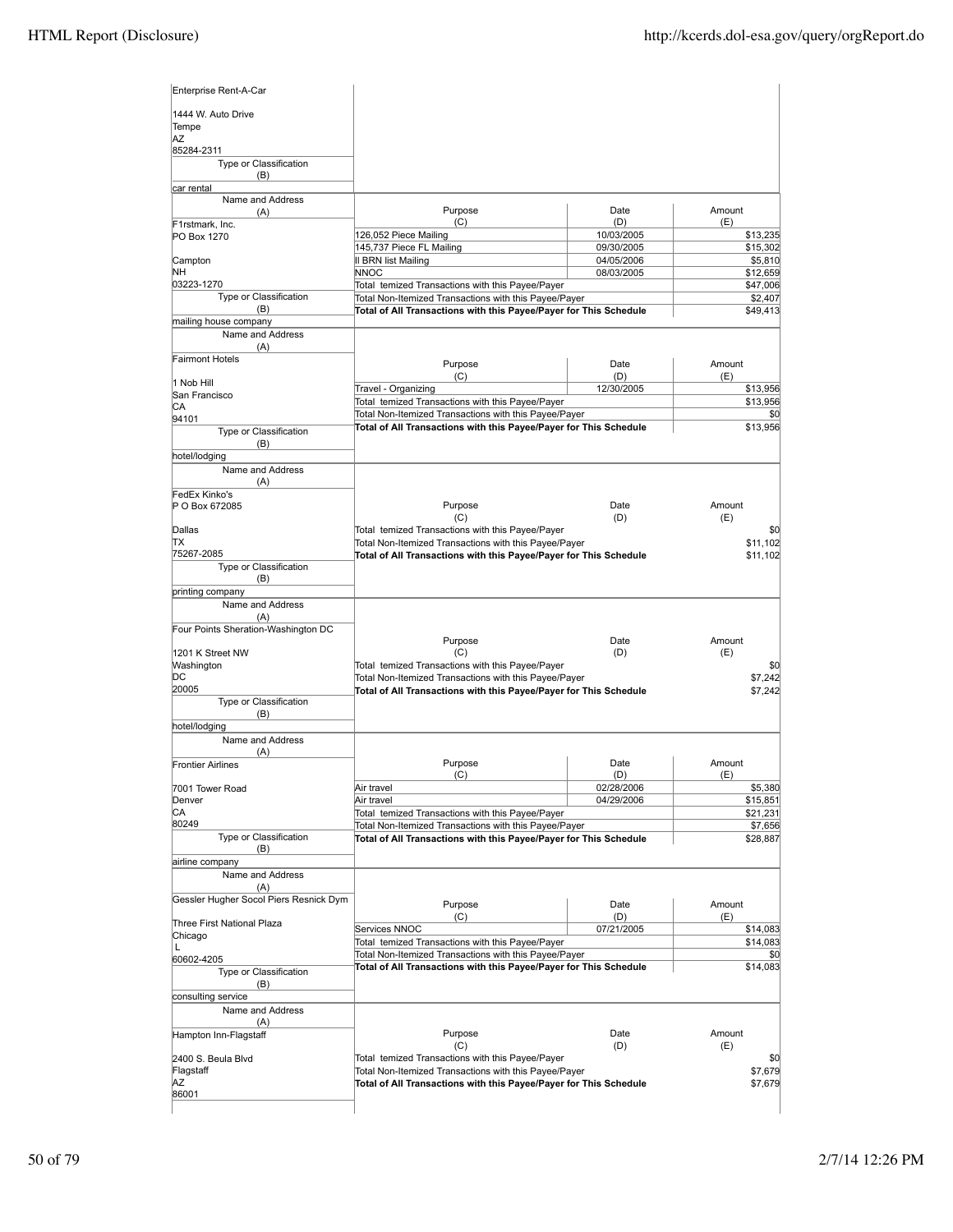| Type or Classification           |                                                                                                                            |                   |                      |
|----------------------------------|----------------------------------------------------------------------------------------------------------------------------|-------------------|----------------------|
| (B)<br>hotel/lodging             |                                                                                                                            |                   |                      |
| Name and Address                 |                                                                                                                            |                   |                      |
| (A)                              |                                                                                                                            |                   |                      |
| Hertz                            | Purpose                                                                                                                    | Date              | Amount               |
| PO Box 25485                     | (C)                                                                                                                        | (D)               | (E)                  |
|                                  | Staff and Member travel<br>Staff and Member travel                                                                         | 05/16/2006        | \$17,964             |
| Oklahoma City<br>ОK              | Total temized Transactions with this Payee/Payer                                                                           | 06/22/2006        | \$11,237<br>\$29,201 |
| 73125-0485                       | Total Non-Itemized Transactions with this Payee/Payer                                                                      |                   | \$13,374             |
| Type or Classification           | Total of All Transactions with this Payee/Payer for This Schedule                                                          |                   | \$42,575             |
| (B)                              |                                                                                                                            |                   |                      |
| car rental                       |                                                                                                                            |                   |                      |
| Name and Address                 |                                                                                                                            |                   |                      |
| (A)                              |                                                                                                                            |                   |                      |
| <b>Hilton Garden Inns</b>        |                                                                                                                            |                   | Amount               |
|                                  | Purpose<br>(C)                                                                                                             | Date<br>(D)       | (E)                  |
| Washington                       | Total temized Transactions with this Payee/Payer                                                                           |                   | \$0                  |
| DС                               | Total Non-Itemized Transactions with this Payee/Payer                                                                      |                   | \$8,998              |
| 20001                            | Total of All Transactions with this Payee/Payer for This Schedule                                                          |                   | \$8,998              |
| Type or Classification           |                                                                                                                            |                   |                      |
| (B)                              |                                                                                                                            |                   |                      |
| hotel/lodging                    |                                                                                                                            |                   |                      |
| Name and Address                 |                                                                                                                            |                   |                      |
| (A)                              |                                                                                                                            |                   |                      |
| <b>Hilton-Beverly Hills</b>      |                                                                                                                            |                   |                      |
|                                  | Purpose                                                                                                                    | Date              | Amount               |
|                                  | (C)                                                                                                                        | (D)               | (E)                  |
| <b>Beverly Hills</b><br>СA       | Total temized Transactions with this Payee/Payer                                                                           |                   | \$0                  |
| 90210                            | Total Non-Itemized Transactions with this Payee/Payer<br>Total of All Transactions with this Payee/Payer for This Schedule |                   | \$3,598              |
| Type or Classification           |                                                                                                                            |                   | \$3,598              |
| (B)                              |                                                                                                                            |                   |                      |
| hotel/lodging                    |                                                                                                                            |                   |                      |
| Name and Address                 | Purpose                                                                                                                    | Date              | Amount               |
| (A)                              | (C)                                                                                                                        | (D)               | (E)                  |
| <b>Alliance Graphics</b>         | promotional items - jackets, pens                                                                                          | 03/14/2006        | \$5,281              |
|                                  | promotional items -lanyards                                                                                                | 06/29/2006        | \$51,699             |
| 905 Parker Street                | promotional items -tote bags                                                                                               | 05/24/2006        | \$6,383              |
| Berkeley                         | promotional items -T-shirts                                                                                                | 04/13/2006        | \$14,462             |
| СA<br>94710                      | promotional items -T-shirts                                                                                                | 10/21/2005        | \$14,795             |
| Type or Classification           | Total temized Transactions with this Payee/Payer                                                                           |                   | \$92,620             |
| (B)                              | Total Non-Itemized Transactions with this Payee/Payer                                                                      |                   | \$12,923             |
| promotional merchandise provider | Total of All Transactions with this Payee/Payer for This Schedule                                                          |                   | \$105,543            |
| Name and Address                 |                                                                                                                            |                   |                      |
| (A)                              |                                                                                                                            |                   |                      |
| Hilton-Chicago                   | Purpose                                                                                                                    | Date              | Amount               |
|                                  | (C)                                                                                                                        | (D)               | (E)                  |
| 720 Michigan Ave                 | <b>NNOC Organizing Meetings</b>                                                                                            | 11/30/2005        | \$6,119              |
| Chicago                          | Total temized Transactions with this Payee/Payer                                                                           |                   | \$6,119              |
| L<br>60605                       | Total Non-Itemized Transactions with this Payee/Payer                                                                      |                   | \$1,957              |
| Type or Classification           | Total of All Transactions with this Payee/Payer for This Schedule                                                          |                   | \$8,076              |
| (B)                              |                                                                                                                            |                   |                      |
| hotel/lodging                    |                                                                                                                            |                   |                      |
| Name and Address                 |                                                                                                                            |                   |                      |
| (A)                              |                                                                                                                            |                   |                      |
| Hilton-Glendale                  |                                                                                                                            |                   |                      |
|                                  | Purpose                                                                                                                    | Date              | Amount               |
| 100 West Glenoaks Blvd           | (C)                                                                                                                        | (D)               | (E)                  |
| Glendale                         | Total temized Transactions with this Payee/Payer                                                                           |                   | \$0                  |
| СA                               | Total Non-Itemized Transactions with this Payee/Payer                                                                      |                   | \$7,434              |
| 91202                            | Total of All Transactions with this Payee/Payer for This Schedule                                                          |                   | \$7,434              |
| Type or Classification           |                                                                                                                            |                   |                      |
| (B)<br>hotel/lodging             |                                                                                                                            |                   |                      |
| Name and Address                 |                                                                                                                            |                   |                      |
| (A)                              |                                                                                                                            |                   |                      |
| Hilton-Sacramento Arden West     |                                                                                                                            |                   |                      |
|                                  | Purpose<br>(C)                                                                                                             | Date              | Amount               |
| 2200 Harvard Street              | Lodging for Organizers                                                                                                     | (D)<br>06/29/2006 | (E)<br>\$6,061       |
| Sacramento                       | Total temized Transactions with this Payee/Payer                                                                           |                   | \$6,061              |
| СA                               | Total Non-Itemized Transactions with this Payee/Payer                                                                      |                   | \$446                |
| 95815                            | Total of All Transactions with this Payee/Payer for This Schedule                                                          |                   | \$6,507              |
| Type or Classification           |                                                                                                                            |                   |                      |
|                                  |                                                                                                                            |                   |                      |
| (B)                              |                                                                                                                            |                   |                      |
| hotel/lodging                    |                                                                                                                            |                   |                      |
| Name and Address                 | Purpose                                                                                                                    | Date              | Amount               |
| (A)                              | (C)<br>staff travel                                                                                                        | (D)<br>03/30/2006 | (E)<br>\$26,904      |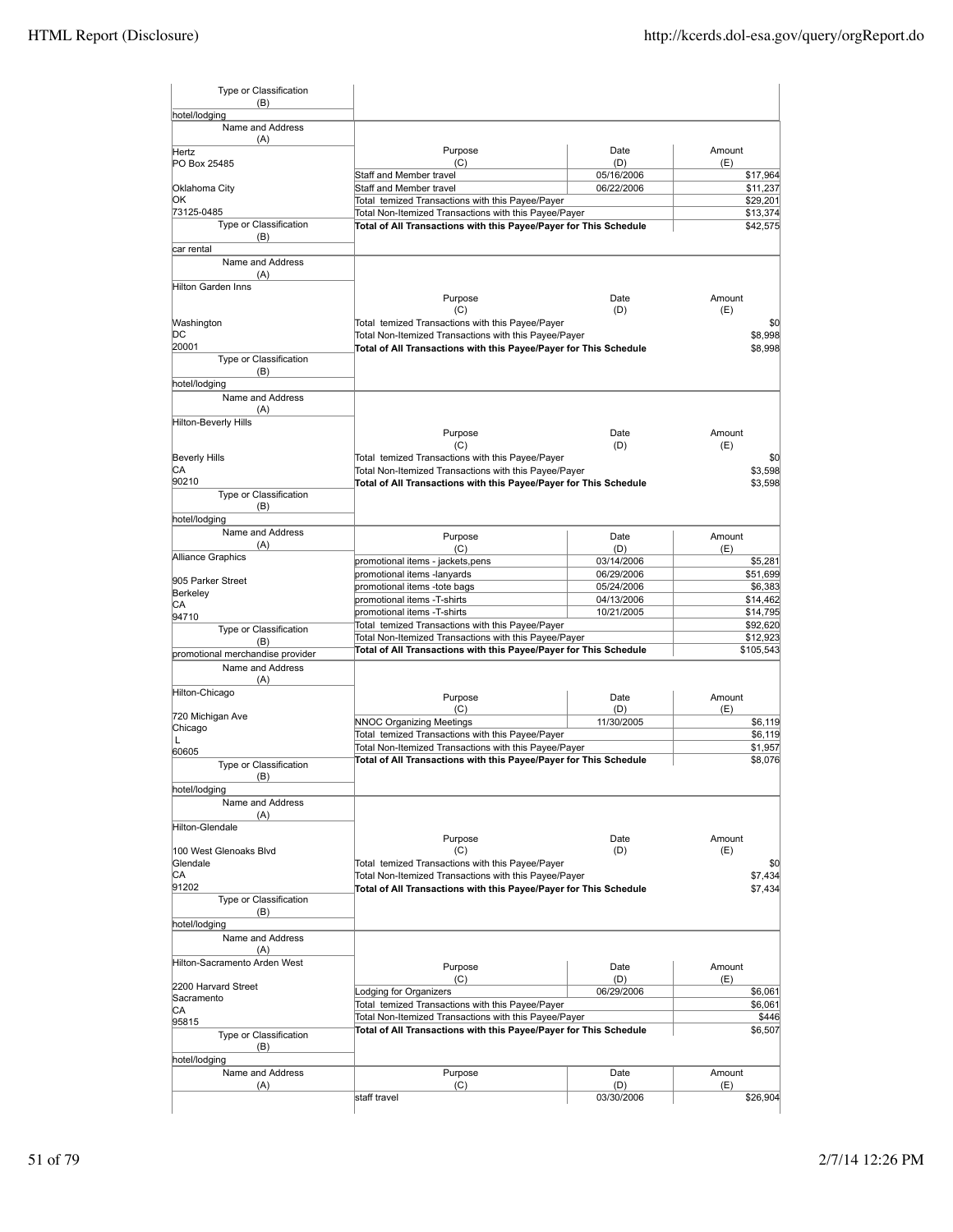| Hilton-San Diego/Del Mar          |                                                                                                                            |                          |                     |
|-----------------------------------|----------------------------------------------------------------------------------------------------------------------------|--------------------------|---------------------|
| Del Mar                           | Purpose<br>(C)                                                                                                             | Date<br>(D)              | Amount<br>(E)       |
| CA                                | Total temized Transactions with this Payee/Payer                                                                           |                          | \$26,904            |
| 92014                             | Total Non-Itemized Transactions with this Payee/Payer                                                                      |                          | \$1,173             |
| Type or Classification<br>(B)     | Total of All Transactions with this Payee/Payer for This Schedule                                                          |                          | \$28,077            |
| hotel/lodging<br>Name and Address |                                                                                                                            |                          |                     |
| (A)                               |                                                                                                                            |                          |                     |
| Holiday Inn Express-Encinitas     |                                                                                                                            |                          |                     |
| 607 Leucadia Blvd.                | Purpose<br>(C)                                                                                                             | Date<br>(D)              | Amount<br>(E)       |
| Encinitas                         | Total temized Transactions with this Payee/Payer                                                                           |                          | \$0                 |
| CА                                | Total Non-Itemized Transactions with this Payee/Payer                                                                      |                          | \$5,511             |
| 92024                             | Total of All Transactions with this Payee/Payer for This Schedule                                                          |                          | \$5,511             |
| Type or Classification<br>(B)     |                                                                                                                            |                          |                     |
| hotel/lodging                     |                                                                                                                            |                          |                     |
| Name and Address                  | Purpose                                                                                                                    | Date                     | Amount              |
| (A)                               | (C)                                                                                                                        | (D)                      | (E)                 |
| Holiday Inn Select-Bedford Park   | Travel - collective bargaining<br>Travel - collective bargaining                                                           | 11/25/2005<br>12/17/2005 | \$6,208<br>\$6,188  |
|                                   | Travel - Organizing                                                                                                        | 08/12/2005               | \$20,985            |
| <b>Bedford Park</b>               | Travel - Organizing                                                                                                        | 09/16/2005               | \$6,397             |
| L<br>60455                        | Travel - Organizing                                                                                                        | 01/17/2006               | \$6,005             |
| Type or Classification            | Travel - Organizing                                                                                                        | 10/16/2005               | \$5,705             |
| (B)                               | Total temized Transactions with this Payee/Payer<br>Total Non-Itemized Transactions with this Payee/Payer                  |                          | \$51,488<br>\$5,732 |
| hotel/lodging                     | Total of All Transactions with this Payee/Payer for This Schedule                                                          |                          | \$57,220            |
| Name and Address                  |                                                                                                                            |                          |                     |
| (A)<br>Holiday Inn-Burbank        |                                                                                                                            |                          |                     |
|                                   | Purpose                                                                                                                    | Date                     | Amount              |
| 150 E Angeleno                    | (C)                                                                                                                        | (D)                      | (E)                 |
| <b>Burbank</b><br>СA              | Total temized Transactions with this Payee/Payer                                                                           |                          | \$0                 |
| 91502                             | Total Non-Itemized Transactions with this Payee/Payer<br>Total of All Transactions with this Payee/Payer for This Schedule |                          | \$5,035<br>\$5,035  |
| Type or Classification            |                                                                                                                            |                          |                     |
| (B)                               |                                                                                                                            |                          |                     |
| hotel/lodging<br>Name and Address |                                                                                                                            |                          |                     |
| (A)                               |                                                                                                                            |                          |                     |
| Holiday Inn-Capitol Plaza         |                                                                                                                            |                          |                     |
|                                   | Purpose                                                                                                                    | Date                     | Amount              |
| 300 J Street<br>Sacramento        | (C)<br>Total temized Transactions with this Payee/Payer                                                                    | (D)                      | (E)<br>\$0          |
| CА                                | Total Non-Itemized Transactions with this Payee/Payer                                                                      |                          | \$7,153             |
| 95814                             | Total of All Transactions with this Payee/Payer for This Schedule                                                          |                          | \$7,153             |
| Type or Classification            |                                                                                                                            |                          |                     |
| (B)<br>hotel/lodging              |                                                                                                                            |                          |                     |
| Name and Address                  |                                                                                                                            |                          |                     |
| (A)                               |                                                                                                                            |                          |                     |
| Holiday Inn-Chico                 | Purpose                                                                                                                    | <b>Date</b>              | Amount              |
| 685 Manzanita Court               | (C)                                                                                                                        | (D)                      | (E)                 |
| Chico                             | Total temized Transactions with this Payee/Payer                                                                           |                          | \$0                 |
| СA                                | Total Non-Itemized Transactions with this Payee/Payer                                                                      |                          | \$6,037             |
| 95926<br>Type or Classification   | Total of All Transactions with this Payee/Payer for This Schedule                                                          |                          | \$6,037             |
| (B)                               |                                                                                                                            |                          |                     |
| hotel/lodging                     |                                                                                                                            |                          |                     |
| Name and Address                  |                                                                                                                            |                          |                     |
| (A)<br>Holiday Inn-Long Beach     |                                                                                                                            |                          |                     |
|                                   | Purpose<br>(C)                                                                                                             | Date<br>(D)              | Amount<br>(E)       |
| 2640 Lakewood Blvd                | Travel - Staff                                                                                                             | 11/25/2005               | \$17,173            |
| Long Beach<br>CА                  | Total temized Transactions with this Payee/Payer                                                                           |                          | \$17,173            |
| 90815                             | Total Non-Itemized Transactions with this Payee/Payer                                                                      |                          | \$1,561             |
| Type or Classification            | Total of All Transactions with this Payee/Payer for This Schedule                                                          |                          | \$18,734            |
| (B)                               |                                                                                                                            |                          |                     |
| hotel/lodging<br>Name and Address | Purpose                                                                                                                    | Date                     | Amount              |
| (A)                               | (C)                                                                                                                        | (D)                      | (E)                 |
| American Air                      | Staff and Member travel and lodging                                                                                        | 02/28/2006               | \$8,489             |
| P.O. Box 619612                   | Staff and Member travel and lodging                                                                                        | 10/25/2005               | \$8,458             |
| Dallas                            | Staff and Member travel and lodging<br>Total temized Transactions with this Payee/Payer                                    | 09/26/2005               | \$7,797<br>\$51,961 |
| TХ                                | Total Non-Itemized Transactions with this Payee/Payer                                                                      |                          | \$4,305             |
| 75261-9612                        | Total of All Transactions with this Payee/Payer for This Schedule                                                          |                          | \$56,266            |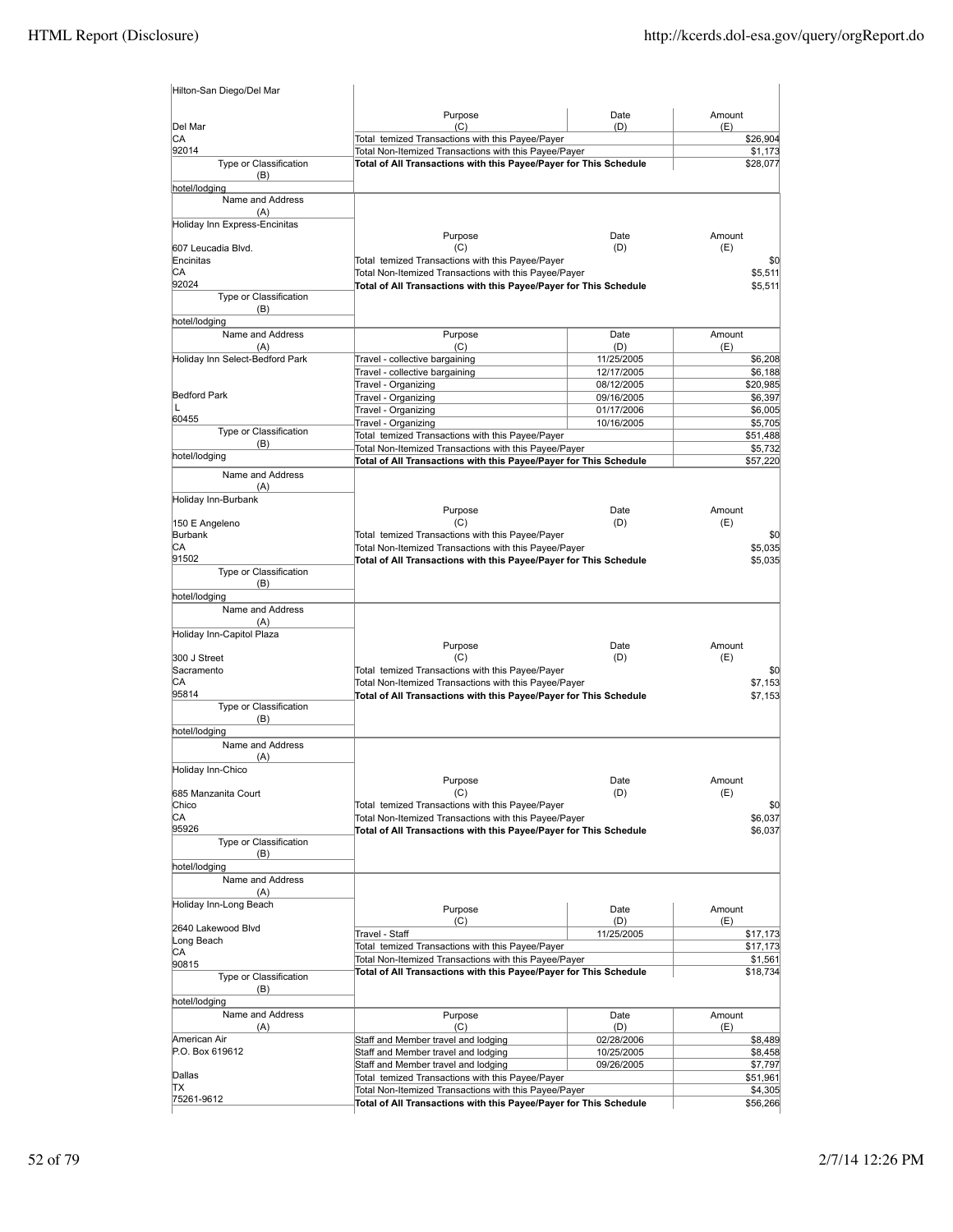| Type or Classification               | Purpose                                                           | Date              | Amount         |
|--------------------------------------|-------------------------------------------------------------------|-------------------|----------------|
| (B)<br>airline company               | (C)<br>Staff and Member travel and lodging                        | (D)<br>04/29/2006 | (E)<br>\$7,662 |
|                                      | Staff and Member travel and lodging                               | 11/25/2005        | \$7,558        |
|                                      | Staff and Member travel and lodging                               | 01/29/2006        | \$6,936        |
|                                      | Staff and Member travel and lodging                               | 12/30/2005        | \$5,061        |
|                                      | Total temized Transactions with this Payee/Payer                  |                   | \$51,961       |
|                                      | Total Non-Itemized Transactions with this Payee/Payer             |                   | \$4,305        |
|                                      | Total of All Transactions with this Payee/Payer for This Schedule |                   | \$56,266       |
| Name and Address                     |                                                                   |                   |                |
| (A)                                  |                                                                   |                   |                |
| Holiday Inn-Sacramento               | Purpose                                                           | Date              | Amount         |
|                                      | (C)                                                               | (D)               | (E)            |
| 300 J Street                         | lodging                                                           | 05/30/2006        | \$6,757        |
| Sacramento                           | Total temized Transactions with this Payee/Payer                  |                   | \$6,757        |
| СA                                   | Total Non-Itemized Transactions with this Payee/Payer             |                   | \$827          |
| 95814-2298                           | Total of All Transactions with this Payee/Payer for This Schedule |                   | \$7,584        |
| Type or Classification               |                                                                   |                   |                |
| (B)<br>hotel/lodging                 |                                                                   |                   |                |
| Name and Address                     |                                                                   |                   |                |
| (A)                                  |                                                                   |                   |                |
| <b>Homewood Suites</b>               |                                                                   |                   |                |
|                                      | Purpose                                                           | Date              | Amount         |
|                                      | (C)                                                               | (D)               | (E)            |
| Minneapolis                          | Total temized Transactions with this Payee/Payer                  |                   | \$0            |
| MN                                   | Total Non-Itemized Transactions with this Payee/Payer             |                   | \$6,365        |
| 55401                                | Total of All Transactions with this Payee/Payer for This Schedule |                   | \$6.365        |
| Type or Classification               |                                                                   |                   |                |
| (B)                                  |                                                                   |                   |                |
| hotel/lodging                        |                                                                   |                   |                |
| Name and Address                     |                                                                   |                   |                |
| (A)                                  |                                                                   |                   |                |
| Hotel Burnham                        |                                                                   |                   |                |
|                                      | Purpose                                                           | Date              | Amount         |
| 1 West Washington St                 | (C)                                                               | (D)               | (E)            |
| Chicago                              | Total temized Transactions with this Payee/Payer                  |                   | \$0            |
| L                                    | Total Non-Itemized Transactions with this Payee/Payer             |                   | \$6,126        |
| 60602                                | Total of All Transactions with this Payee/Payer for This Schedule |                   | \$6,126        |
| Type or Classification               |                                                                   |                   |                |
| (B)<br>hotel/lodging                 |                                                                   |                   |                |
| Name and Address                     |                                                                   |                   |                |
| (A)                                  |                                                                   |                   |                |
| Huges Socol Piers Resnick & Dym LTD. |                                                                   |                   |                |
|                                      | Purpose                                                           | Date              | Amount         |
| 70 West Madison St., Ste4000         | (C)                                                               | (D)               | (E)            |
| Chicago                              | legal Services                                                    | 05/16/2006        | \$13,330       |
| L                                    | Total temized Transactions with this Payee/Payer                  |                   | \$13,330       |
| 60602-4205                           | Total Non-Itemized Transactions with this Payee/Payer             |                   | \$0            |
| Type or Classification               | Total of All Transactions with this Payee/Payer for This Schedule |                   | \$13,330       |
| (B)                                  |                                                                   |                   |                |
| legal counsel                        |                                                                   |                   |                |
| Name and Address                     |                                                                   |                   |                |
| (A)                                  |                                                                   |                   |                |
| Hyatt Regency-Long Beach             | Purpose                                                           | Date              | Amount         |
| 200 S Pine Avenue                    | (C)                                                               | (D)               | (E)            |
| Long Beach                           | Member Moblilzation                                               | 10/25/2005        | \$14,800       |
| СA                                   | Total temized Transactions with this Payee/Payer                  |                   | \$14,800       |
| 90802                                | Total Non-Itemized Transactions with this Payee/Payer             |                   | \$2,597        |
| Type or Classification               | Total of All Transactions with this Payee/Payer for This Schedule |                   | \$17,397       |
| (B)                                  |                                                                   |                   |                |
| hotel/lodging                        |                                                                   |                   |                |
| Name and Address                     |                                                                   |                   |                |
| (A)                                  |                                                                   |                   |                |
| American Hospital Association        | Purpose                                                           | Date              | Amount         |
| P.O. Box 92247                       | (C)                                                               | (D)               | (E)            |
|                                      | Research Pub                                                      | 12/17/2005        | \$8,213        |
| Chicago                              | Total temized Transactions with this Payee/Payer                  |                   | \$8,213        |
| L                                    | Total Non-Itemized Transactions with this Payee/Payer             |                   | \$0            |
| 60675-2247                           | Total of All Transactions with this Payee/Payer for This Schedule |                   | \$8,213        |
| Type or Classification               |                                                                   |                   |                |
| (B)<br>corporation                   |                                                                   |                   |                |
| Name and Address                     | Purpose                                                           | Date              | Amount         |
| (A)                                  | (C)                                                               | (D)               | (E)            |
| Irving Levin Associates              | database research                                                 | 07/06/2005        | \$5,830        |
|                                      | database research                                                 | 09/14/2005        | \$5,830        |
|                                      | database research                                                 | 11/22/2005        | \$5,830        |
| New Canaan                           | Total temized Transactions with this Payee/Payer                  |                   | \$29,150       |
| СT                                   | Total Non-Itemized Transactions with this Payee/Payer             |                   | \$0            |
| 12345                                | Total of All Transactions with this Payee/Payer for This Schedule |                   | \$29,150       |
|                                      |                                                                   |                   |                |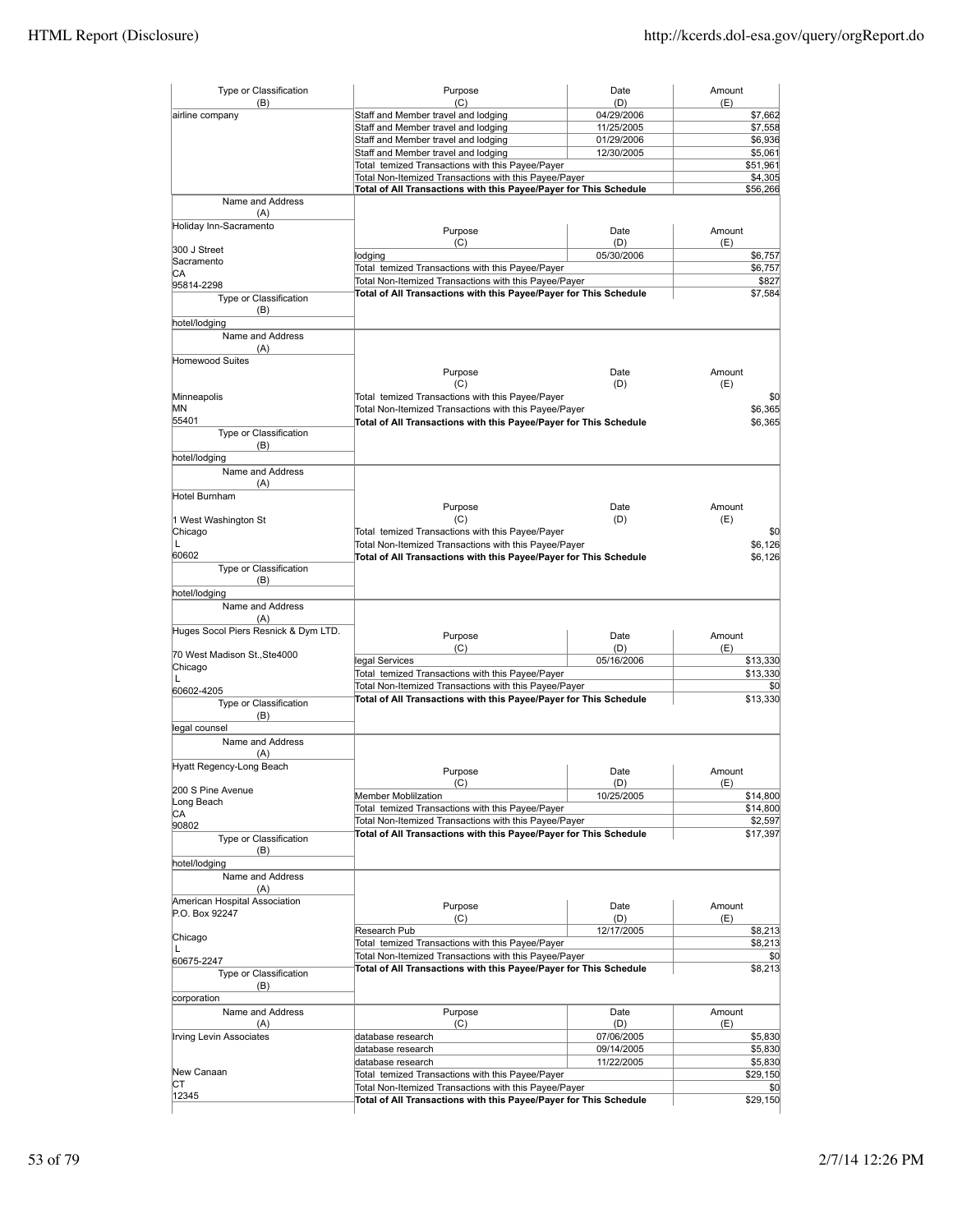| Type or Classification        | Purpose                                                           | Date        | Amount        |
|-------------------------------|-------------------------------------------------------------------|-------------|---------------|
| (B)                           | (C)                                                               | (D)         | (E)           |
| database company              | database research                                                 | 02/21/2006  | \$5,830       |
|                               | database research                                                 | 05/26/2006  | \$5,830       |
|                               | Total temized Transactions with this Payee/Payer                  |             | \$29,150      |
|                               | Total Non-Itemized Transactions with this Payee/Payer             |             | \$0           |
|                               | Total of All Transactions with this Payee/Payer for This Schedule |             | \$29.150      |
| Name and Address<br>(A)       |                                                                   |             |               |
| J & R Audio                   | Purpose<br>(C)                                                    | Date<br>(D) | Amount<br>(E) |
| 1908 Pennsylvania AVenue      | music band for assembly                                           | 05/03/2006  | \$5,000       |
| Los Angeles<br>IСA            | Total temized Transactions with this Payee/Payer                  |             | \$5,000       |
| 90033                         | Total Non-Itemized Transactions with this Payee/Payer             |             | \$1,400       |
| Type or Classification<br>(B) | Total of All Transactions with this Payee/Payer for This Schedule |             | \$6.400       |
| laudiovisual vendor           |                                                                   |             |               |
| Form LM-2 (Revised 2003)      |                                                                   |             |               |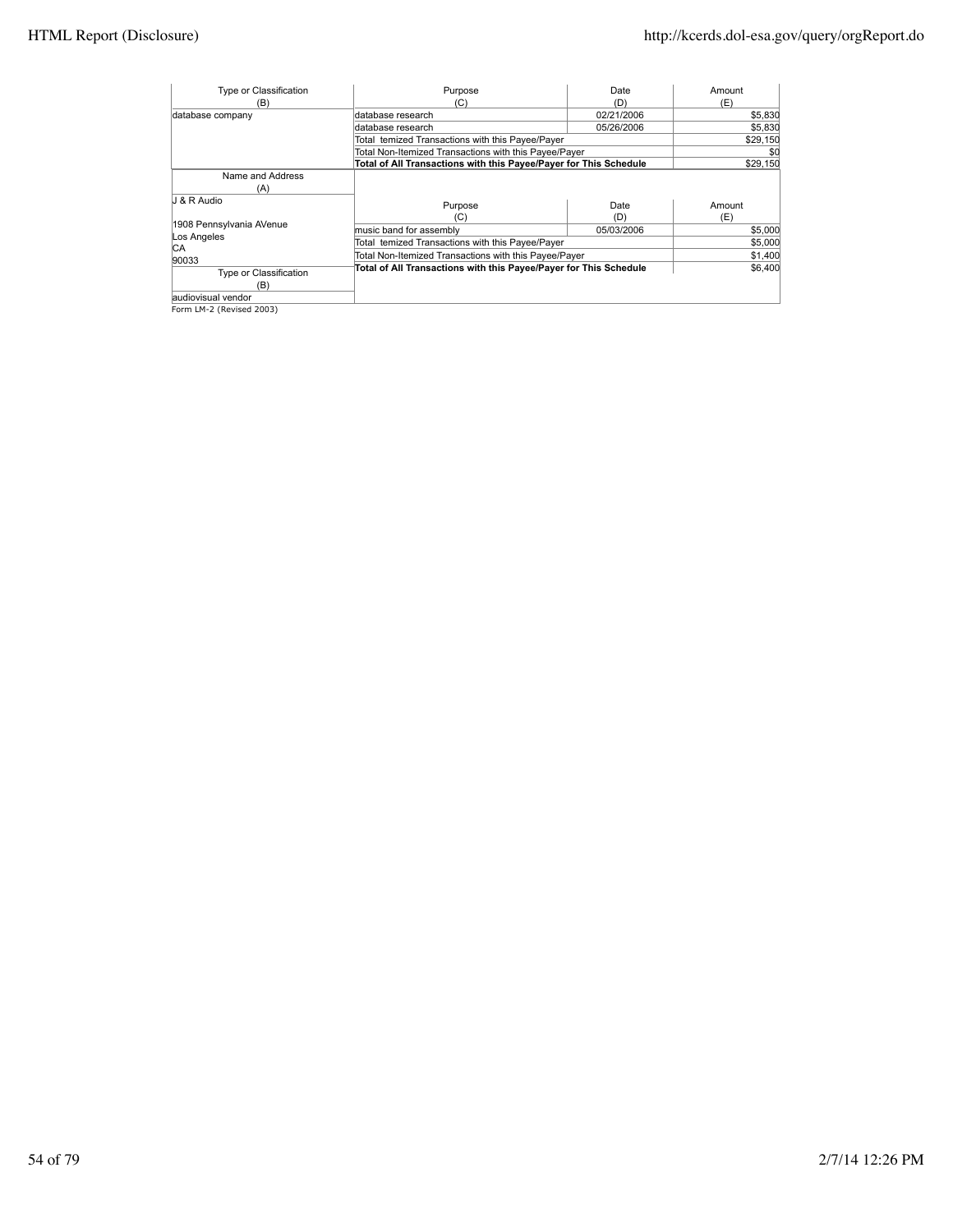## **SCHEDULE 16 - POLITICAL ACTIVITIES AND LOBBYING** FILE NUMBER 015-724

| Name and Address                |                                                                                                                            |                   |                      |
|---------------------------------|----------------------------------------------------------------------------------------------------------------------------|-------------------|----------------------|
| (A)<br><b>Health Care Now</b>   |                                                                                                                            |                   |                      |
|                                 | Purpose<br>(C)                                                                                                             | Date<br>(D)       | Amount<br>(E)        |
| 339 Lafayette St                | initiative campaign                                                                                                        | 03/29/2006        | \$20,000             |
| New York                        | Total temized Transactions with this Payee/Payer                                                                           |                   | \$20,000             |
| NY<br>10012                     | Total Non-Itemized Transactions with this Payee/Payer                                                                      | \$2,500           |                      |
| Type or Classification          | Total of All Transactions with this Payee/Payer for This Schedule                                                          |                   | \$22,500             |
| (B)                             |                                                                                                                            |                   |                      |
| non profit organization         |                                                                                                                            |                   |                      |
| Name and Address<br>(A)         |                                                                                                                            |                   |                      |
| <b>Hilton-Beverly Hills</b>     |                                                                                                                            |                   |                      |
|                                 | Purpose                                                                                                                    | Date              | Amount               |
|                                 | (C)                                                                                                                        | (D)               | (E)                  |
| <b>Beverly Hills</b>            | Total temized Transactions with this Payee/Payer                                                                           |                   | \$0                  |
| CA<br>90210                     | Total Non-Itemized Transactions with this Payee/Payer<br>Total of All Transactions with this Payee/Payer for This Schedule |                   | \$10,586<br>\$10,586 |
| Type or Classification          |                                                                                                                            |                   |                      |
| (B)                             |                                                                                                                            |                   |                      |
| hotel/lodging                   |                                                                                                                            |                   |                      |
| Name and Address                |                                                                                                                            |                   |                      |
| (A)<br><b>Holober Campaigns</b> | Purpose                                                                                                                    | Date              | Amount               |
| P.O. Box 981                    | (C)                                                                                                                        | (D)               | (E)                  |
|                                 | Vote by Mail Application - Brochures                                                                                       | 10/04/2005        | \$20,387             |
| Millbrae                        | Voter registration mailer                                                                                                  | 10/19/2005        | \$21,624             |
| СA                              | Total temized Transactions with this Payee/Payer                                                                           |                   | \$42,011             |
| 94030<br>Type or Classification | Total Non-Itemized Transactions with this Payee/Payer<br>Total of All Transactions with this Payee/Payer for This Schedule |                   | \$0<br>\$42,011      |
| (B)                             |                                                                                                                            |                   |                      |
| consultant                      |                                                                                                                            |                   |                      |
| Name and Address                |                                                                                                                            |                   |                      |
| (A)                             |                                                                                                                            |                   |                      |
| Labor Party<br>P O Box 53177    | Purpose                                                                                                                    | Date              | Amount               |
|                                 | (C)                                                                                                                        | (D)               | (E)                  |
| Washington                      | <b>Affiliation Fee</b><br>Total temized Transactions with this Payee/Payer                                                 | 05/24/2006        | \$10,000<br>\$10,000 |
| DC                              | Total Non-Itemized Transactions with this Payee/Payer                                                                      |                   | \$0                  |
| 20009<br>Type or Classification | Total of All Transactions with this Payee/Payer for This Schedule                                                          |                   | \$10,000             |
| (B)                             |                                                                                                                            |                   |                      |
| advocacy group                  |                                                                                                                            |                   |                      |
| Name and Address                |                                                                                                                            |                   |                      |
| (A)                             |                                                                                                                            |                   |                      |
| Morris & Carrick, Inc.          | Purpose                                                                                                                    | Date              | Amount               |
| 271 Madison Avenue              | (C)                                                                                                                        | (D)               | (E)                  |
| New York                        | Radio Ads Initiatives                                                                                                      | 10/27/2005        | \$150,000            |
| ΝY                              | Total temized Transactions with this Payee/Payer<br>Total Non-Itemized Transactions with this Payee/Payer                  |                   | \$150,000<br>\$0     |
| 10016                           | Total of All Transactions with this Payee/Payer for This Schedule                                                          |                   | \$150,000            |
| Type or Classification<br>(B)   |                                                                                                                            |                   |                      |
| media                           |                                                                                                                            |                   |                      |
| Name and Address                |                                                                                                                            |                   |                      |
| (A)                             |                                                                                                                            |                   |                      |
| North Coast Civic Association   | Purpose                                                                                                                    | Date              | Amount               |
| PO Box 232426                   | (C)                                                                                                                        | (D)               | (E)                  |
| Encinitas                       | Salute to Nurses Event 5/12                                                                                                | 04/21/2006        | \$5,000              |
| СA                              | Total temized Transactions with this Payee/Payer                                                                           |                   | \$5,000              |
| 92023-2426                      | Total Non-Itemized Transactions with this Payee/Payer<br>Total of All Transactions with this Payee/Payer for This Schedule |                   | \$5,000              |
| Type or Classification          |                                                                                                                            |                   |                      |
| (B)<br>non profit organization  |                                                                                                                            |                   |                      |
| Name and Address                |                                                                                                                            |                   |                      |
| (A)                             |                                                                                                                            |                   |                      |
| Postal Systems Inc              | Purpose                                                                                                                    | Date              | Amount               |
|                                 | (C)                                                                                                                        | (D)               | (E)                  |
| 25024 Viking Street             | mailing                                                                                                                    | 01/10/2006        | \$45,830             |
| Hayward<br>СA                   | Total temized Transactions with this Payee/Payer                                                                           |                   | \$45,830             |
| 94545-2704                      | Total Non-Itemized Transactions with this Payee/Payer                                                                      |                   | \$0                  |
| Type or Classification          | Total of All Transactions with this Payee/Payer for This Schedule                                                          |                   | \$45,830             |
| (B)                             |                                                                                                                            |                   |                      |
| mailing house company           |                                                                                                                            |                   |                      |
| Name and Address                | Purpose                                                                                                                    | Date              | Amount               |
| (A)                             | (C)<br>Media Buy-Billboard                                                                                                 | (D)<br>08/03/2005 | (E)<br>\$5,885       |
|                                 | Media Buy-Billboards                                                                                                       | 07/18/2005        | \$89,125             |
|                                 |                                                                                                                            |                   |                      |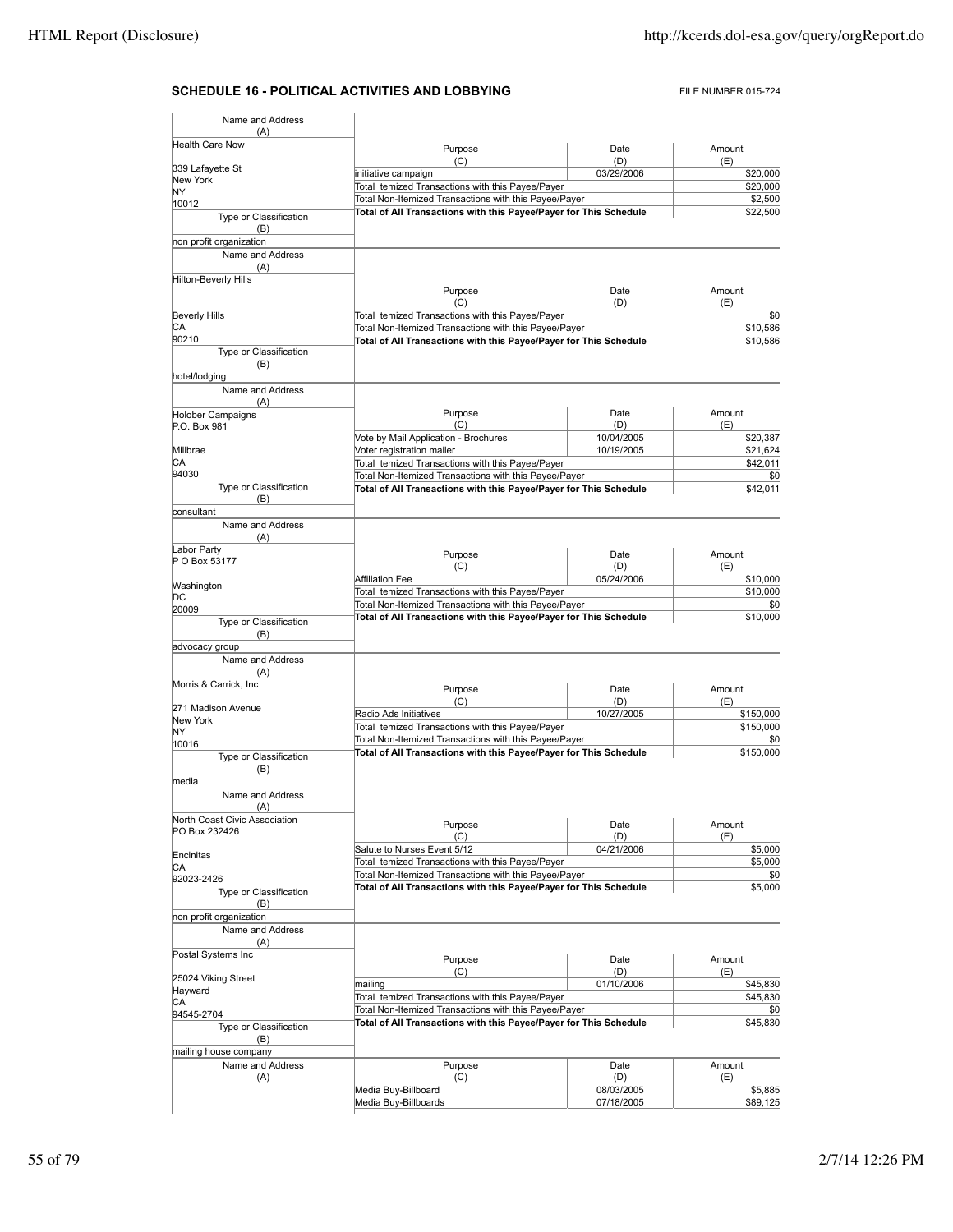| Public Media Center                 | Purpose<br>(C)                                                                                                             | Date<br>(D) | Amount<br>(E)   |
|-------------------------------------|----------------------------------------------------------------------------------------------------------------------------|-------------|-----------------|
| 466 Green Street                    | Media Buy-Billboards                                                                                                       | 07/20/2005  | \$97,002        |
| San Francisco                       | Media Buy-Billboards So Cal                                                                                                | 08/15/2005  | \$10,355        |
| СA                                  | Mobile Billboard                                                                                                           | 09/21/2005  | \$28,694        |
| 94133-4067                          | Mobile Billboard                                                                                                           | 10/21/2005  | \$21,410        |
| Type or Classification              | Mobile Billboard production                                                                                                | 04/06/2006  | \$15,000        |
| (B)                                 | Total temized Transactions with this Payee/Payer                                                                           |             | \$267,471       |
| PR consultants                      |                                                                                                                            |             |                 |
|                                     | Total Non-Itemized Transactions with this Payee/Payer<br>Total of All Transactions with this Payee/Payer for This Schedule |             | \$2,400         |
|                                     |                                                                                                                            |             | \$269,871       |
| Name and Address                    | Purpose                                                                                                                    | Date        | Amount          |
| (A)                                 | (C)                                                                                                                        | (D)         | (E)             |
| Sacramento Advocates                | August Services D Brownsey                                                                                                 | 08/08/2005  | \$5,000         |
| 1215 K Street, Suite 2030           | Jan Services D Brownsey                                                                                                    | 01/30/2006  | \$5,000         |
| Sacramento                          | July Services D Brownsey                                                                                                   | 07/07/2005  | \$5,000         |
| CА                                  | Nov Services D Brownsey                                                                                                    | 12/05/2005  | \$5,000         |
| 95814                               | Oct Services D Brownsey                                                                                                    | 10/07/2005  | \$5,000         |
| Type or Classification              | Sept Services D Brownsey                                                                                                   | 09/14/2005  | \$5,000         |
|                                     | Total temized Transactions with this Payee/Payer                                                                           |             | \$30,000        |
| (B)                                 | Total Non-Itemized Transactions with this Payee/Payer                                                                      |             | \$0             |
| consulting service                  | Total of All Transactions with this Payee/Payer for This Schedule                                                          |             | \$30,000        |
| Name and Address                    |                                                                                                                            |             |                 |
| (A)                                 |                                                                                                                            |             |                 |
| U S Postal Service                  | Purpose                                                                                                                    | Date        | Amount          |
|                                     | (C)                                                                                                                        | (D)         | (E)             |
| 433 W Harrison Street               |                                                                                                                            | 10/10/2005  |                 |
| Chicago                             | Voter Guide Postage                                                                                                        |             | \$25,875        |
| L                                   | Total temized Transactions with this Payee/Payer                                                                           |             | \$25,875        |
| 60607                               | Total Non-Itemized Transactions with this Payee/Payer                                                                      |             | \$0             |
| Type or Classification              | Total of All Transactions with this Payee/Payer for This Schedule                                                          |             | \$25,875        |
| (B)                                 |                                                                                                                            |             |                 |
| postage                             |                                                                                                                            |             |                 |
| Name and Address                    |                                                                                                                            |             |                 |
| (A)                                 |                                                                                                                            |             |                 |
| U S Postmaster-Postal Systems, Inc. |                                                                                                                            |             |                 |
|                                     | Purpose                                                                                                                    | Date        | Amount          |
| 25024 Viking Street                 | (C)                                                                                                                        | (D)         | (E)             |
| Hayward                             | Non Member Mailing                                                                                                         | 10/25/2005  | \$20,945        |
| СA                                  | Total temized Transactions with this Payee/Payer                                                                           |             | \$20,945        |
| 94545                               | Total Non-Itemized Transactions with this Payee/Payer                                                                      |             | \$0             |
| Type or Classification              | Total of All Transactions with this Payee/Payer for This Schedule                                                          |             | \$20,945        |
| (B)                                 |                                                                                                                            |             |                 |
| mailing house company               |                                                                                                                            |             |                 |
| Name and Address                    |                                                                                                                            |             |                 |
| (A)                                 | Purpose                                                                                                                    | Date        | Amount          |
| Autumn Press                        | (C)                                                                                                                        | (D)         | (E)             |
|                                     | banners and masks                                                                                                          | 11/29/2005  | \$6,107         |
| 945 Camelia Street                  | banners and signs                                                                                                          | 01/03/2006  | \$9,551         |
| Berkeley                            | CMI mailings                                                                                                               | 05/04/2006  | \$64,827        |
| CА                                  | DVD's and Org Mailer                                                                                                       | 07/26/2005  | \$44,269        |
| 94710                               | printing - angels cards                                                                                                    | 11/02/2005  | \$6,438         |
| Type or Classification              | Total temized Transactions with this Payee/Payer                                                                           |             | \$131,192       |
| (B)                                 | Total Non-Itemized Transactions with this Payee/Payer                                                                      |             | \$10,071        |
| printing company                    | Total of All Transactions with this Payee/Payer for This Schedule                                                          |             | \$141,263       |
|                                     |                                                                                                                            |             |                 |
| Name and Address                    |                                                                                                                            |             |                 |
| (A)                                 |                                                                                                                            | Date        | Amount          |
| Brave New Films, LLC                | Purpose                                                                                                                    |             |                 |
| 10510 Culver Blvd.                  | (C)                                                                                                                        | (D)         | (E)<br>\$50,000 |
|                                     | <b>Advocacy Piece</b>                                                                                                      | 03/23/2006  |                 |
| Culver City                         | Advocay piece                                                                                                              | 05/02/2006  | \$50,000        |
| СA                                  | Total temized Transactions with this Payee/Payer                                                                           |             | \$100,000       |
| 90232<br>Type or Classification     | Total Non-Itemized Transactions with this Payee/Payer                                                                      |             | \$0             |
|                                     | Total of All Transactions with this Payee/Payer for This Schedule                                                          |             | \$100,000       |
| (B)                                 |                                                                                                                            |             |                 |
| publicity                           |                                                                                                                            |             |                 |
| Name and Address                    |                                                                                                                            |             |                 |
| (A)                                 |                                                                                                                            |             |                 |
| <b>Accorn Uniforms</b>              | Purpose                                                                                                                    | Date        | Amount          |
|                                     | (C)                                                                                                                        | (D)         | (E)             |
|                                     | <b>Rally Supplies</b>                                                                                                      | 11/16/2005  | \$5,066         |
| Bellevue                            | Total temized Transactions with this Payee/Payer                                                                           |             | \$5,066         |
| WА                                  | Total Non-Itemized Transactions with this Payee/Payer                                                                      |             | \$0             |
| 98004                               | Total of All Transactions with this Payee/Payer for This Schedule                                                          |             | \$5,066         |
| Type or Classification              |                                                                                                                            |             |                 |
| (B)                                 |                                                                                                                            |             |                 |
| promotional merchandise provider    |                                                                                                                            |             |                 |
| Name and Address                    | Purpose                                                                                                                    | Date        | Amount          |
| (A)                                 | (C)                                                                                                                        | (D)         | (E)             |
| CNA Candidate PAC Fund              | <b>PAC Transfer</b>                                                                                                        | 10/20/2005  | \$170,000       |
|                                     | <b>PAC Transfer</b>                                                                                                        | 01/17/2006  | \$125,000       |
| 555 Capitol Mall, Ste 1425          | Total temized Transactions with this Payee/Payer                                                                           |             | \$515,000       |
| Sacramento                          | Total Non-Itemized Transactions with this Payee/Payer                                                                      |             | \$0             |
| CA                                  | Total of All Transactions with this Payee/Payer for This Schedule                                                          |             | \$515,000       |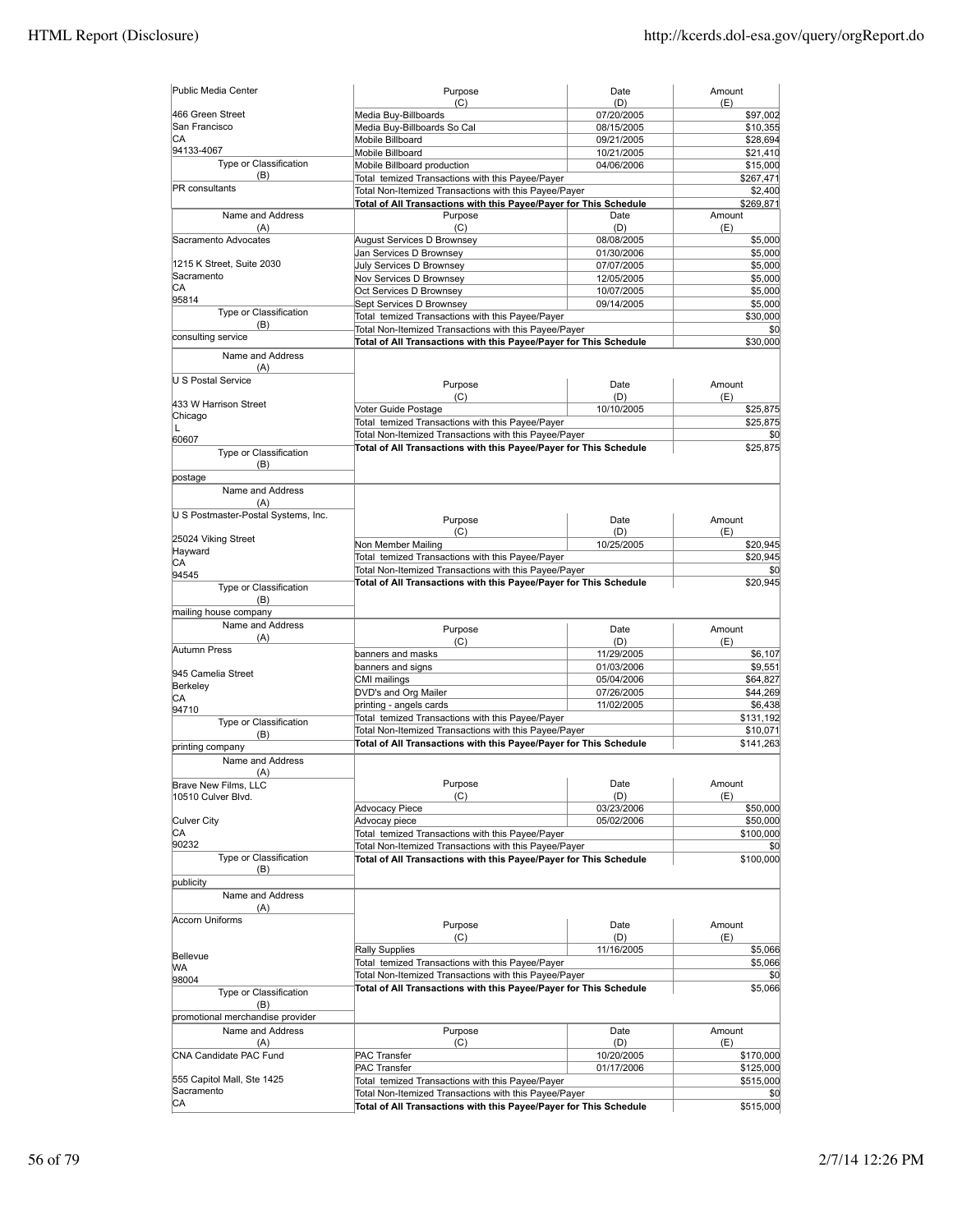| 95814                              | Purpose                                                                      | Date       | Amount              |
|------------------------------------|------------------------------------------------------------------------------|------------|---------------------|
| Type or Classification             | (C)                                                                          | (D)        | (E)                 |
| (B)                                | PAC Transfer                                                                 | 04/11/2006 | \$80,000            |
| political action committee         | PAC Transfer                                                                 | 02/28/2006 | \$50,000            |
|                                    | <b>PAC Transfer</b>                                                          | 06/02/2006 | \$50,000            |
|                                    | PAC Transfer                                                                 | 05/12/2006 | \$40,000            |
|                                    | Total temized Transactions with this Payee/Payer                             |            | \$515,000           |
|                                    | Total Non-Itemized Transactions with this Payee/Payer                        |            | \$0                 |
| Name and Address                   | Total of All Transactions with this Payee/Payer for This Schedule<br>Purpose | Date       | \$515,000<br>Amount |
| (A)                                | (C)                                                                          | (D)        | (E)                 |
| <b>CNA Initiative PAC</b>          | PAC Transfer                                                                 | 04/24/2006 | \$259,585           |
|                                    | PAC Transfer                                                                 | 05/12/2006 | \$258,070           |
| 555 Capitol Mall, Ste 1425         | <b>PAC Transfer</b>                                                          | 04/11/2006 | \$253,715           |
| Sacramento                         | PAC Transfer                                                                 | 04/11/2006 | \$249,500           |
| СA                                 | <b>PAC Transfer</b>                                                          | 05/12/2006 | \$155,751           |
| 95814                              | PAC Transfer                                                                 | 04/24/2006 | \$152,229           |
| Type or Classification             | <b>PAC Transfer</b>                                                          | 04/24/2006 | \$149,730           |
| (B)                                |                                                                              |            | \$1,478,580         |
| political action committee         | Total temized Transactions with this Payee/Payer                             |            |                     |
|                                    | Total Non-Itemized Transactions with this Payee/Payer                        |            | \$0                 |
|                                    | Total of All Transactions with this Payee/Payer for This Schedule            |            | \$1,478,580         |
| Name and Address                   |                                                                              |            |                     |
| (A)                                |                                                                              |            |                     |
| Digital Signature Inc              | Purpose                                                                      | Date       | Amount              |
|                                    | (C)                                                                          | (D)        | (E)                 |
| Santa Clara                        | Total temized Transactions with this Payee/Payer                             |            | \$0                 |
| СA                                 | Total Non-Itemized Transactions with this Payee/Payer                        |            | \$5,300             |
| 95050                              |                                                                              |            | \$5.300             |
| Type or Classification             | Total of All Transactions with this Payee/Payer for This Schedule            |            |                     |
| (B)                                |                                                                              |            |                     |
| promotional merchandise provider   |                                                                              |            |                     |
| Name and Address                   |                                                                              |            |                     |
| (A)                                | Purpose                                                                      | Date       | Amount              |
| Donordigital                       | (C)                                                                          | (D)        | (E)                 |
|                                    | August Consulting/Web site Develop                                           | 08/11/2005 | \$10,000            |
| 182 Second Street, Ste 400         | July Consulting/Web site Develop                                             | 07/15/2005 | \$10,000            |
| San Francisco                      | June, Sept, Oct Consulting/Web site Develop                                  | 11/02/2005 | \$30,000            |
| СA                                 | Nov Online Consulting                                                        | 11/28/2005 | \$7,500             |
| 94105                              | Total temized Transactions with this Payee/Payer                             |            | \$57,500            |
| Type or Classification             | Total Non-Itemized Transactions with this Payee/Payer                        |            | \$0                 |
| (B)                                | Total of All Transactions with this Payee/Payer for This Schedule            |            | \$57,500            |
| website developer                  |                                                                              |            |                     |
| Name and Address                   |                                                                              |            |                     |
| (A)                                |                                                                              |            |                     |
| Election Watchdog                  | Purpose                                                                      | Date       | Amount              |
|                                    | (C)                                                                          | (D)        | (E)                 |
| 777 S. Figueroa ST., 4050          | payment for website                                                          | 10/19/2005 | \$15,000            |
| Los Angeles                        | Total temized Transactions with this Payee/Payer                             |            | \$15,000            |
| СA                                 | Total Non-Itemized Transactions with this Payee/Payer                        |            | \$0                 |
| 90017                              | Total of All Transactions with this Payee/Payer for This Schedule            |            | \$15,000            |
| Type or Classification             |                                                                              |            |                     |
| (B)                                |                                                                              |            |                     |
| website designer                   |                                                                              |            |                     |
| Name and Address                   |                                                                              |            |                     |
| (A)                                |                                                                              |            |                     |
| Emerge                             | Purpose                                                                      | Date       | Amount              |
|                                    | (C)                                                                          | (D)        | (E)                 |
| 131 Steuart St., Ste 300           | 5/23/06 student outreach reception                                           | 06/16/2006 | \$5,000             |
| San Francisco                      | Total temized Transactions with this Payee/Payer                             |            | \$5,000             |
| CA<br>94105                        | Total Non-Itemized Transactions with this Payee/Payer                        |            | \$0                 |
| Type or Classification             | Total of All Transactions with this Payee/Payer for This Schedule            |            | \$5,000             |
| (B)                                |                                                                              |            |                     |
| advocacy group                     |                                                                              |            |                     |
|                                    |                                                                              |            |                     |
| Name and Address<br>(A)            |                                                                              |            |                     |
| Foundation for Taxpayer & Consumer |                                                                              |            |                     |
| Rights                             | Purpose                                                                      | Date       | Amount              |
|                                    | (C)                                                                          | (D)        | (E)                 |
| 227 Broadway, Suite 303            | banners                                                                      | 09/12/2005 | \$16,508            |
| Santa Monica                       | Total temized Transactions with this Payee/Payer                             |            | \$16,508            |
| СA                                 | Total Non-Itemized Transactions with this Payee/Payer                        |            | \$0                 |
| 90401                              | Total of All Transactions with this Payee/Payer for This Schedule            |            | \$16,508            |
| Type or Classification             |                                                                              |            |                     |
| (B)                                |                                                                              |            |                     |
| non profit organization            |                                                                              |            |                     |
| Name and Address                   | Purpose                                                                      | Date       | Amount              |
| (A)                                | (C)                                                                          | (D)        | (E)                 |
| Franciscan Lines                   | transportation for 5/23/05 rally                                             | 07/05/2005 | \$10,130            |
|                                    | Total temized Transactions with this Payee/Payer                             |            | \$10,130            |
| 300 Toland Street                  | Total Non-Itemized Transactions with this Payee/Payer                        |            |                     |
| San Francisco                      | Total of All Transactions with this Payee/Payer for This Schedule            |            | \$10,130            |
|                                    |                                                                              |            |                     |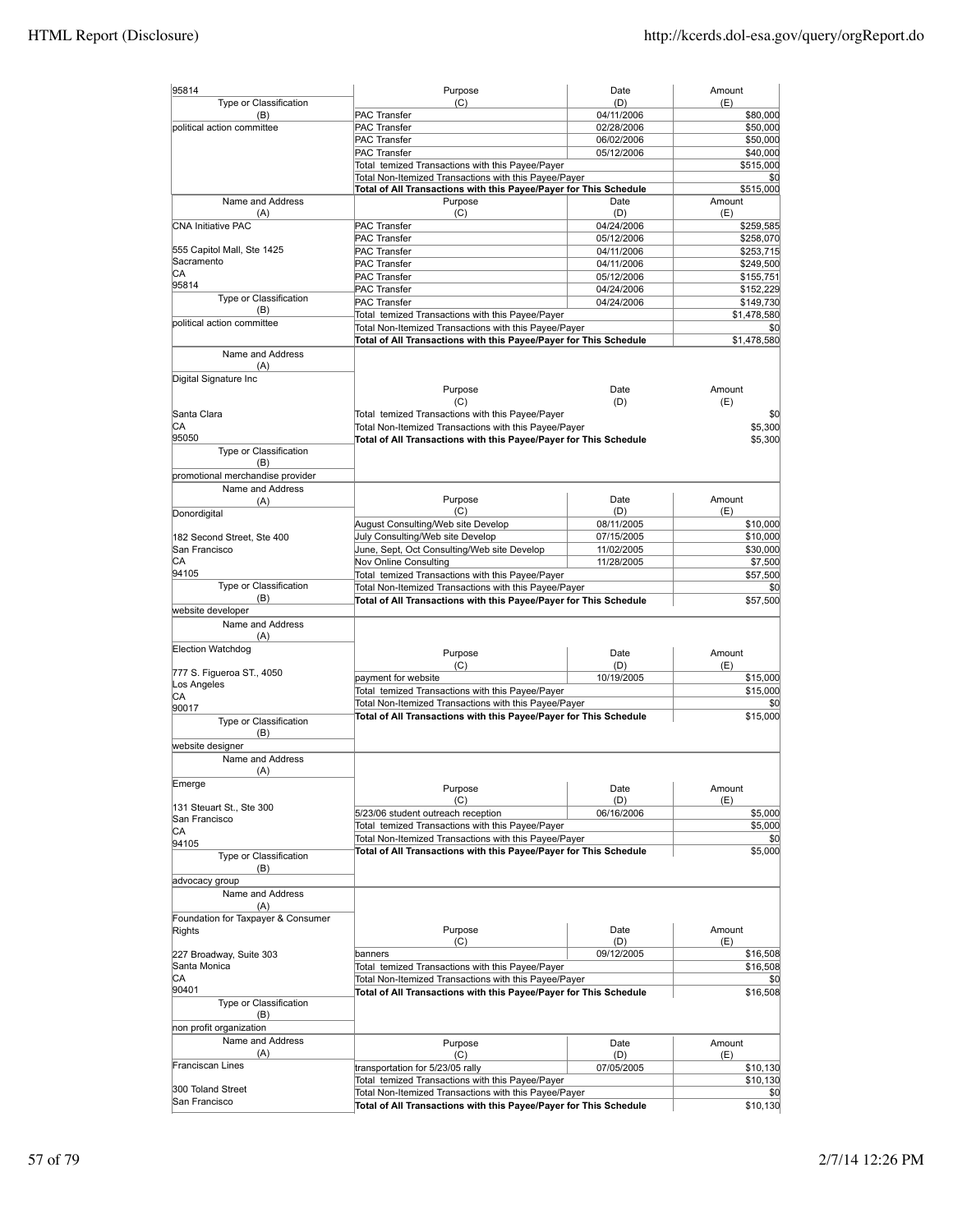| lca                                                                        |                                                                   |      |        |         |
|----------------------------------------------------------------------------|-------------------------------------------------------------------|------|--------|---------|
| 94124                                                                      |                                                                   |      |        |         |
| Type or Classification                                                     |                                                                   |      |        |         |
| (B)                                                                        |                                                                   |      |        |         |
| bus rental                                                                 |                                                                   |      |        |         |
| Name and Address                                                           |                                                                   |      |        |         |
| (A)                                                                        |                                                                   |      |        |         |
| GetActive                                                                  |                                                                   |      |        |         |
|                                                                            | Purpose                                                           | Date | Amount |         |
| 2855 Telegraph Ave. Ste 600                                                | (C)                                                               | (D)  | (E)    |         |
| Berkeley                                                                   | Total temized Transactions with this Payee/Payer                  |      |        | \$0     |
| CA                                                                         | Total Non-Itemized Transactions with this Payee/Payer             |      |        | \$9,825 |
| 94705                                                                      | Total of All Transactions with this Payee/Payer for This Schedule |      |        | \$9,825 |
| Type or Classification                                                     |                                                                   |      |        |         |
| (B)                                                                        |                                                                   |      |        |         |
| webhost                                                                    |                                                                   |      |        |         |
| $F_{\text{a} \text{ and } I} M 2 (D_{\text{a} \text{,} \text{lead}} 2002)$ |                                                                   |      |        |         |

webhost Form LM-2 (Revised 2003)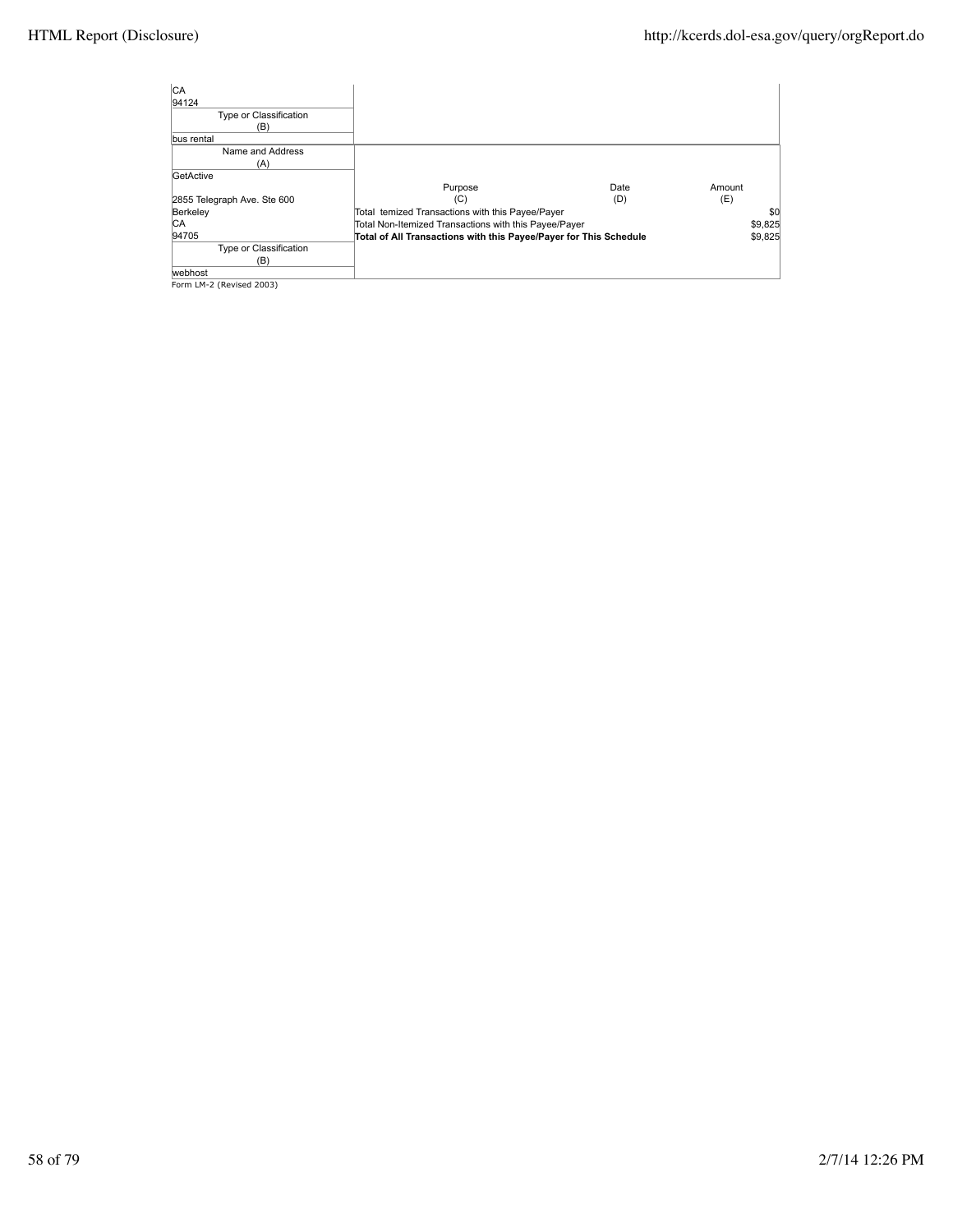## **SCHEDULE 17 - CONTRIBUTIONS, GIFTS & GRANTS** FLE NUMBER: 015-724

| Name and Address                       |                                                                   |            |          |
|----------------------------------------|-------------------------------------------------------------------|------------|----------|
| (A)                                    | Purpose                                                           | Date       | Amount   |
| American Air                           | (C)                                                               | (D)        | (E)      |
| P.O. Box 619612                        | <b>RN</b> Travel                                                  | 10/25/2005 | \$29,260 |
| Dallas                                 | RN Travel                                                         | 11/25/2005 | \$6,861  |
| ΠX                                     | RN Travel                                                         | 12/15/2005 | \$6,066  |
| 75261-9612                             | Total temized Transactions with this Payee/Payer                  |            | \$42,187 |
| Type or Classification                 | Total Non-Itemized Transactions with this Payee/Payer             |            | \$3,873  |
| (B)                                    | Total of All Transactions with this Payee/Payer for This Schedule |            | \$46,060 |
| airline company                        |                                                                   |            |          |
| Name and Address                       |                                                                   |            |          |
| (A)                                    |                                                                   |            |          |
| Whirry, Robert                         |                                                                   |            |          |
|                                        | Purpose                                                           | Date       | Amount   |
| 666-A Castro Street                    | (C)                                                               | (D)        | (E)      |
| San Francisco                          | Total temized Transactions with this Payee/Payer                  |            | \$0      |
| CА                                     | Total Non-Itemized Transactions with this Payee/Payer             |            | \$26,000 |
| 94114                                  | Total of All Transactions with this Payee/Payer for This Schedule |            | \$26,000 |
| Type or Classification                 |                                                                   |            |          |
| (B)                                    |                                                                   |            |          |
| consultant                             |                                                                   |            |          |
| Name and Address                       |                                                                   |            |          |
| (A)<br>California Nurses Foundation    |                                                                   |            |          |
|                                        | Purpose                                                           | Date       | Amount   |
| 1970 Broadway, ste 260                 | (C)                                                               | (D)        | (E)      |
| Oakland                                | Spaulding Scholarhips 2005-2006                                   | 03/15/2006 | \$10,000 |
| СA                                     | Total temized Transactions with this Payee/Payer                  |            | \$10,000 |
| 94612                                  | Total Non-Itemized Transactions with this Payee/Payer             |            | \$0      |
| Type or Classification                 | Total of All Transactions with this Payee/Payer for This Schedule |            | \$10,000 |
| (B)                                    |                                                                   |            |          |
| non profit organization                |                                                                   |            |          |
| Name and Address                       |                                                                   |            |          |
| (A)                                    |                                                                   |            |          |
| Center for the Study of Responsive Law | Purpose                                                           | Date       | Amount   |
| PO Box 19367                           | (C)                                                               | (D)        | (E)      |
|                                        | Donation 40th Ann Unsafe at Any Speed                             | 11/15/2005 | \$5,000  |
| Washington                             | Total temized Transactions with this Payee/Payer                  |            | \$5,000  |
| DС<br>20036                            | Total Non-Itemized Transactions with this Payee/Payer             |            | \$0      |
| Type or Classification                 | Total of All Transactions with this Payee/Payer for This Schedule |            | \$5,000  |
| (B)                                    |                                                                   |            |          |
| legal firm                             |                                                                   |            |          |
| Name and Address                       |                                                                   |            |          |
| (A)                                    |                                                                   |            |          |
| Continental Airlines                   | Purpose                                                           | Date       | Amount   |
|                                        | (C)                                                               | (D)        | (E)      |
|                                        | Air Travel - Katrina Relief                                       | 10/25/2005 | \$28,592 |
| Houston                                | Air Travel - Katrina Relief                                       | 11/25/2005 | \$11,292 |
| ΠX                                     | Total temized Transactions with this Payee/Payer                  |            | \$39,884 |
| 70450                                  | Total Non-Itemized Transactions with this Payee/Payer             |            | \$8,804  |
| Type or Classification                 | Total of All Transactions with this Payee/Payer for This Schedule |            | \$48,688 |
| (B)                                    |                                                                   |            |          |
| airline company                        |                                                                   |            |          |
| Name and Address                       |                                                                   |            |          |
| (A)<br>Delta Air Lines                 |                                                                   |            |          |
|                                        | Purpose                                                           | Date       | Amount   |
| P O BOX 101212                         | (C)                                                               | (D)        | (E)      |
| Atlanta                                | <b>RN</b> Travel                                                  | 10/25/2005 | \$15,879 |
| GA                                     | Total temized Transactions with this Payee/Payer                  |            | \$15,879 |
| 30392-1212                             | Total Non-Itemized Transactions with this Payee/Payer             |            | \$11,751 |
| Type or Classification                 | Total of All Transactions with this Payee/Payer for This Schedule |            | \$27,630 |
| (B)                                    |                                                                   |            |          |
| airline company                        |                                                                   |            |          |
| Name and Address                       |                                                                   |            |          |
| (A)                                    |                                                                   |            |          |
| Foundation for Taxpayer & Consumer     |                                                                   |            |          |
| Rights                                 | Purpose                                                           | Date       | Amount   |
|                                        | (C)                                                               | (D)        | (E)      |
| 227 Broadway, Suite 303                | Awards dinner                                                     | 01/10/2006 | \$60,000 |
| Santa Monica                           | Total temized Transactions with this Payee/Payer                  |            | \$60,000 |
| CA                                     | Total Non-Itemized Transactions with this Payee/Payer             |            | \$0      |
| 90401                                  | Total of All Transactions with this Payee/Payer for This Schedule |            | \$60,000 |
| Type or Classification                 |                                                                   |            |          |
| (B)<br>non profit organization         |                                                                   |            |          |
| Form LM-2 (Revised 2003)               |                                                                   |            |          |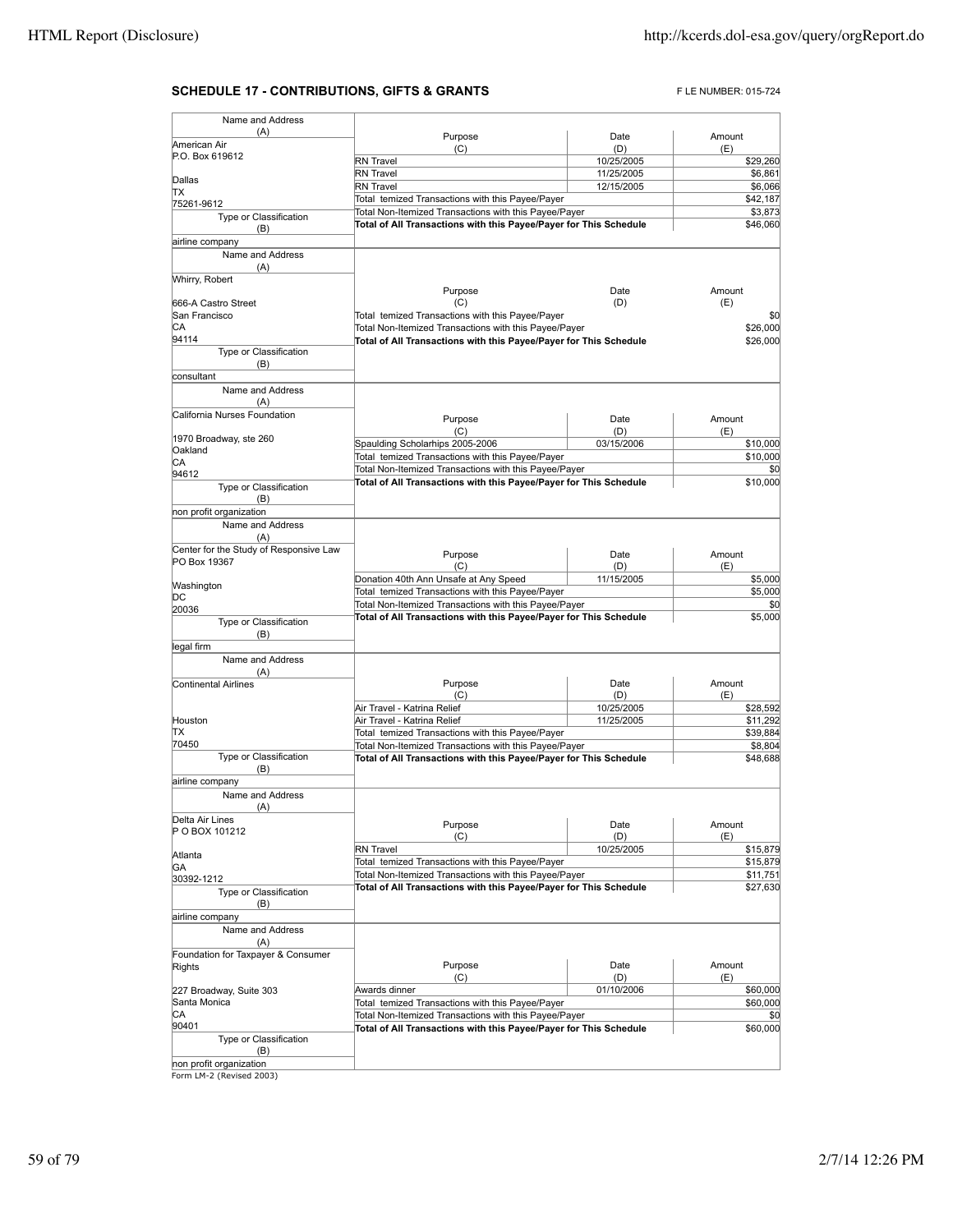## **SCHEDULE 18 - GENERAL OVERHEAD FLE NUMBER: 015-724**

| Name and Address                            |                                                                                                                            |                          |                      |
|---------------------------------------------|----------------------------------------------------------------------------------------------------------------------------|--------------------------|----------------------|
| (A)<br>1212 S. Michigan Ave.                |                                                                                                                            |                          |                      |
|                                             | Purpose                                                                                                                    | Date<br>(D)              | Amount               |
| 1212 S. Michigan Ave.                       | (C)<br>July 2005 Rent                                                                                                      | 07/01/2005               | (E)<br>\$7,498       |
| Chicago                                     | Total temized Transactions with this Payee/Payer                                                                           |                          | \$7,498              |
| L<br>60605                                  | Total Non-Itemized Transactions with this Payee/Payer                                                                      |                          | \$22,831             |
| Type or Classification                      | Total of All Transactions with this Payee/Payer for This Schedule                                                          |                          | \$30,329             |
| (B)                                         |                                                                                                                            |                          |                      |
| landlord                                    |                                                                                                                            |                          |                      |
| Name and Address                            |                                                                                                                            |                          |                      |
| (A)                                         | Purpose                                                                                                                    | Date                     | Amount               |
| Alameda County Tax Collector                | (C)                                                                                                                        | (D)                      | (E)                  |
| 1221 Oak Street                             | Property taxes                                                                                                             | 12/05/2005               | \$29,977             |
| Oakland                                     | Property taxes                                                                                                             | 03/06/2006               | \$29,977             |
| СA                                          | Total temized Transactions with this Payee/Payer                                                                           |                          | \$59,954             |
| 94612-4286                                  | Total Non-Itemized Transactions with this Payee/Payer                                                                      |                          | \$4,206              |
| Type or Classification<br>(B)               | Total of All Transactions with this Payee/Payer for This Schedule                                                          |                          | \$64,160             |
| tax collector                               |                                                                                                                            |                          |                      |
| Name and Address                            |                                                                                                                            |                          |                      |
| (A)                                         |                                                                                                                            |                          |                      |
| Harrison, Ogden, Wolcott, LLC               | Purpose                                                                                                                    | Date                     | Amount               |
|                                             | (C)                                                                                                                        | (D)                      | (E)                  |
| C/O Red Castle Restaurant<br>Chicago        | Final Payment - Ogden Avenue                                                                                               | 09/20/2005               | \$8,000              |
| L                                           | Total temized Transactions with this Payee/Payer                                                                           |                          | \$8,000              |
| 60612                                       | Total Non-Itemized Transactions with this Payee/Payer                                                                      |                          | \$8,100              |
| Type or Classification                      | Total of All Transactions with this Payee/Payer for This Schedule                                                          |                          | \$16,100             |
| (B)                                         |                                                                                                                            |                          |                      |
| andlord                                     |                                                                                                                            |                          |                      |
| Name and Address<br>(A)                     |                                                                                                                            |                          |                      |
| Hawoth & Associates                         |                                                                                                                            |                          |                      |
|                                             | Purpose                                                                                                                    | Date                     | Amount               |
| 450 North Brand Blvd, Ste150                | (C)                                                                                                                        | (D)                      | (E)                  |
| Glendale                                    | Total temized Transactions with this Payee/Payer                                                                           |                          | \$0                  |
| CA<br>91203                                 | Total Non-Itemized Transactions with this Payee/Payer<br>Total of All Transactions with this Payee/Payer for This Schedule |                          | \$41,180<br>\$41,180 |
| Type or Classification                      |                                                                                                                            |                          |                      |
| (B)                                         |                                                                                                                            |                          |                      |
| landlord                                    |                                                                                                                            |                          |                      |
| Name and Address                            |                                                                                                                            |                          |                      |
| (A)                                         |                                                                                                                            |                          |                      |
| Health Leaders-InterStudy<br>P.O. Box 83122 | Purpose                                                                                                                    | Date                     | Amount               |
|                                             | (C)                                                                                                                        | (D)                      | (E)                  |
| Woburn                                      | health industry research<br>Total temized Transactions with this Payee/Payer                                               | 02/09/2006               | \$9,000<br>\$9,000   |
| MА                                          | Total Non-Itemized Transactions with this Payee/Payer                                                                      |                          | \$0                  |
| 01813-3122                                  | Total of All Transactions with this Payee/Payer for This Schedule                                                          |                          | \$9,000              |
| Type or Classification<br>(B)               |                                                                                                                            |                          |                      |
| research                                    |                                                                                                                            |                          |                      |
| Name and Address                            |                                                                                                                            |                          |                      |
| (A)                                         | Purpose                                                                                                                    | Date                     | Amount               |
| Alliance Graphics                           | (C)                                                                                                                        | (D)                      | (E)                  |
| 905 Parker Street                           | promotional items<br>promotional items                                                                                     | 09/19/2005<br>10/21/2005 | \$31,534<br>\$23,825 |
| Berkeley                                    | promotional items                                                                                                          | 08/03/2005               | \$21,270             |
| СA                                          | promotional items                                                                                                          | 11/17/2005               | \$12,229             |
| 94710                                       | Total temized Transactions with this Payee/Payer                                                                           |                          | \$88,858             |
| Type or Classification                      | Total Non-Itemized Transactions with this Payee/Payer                                                                      |                          | \$4,850              |
| (B)                                         | Total of All Transactions with this Payee/Payer for This Schedule                                                          |                          | \$93,708             |
| promotional merchandise provider            |                                                                                                                            |                          |                      |
| Name and Address<br>(A)                     | Purpose<br>(C)                                                                                                             | Date<br>(D)              | Amount<br>(E)        |
| HSP Central, Inc.                           | April services and support                                                                                                 | 04/24/2006               | \$37,527             |
|                                             | Aug services and support                                                                                                   | 08/25/2005               | \$33,813             |
| 1592 Union St #237                          | Dec services and support                                                                                                   | 12/27/2005               | \$35,955             |
| San Francisco                               | Feb services and support                                                                                                   | 02/27/2006               | \$38,476             |
| СA<br>94123                                 | Jan services and support                                                                                                   | 01/23/2006               | \$38,244             |
| Type or Classification                      | July services and support                                                                                                  | 07/26/2005               | \$33,382             |
| (B)                                         | June services and support<br>March services and support                                                                    | 06/23/2006               | \$33,705             |
| IT service provider                         | May services and support                                                                                                   | 03/30/2006<br>05/30/2006 | \$38,816<br>\$36,002 |
|                                             | Nov services and support                                                                                                   | 11/22/2005               | \$37,850             |
|                                             | Total temized Transactions with this Payee/Payer                                                                           |                          | \$437,777            |
|                                             | Total Non-Itemized Transactions with this Payee/Payer                                                                      |                          | \$350                |
|                                             | Total of All Transactions with this Payee/Payer for This Schedule                                                          |                          | \$438,127            |
|                                             |                                                                                                                            |                          |                      |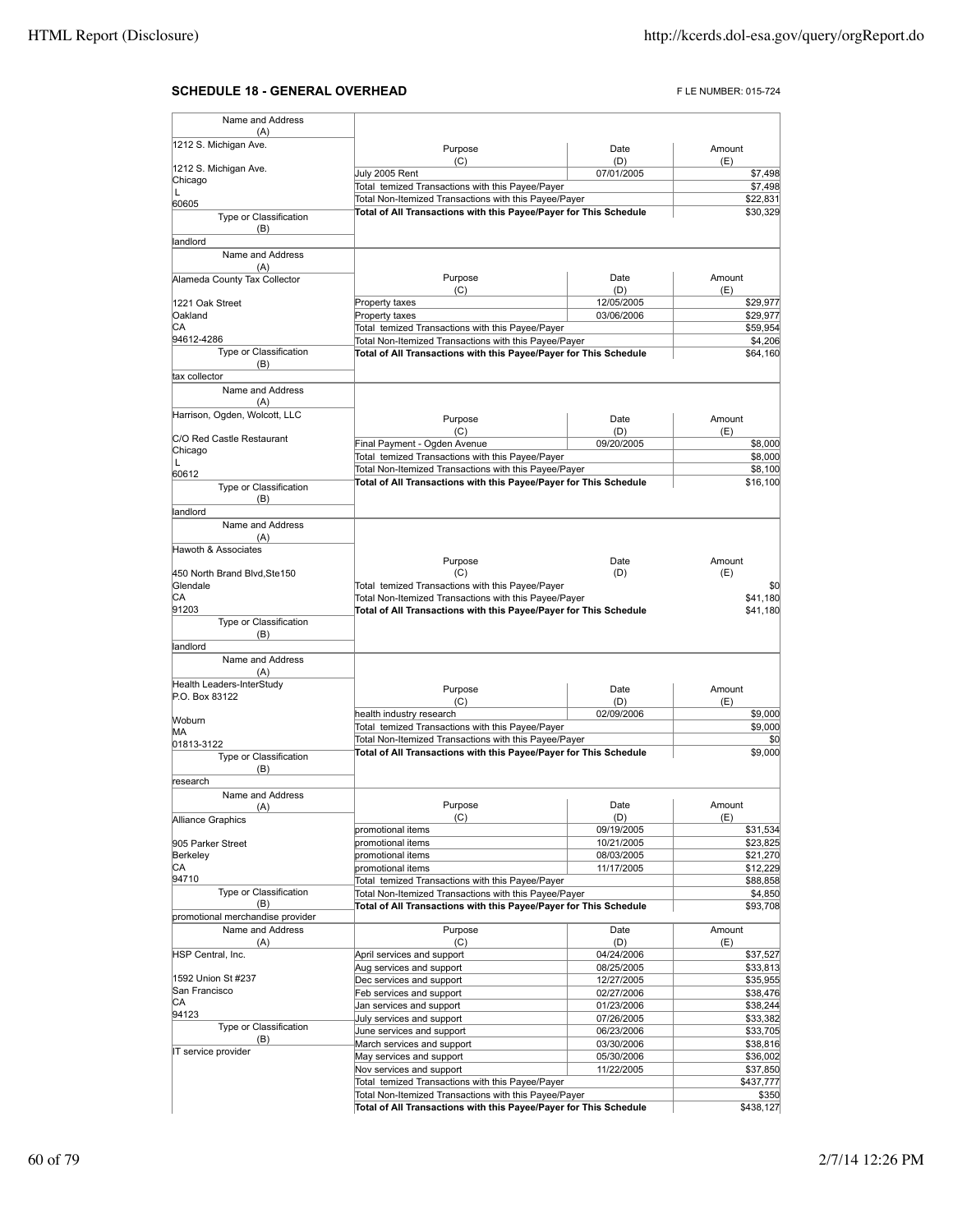| (C)<br>(D)<br>Oct services and support<br>10/28/2005<br>Sept services and support<br>09/26/2005<br>Total temized Transactions with this Payee/Payer<br>Total Non-Itemized Transactions with this Payee/Payer<br>Total of All Transactions with this Payee/Payer for This Schedule<br>Name and Address<br>Purpose<br>Date<br>(C)<br>(D)<br>(A)<br>kon Financial Services<br>03/30/2006<br>apr copier lease<br>PO Box 650073<br>Aug copier lease<br>08/08/2005<br>dec copier lease<br>11/17/2005<br>Dallas<br>feb copier lease<br>01/23/2006<br>TХ<br>12/27/2005<br>jan copier lease<br>75265-0073<br>06/27/2006<br>july copier lease<br>Type or Classification<br>05/30/2006<br>june copier lease<br>(B)<br>02/27/2006<br>mar copier lease<br>leasing company<br>04/24/2006<br>may copier lease<br>10/21/2005<br>nov copier lease<br>oct copier lease<br>09/26/2005<br>08/25/2005<br>sept copier lease<br>Total temized Transactions with this Payee/Payer<br>Total Non-Itemized Transactions with this Payee/Payer<br>Total of All Transactions with this Payee/Payer for This Schedule<br>Name and Address<br>(A)<br>kon Office Solutions(Box802566)<br>Date<br>Purpose<br>PO Box 802566<br>(C)<br>(D)<br>Total temized Transactions with this Payee/Payer<br>Chicago<br>L<br>Total Non-Itemized Transactions with this Payee/Payer<br>60680-2566<br>Total of All Transactions with this Payee/Payer for This Schedule<br>Type or Classification<br>(B)<br>office supplies vendor<br>Name and Address<br>(A)<br>kon Office Solutions-POBox7420<br>Purpose<br>P O Box 7420<br>Date<br>(C)<br>(D)<br>Pasadena<br>Total temized Transactions with this Payee/Payer<br>СA<br>Total Non-Itemized Transactions with this Payee/Payer<br>91109-7420<br>Total of All Transactions with this Payee/Payer for This Schedule<br>Type or Classification<br>(B)<br>office supplies vendor<br>Name and Address<br>(A)<br>kon Office Soultions- MS-11069<br>Purpose<br>Date<br>P.O. Box 198727<br>(C)<br>(D)<br>Total temized Transactions with this Payee/Payer<br>Atlanta<br>GА<br>Total Non-Itemized Transactions with this Payee/Payer<br>30384-8727<br>Total of All Transactions with this Payee/Payer for This Schedule<br>Type or Classification<br>(B)<br>office supplies vendor<br>Name and Address<br>(A)<br>MG Technologies Inc.<br>Dept 4393<br>Purpose<br>Date<br>(C)<br>(D)<br>Carol Stream<br>Total temized Transactions with this Payee/Payer<br>L<br>Total Non-Itemized Transactions with this Payee/Payer<br>60122<br>Total of All Transactions with this Payee/Payer for This Schedule<br>Type or Classification<br>(B)<br>telecommunications company<br>Name and Address<br>(A)<br>Insight<br>P.O Box 78825<br>Purpose<br>Date<br>(C)<br>(D)<br>Phoenix<br>Total temized Transactions with this Payee/Payer<br>ΑZ<br>Total Non-Itemized Transactions with this Payee/Payer<br>85062-8825<br>Total of All Transactions with this Payee/Payer for This Schedule<br>Type or Classification<br>(B)<br>office supplies vendor<br>Name and Address<br>Purpose<br>Date<br>(A)<br>(C)<br>(D)<br>Total temized Transactions with this Payee/Payer | Amount |                      |
|------------------------------------------------------------------------------------------------------------------------------------------------------------------------------------------------------------------------------------------------------------------------------------------------------------------------------------------------------------------------------------------------------------------------------------------------------------------------------------------------------------------------------------------------------------------------------------------------------------------------------------------------------------------------------------------------------------------------------------------------------------------------------------------------------------------------------------------------------------------------------------------------------------------------------------------------------------------------------------------------------------------------------------------------------------------------------------------------------------------------------------------------------------------------------------------------------------------------------------------------------------------------------------------------------------------------------------------------------------------------------------------------------------------------------------------------------------------------------------------------------------------------------------------------------------------------------------------------------------------------------------------------------------------------------------------------------------------------------------------------------------------------------------------------------------------------------------------------------------------------------------------------------------------------------------------------------------------------------------------------------------------------------------------------------------------------------------------------------------------------------------------------------------------------------------------------------------------------------------------------------------------------------------------------------------------------------------------------------------------------------------------------------------------------------------------------------------------------------------------------------------------------------------------------------------------------------------------------------------------------------------------------------------------------------------------------------------------------------------------------------------------------------------------------------------------------------------------------------------------------------------------------------------------------------------------------------------------------------------------------------------------------------------------------------------------------------------------------------------------------------------------------|--------|----------------------|
|                                                                                                                                                                                                                                                                                                                                                                                                                                                                                                                                                                                                                                                                                                                                                                                                                                                                                                                                                                                                                                                                                                                                                                                                                                                                                                                                                                                                                                                                                                                                                                                                                                                                                                                                                                                                                                                                                                                                                                                                                                                                                                                                                                                                                                                                                                                                                                                                                                                                                                                                                                                                                                                                                                                                                                                                                                                                                                                                                                                                                                                                                                                                                | (E)    |                      |
|                                                                                                                                                                                                                                                                                                                                                                                                                                                                                                                                                                                                                                                                                                                                                                                                                                                                                                                                                                                                                                                                                                                                                                                                                                                                                                                                                                                                                                                                                                                                                                                                                                                                                                                                                                                                                                                                                                                                                                                                                                                                                                                                                                                                                                                                                                                                                                                                                                                                                                                                                                                                                                                                                                                                                                                                                                                                                                                                                                                                                                                                                                                                                |        | \$35,405             |
|                                                                                                                                                                                                                                                                                                                                                                                                                                                                                                                                                                                                                                                                                                                                                                                                                                                                                                                                                                                                                                                                                                                                                                                                                                                                                                                                                                                                                                                                                                                                                                                                                                                                                                                                                                                                                                                                                                                                                                                                                                                                                                                                                                                                                                                                                                                                                                                                                                                                                                                                                                                                                                                                                                                                                                                                                                                                                                                                                                                                                                                                                                                                                |        | \$38,602             |
|                                                                                                                                                                                                                                                                                                                                                                                                                                                                                                                                                                                                                                                                                                                                                                                                                                                                                                                                                                                                                                                                                                                                                                                                                                                                                                                                                                                                                                                                                                                                                                                                                                                                                                                                                                                                                                                                                                                                                                                                                                                                                                                                                                                                                                                                                                                                                                                                                                                                                                                                                                                                                                                                                                                                                                                                                                                                                                                                                                                                                                                                                                                                                |        | \$437,777<br>\$350   |
|                                                                                                                                                                                                                                                                                                                                                                                                                                                                                                                                                                                                                                                                                                                                                                                                                                                                                                                                                                                                                                                                                                                                                                                                                                                                                                                                                                                                                                                                                                                                                                                                                                                                                                                                                                                                                                                                                                                                                                                                                                                                                                                                                                                                                                                                                                                                                                                                                                                                                                                                                                                                                                                                                                                                                                                                                                                                                                                                                                                                                                                                                                                                                |        | \$438,127            |
|                                                                                                                                                                                                                                                                                                                                                                                                                                                                                                                                                                                                                                                                                                                                                                                                                                                                                                                                                                                                                                                                                                                                                                                                                                                                                                                                                                                                                                                                                                                                                                                                                                                                                                                                                                                                                                                                                                                                                                                                                                                                                                                                                                                                                                                                                                                                                                                                                                                                                                                                                                                                                                                                                                                                                                                                                                                                                                                                                                                                                                                                                                                                                | Amount |                      |
|                                                                                                                                                                                                                                                                                                                                                                                                                                                                                                                                                                                                                                                                                                                                                                                                                                                                                                                                                                                                                                                                                                                                                                                                                                                                                                                                                                                                                                                                                                                                                                                                                                                                                                                                                                                                                                                                                                                                                                                                                                                                                                                                                                                                                                                                                                                                                                                                                                                                                                                                                                                                                                                                                                                                                                                                                                                                                                                                                                                                                                                                                                                                                | (E)    |                      |
|                                                                                                                                                                                                                                                                                                                                                                                                                                                                                                                                                                                                                                                                                                                                                                                                                                                                                                                                                                                                                                                                                                                                                                                                                                                                                                                                                                                                                                                                                                                                                                                                                                                                                                                                                                                                                                                                                                                                                                                                                                                                                                                                                                                                                                                                                                                                                                                                                                                                                                                                                                                                                                                                                                                                                                                                                                                                                                                                                                                                                                                                                                                                                |        | \$19,752             |
|                                                                                                                                                                                                                                                                                                                                                                                                                                                                                                                                                                                                                                                                                                                                                                                                                                                                                                                                                                                                                                                                                                                                                                                                                                                                                                                                                                                                                                                                                                                                                                                                                                                                                                                                                                                                                                                                                                                                                                                                                                                                                                                                                                                                                                                                                                                                                                                                                                                                                                                                                                                                                                                                                                                                                                                                                                                                                                                                                                                                                                                                                                                                                |        | \$18,502             |
|                                                                                                                                                                                                                                                                                                                                                                                                                                                                                                                                                                                                                                                                                                                                                                                                                                                                                                                                                                                                                                                                                                                                                                                                                                                                                                                                                                                                                                                                                                                                                                                                                                                                                                                                                                                                                                                                                                                                                                                                                                                                                                                                                                                                                                                                                                                                                                                                                                                                                                                                                                                                                                                                                                                                                                                                                                                                                                                                                                                                                                                                                                                                                |        | \$18,502             |
|                                                                                                                                                                                                                                                                                                                                                                                                                                                                                                                                                                                                                                                                                                                                                                                                                                                                                                                                                                                                                                                                                                                                                                                                                                                                                                                                                                                                                                                                                                                                                                                                                                                                                                                                                                                                                                                                                                                                                                                                                                                                                                                                                                                                                                                                                                                                                                                                                                                                                                                                                                                                                                                                                                                                                                                                                                                                                                                                                                                                                                                                                                                                                |        | \$18,273             |
|                                                                                                                                                                                                                                                                                                                                                                                                                                                                                                                                                                                                                                                                                                                                                                                                                                                                                                                                                                                                                                                                                                                                                                                                                                                                                                                                                                                                                                                                                                                                                                                                                                                                                                                                                                                                                                                                                                                                                                                                                                                                                                                                                                                                                                                                                                                                                                                                                                                                                                                                                                                                                                                                                                                                                                                                                                                                                                                                                                                                                                                                                                                                                |        | \$20,557             |
|                                                                                                                                                                                                                                                                                                                                                                                                                                                                                                                                                                                                                                                                                                                                                                                                                                                                                                                                                                                                                                                                                                                                                                                                                                                                                                                                                                                                                                                                                                                                                                                                                                                                                                                                                                                                                                                                                                                                                                                                                                                                                                                                                                                                                                                                                                                                                                                                                                                                                                                                                                                                                                                                                                                                                                                                                                                                                                                                                                                                                                                                                                                                                |        | \$19,013             |
|                                                                                                                                                                                                                                                                                                                                                                                                                                                                                                                                                                                                                                                                                                                                                                                                                                                                                                                                                                                                                                                                                                                                                                                                                                                                                                                                                                                                                                                                                                                                                                                                                                                                                                                                                                                                                                                                                                                                                                                                                                                                                                                                                                                                                                                                                                                                                                                                                                                                                                                                                                                                                                                                                                                                                                                                                                                                                                                                                                                                                                                                                                                                                |        | \$19,013             |
|                                                                                                                                                                                                                                                                                                                                                                                                                                                                                                                                                                                                                                                                                                                                                                                                                                                                                                                                                                                                                                                                                                                                                                                                                                                                                                                                                                                                                                                                                                                                                                                                                                                                                                                                                                                                                                                                                                                                                                                                                                                                                                                                                                                                                                                                                                                                                                                                                                                                                                                                                                                                                                                                                                                                                                                                                                                                                                                                                                                                                                                                                                                                                |        | \$18,273<br>\$22,990 |
|                                                                                                                                                                                                                                                                                                                                                                                                                                                                                                                                                                                                                                                                                                                                                                                                                                                                                                                                                                                                                                                                                                                                                                                                                                                                                                                                                                                                                                                                                                                                                                                                                                                                                                                                                                                                                                                                                                                                                                                                                                                                                                                                                                                                                                                                                                                                                                                                                                                                                                                                                                                                                                                                                                                                                                                                                                                                                                                                                                                                                                                                                                                                                |        | \$18,502             |
|                                                                                                                                                                                                                                                                                                                                                                                                                                                                                                                                                                                                                                                                                                                                                                                                                                                                                                                                                                                                                                                                                                                                                                                                                                                                                                                                                                                                                                                                                                                                                                                                                                                                                                                                                                                                                                                                                                                                                                                                                                                                                                                                                                                                                                                                                                                                                                                                                                                                                                                                                                                                                                                                                                                                                                                                                                                                                                                                                                                                                                                                                                                                                |        | \$18,502             |
|                                                                                                                                                                                                                                                                                                                                                                                                                                                                                                                                                                                                                                                                                                                                                                                                                                                                                                                                                                                                                                                                                                                                                                                                                                                                                                                                                                                                                                                                                                                                                                                                                                                                                                                                                                                                                                                                                                                                                                                                                                                                                                                                                                                                                                                                                                                                                                                                                                                                                                                                                                                                                                                                                                                                                                                                                                                                                                                                                                                                                                                                                                                                                |        | \$18,502             |
|                                                                                                                                                                                                                                                                                                                                                                                                                                                                                                                                                                                                                                                                                                                                                                                                                                                                                                                                                                                                                                                                                                                                                                                                                                                                                                                                                                                                                                                                                                                                                                                                                                                                                                                                                                                                                                                                                                                                                                                                                                                                                                                                                                                                                                                                                                                                                                                                                                                                                                                                                                                                                                                                                                                                                                                                                                                                                                                                                                                                                                                                                                                                                |        | \$230,381            |
|                                                                                                                                                                                                                                                                                                                                                                                                                                                                                                                                                                                                                                                                                                                                                                                                                                                                                                                                                                                                                                                                                                                                                                                                                                                                                                                                                                                                                                                                                                                                                                                                                                                                                                                                                                                                                                                                                                                                                                                                                                                                                                                                                                                                                                                                                                                                                                                                                                                                                                                                                                                                                                                                                                                                                                                                                                                                                                                                                                                                                                                                                                                                                |        | \$0                  |
|                                                                                                                                                                                                                                                                                                                                                                                                                                                                                                                                                                                                                                                                                                                                                                                                                                                                                                                                                                                                                                                                                                                                                                                                                                                                                                                                                                                                                                                                                                                                                                                                                                                                                                                                                                                                                                                                                                                                                                                                                                                                                                                                                                                                                                                                                                                                                                                                                                                                                                                                                                                                                                                                                                                                                                                                                                                                                                                                                                                                                                                                                                                                                |        | \$230,381            |
|                                                                                                                                                                                                                                                                                                                                                                                                                                                                                                                                                                                                                                                                                                                                                                                                                                                                                                                                                                                                                                                                                                                                                                                                                                                                                                                                                                                                                                                                                                                                                                                                                                                                                                                                                                                                                                                                                                                                                                                                                                                                                                                                                                                                                                                                                                                                                                                                                                                                                                                                                                                                                                                                                                                                                                                                                                                                                                                                                                                                                                                                                                                                                |        |                      |
|                                                                                                                                                                                                                                                                                                                                                                                                                                                                                                                                                                                                                                                                                                                                                                                                                                                                                                                                                                                                                                                                                                                                                                                                                                                                                                                                                                                                                                                                                                                                                                                                                                                                                                                                                                                                                                                                                                                                                                                                                                                                                                                                                                                                                                                                                                                                                                                                                                                                                                                                                                                                                                                                                                                                                                                                                                                                                                                                                                                                                                                                                                                                                |        |                      |
|                                                                                                                                                                                                                                                                                                                                                                                                                                                                                                                                                                                                                                                                                                                                                                                                                                                                                                                                                                                                                                                                                                                                                                                                                                                                                                                                                                                                                                                                                                                                                                                                                                                                                                                                                                                                                                                                                                                                                                                                                                                                                                                                                                                                                                                                                                                                                                                                                                                                                                                                                                                                                                                                                                                                                                                                                                                                                                                                                                                                                                                                                                                                                |        |                      |
|                                                                                                                                                                                                                                                                                                                                                                                                                                                                                                                                                                                                                                                                                                                                                                                                                                                                                                                                                                                                                                                                                                                                                                                                                                                                                                                                                                                                                                                                                                                                                                                                                                                                                                                                                                                                                                                                                                                                                                                                                                                                                                                                                                                                                                                                                                                                                                                                                                                                                                                                                                                                                                                                                                                                                                                                                                                                                                                                                                                                                                                                                                                                                | Amount |                      |
|                                                                                                                                                                                                                                                                                                                                                                                                                                                                                                                                                                                                                                                                                                                                                                                                                                                                                                                                                                                                                                                                                                                                                                                                                                                                                                                                                                                                                                                                                                                                                                                                                                                                                                                                                                                                                                                                                                                                                                                                                                                                                                                                                                                                                                                                                                                                                                                                                                                                                                                                                                                                                                                                                                                                                                                                                                                                                                                                                                                                                                                                                                                                                | (E)    |                      |
|                                                                                                                                                                                                                                                                                                                                                                                                                                                                                                                                                                                                                                                                                                                                                                                                                                                                                                                                                                                                                                                                                                                                                                                                                                                                                                                                                                                                                                                                                                                                                                                                                                                                                                                                                                                                                                                                                                                                                                                                                                                                                                                                                                                                                                                                                                                                                                                                                                                                                                                                                                                                                                                                                                                                                                                                                                                                                                                                                                                                                                                                                                                                                |        | \$0                  |
|                                                                                                                                                                                                                                                                                                                                                                                                                                                                                                                                                                                                                                                                                                                                                                                                                                                                                                                                                                                                                                                                                                                                                                                                                                                                                                                                                                                                                                                                                                                                                                                                                                                                                                                                                                                                                                                                                                                                                                                                                                                                                                                                                                                                                                                                                                                                                                                                                                                                                                                                                                                                                                                                                                                                                                                                                                                                                                                                                                                                                                                                                                                                                |        | \$8.754              |
|                                                                                                                                                                                                                                                                                                                                                                                                                                                                                                                                                                                                                                                                                                                                                                                                                                                                                                                                                                                                                                                                                                                                                                                                                                                                                                                                                                                                                                                                                                                                                                                                                                                                                                                                                                                                                                                                                                                                                                                                                                                                                                                                                                                                                                                                                                                                                                                                                                                                                                                                                                                                                                                                                                                                                                                                                                                                                                                                                                                                                                                                                                                                                |        | \$8,754              |
|                                                                                                                                                                                                                                                                                                                                                                                                                                                                                                                                                                                                                                                                                                                                                                                                                                                                                                                                                                                                                                                                                                                                                                                                                                                                                                                                                                                                                                                                                                                                                                                                                                                                                                                                                                                                                                                                                                                                                                                                                                                                                                                                                                                                                                                                                                                                                                                                                                                                                                                                                                                                                                                                                                                                                                                                                                                                                                                                                                                                                                                                                                                                                |        |                      |
|                                                                                                                                                                                                                                                                                                                                                                                                                                                                                                                                                                                                                                                                                                                                                                                                                                                                                                                                                                                                                                                                                                                                                                                                                                                                                                                                                                                                                                                                                                                                                                                                                                                                                                                                                                                                                                                                                                                                                                                                                                                                                                                                                                                                                                                                                                                                                                                                                                                                                                                                                                                                                                                                                                                                                                                                                                                                                                                                                                                                                                                                                                                                                |        |                      |
|                                                                                                                                                                                                                                                                                                                                                                                                                                                                                                                                                                                                                                                                                                                                                                                                                                                                                                                                                                                                                                                                                                                                                                                                                                                                                                                                                                                                                                                                                                                                                                                                                                                                                                                                                                                                                                                                                                                                                                                                                                                                                                                                                                                                                                                                                                                                                                                                                                                                                                                                                                                                                                                                                                                                                                                                                                                                                                                                                                                                                                                                                                                                                |        |                      |
|                                                                                                                                                                                                                                                                                                                                                                                                                                                                                                                                                                                                                                                                                                                                                                                                                                                                                                                                                                                                                                                                                                                                                                                                                                                                                                                                                                                                                                                                                                                                                                                                                                                                                                                                                                                                                                                                                                                                                                                                                                                                                                                                                                                                                                                                                                                                                                                                                                                                                                                                                                                                                                                                                                                                                                                                                                                                                                                                                                                                                                                                                                                                                |        |                      |
|                                                                                                                                                                                                                                                                                                                                                                                                                                                                                                                                                                                                                                                                                                                                                                                                                                                                                                                                                                                                                                                                                                                                                                                                                                                                                                                                                                                                                                                                                                                                                                                                                                                                                                                                                                                                                                                                                                                                                                                                                                                                                                                                                                                                                                                                                                                                                                                                                                                                                                                                                                                                                                                                                                                                                                                                                                                                                                                                                                                                                                                                                                                                                |        |                      |
|                                                                                                                                                                                                                                                                                                                                                                                                                                                                                                                                                                                                                                                                                                                                                                                                                                                                                                                                                                                                                                                                                                                                                                                                                                                                                                                                                                                                                                                                                                                                                                                                                                                                                                                                                                                                                                                                                                                                                                                                                                                                                                                                                                                                                                                                                                                                                                                                                                                                                                                                                                                                                                                                                                                                                                                                                                                                                                                                                                                                                                                                                                                                                | Amount |                      |
|                                                                                                                                                                                                                                                                                                                                                                                                                                                                                                                                                                                                                                                                                                                                                                                                                                                                                                                                                                                                                                                                                                                                                                                                                                                                                                                                                                                                                                                                                                                                                                                                                                                                                                                                                                                                                                                                                                                                                                                                                                                                                                                                                                                                                                                                                                                                                                                                                                                                                                                                                                                                                                                                                                                                                                                                                                                                                                                                                                                                                                                                                                                                                | (E)    |                      |
|                                                                                                                                                                                                                                                                                                                                                                                                                                                                                                                                                                                                                                                                                                                                                                                                                                                                                                                                                                                                                                                                                                                                                                                                                                                                                                                                                                                                                                                                                                                                                                                                                                                                                                                                                                                                                                                                                                                                                                                                                                                                                                                                                                                                                                                                                                                                                                                                                                                                                                                                                                                                                                                                                                                                                                                                                                                                                                                                                                                                                                                                                                                                                |        | \$0                  |
|                                                                                                                                                                                                                                                                                                                                                                                                                                                                                                                                                                                                                                                                                                                                                                                                                                                                                                                                                                                                                                                                                                                                                                                                                                                                                                                                                                                                                                                                                                                                                                                                                                                                                                                                                                                                                                                                                                                                                                                                                                                                                                                                                                                                                                                                                                                                                                                                                                                                                                                                                                                                                                                                                                                                                                                                                                                                                                                                                                                                                                                                                                                                                |        | \$5,769              |
|                                                                                                                                                                                                                                                                                                                                                                                                                                                                                                                                                                                                                                                                                                                                                                                                                                                                                                                                                                                                                                                                                                                                                                                                                                                                                                                                                                                                                                                                                                                                                                                                                                                                                                                                                                                                                                                                                                                                                                                                                                                                                                                                                                                                                                                                                                                                                                                                                                                                                                                                                                                                                                                                                                                                                                                                                                                                                                                                                                                                                                                                                                                                                |        | \$5,769              |
|                                                                                                                                                                                                                                                                                                                                                                                                                                                                                                                                                                                                                                                                                                                                                                                                                                                                                                                                                                                                                                                                                                                                                                                                                                                                                                                                                                                                                                                                                                                                                                                                                                                                                                                                                                                                                                                                                                                                                                                                                                                                                                                                                                                                                                                                                                                                                                                                                                                                                                                                                                                                                                                                                                                                                                                                                                                                                                                                                                                                                                                                                                                                                |        |                      |
|                                                                                                                                                                                                                                                                                                                                                                                                                                                                                                                                                                                                                                                                                                                                                                                                                                                                                                                                                                                                                                                                                                                                                                                                                                                                                                                                                                                                                                                                                                                                                                                                                                                                                                                                                                                                                                                                                                                                                                                                                                                                                                                                                                                                                                                                                                                                                                                                                                                                                                                                                                                                                                                                                                                                                                                                                                                                                                                                                                                                                                                                                                                                                |        |                      |
|                                                                                                                                                                                                                                                                                                                                                                                                                                                                                                                                                                                                                                                                                                                                                                                                                                                                                                                                                                                                                                                                                                                                                                                                                                                                                                                                                                                                                                                                                                                                                                                                                                                                                                                                                                                                                                                                                                                                                                                                                                                                                                                                                                                                                                                                                                                                                                                                                                                                                                                                                                                                                                                                                                                                                                                                                                                                                                                                                                                                                                                                                                                                                |        |                      |
|                                                                                                                                                                                                                                                                                                                                                                                                                                                                                                                                                                                                                                                                                                                                                                                                                                                                                                                                                                                                                                                                                                                                                                                                                                                                                                                                                                                                                                                                                                                                                                                                                                                                                                                                                                                                                                                                                                                                                                                                                                                                                                                                                                                                                                                                                                                                                                                                                                                                                                                                                                                                                                                                                                                                                                                                                                                                                                                                                                                                                                                                                                                                                |        |                      |
|                                                                                                                                                                                                                                                                                                                                                                                                                                                                                                                                                                                                                                                                                                                                                                                                                                                                                                                                                                                                                                                                                                                                                                                                                                                                                                                                                                                                                                                                                                                                                                                                                                                                                                                                                                                                                                                                                                                                                                                                                                                                                                                                                                                                                                                                                                                                                                                                                                                                                                                                                                                                                                                                                                                                                                                                                                                                                                                                                                                                                                                                                                                                                |        |                      |
|                                                                                                                                                                                                                                                                                                                                                                                                                                                                                                                                                                                                                                                                                                                                                                                                                                                                                                                                                                                                                                                                                                                                                                                                                                                                                                                                                                                                                                                                                                                                                                                                                                                                                                                                                                                                                                                                                                                                                                                                                                                                                                                                                                                                                                                                                                                                                                                                                                                                                                                                                                                                                                                                                                                                                                                                                                                                                                                                                                                                                                                                                                                                                |        |                      |
|                                                                                                                                                                                                                                                                                                                                                                                                                                                                                                                                                                                                                                                                                                                                                                                                                                                                                                                                                                                                                                                                                                                                                                                                                                                                                                                                                                                                                                                                                                                                                                                                                                                                                                                                                                                                                                                                                                                                                                                                                                                                                                                                                                                                                                                                                                                                                                                                                                                                                                                                                                                                                                                                                                                                                                                                                                                                                                                                                                                                                                                                                                                                                | Amount |                      |
|                                                                                                                                                                                                                                                                                                                                                                                                                                                                                                                                                                                                                                                                                                                                                                                                                                                                                                                                                                                                                                                                                                                                                                                                                                                                                                                                                                                                                                                                                                                                                                                                                                                                                                                                                                                                                                                                                                                                                                                                                                                                                                                                                                                                                                                                                                                                                                                                                                                                                                                                                                                                                                                                                                                                                                                                                                                                                                                                                                                                                                                                                                                                                | (E)    |                      |
|                                                                                                                                                                                                                                                                                                                                                                                                                                                                                                                                                                                                                                                                                                                                                                                                                                                                                                                                                                                                                                                                                                                                                                                                                                                                                                                                                                                                                                                                                                                                                                                                                                                                                                                                                                                                                                                                                                                                                                                                                                                                                                                                                                                                                                                                                                                                                                                                                                                                                                                                                                                                                                                                                                                                                                                                                                                                                                                                                                                                                                                                                                                                                |        | \$0                  |
|                                                                                                                                                                                                                                                                                                                                                                                                                                                                                                                                                                                                                                                                                                                                                                                                                                                                                                                                                                                                                                                                                                                                                                                                                                                                                                                                                                                                                                                                                                                                                                                                                                                                                                                                                                                                                                                                                                                                                                                                                                                                                                                                                                                                                                                                                                                                                                                                                                                                                                                                                                                                                                                                                                                                                                                                                                                                                                                                                                                                                                                                                                                                                |        | \$12,774<br>\$12,774 |
|                                                                                                                                                                                                                                                                                                                                                                                                                                                                                                                                                                                                                                                                                                                                                                                                                                                                                                                                                                                                                                                                                                                                                                                                                                                                                                                                                                                                                                                                                                                                                                                                                                                                                                                                                                                                                                                                                                                                                                                                                                                                                                                                                                                                                                                                                                                                                                                                                                                                                                                                                                                                                                                                                                                                                                                                                                                                                                                                                                                                                                                                                                                                                |        |                      |
|                                                                                                                                                                                                                                                                                                                                                                                                                                                                                                                                                                                                                                                                                                                                                                                                                                                                                                                                                                                                                                                                                                                                                                                                                                                                                                                                                                                                                                                                                                                                                                                                                                                                                                                                                                                                                                                                                                                                                                                                                                                                                                                                                                                                                                                                                                                                                                                                                                                                                                                                                                                                                                                                                                                                                                                                                                                                                                                                                                                                                                                                                                                                                |        |                      |
|                                                                                                                                                                                                                                                                                                                                                                                                                                                                                                                                                                                                                                                                                                                                                                                                                                                                                                                                                                                                                                                                                                                                                                                                                                                                                                                                                                                                                                                                                                                                                                                                                                                                                                                                                                                                                                                                                                                                                                                                                                                                                                                                                                                                                                                                                                                                                                                                                                                                                                                                                                                                                                                                                                                                                                                                                                                                                                                                                                                                                                                                                                                                                |        |                      |
|                                                                                                                                                                                                                                                                                                                                                                                                                                                                                                                                                                                                                                                                                                                                                                                                                                                                                                                                                                                                                                                                                                                                                                                                                                                                                                                                                                                                                                                                                                                                                                                                                                                                                                                                                                                                                                                                                                                                                                                                                                                                                                                                                                                                                                                                                                                                                                                                                                                                                                                                                                                                                                                                                                                                                                                                                                                                                                                                                                                                                                                                                                                                                |        |                      |
|                                                                                                                                                                                                                                                                                                                                                                                                                                                                                                                                                                                                                                                                                                                                                                                                                                                                                                                                                                                                                                                                                                                                                                                                                                                                                                                                                                                                                                                                                                                                                                                                                                                                                                                                                                                                                                                                                                                                                                                                                                                                                                                                                                                                                                                                                                                                                                                                                                                                                                                                                                                                                                                                                                                                                                                                                                                                                                                                                                                                                                                                                                                                                |        |                      |
|                                                                                                                                                                                                                                                                                                                                                                                                                                                                                                                                                                                                                                                                                                                                                                                                                                                                                                                                                                                                                                                                                                                                                                                                                                                                                                                                                                                                                                                                                                                                                                                                                                                                                                                                                                                                                                                                                                                                                                                                                                                                                                                                                                                                                                                                                                                                                                                                                                                                                                                                                                                                                                                                                                                                                                                                                                                                                                                                                                                                                                                                                                                                                |        |                      |
|                                                                                                                                                                                                                                                                                                                                                                                                                                                                                                                                                                                                                                                                                                                                                                                                                                                                                                                                                                                                                                                                                                                                                                                                                                                                                                                                                                                                                                                                                                                                                                                                                                                                                                                                                                                                                                                                                                                                                                                                                                                                                                                                                                                                                                                                                                                                                                                                                                                                                                                                                                                                                                                                                                                                                                                                                                                                                                                                                                                                                                                                                                                                                | Amount |                      |
|                                                                                                                                                                                                                                                                                                                                                                                                                                                                                                                                                                                                                                                                                                                                                                                                                                                                                                                                                                                                                                                                                                                                                                                                                                                                                                                                                                                                                                                                                                                                                                                                                                                                                                                                                                                                                                                                                                                                                                                                                                                                                                                                                                                                                                                                                                                                                                                                                                                                                                                                                                                                                                                                                                                                                                                                                                                                                                                                                                                                                                                                                                                                                | (E)    |                      |
|                                                                                                                                                                                                                                                                                                                                                                                                                                                                                                                                                                                                                                                                                                                                                                                                                                                                                                                                                                                                                                                                                                                                                                                                                                                                                                                                                                                                                                                                                                                                                                                                                                                                                                                                                                                                                                                                                                                                                                                                                                                                                                                                                                                                                                                                                                                                                                                                                                                                                                                                                                                                                                                                                                                                                                                                                                                                                                                                                                                                                                                                                                                                                |        | \$0                  |
|                                                                                                                                                                                                                                                                                                                                                                                                                                                                                                                                                                                                                                                                                                                                                                                                                                                                                                                                                                                                                                                                                                                                                                                                                                                                                                                                                                                                                                                                                                                                                                                                                                                                                                                                                                                                                                                                                                                                                                                                                                                                                                                                                                                                                                                                                                                                                                                                                                                                                                                                                                                                                                                                                                                                                                                                                                                                                                                                                                                                                                                                                                                                                |        | \$7,316              |
|                                                                                                                                                                                                                                                                                                                                                                                                                                                                                                                                                                                                                                                                                                                                                                                                                                                                                                                                                                                                                                                                                                                                                                                                                                                                                                                                                                                                                                                                                                                                                                                                                                                                                                                                                                                                                                                                                                                                                                                                                                                                                                                                                                                                                                                                                                                                                                                                                                                                                                                                                                                                                                                                                                                                                                                                                                                                                                                                                                                                                                                                                                                                                |        | \$7,316              |
|                                                                                                                                                                                                                                                                                                                                                                                                                                                                                                                                                                                                                                                                                                                                                                                                                                                                                                                                                                                                                                                                                                                                                                                                                                                                                                                                                                                                                                                                                                                                                                                                                                                                                                                                                                                                                                                                                                                                                                                                                                                                                                                                                                                                                                                                                                                                                                                                                                                                                                                                                                                                                                                                                                                                                                                                                                                                                                                                                                                                                                                                                                                                                |        |                      |
|                                                                                                                                                                                                                                                                                                                                                                                                                                                                                                                                                                                                                                                                                                                                                                                                                                                                                                                                                                                                                                                                                                                                                                                                                                                                                                                                                                                                                                                                                                                                                                                                                                                                                                                                                                                                                                                                                                                                                                                                                                                                                                                                                                                                                                                                                                                                                                                                                                                                                                                                                                                                                                                                                                                                                                                                                                                                                                                                                                                                                                                                                                                                                |        |                      |
|                                                                                                                                                                                                                                                                                                                                                                                                                                                                                                                                                                                                                                                                                                                                                                                                                                                                                                                                                                                                                                                                                                                                                                                                                                                                                                                                                                                                                                                                                                                                                                                                                                                                                                                                                                                                                                                                                                                                                                                                                                                                                                                                                                                                                                                                                                                                                                                                                                                                                                                                                                                                                                                                                                                                                                                                                                                                                                                                                                                                                                                                                                                                                |        |                      |
|                                                                                                                                                                                                                                                                                                                                                                                                                                                                                                                                                                                                                                                                                                                                                                                                                                                                                                                                                                                                                                                                                                                                                                                                                                                                                                                                                                                                                                                                                                                                                                                                                                                                                                                                                                                                                                                                                                                                                                                                                                                                                                                                                                                                                                                                                                                                                                                                                                                                                                                                                                                                                                                                                                                                                                                                                                                                                                                                                                                                                                                                                                                                                |        |                      |
|                                                                                                                                                                                                                                                                                                                                                                                                                                                                                                                                                                                                                                                                                                                                                                                                                                                                                                                                                                                                                                                                                                                                                                                                                                                                                                                                                                                                                                                                                                                                                                                                                                                                                                                                                                                                                                                                                                                                                                                                                                                                                                                                                                                                                                                                                                                                                                                                                                                                                                                                                                                                                                                                                                                                                                                                                                                                                                                                                                                                                                                                                                                                                |        |                      |
|                                                                                                                                                                                                                                                                                                                                                                                                                                                                                                                                                                                                                                                                                                                                                                                                                                                                                                                                                                                                                                                                                                                                                                                                                                                                                                                                                                                                                                                                                                                                                                                                                                                                                                                                                                                                                                                                                                                                                                                                                                                                                                                                                                                                                                                                                                                                                                                                                                                                                                                                                                                                                                                                                                                                                                                                                                                                                                                                                                                                                                                                                                                                                | Amount |                      |
|                                                                                                                                                                                                                                                                                                                                                                                                                                                                                                                                                                                                                                                                                                                                                                                                                                                                                                                                                                                                                                                                                                                                                                                                                                                                                                                                                                                                                                                                                                                                                                                                                                                                                                                                                                                                                                                                                                                                                                                                                                                                                                                                                                                                                                                                                                                                                                                                                                                                                                                                                                                                                                                                                                                                                                                                                                                                                                                                                                                                                                                                                                                                                | (E)    |                      |
|                                                                                                                                                                                                                                                                                                                                                                                                                                                                                                                                                                                                                                                                                                                                                                                                                                                                                                                                                                                                                                                                                                                                                                                                                                                                                                                                                                                                                                                                                                                                                                                                                                                                                                                                                                                                                                                                                                                                                                                                                                                                                                                                                                                                                                                                                                                                                                                                                                                                                                                                                                                                                                                                                                                                                                                                                                                                                                                                                                                                                                                                                                                                                |        | \$0                  |
|                                                                                                                                                                                                                                                                                                                                                                                                                                                                                                                                                                                                                                                                                                                                                                                                                                                                                                                                                                                                                                                                                                                                                                                                                                                                                                                                                                                                                                                                                                                                                                                                                                                                                                                                                                                                                                                                                                                                                                                                                                                                                                                                                                                                                                                                                                                                                                                                                                                                                                                                                                                                                                                                                                                                                                                                                                                                                                                                                                                                                                                                                                                                                |        | \$8,593              |
|                                                                                                                                                                                                                                                                                                                                                                                                                                                                                                                                                                                                                                                                                                                                                                                                                                                                                                                                                                                                                                                                                                                                                                                                                                                                                                                                                                                                                                                                                                                                                                                                                                                                                                                                                                                                                                                                                                                                                                                                                                                                                                                                                                                                                                                                                                                                                                                                                                                                                                                                                                                                                                                                                                                                                                                                                                                                                                                                                                                                                                                                                                                                                |        | \$8,593              |
|                                                                                                                                                                                                                                                                                                                                                                                                                                                                                                                                                                                                                                                                                                                                                                                                                                                                                                                                                                                                                                                                                                                                                                                                                                                                                                                                                                                                                                                                                                                                                                                                                                                                                                                                                                                                                                                                                                                                                                                                                                                                                                                                                                                                                                                                                                                                                                                                                                                                                                                                                                                                                                                                                                                                                                                                                                                                                                                                                                                                                                                                                                                                                |        |                      |
|                                                                                                                                                                                                                                                                                                                                                                                                                                                                                                                                                                                                                                                                                                                                                                                                                                                                                                                                                                                                                                                                                                                                                                                                                                                                                                                                                                                                                                                                                                                                                                                                                                                                                                                                                                                                                                                                                                                                                                                                                                                                                                                                                                                                                                                                                                                                                                                                                                                                                                                                                                                                                                                                                                                                                                                                                                                                                                                                                                                                                                                                                                                                                |        |                      |
|                                                                                                                                                                                                                                                                                                                                                                                                                                                                                                                                                                                                                                                                                                                                                                                                                                                                                                                                                                                                                                                                                                                                                                                                                                                                                                                                                                                                                                                                                                                                                                                                                                                                                                                                                                                                                                                                                                                                                                                                                                                                                                                                                                                                                                                                                                                                                                                                                                                                                                                                                                                                                                                                                                                                                                                                                                                                                                                                                                                                                                                                                                                                                |        |                      |
|                                                                                                                                                                                                                                                                                                                                                                                                                                                                                                                                                                                                                                                                                                                                                                                                                                                                                                                                                                                                                                                                                                                                                                                                                                                                                                                                                                                                                                                                                                                                                                                                                                                                                                                                                                                                                                                                                                                                                                                                                                                                                                                                                                                                                                                                                                                                                                                                                                                                                                                                                                                                                                                                                                                                                                                                                                                                                                                                                                                                                                                                                                                                                | Amount |                      |
|                                                                                                                                                                                                                                                                                                                                                                                                                                                                                                                                                                                                                                                                                                                                                                                                                                                                                                                                                                                                                                                                                                                                                                                                                                                                                                                                                                                                                                                                                                                                                                                                                                                                                                                                                                                                                                                                                                                                                                                                                                                                                                                                                                                                                                                                                                                                                                                                                                                                                                                                                                                                                                                                                                                                                                                                                                                                                                                                                                                                                                                                                                                                                | (E)    |                      |
|                                                                                                                                                                                                                                                                                                                                                                                                                                                                                                                                                                                                                                                                                                                                                                                                                                                                                                                                                                                                                                                                                                                                                                                                                                                                                                                                                                                                                                                                                                                                                                                                                                                                                                                                                                                                                                                                                                                                                                                                                                                                                                                                                                                                                                                                                                                                                                                                                                                                                                                                                                                                                                                                                                                                                                                                                                                                                                                                                                                                                                                                                                                                                |        | \$0                  |
| Total Non-Itemized Transactions with this Payee/Payer                                                                                                                                                                                                                                                                                                                                                                                                                                                                                                                                                                                                                                                                                                                                                                                                                                                                                                                                                                                                                                                                                                                                                                                                                                                                                                                                                                                                                                                                                                                                                                                                                                                                                                                                                                                                                                                                                                                                                                                                                                                                                                                                                                                                                                                                                                                                                                                                                                                                                                                                                                                                                                                                                                                                                                                                                                                                                                                                                                                                                                                                                          |        | \$8,929              |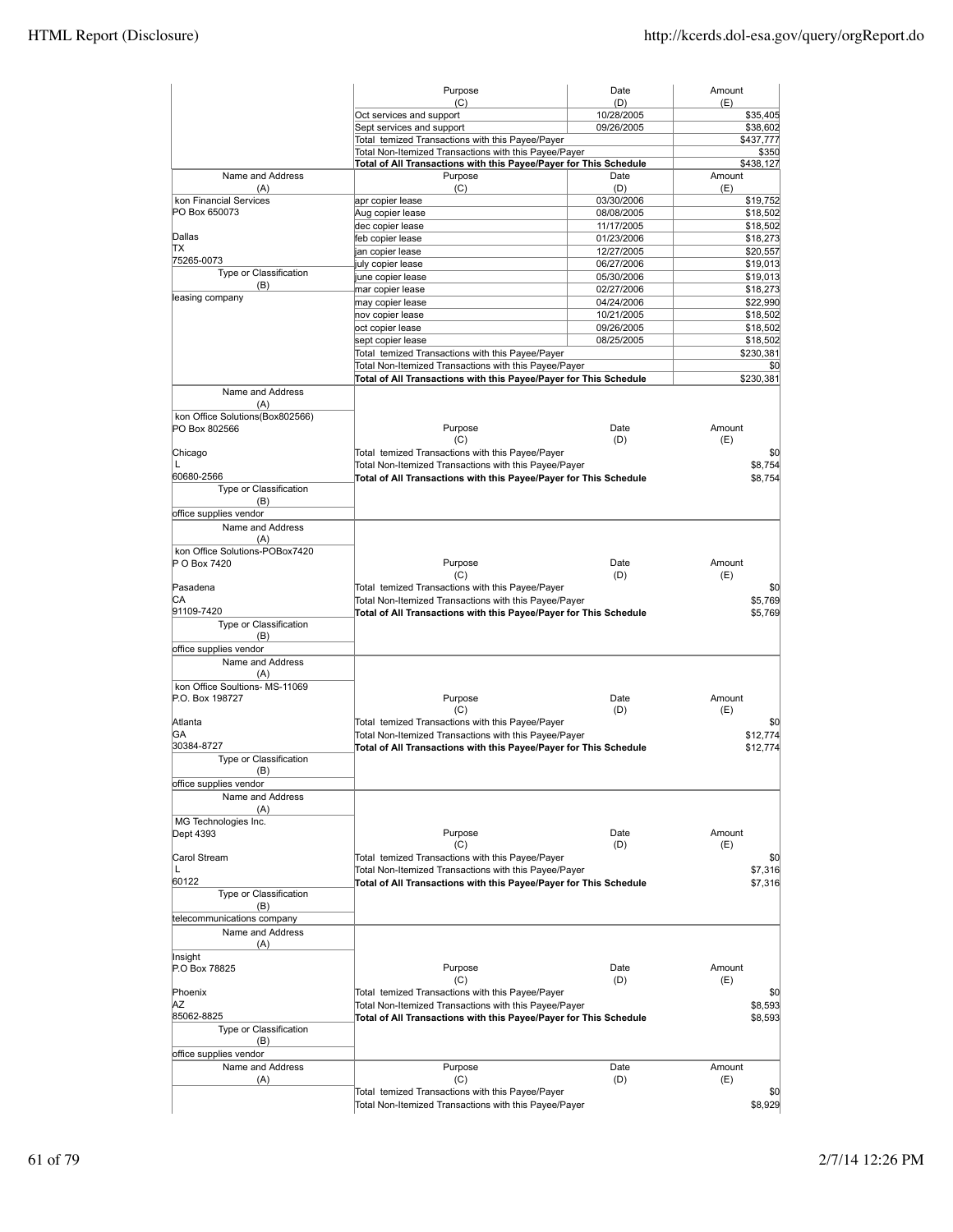| Iron Mountain<br>P O Box 601002             |                                                                                                                            |                          |                       |
|---------------------------------------------|----------------------------------------------------------------------------------------------------------------------------|--------------------------|-----------------------|
| Los Angeles                                 | Purpose                                                                                                                    | Date                     | Amount                |
| СA                                          | (C)                                                                                                                        | (D)                      | (E)                   |
| 90060-1002<br>Type or Classification<br>(B) | Total of All Transactions with this Payee/Payer for This Schedule                                                          |                          | \$8,929               |
| archive company                             |                                                                                                                            |                          |                       |
| Name and Address<br>(A)                     |                                                                                                                            |                          |                       |
| Jones, Jenni                                |                                                                                                                            | Date                     | Amount                |
| 18116 Erik Court                            | Purpose<br>(C)                                                                                                             | (D)                      | (E)                   |
| Canyon Country                              | Total temized Transactions with this Payee/Payer                                                                           |                          | \$0                   |
| СA                                          | Total Non-Itemized Transactions with this Payee/Payer                                                                      |                          | \$8,422               |
| 91387                                       | Total of All Transactions with this Payee/Payer for This Schedule                                                          |                          | \$8,422               |
| Type or Classification<br>(B)<br>individual |                                                                                                                            |                          |                       |
| Name and Address<br>(A)                     |                                                                                                                            |                          |                       |
| Kimco Staffing Services, Inc.               |                                                                                                                            |                          |                       |
| Dept. #2023                                 | Purpose                                                                                                                    | Date                     | Amount                |
|                                             | (C)                                                                                                                        | (D)                      | (E)                   |
| Los Angeles                                 | Total temized Transactions with this Payee/Payer                                                                           |                          | \$0                   |
| СA<br>90084-2023                            | Total Non-Itemized Transactions with this Payee/Payer                                                                      |                          | \$17,408              |
| Type or Classification                      | Total of All Transactions with this Payee/Payer for This Schedule                                                          |                          | \$17,408              |
| (B)                                         |                                                                                                                            |                          |                       |
| employment agency                           |                                                                                                                            |                          |                       |
| Name and Address                            |                                                                                                                            |                          |                       |
| (A)                                         | Purpose                                                                                                                    | Date                     | Amount                |
| Law Office of James Eggleston               | (C)                                                                                                                        | (D)                      | (E)                   |
| 1330 Broadway, Ste 933                      | Law library                                                                                                                | 07/07/2005               | \$70,447              |
| Oakland                                     | Law Library                                                                                                                | 10/19/2005               | \$49,120              |
| СA                                          | costs<br>Total temized Transactions with this Payee/Payer                                                                  | 03/06/2006               | \$16,041<br>\$135,608 |
| 94612                                       | Total Non-Itemized Transactions with this Payee/Payer                                                                      |                          | \$2,000               |
| Type or Classification<br>(B)               | Total of All Transactions with this Payee/Payer for This Schedule                                                          |                          | \$137,608             |
| egal counsel                                |                                                                                                                            |                          |                       |
| Name and Address                            |                                                                                                                            |                          |                       |
| (A)                                         | Purpose                                                                                                                    | Date                     | Amount                |
| Lexis-Nexis                                 | (C)                                                                                                                        | (D)                      | (E)                   |
| PO Box 894166                               | research for legal dept                                                                                                    | 10/21/2005               | \$7,361               |
| Los Angeles                                 | research for legal dept                                                                                                    | 05/16/2006               | \$6,754               |
| СA                                          | research for legal dept                                                                                                    | 06/14/2006               | \$5,287               |
| 90189-4166                                  | Total temized Transactions with this Payee/Payer<br>Total Non-Itemized Transactions with this Payee/Payer                  |                          | \$19,402<br>\$26,134  |
| Type or Classification                      | Total of All Transactions with this Payee/Payer for This Schedule                                                          |                          | \$45,536              |
| (B)<br>online research company              |                                                                                                                            |                          |                       |
| Name and Address                            |                                                                                                                            |                          |                       |
| (A)                                         |                                                                                                                            |                          |                       |
| Life Support Services                       | Purpose                                                                                                                    | Date                     | Amount                |
|                                             | (C)                                                                                                                        | (D)                      | (E)                   |
| 4588 Peralta Blvd., Ste 15<br>Fremont       | first aid kits and cpr training<br>first aid kits for offices                                                              | 03/14/2006<br>04/21/2006 | \$7,635<br>\$15,535   |
| СA                                          | Total temized Transactions with this Payee/Payer                                                                           |                          | \$23,170              |
| 94536                                       | Total Non-Itemized Transactions with this Payee/Payer                                                                      |                          | \$0                   |
| Type or Classification<br>(B)               | Total of All Transactions with this Payee/Payer for This Schedule                                                          |                          | \$23,170              |
| development and training                    |                                                                                                                            |                          |                       |
| Name and Address                            |                                                                                                                            |                          |                       |
| (A)<br>Lifesecure                           | Purpose                                                                                                                    | Date                     | Amount                |
| 2624 Cherry Ln                              | (C)                                                                                                                        | (D)                      | (E)                   |
| Northbrook                                  | staff gifts                                                                                                                | 12/17/2005               | \$8,028               |
| L                                           | Total temized Transactions with this Payee/Payer                                                                           |                          | \$8,028               |
| 60062                                       | Total Non-Itemized Transactions with this Payee/Payer<br>Total of All Transactions with this Payee/Payer for This Schedule |                          | \$0<br>\$8,028        |
| Type or Classification                      |                                                                                                                            |                          |                       |
| (B)<br>development and training             |                                                                                                                            |                          |                       |
| Name and Address                            |                                                                                                                            |                          |                       |
| (A)                                         |                                                                                                                            |                          |                       |
| M & H Janitorial Service                    | Purpose                                                                                                                    | Date                     | Amount                |
|                                             | (C)                                                                                                                        | (D)                      | (E)                   |
| 438 Staten Avenue # 205                     | Total temized Transactions with this Payee/Payer                                                                           |                          | \$0                   |
| Oakland<br>СA                               | Total Non-Itemized Transactions with this Payee/Payer                                                                      |                          | \$24,100              |
| 94610                                       | Total of All Transactions with this Payee/Payer for This Schedule                                                          |                          | \$24,100              |
|                                             |                                                                                                                            |                          |                       |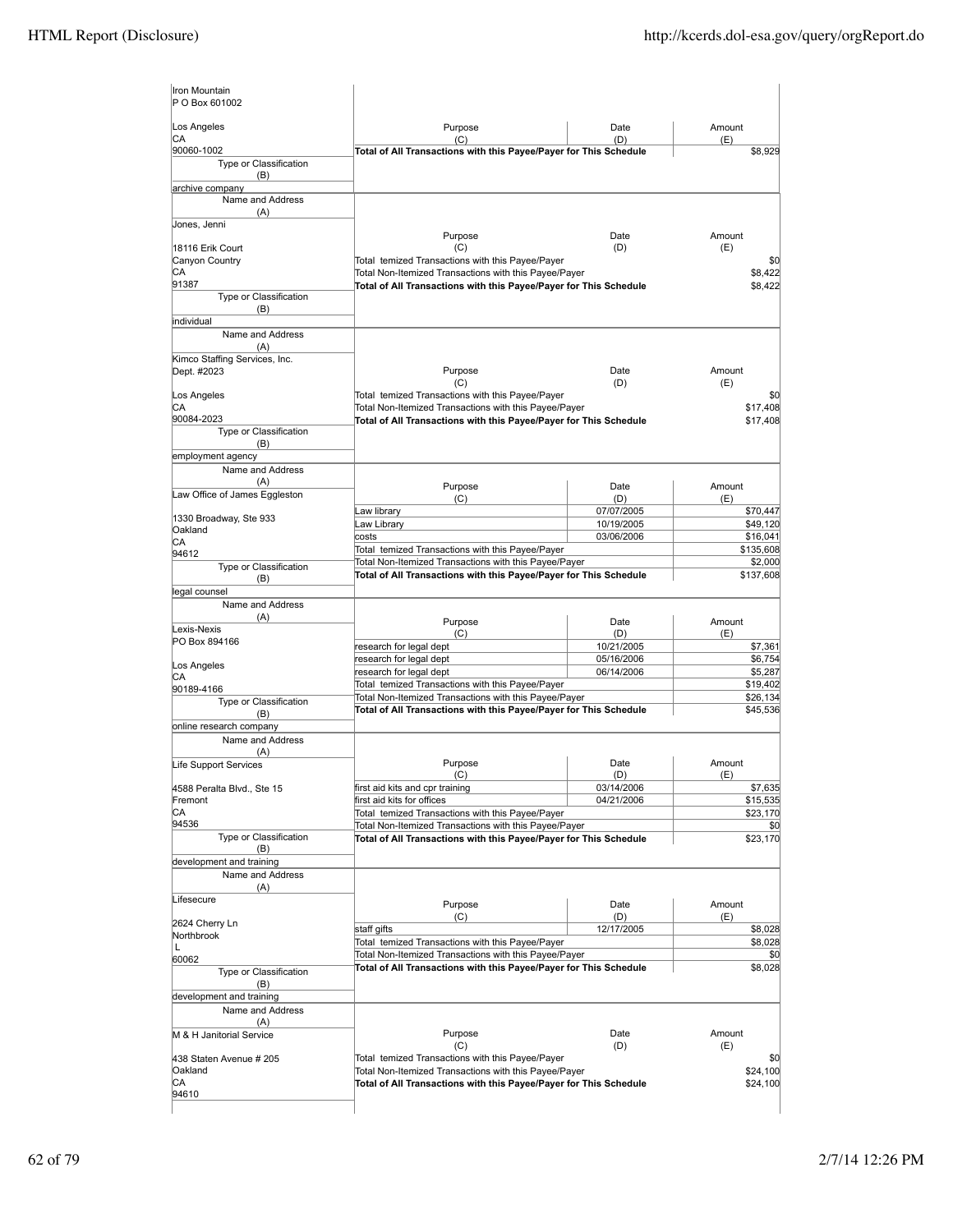| Type or Classification<br>(B) |                                                                                                                            |                          |                                                                                                                                                                                                                              |
|-------------------------------|----------------------------------------------------------------------------------------------------------------------------|--------------------------|------------------------------------------------------------------------------------------------------------------------------------------------------------------------------------------------------------------------------|
| janitorial service            |                                                                                                                            |                          |                                                                                                                                                                                                                              |
| Name and Address<br>(A)       |                                                                                                                            |                          |                                                                                                                                                                                                                              |
| Major Forms                   | Purpose                                                                                                                    | Date                     | Amount                                                                                                                                                                                                                       |
|                               | (C)                                                                                                                        | (D)                      | (E)                                                                                                                                                                                                                          |
| 1331 Danville Blvd.           | business cards and envelopes                                                                                               | 04/17/2006               | \$8,676                                                                                                                                                                                                                      |
| Alamo<br>CA                   | business cards and envelopes                                                                                               | 08/11/2005               | \$5,408                                                                                                                                                                                                                      |
| 94507                         | Total temized Transactions with this Payee/Payer                                                                           |                          | \$14,084                                                                                                                                                                                                                     |
| Type or Classification        | Total Non-Itemized Transactions with this Payee/Payer<br>Total of All Transactions with this Payee/Payer for This Schedule |                          | \$16,496<br>\$30,580                                                                                                                                                                                                         |
| (B)                           |                                                                                                                            |                          |                                                                                                                                                                                                                              |
| office supplies vendor        |                                                                                                                            |                          |                                                                                                                                                                                                                              |
| Name and Address              |                                                                                                                            |                          |                                                                                                                                                                                                                              |
| (A)                           |                                                                                                                            |                          |                                                                                                                                                                                                                              |
| Marriott-SF Mscone            | Purpose                                                                                                                    | Date                     | Amount                                                                                                                                                                                                                       |
| 55 Fourth St                  | (C)                                                                                                                        | (D)                      | (E)                                                                                                                                                                                                                          |
| San Francisco                 | Lodging                                                                                                                    | 03/30/2006               | \$133,827                                                                                                                                                                                                                    |
| CA                            | Total temized Transactions with this Payee/Payer<br>Total Non-Itemized Transactions with this Payee/Payer                  |                          | \$133,827<br>\$0                                                                                                                                                                                                             |
| 94103                         | Total of All Transactions with this Payee/Payer for This Schedule                                                          |                          | \$133,827                                                                                                                                                                                                                    |
| Type or Classification        |                                                                                                                            |                          |                                                                                                                                                                                                                              |
| (B)<br>hotel/lodging          |                                                                                                                            |                          |                                                                                                                                                                                                                              |
| Name and Address              | Purpose                                                                                                                    | Date                     | Amount                                                                                                                                                                                                                       |
| (A)                           | (C)                                                                                                                        | (D)                      | (E)                                                                                                                                                                                                                          |
| Masergy Communications, Inc.  | new phone ports                                                                                                            | 10/04/2005               | \$10,961                                                                                                                                                                                                                     |
| PO Box #671454                | new phone ports                                                                                                            | 10/19/2005               | \$21,371                                                                                                                                                                                                                     |
|                               | new phone ports                                                                                                            | 01/03/2006               | \$8,476                                                                                                                                                                                                                      |
| Dallas                        | new phone ports                                                                                                            | 01/23/2006               | \$9,718                                                                                                                                                                                                                      |
| ТX<br>75267-1454              | new phone ports                                                                                                            | 02/15/2006               | \$9,847                                                                                                                                                                                                                      |
| Type or Classification        | new phone ports                                                                                                            | 03/21/2006               | \$10,909                                                                                                                                                                                                                     |
| (B)                           | new phone ports                                                                                                            | 04/17/2006               | \$10,975                                                                                                                                                                                                                     |
| telecommunications company    | new phone ports<br>new phone ports                                                                                         | 05/16/2006<br>06/22/2006 | \$10,975<br>\$10,975                                                                                                                                                                                                         |
|                               | Total temized Transactions with this Payee/Payer                                                                           |                          | \$104,207                                                                                                                                                                                                                    |
|                               | Total Non-Itemized Transactions with this Payee/Payer                                                                      |                          | \$1,374                                                                                                                                                                                                                      |
|                               | Total of All Transactions with this Payee/Payer for This Schedule                                                          |                          | \$105,581                                                                                                                                                                                                                    |
| Name and Address              |                                                                                                                            |                          |                                                                                                                                                                                                                              |
| (A)                           |                                                                                                                            |                          |                                                                                                                                                                                                                              |
| Missions at Rancho Del Oro    |                                                                                                                            |                          |                                                                                                                                                                                                                              |
|                               | Purpose                                                                                                                    | Date                     | Amount                                                                                                                                                                                                                       |
| 4795 Frazee Road<br>Oceanside | (C)<br>Total temized Transactions with this Payee/Payer                                                                    | (D)                      | (E)                                                                                                                                                                                                                          |
|                               |                                                                                                                            |                          |                                                                                                                                                                                                                              |
|                               |                                                                                                                            |                          | \$0                                                                                                                                                                                                                          |
| СA<br>92057                   | Total Non-Itemized Transactions with this Payee/Payer                                                                      |                          |                                                                                                                                                                                                                              |
| Type or Classification        | Total of All Transactions with this Payee/Payer for This Schedule                                                          |                          |                                                                                                                                                                                                                              |
| (B)                           |                                                                                                                            |                          |                                                                                                                                                                                                                              |
| landlord                      |                                                                                                                            |                          |                                                                                                                                                                                                                              |
| Name and Address              |                                                                                                                            |                          |                                                                                                                                                                                                                              |
| (A)                           |                                                                                                                            |                          |                                                                                                                                                                                                                              |
| Modern Express Courier        |                                                                                                                            |                          |                                                                                                                                                                                                                              |
| P O Box 1199                  | Purpose<br>(C)                                                                                                             | Date<br>(D)              | Amount<br>(E)                                                                                                                                                                                                                |
| Oakland                       | Total temized Transactions with this Payee/Payer                                                                           |                          |                                                                                                                                                                                                                              |
| СA                            | Total Non-Itemized Transactions with this Payee/Payer                                                                      |                          |                                                                                                                                                                                                                              |
| 94604                         | Total of All Transactions with this Payee/Payer for This Schedule                                                          |                          |                                                                                                                                                                                                                              |
| Type or Classification        |                                                                                                                            |                          |                                                                                                                                                                                                                              |
| (B)                           |                                                                                                                            |                          |                                                                                                                                                                                                                              |
| courier company               |                                                                                                                            |                          |                                                                                                                                                                                                                              |
| Name and Address<br>(A)       | Purpose<br>(C)                                                                                                             | Date<br>(D)              | Amount<br>(E)                                                                                                                                                                                                                |
| Arden Realty Finance          | August 2005 and Fees                                                                                                       | 08/01/2005               |                                                                                                                                                                                                                              |
| P.O. Box 31001-0733           | Glendale Apr 2006 Rent and Fees                                                                                            | 04/01/2006               |                                                                                                                                                                                                                              |
|                               | Glendale Dec 2005 Rent and Fees                                                                                            | 12/01/2005               |                                                                                                                                                                                                                              |
| Pasadena                      | Glendale Feb 2006 Rent and Fees                                                                                            | 02/01/2006               |                                                                                                                                                                                                                              |
| CA                            | Glendale Jan 2006 Rent and Fees                                                                                            | 01/01/2006               |                                                                                                                                                                                                                              |
| 91110-0733                    | Glendale June 2006                                                                                                         | 06/01/2006               |                                                                                                                                                                                                                              |
| Type or Classification<br>(B) | Glendale Mar 2006 Rent and Fees                                                                                            | 03/01/2006               |                                                                                                                                                                                                                              |
| landlord                      | Glendale May 2006                                                                                                          | 05/01/2006               |                                                                                                                                                                                                                              |
|                               | Glendale Nov 2005 Rent and Fees<br>July 2005 and Fees                                                                      | 11/01/2005<br>07/01/2005 |                                                                                                                                                                                                                              |
|                               | Oct 2005 Rent and Fees Glendale                                                                                            | 10/01/2005               |                                                                                                                                                                                                                              |
|                               | Sept 2005 and Fees                                                                                                         | 09/01/2005               |                                                                                                                                                                                                                              |
|                               | Total temized Transactions with this Payee/Payer                                                                           |                          |                                                                                                                                                                                                                              |
|                               | Total Non-Itemized Transactions with this Payee/Payer                                                                      |                          | \$8,942<br>\$0                                                                                                                                                                                                               |
|                               | Total of All Transactions with this Payee/Payer for This Schedule                                                          |                          |                                                                                                                                                                                                                              |
| Name and Address              | Purpose                                                                                                                    | Date                     | \$8,942<br>\$5,629<br>\$5,629<br>\$15,180<br>\$15,843<br>\$15,180<br>\$15,180<br>\$15,180<br>\$20,764<br>\$15,843<br>\$15,843<br>\$15,180<br>\$15,180<br>\$15,180<br>\$15,180<br>\$189,733<br>\$2,914<br>\$192,647<br>Amount |
| (A)                           | (C)                                                                                                                        | (D)                      | (E)                                                                                                                                                                                                                          |
|                               | Phone System Lease downpmt<br>phones                                                                                       | 11/16/2005<br>01/10/2006 | \$10,947<br>\$9,118                                                                                                                                                                                                          |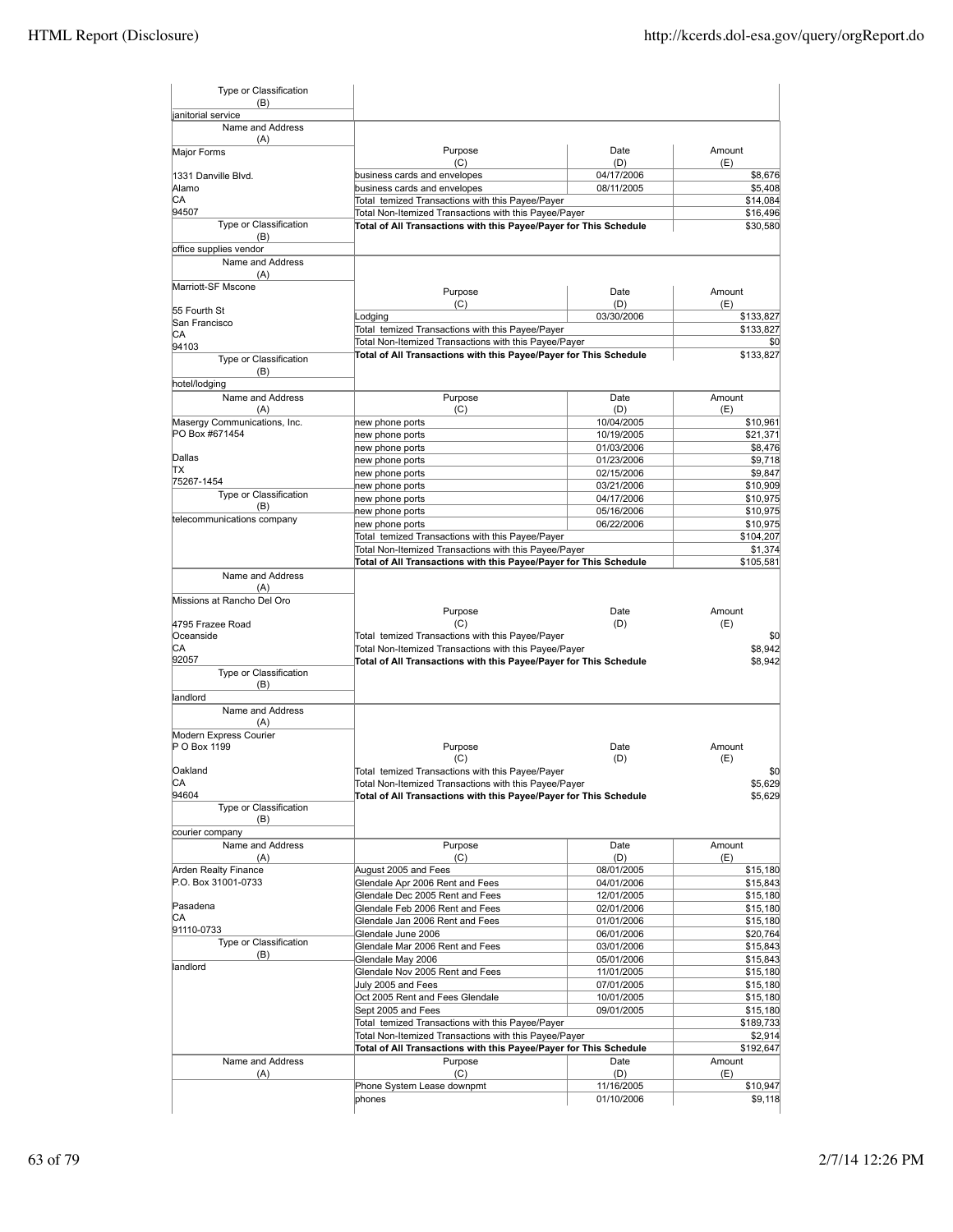| Purpose<br>Date<br>Amount<br>(C)<br><b>Teaneck</b><br>(D)<br>(E)<br>Total temized Transactions with this Payee/Payer<br>INJ<br>12345<br>Total Non-Itemized Transactions with this Payee/Payer<br>Type or Classification<br>Total of All Transactions with this Payee/Payer for This Schedule<br>(B)<br>telecommunications company<br>Name and Address<br>Purpose<br>Date<br>Amount<br>(C)<br>(D)<br>(E)<br>(A)<br><b>Nextel Communications</b><br>cell phone usage<br>08/03/2005<br>P.O. Box 4181<br>cell phone usage<br>08/30/2005<br>10/03/2005<br>cell phone usage<br>Carol Stream<br>10/21/2005<br>cell phone usage<br>L<br>11/29/2005<br>cell phone usage<br>60197-4181<br>cell phone usage<br>12/28/2005<br>Type or Classification<br>01/30/2006<br>\$23,144<br>cell phone usage<br>(B)<br>03/02/2006<br>\$22,571<br>cell phone usage<br>cell phone provider<br>cell phone usage<br>04/05/2006<br>\$23,725<br>cell phone usage<br>\$22,952<br>05/04/2006<br>cell phone usage<br>\$24,066<br>05/30/2006<br>Total temized Transactions with this Payee/Payer<br>\$252,260<br>Total Non-Itemized Transactions with this Payee/Payer<br>\$1,287<br>Total of All Transactions with this Payee/Payer for This Schedule<br>Name and Address<br>(A)<br>Northern Sun<br>Purpose<br>Date<br>Amount<br>(D)<br>(C)<br>(E)<br>2916 E. Lake Street<br>04/21/2006<br>2000 t-shirts<br>\$13,000<br>Minneapolis<br>Total temized Transactions with this Payee/Payer<br>\$13,000<br>ΜN<br>Total Non-Itemized Transactions with this Payee/Payer<br>\$0<br>55406-2065<br>Total of All Transactions with this Payee/Payer for This Schedule<br>\$13,000<br>Type or Classification<br>(B)<br>promotional merchandise provider<br>Name and Address<br>(A)<br>Purpose<br>Date<br>Amount<br><b>OfficeTeam</b><br>(C)<br>(D)<br>(E)<br>temporary staffing<br>09/30/2005<br>\$6,569<br>12400 Collections Center Dr<br>10/07/2005<br>Chicago<br>temporary staffing<br>L<br>Total temized Transactions with this Payee/Payer<br>60693<br>Total Non-Itemized Transactions with this Payee/Payer<br>Type or Classification<br>Total of All Transactions with this Payee/Payer for This Schedule<br>(B)<br>employment agency<br>Name and Address<br>Amount<br>Purpose<br>Date<br>(A)<br>(C)<br>(D)<br>(E)<br>Pacific Gas and Electric Company<br>gas and electricity<br>11/14/2005<br>\$13,058<br>Box 997300<br>04/13/2006<br>\$12,094<br>gas and electricity<br>12/09/2005<br>\$11,395<br>gas and electricity<br>Sacramento<br>gas and electricity<br>07/11/2005<br>\$9,109<br>CА<br>08/05/2005<br>\$9,033<br>gas and electricity<br>95899-7300<br>09/14/2005<br>gas and electricity<br>Type or Classification<br>10/07/2005<br>gas and electricity<br>(B)<br>gas and electricity<br>02/09/2006<br>gas and electric company<br>gas and electricity<br>06/16/2006<br>gas and electricity<br>05/15/2006<br>gas and electricity<br>01/13/2006<br>\$6,848<br>gas and electricity<br>03/14/2006<br>\$5,642<br>Total temized Transactions with this Payee/Payer<br>\$108,660<br>Total Non-Itemized Transactions with this Payee/Payer<br>\$7,469<br>Total of All Transactions with this Payee/Payer for This Schedule<br>\$116,129<br>Name and Address<br>(A)<br>Paychex, Inc.<br>Amount<br>Purpose<br>Date<br>(C)<br>(D)<br>(E)<br>3875 Hopyard Road, Ste 275<br>Pleasanton<br>Total temized Transactions with this Payee/Payer<br>CА<br>Total Non-Itemized Transactions with this Payee/Payer<br>94588<br>Total of All Transactions with this Payee/Payer for This Schedule<br>Type or Classification<br>(B)<br>payroll company<br>Name and Address<br>Purpose<br>Date<br>Amount<br>(A)<br>(C)<br>(D)<br>(E)<br>Phoebus<br>Lighting for Katrina Event<br>03/10/2006<br>\$6,059<br>Total temized Transactions with this Payee/Payer<br>2800 Third Street<br>Total Non-Itemized Transactions with this Payee/Payer<br>San Francisco<br>Total of All Transactions with this Payee/Payer for This Schedule<br>CA | <b>NEC Financial Services</b> |  |           |
|----------------------------------------------------------------------------------------------------------------------------------------------------------------------------------------------------------------------------------------------------------------------------------------------------------------------------------------------------------------------------------------------------------------------------------------------------------------------------------------------------------------------------------------------------------------------------------------------------------------------------------------------------------------------------------------------------------------------------------------------------------------------------------------------------------------------------------------------------------------------------------------------------------------------------------------------------------------------------------------------------------------------------------------------------------------------------------------------------------------------------------------------------------------------------------------------------------------------------------------------------------------------------------------------------------------------------------------------------------------------------------------------------------------------------------------------------------------------------------------------------------------------------------------------------------------------------------------------------------------------------------------------------------------------------------------------------------------------------------------------------------------------------------------------------------------------------------------------------------------------------------------------------------------------------------------------------------------------------------------------------------------------------------------------------------------------------------------------------------------------------------------------------------------------------------------------------------------------------------------------------------------------------------------------------------------------------------------------------------------------------------------------------------------------------------------------------------------------------------------------------------------------------------------------------------------------------------------------------------------------------------------------------------------------------------------------------------------------------------------------------------------------------------------------------------------------------------------------------------------------------------------------------------------------------------------------------------------------------------------------------------------------------------------------------------------------------------------------------------------------------------------------------------------------------------------------------------------------------------------------------------------------------------------------------------------------------------------------------------------------------------------------------------------------------------------------------------------------------------------------------------------------------------------------------------------------------------------------------------------------------------------------------------------------------------------------------------------------------------------------------------------------------------------------------------------------------------------------------------------------------------------------------------------------------------------------------------------------------------|-------------------------------|--|-----------|
|                                                                                                                                                                                                                                                                                                                                                                                                                                                                                                                                                                                                                                                                                                                                                                                                                                                                                                                                                                                                                                                                                                                                                                                                                                                                                                                                                                                                                                                                                                                                                                                                                                                                                                                                                                                                                                                                                                                                                                                                                                                                                                                                                                                                                                                                                                                                                                                                                                                                                                                                                                                                                                                                                                                                                                                                                                                                                                                                                                                                                                                                                                                                                                                                                                                                                                                                                                                                                                                                                                                                                                                                                                                                                                                                                                                                                                                                                                                                                                                  |                               |  |           |
|                                                                                                                                                                                                                                                                                                                                                                                                                                                                                                                                                                                                                                                                                                                                                                                                                                                                                                                                                                                                                                                                                                                                                                                                                                                                                                                                                                                                                                                                                                                                                                                                                                                                                                                                                                                                                                                                                                                                                                                                                                                                                                                                                                                                                                                                                                                                                                                                                                                                                                                                                                                                                                                                                                                                                                                                                                                                                                                                                                                                                                                                                                                                                                                                                                                                                                                                                                                                                                                                                                                                                                                                                                                                                                                                                                                                                                                                                                                                                                                  |                               |  |           |
|                                                                                                                                                                                                                                                                                                                                                                                                                                                                                                                                                                                                                                                                                                                                                                                                                                                                                                                                                                                                                                                                                                                                                                                                                                                                                                                                                                                                                                                                                                                                                                                                                                                                                                                                                                                                                                                                                                                                                                                                                                                                                                                                                                                                                                                                                                                                                                                                                                                                                                                                                                                                                                                                                                                                                                                                                                                                                                                                                                                                                                                                                                                                                                                                                                                                                                                                                                                                                                                                                                                                                                                                                                                                                                                                                                                                                                                                                                                                                                                  |                               |  | \$20,065  |
|                                                                                                                                                                                                                                                                                                                                                                                                                                                                                                                                                                                                                                                                                                                                                                                                                                                                                                                                                                                                                                                                                                                                                                                                                                                                                                                                                                                                                                                                                                                                                                                                                                                                                                                                                                                                                                                                                                                                                                                                                                                                                                                                                                                                                                                                                                                                                                                                                                                                                                                                                                                                                                                                                                                                                                                                                                                                                                                                                                                                                                                                                                                                                                                                                                                                                                                                                                                                                                                                                                                                                                                                                                                                                                                                                                                                                                                                                                                                                                                  |                               |  | \$14,054  |
|                                                                                                                                                                                                                                                                                                                                                                                                                                                                                                                                                                                                                                                                                                                                                                                                                                                                                                                                                                                                                                                                                                                                                                                                                                                                                                                                                                                                                                                                                                                                                                                                                                                                                                                                                                                                                                                                                                                                                                                                                                                                                                                                                                                                                                                                                                                                                                                                                                                                                                                                                                                                                                                                                                                                                                                                                                                                                                                                                                                                                                                                                                                                                                                                                                                                                                                                                                                                                                                                                                                                                                                                                                                                                                                                                                                                                                                                                                                                                                                  |                               |  | \$34,119  |
|                                                                                                                                                                                                                                                                                                                                                                                                                                                                                                                                                                                                                                                                                                                                                                                                                                                                                                                                                                                                                                                                                                                                                                                                                                                                                                                                                                                                                                                                                                                                                                                                                                                                                                                                                                                                                                                                                                                                                                                                                                                                                                                                                                                                                                                                                                                                                                                                                                                                                                                                                                                                                                                                                                                                                                                                                                                                                                                                                                                                                                                                                                                                                                                                                                                                                                                                                                                                                                                                                                                                                                                                                                                                                                                                                                                                                                                                                                                                                                                  |                               |  |           |
|                                                                                                                                                                                                                                                                                                                                                                                                                                                                                                                                                                                                                                                                                                                                                                                                                                                                                                                                                                                                                                                                                                                                                                                                                                                                                                                                                                                                                                                                                                                                                                                                                                                                                                                                                                                                                                                                                                                                                                                                                                                                                                                                                                                                                                                                                                                                                                                                                                                                                                                                                                                                                                                                                                                                                                                                                                                                                                                                                                                                                                                                                                                                                                                                                                                                                                                                                                                                                                                                                                                                                                                                                                                                                                                                                                                                                                                                                                                                                                                  |                               |  |           |
|                                                                                                                                                                                                                                                                                                                                                                                                                                                                                                                                                                                                                                                                                                                                                                                                                                                                                                                                                                                                                                                                                                                                                                                                                                                                                                                                                                                                                                                                                                                                                                                                                                                                                                                                                                                                                                                                                                                                                                                                                                                                                                                                                                                                                                                                                                                                                                                                                                                                                                                                                                                                                                                                                                                                                                                                                                                                                                                                                                                                                                                                                                                                                                                                                                                                                                                                                                                                                                                                                                                                                                                                                                                                                                                                                                                                                                                                                                                                                                                  |                               |  | \$21,789  |
|                                                                                                                                                                                                                                                                                                                                                                                                                                                                                                                                                                                                                                                                                                                                                                                                                                                                                                                                                                                                                                                                                                                                                                                                                                                                                                                                                                                                                                                                                                                                                                                                                                                                                                                                                                                                                                                                                                                                                                                                                                                                                                                                                                                                                                                                                                                                                                                                                                                                                                                                                                                                                                                                                                                                                                                                                                                                                                                                                                                                                                                                                                                                                                                                                                                                                                                                                                                                                                                                                                                                                                                                                                                                                                                                                                                                                                                                                                                                                                                  |                               |  | \$21,793  |
|                                                                                                                                                                                                                                                                                                                                                                                                                                                                                                                                                                                                                                                                                                                                                                                                                                                                                                                                                                                                                                                                                                                                                                                                                                                                                                                                                                                                                                                                                                                                                                                                                                                                                                                                                                                                                                                                                                                                                                                                                                                                                                                                                                                                                                                                                                                                                                                                                                                                                                                                                                                                                                                                                                                                                                                                                                                                                                                                                                                                                                                                                                                                                                                                                                                                                                                                                                                                                                                                                                                                                                                                                                                                                                                                                                                                                                                                                                                                                                                  |                               |  | \$23,077  |
|                                                                                                                                                                                                                                                                                                                                                                                                                                                                                                                                                                                                                                                                                                                                                                                                                                                                                                                                                                                                                                                                                                                                                                                                                                                                                                                                                                                                                                                                                                                                                                                                                                                                                                                                                                                                                                                                                                                                                                                                                                                                                                                                                                                                                                                                                                                                                                                                                                                                                                                                                                                                                                                                                                                                                                                                                                                                                                                                                                                                                                                                                                                                                                                                                                                                                                                                                                                                                                                                                                                                                                                                                                                                                                                                                                                                                                                                                                                                                                                  |                               |  | \$22,336  |
|                                                                                                                                                                                                                                                                                                                                                                                                                                                                                                                                                                                                                                                                                                                                                                                                                                                                                                                                                                                                                                                                                                                                                                                                                                                                                                                                                                                                                                                                                                                                                                                                                                                                                                                                                                                                                                                                                                                                                                                                                                                                                                                                                                                                                                                                                                                                                                                                                                                                                                                                                                                                                                                                                                                                                                                                                                                                                                                                                                                                                                                                                                                                                                                                                                                                                                                                                                                                                                                                                                                                                                                                                                                                                                                                                                                                                                                                                                                                                                                  |                               |  | \$23,832  |
|                                                                                                                                                                                                                                                                                                                                                                                                                                                                                                                                                                                                                                                                                                                                                                                                                                                                                                                                                                                                                                                                                                                                                                                                                                                                                                                                                                                                                                                                                                                                                                                                                                                                                                                                                                                                                                                                                                                                                                                                                                                                                                                                                                                                                                                                                                                                                                                                                                                                                                                                                                                                                                                                                                                                                                                                                                                                                                                                                                                                                                                                                                                                                                                                                                                                                                                                                                                                                                                                                                                                                                                                                                                                                                                                                                                                                                                                                                                                                                                  |                               |  | \$22,975  |
|                                                                                                                                                                                                                                                                                                                                                                                                                                                                                                                                                                                                                                                                                                                                                                                                                                                                                                                                                                                                                                                                                                                                                                                                                                                                                                                                                                                                                                                                                                                                                                                                                                                                                                                                                                                                                                                                                                                                                                                                                                                                                                                                                                                                                                                                                                                                                                                                                                                                                                                                                                                                                                                                                                                                                                                                                                                                                                                                                                                                                                                                                                                                                                                                                                                                                                                                                                                                                                                                                                                                                                                                                                                                                                                                                                                                                                                                                                                                                                                  |                               |  |           |
|                                                                                                                                                                                                                                                                                                                                                                                                                                                                                                                                                                                                                                                                                                                                                                                                                                                                                                                                                                                                                                                                                                                                                                                                                                                                                                                                                                                                                                                                                                                                                                                                                                                                                                                                                                                                                                                                                                                                                                                                                                                                                                                                                                                                                                                                                                                                                                                                                                                                                                                                                                                                                                                                                                                                                                                                                                                                                                                                                                                                                                                                                                                                                                                                                                                                                                                                                                                                                                                                                                                                                                                                                                                                                                                                                                                                                                                                                                                                                                                  |                               |  |           |
|                                                                                                                                                                                                                                                                                                                                                                                                                                                                                                                                                                                                                                                                                                                                                                                                                                                                                                                                                                                                                                                                                                                                                                                                                                                                                                                                                                                                                                                                                                                                                                                                                                                                                                                                                                                                                                                                                                                                                                                                                                                                                                                                                                                                                                                                                                                                                                                                                                                                                                                                                                                                                                                                                                                                                                                                                                                                                                                                                                                                                                                                                                                                                                                                                                                                                                                                                                                                                                                                                                                                                                                                                                                                                                                                                                                                                                                                                                                                                                                  |                               |  |           |
|                                                                                                                                                                                                                                                                                                                                                                                                                                                                                                                                                                                                                                                                                                                                                                                                                                                                                                                                                                                                                                                                                                                                                                                                                                                                                                                                                                                                                                                                                                                                                                                                                                                                                                                                                                                                                                                                                                                                                                                                                                                                                                                                                                                                                                                                                                                                                                                                                                                                                                                                                                                                                                                                                                                                                                                                                                                                                                                                                                                                                                                                                                                                                                                                                                                                                                                                                                                                                                                                                                                                                                                                                                                                                                                                                                                                                                                                                                                                                                                  |                               |  |           |
|                                                                                                                                                                                                                                                                                                                                                                                                                                                                                                                                                                                                                                                                                                                                                                                                                                                                                                                                                                                                                                                                                                                                                                                                                                                                                                                                                                                                                                                                                                                                                                                                                                                                                                                                                                                                                                                                                                                                                                                                                                                                                                                                                                                                                                                                                                                                                                                                                                                                                                                                                                                                                                                                                                                                                                                                                                                                                                                                                                                                                                                                                                                                                                                                                                                                                                                                                                                                                                                                                                                                                                                                                                                                                                                                                                                                                                                                                                                                                                                  |                               |  |           |
|                                                                                                                                                                                                                                                                                                                                                                                                                                                                                                                                                                                                                                                                                                                                                                                                                                                                                                                                                                                                                                                                                                                                                                                                                                                                                                                                                                                                                                                                                                                                                                                                                                                                                                                                                                                                                                                                                                                                                                                                                                                                                                                                                                                                                                                                                                                                                                                                                                                                                                                                                                                                                                                                                                                                                                                                                                                                                                                                                                                                                                                                                                                                                                                                                                                                                                                                                                                                                                                                                                                                                                                                                                                                                                                                                                                                                                                                                                                                                                                  |                               |  |           |
|                                                                                                                                                                                                                                                                                                                                                                                                                                                                                                                                                                                                                                                                                                                                                                                                                                                                                                                                                                                                                                                                                                                                                                                                                                                                                                                                                                                                                                                                                                                                                                                                                                                                                                                                                                                                                                                                                                                                                                                                                                                                                                                                                                                                                                                                                                                                                                                                                                                                                                                                                                                                                                                                                                                                                                                                                                                                                                                                                                                                                                                                                                                                                                                                                                                                                                                                                                                                                                                                                                                                                                                                                                                                                                                                                                                                                                                                                                                                                                                  |                               |  | \$253,547 |
|                                                                                                                                                                                                                                                                                                                                                                                                                                                                                                                                                                                                                                                                                                                                                                                                                                                                                                                                                                                                                                                                                                                                                                                                                                                                                                                                                                                                                                                                                                                                                                                                                                                                                                                                                                                                                                                                                                                                                                                                                                                                                                                                                                                                                                                                                                                                                                                                                                                                                                                                                                                                                                                                                                                                                                                                                                                                                                                                                                                                                                                                                                                                                                                                                                                                                                                                                                                                                                                                                                                                                                                                                                                                                                                                                                                                                                                                                                                                                                                  |                               |  |           |
|                                                                                                                                                                                                                                                                                                                                                                                                                                                                                                                                                                                                                                                                                                                                                                                                                                                                                                                                                                                                                                                                                                                                                                                                                                                                                                                                                                                                                                                                                                                                                                                                                                                                                                                                                                                                                                                                                                                                                                                                                                                                                                                                                                                                                                                                                                                                                                                                                                                                                                                                                                                                                                                                                                                                                                                                                                                                                                                                                                                                                                                                                                                                                                                                                                                                                                                                                                                                                                                                                                                                                                                                                                                                                                                                                                                                                                                                                                                                                                                  |                               |  |           |
|                                                                                                                                                                                                                                                                                                                                                                                                                                                                                                                                                                                                                                                                                                                                                                                                                                                                                                                                                                                                                                                                                                                                                                                                                                                                                                                                                                                                                                                                                                                                                                                                                                                                                                                                                                                                                                                                                                                                                                                                                                                                                                                                                                                                                                                                                                                                                                                                                                                                                                                                                                                                                                                                                                                                                                                                                                                                                                                                                                                                                                                                                                                                                                                                                                                                                                                                                                                                                                                                                                                                                                                                                                                                                                                                                                                                                                                                                                                                                                                  |                               |  |           |
|                                                                                                                                                                                                                                                                                                                                                                                                                                                                                                                                                                                                                                                                                                                                                                                                                                                                                                                                                                                                                                                                                                                                                                                                                                                                                                                                                                                                                                                                                                                                                                                                                                                                                                                                                                                                                                                                                                                                                                                                                                                                                                                                                                                                                                                                                                                                                                                                                                                                                                                                                                                                                                                                                                                                                                                                                                                                                                                                                                                                                                                                                                                                                                                                                                                                                                                                                                                                                                                                                                                                                                                                                                                                                                                                                                                                                                                                                                                                                                                  |                               |  |           |
|                                                                                                                                                                                                                                                                                                                                                                                                                                                                                                                                                                                                                                                                                                                                                                                                                                                                                                                                                                                                                                                                                                                                                                                                                                                                                                                                                                                                                                                                                                                                                                                                                                                                                                                                                                                                                                                                                                                                                                                                                                                                                                                                                                                                                                                                                                                                                                                                                                                                                                                                                                                                                                                                                                                                                                                                                                                                                                                                                                                                                                                                                                                                                                                                                                                                                                                                                                                                                                                                                                                                                                                                                                                                                                                                                                                                                                                                                                                                                                                  |                               |  |           |
|                                                                                                                                                                                                                                                                                                                                                                                                                                                                                                                                                                                                                                                                                                                                                                                                                                                                                                                                                                                                                                                                                                                                                                                                                                                                                                                                                                                                                                                                                                                                                                                                                                                                                                                                                                                                                                                                                                                                                                                                                                                                                                                                                                                                                                                                                                                                                                                                                                                                                                                                                                                                                                                                                                                                                                                                                                                                                                                                                                                                                                                                                                                                                                                                                                                                                                                                                                                                                                                                                                                                                                                                                                                                                                                                                                                                                                                                                                                                                                                  |                               |  |           |
|                                                                                                                                                                                                                                                                                                                                                                                                                                                                                                                                                                                                                                                                                                                                                                                                                                                                                                                                                                                                                                                                                                                                                                                                                                                                                                                                                                                                                                                                                                                                                                                                                                                                                                                                                                                                                                                                                                                                                                                                                                                                                                                                                                                                                                                                                                                                                                                                                                                                                                                                                                                                                                                                                                                                                                                                                                                                                                                                                                                                                                                                                                                                                                                                                                                                                                                                                                                                                                                                                                                                                                                                                                                                                                                                                                                                                                                                                                                                                                                  |                               |  |           |
|                                                                                                                                                                                                                                                                                                                                                                                                                                                                                                                                                                                                                                                                                                                                                                                                                                                                                                                                                                                                                                                                                                                                                                                                                                                                                                                                                                                                                                                                                                                                                                                                                                                                                                                                                                                                                                                                                                                                                                                                                                                                                                                                                                                                                                                                                                                                                                                                                                                                                                                                                                                                                                                                                                                                                                                                                                                                                                                                                                                                                                                                                                                                                                                                                                                                                                                                                                                                                                                                                                                                                                                                                                                                                                                                                                                                                                                                                                                                                                                  |                               |  |           |
|                                                                                                                                                                                                                                                                                                                                                                                                                                                                                                                                                                                                                                                                                                                                                                                                                                                                                                                                                                                                                                                                                                                                                                                                                                                                                                                                                                                                                                                                                                                                                                                                                                                                                                                                                                                                                                                                                                                                                                                                                                                                                                                                                                                                                                                                                                                                                                                                                                                                                                                                                                                                                                                                                                                                                                                                                                                                                                                                                                                                                                                                                                                                                                                                                                                                                                                                                                                                                                                                                                                                                                                                                                                                                                                                                                                                                                                                                                                                                                                  |                               |  |           |
|                                                                                                                                                                                                                                                                                                                                                                                                                                                                                                                                                                                                                                                                                                                                                                                                                                                                                                                                                                                                                                                                                                                                                                                                                                                                                                                                                                                                                                                                                                                                                                                                                                                                                                                                                                                                                                                                                                                                                                                                                                                                                                                                                                                                                                                                                                                                                                                                                                                                                                                                                                                                                                                                                                                                                                                                                                                                                                                                                                                                                                                                                                                                                                                                                                                                                                                                                                                                                                                                                                                                                                                                                                                                                                                                                                                                                                                                                                                                                                                  |                               |  |           |
|                                                                                                                                                                                                                                                                                                                                                                                                                                                                                                                                                                                                                                                                                                                                                                                                                                                                                                                                                                                                                                                                                                                                                                                                                                                                                                                                                                                                                                                                                                                                                                                                                                                                                                                                                                                                                                                                                                                                                                                                                                                                                                                                                                                                                                                                                                                                                                                                                                                                                                                                                                                                                                                                                                                                                                                                                                                                                                                                                                                                                                                                                                                                                                                                                                                                                                                                                                                                                                                                                                                                                                                                                                                                                                                                                                                                                                                                                                                                                                                  |                               |  |           |
|                                                                                                                                                                                                                                                                                                                                                                                                                                                                                                                                                                                                                                                                                                                                                                                                                                                                                                                                                                                                                                                                                                                                                                                                                                                                                                                                                                                                                                                                                                                                                                                                                                                                                                                                                                                                                                                                                                                                                                                                                                                                                                                                                                                                                                                                                                                                                                                                                                                                                                                                                                                                                                                                                                                                                                                                                                                                                                                                                                                                                                                                                                                                                                                                                                                                                                                                                                                                                                                                                                                                                                                                                                                                                                                                                                                                                                                                                                                                                                                  |                               |  |           |
|                                                                                                                                                                                                                                                                                                                                                                                                                                                                                                                                                                                                                                                                                                                                                                                                                                                                                                                                                                                                                                                                                                                                                                                                                                                                                                                                                                                                                                                                                                                                                                                                                                                                                                                                                                                                                                                                                                                                                                                                                                                                                                                                                                                                                                                                                                                                                                                                                                                                                                                                                                                                                                                                                                                                                                                                                                                                                                                                                                                                                                                                                                                                                                                                                                                                                                                                                                                                                                                                                                                                                                                                                                                                                                                                                                                                                                                                                                                                                                                  |                               |  | \$5,489   |
|                                                                                                                                                                                                                                                                                                                                                                                                                                                                                                                                                                                                                                                                                                                                                                                                                                                                                                                                                                                                                                                                                                                                                                                                                                                                                                                                                                                                                                                                                                                                                                                                                                                                                                                                                                                                                                                                                                                                                                                                                                                                                                                                                                                                                                                                                                                                                                                                                                                                                                                                                                                                                                                                                                                                                                                                                                                                                                                                                                                                                                                                                                                                                                                                                                                                                                                                                                                                                                                                                                                                                                                                                                                                                                                                                                                                                                                                                                                                                                                  |                               |  | \$12,058  |
|                                                                                                                                                                                                                                                                                                                                                                                                                                                                                                                                                                                                                                                                                                                                                                                                                                                                                                                                                                                                                                                                                                                                                                                                                                                                                                                                                                                                                                                                                                                                                                                                                                                                                                                                                                                                                                                                                                                                                                                                                                                                                                                                                                                                                                                                                                                                                                                                                                                                                                                                                                                                                                                                                                                                                                                                                                                                                                                                                                                                                                                                                                                                                                                                                                                                                                                                                                                                                                                                                                                                                                                                                                                                                                                                                                                                                                                                                                                                                                                  |                               |  | \$81,855  |
|                                                                                                                                                                                                                                                                                                                                                                                                                                                                                                                                                                                                                                                                                                                                                                                                                                                                                                                                                                                                                                                                                                                                                                                                                                                                                                                                                                                                                                                                                                                                                                                                                                                                                                                                                                                                                                                                                                                                                                                                                                                                                                                                                                                                                                                                                                                                                                                                                                                                                                                                                                                                                                                                                                                                                                                                                                                                                                                                                                                                                                                                                                                                                                                                                                                                                                                                                                                                                                                                                                                                                                                                                                                                                                                                                                                                                                                                                                                                                                                  |                               |  | \$93,913  |
|                                                                                                                                                                                                                                                                                                                                                                                                                                                                                                                                                                                                                                                                                                                                                                                                                                                                                                                                                                                                                                                                                                                                                                                                                                                                                                                                                                                                                                                                                                                                                                                                                                                                                                                                                                                                                                                                                                                                                                                                                                                                                                                                                                                                                                                                                                                                                                                                                                                                                                                                                                                                                                                                                                                                                                                                                                                                                                                                                                                                                                                                                                                                                                                                                                                                                                                                                                                                                                                                                                                                                                                                                                                                                                                                                                                                                                                                                                                                                                                  |                               |  |           |
|                                                                                                                                                                                                                                                                                                                                                                                                                                                                                                                                                                                                                                                                                                                                                                                                                                                                                                                                                                                                                                                                                                                                                                                                                                                                                                                                                                                                                                                                                                                                                                                                                                                                                                                                                                                                                                                                                                                                                                                                                                                                                                                                                                                                                                                                                                                                                                                                                                                                                                                                                                                                                                                                                                                                                                                                                                                                                                                                                                                                                                                                                                                                                                                                                                                                                                                                                                                                                                                                                                                                                                                                                                                                                                                                                                                                                                                                                                                                                                                  |                               |  |           |
|                                                                                                                                                                                                                                                                                                                                                                                                                                                                                                                                                                                                                                                                                                                                                                                                                                                                                                                                                                                                                                                                                                                                                                                                                                                                                                                                                                                                                                                                                                                                                                                                                                                                                                                                                                                                                                                                                                                                                                                                                                                                                                                                                                                                                                                                                                                                                                                                                                                                                                                                                                                                                                                                                                                                                                                                                                                                                                                                                                                                                                                                                                                                                                                                                                                                                                                                                                                                                                                                                                                                                                                                                                                                                                                                                                                                                                                                                                                                                                                  |                               |  |           |
|                                                                                                                                                                                                                                                                                                                                                                                                                                                                                                                                                                                                                                                                                                                                                                                                                                                                                                                                                                                                                                                                                                                                                                                                                                                                                                                                                                                                                                                                                                                                                                                                                                                                                                                                                                                                                                                                                                                                                                                                                                                                                                                                                                                                                                                                                                                                                                                                                                                                                                                                                                                                                                                                                                                                                                                                                                                                                                                                                                                                                                                                                                                                                                                                                                                                                                                                                                                                                                                                                                                                                                                                                                                                                                                                                                                                                                                                                                                                                                                  |                               |  |           |
|                                                                                                                                                                                                                                                                                                                                                                                                                                                                                                                                                                                                                                                                                                                                                                                                                                                                                                                                                                                                                                                                                                                                                                                                                                                                                                                                                                                                                                                                                                                                                                                                                                                                                                                                                                                                                                                                                                                                                                                                                                                                                                                                                                                                                                                                                                                                                                                                                                                                                                                                                                                                                                                                                                                                                                                                                                                                                                                                                                                                                                                                                                                                                                                                                                                                                                                                                                                                                                                                                                                                                                                                                                                                                                                                                                                                                                                                                                                                                                                  |                               |  |           |
|                                                                                                                                                                                                                                                                                                                                                                                                                                                                                                                                                                                                                                                                                                                                                                                                                                                                                                                                                                                                                                                                                                                                                                                                                                                                                                                                                                                                                                                                                                                                                                                                                                                                                                                                                                                                                                                                                                                                                                                                                                                                                                                                                                                                                                                                                                                                                                                                                                                                                                                                                                                                                                                                                                                                                                                                                                                                                                                                                                                                                                                                                                                                                                                                                                                                                                                                                                                                                                                                                                                                                                                                                                                                                                                                                                                                                                                                                                                                                                                  |                               |  |           |
|                                                                                                                                                                                                                                                                                                                                                                                                                                                                                                                                                                                                                                                                                                                                                                                                                                                                                                                                                                                                                                                                                                                                                                                                                                                                                                                                                                                                                                                                                                                                                                                                                                                                                                                                                                                                                                                                                                                                                                                                                                                                                                                                                                                                                                                                                                                                                                                                                                                                                                                                                                                                                                                                                                                                                                                                                                                                                                                                                                                                                                                                                                                                                                                                                                                                                                                                                                                                                                                                                                                                                                                                                                                                                                                                                                                                                                                                                                                                                                                  |                               |  |           |
|                                                                                                                                                                                                                                                                                                                                                                                                                                                                                                                                                                                                                                                                                                                                                                                                                                                                                                                                                                                                                                                                                                                                                                                                                                                                                                                                                                                                                                                                                                                                                                                                                                                                                                                                                                                                                                                                                                                                                                                                                                                                                                                                                                                                                                                                                                                                                                                                                                                                                                                                                                                                                                                                                                                                                                                                                                                                                                                                                                                                                                                                                                                                                                                                                                                                                                                                                                                                                                                                                                                                                                                                                                                                                                                                                                                                                                                                                                                                                                                  |                               |  | \$8,981   |
|                                                                                                                                                                                                                                                                                                                                                                                                                                                                                                                                                                                                                                                                                                                                                                                                                                                                                                                                                                                                                                                                                                                                                                                                                                                                                                                                                                                                                                                                                                                                                                                                                                                                                                                                                                                                                                                                                                                                                                                                                                                                                                                                                                                                                                                                                                                                                                                                                                                                                                                                                                                                                                                                                                                                                                                                                                                                                                                                                                                                                                                                                                                                                                                                                                                                                                                                                                                                                                                                                                                                                                                                                                                                                                                                                                                                                                                                                                                                                                                  |                               |  | \$8,777   |
|                                                                                                                                                                                                                                                                                                                                                                                                                                                                                                                                                                                                                                                                                                                                                                                                                                                                                                                                                                                                                                                                                                                                                                                                                                                                                                                                                                                                                                                                                                                                                                                                                                                                                                                                                                                                                                                                                                                                                                                                                                                                                                                                                                                                                                                                                                                                                                                                                                                                                                                                                                                                                                                                                                                                                                                                                                                                                                                                                                                                                                                                                                                                                                                                                                                                                                                                                                                                                                                                                                                                                                                                                                                                                                                                                                                                                                                                                                                                                                                  |                               |  | \$8,499   |
|                                                                                                                                                                                                                                                                                                                                                                                                                                                                                                                                                                                                                                                                                                                                                                                                                                                                                                                                                                                                                                                                                                                                                                                                                                                                                                                                                                                                                                                                                                                                                                                                                                                                                                                                                                                                                                                                                                                                                                                                                                                                                                                                                                                                                                                                                                                                                                                                                                                                                                                                                                                                                                                                                                                                                                                                                                                                                                                                                                                                                                                                                                                                                                                                                                                                                                                                                                                                                                                                                                                                                                                                                                                                                                                                                                                                                                                                                                                                                                                  |                               |  | \$8,305   |
|                                                                                                                                                                                                                                                                                                                                                                                                                                                                                                                                                                                                                                                                                                                                                                                                                                                                                                                                                                                                                                                                                                                                                                                                                                                                                                                                                                                                                                                                                                                                                                                                                                                                                                                                                                                                                                                                                                                                                                                                                                                                                                                                                                                                                                                                                                                                                                                                                                                                                                                                                                                                                                                                                                                                                                                                                                                                                                                                                                                                                                                                                                                                                                                                                                                                                                                                                                                                                                                                                                                                                                                                                                                                                                                                                                                                                                                                                                                                                                                  |                               |  | \$6,919   |
|                                                                                                                                                                                                                                                                                                                                                                                                                                                                                                                                                                                                                                                                                                                                                                                                                                                                                                                                                                                                                                                                                                                                                                                                                                                                                                                                                                                                                                                                                                                                                                                                                                                                                                                                                                                                                                                                                                                                                                                                                                                                                                                                                                                                                                                                                                                                                                                                                                                                                                                                                                                                                                                                                                                                                                                                                                                                                                                                                                                                                                                                                                                                                                                                                                                                                                                                                                                                                                                                                                                                                                                                                                                                                                                                                                                                                                                                                                                                                                                  |                               |  |           |
|                                                                                                                                                                                                                                                                                                                                                                                                                                                                                                                                                                                                                                                                                                                                                                                                                                                                                                                                                                                                                                                                                                                                                                                                                                                                                                                                                                                                                                                                                                                                                                                                                                                                                                                                                                                                                                                                                                                                                                                                                                                                                                                                                                                                                                                                                                                                                                                                                                                                                                                                                                                                                                                                                                                                                                                                                                                                                                                                                                                                                                                                                                                                                                                                                                                                                                                                                                                                                                                                                                                                                                                                                                                                                                                                                                                                                                                                                                                                                                                  |                               |  |           |
|                                                                                                                                                                                                                                                                                                                                                                                                                                                                                                                                                                                                                                                                                                                                                                                                                                                                                                                                                                                                                                                                                                                                                                                                                                                                                                                                                                                                                                                                                                                                                                                                                                                                                                                                                                                                                                                                                                                                                                                                                                                                                                                                                                                                                                                                                                                                                                                                                                                                                                                                                                                                                                                                                                                                                                                                                                                                                                                                                                                                                                                                                                                                                                                                                                                                                                                                                                                                                                                                                                                                                                                                                                                                                                                                                                                                                                                                                                                                                                                  |                               |  |           |
|                                                                                                                                                                                                                                                                                                                                                                                                                                                                                                                                                                                                                                                                                                                                                                                                                                                                                                                                                                                                                                                                                                                                                                                                                                                                                                                                                                                                                                                                                                                                                                                                                                                                                                                                                                                                                                                                                                                                                                                                                                                                                                                                                                                                                                                                                                                                                                                                                                                                                                                                                                                                                                                                                                                                                                                                                                                                                                                                                                                                                                                                                                                                                                                                                                                                                                                                                                                                                                                                                                                                                                                                                                                                                                                                                                                                                                                                                                                                                                                  |                               |  |           |
|                                                                                                                                                                                                                                                                                                                                                                                                                                                                                                                                                                                                                                                                                                                                                                                                                                                                                                                                                                                                                                                                                                                                                                                                                                                                                                                                                                                                                                                                                                                                                                                                                                                                                                                                                                                                                                                                                                                                                                                                                                                                                                                                                                                                                                                                                                                                                                                                                                                                                                                                                                                                                                                                                                                                                                                                                                                                                                                                                                                                                                                                                                                                                                                                                                                                                                                                                                                                                                                                                                                                                                                                                                                                                                                                                                                                                                                                                                                                                                                  |                               |  |           |
|                                                                                                                                                                                                                                                                                                                                                                                                                                                                                                                                                                                                                                                                                                                                                                                                                                                                                                                                                                                                                                                                                                                                                                                                                                                                                                                                                                                                                                                                                                                                                                                                                                                                                                                                                                                                                                                                                                                                                                                                                                                                                                                                                                                                                                                                                                                                                                                                                                                                                                                                                                                                                                                                                                                                                                                                                                                                                                                                                                                                                                                                                                                                                                                                                                                                                                                                                                                                                                                                                                                                                                                                                                                                                                                                                                                                                                                                                                                                                                                  |                               |  |           |
|                                                                                                                                                                                                                                                                                                                                                                                                                                                                                                                                                                                                                                                                                                                                                                                                                                                                                                                                                                                                                                                                                                                                                                                                                                                                                                                                                                                                                                                                                                                                                                                                                                                                                                                                                                                                                                                                                                                                                                                                                                                                                                                                                                                                                                                                                                                                                                                                                                                                                                                                                                                                                                                                                                                                                                                                                                                                                                                                                                                                                                                                                                                                                                                                                                                                                                                                                                                                                                                                                                                                                                                                                                                                                                                                                                                                                                                                                                                                                                                  |                               |  |           |
|                                                                                                                                                                                                                                                                                                                                                                                                                                                                                                                                                                                                                                                                                                                                                                                                                                                                                                                                                                                                                                                                                                                                                                                                                                                                                                                                                                                                                                                                                                                                                                                                                                                                                                                                                                                                                                                                                                                                                                                                                                                                                                                                                                                                                                                                                                                                                                                                                                                                                                                                                                                                                                                                                                                                                                                                                                                                                                                                                                                                                                                                                                                                                                                                                                                                                                                                                                                                                                                                                                                                                                                                                                                                                                                                                                                                                                                                                                                                                                                  |                               |  |           |
|                                                                                                                                                                                                                                                                                                                                                                                                                                                                                                                                                                                                                                                                                                                                                                                                                                                                                                                                                                                                                                                                                                                                                                                                                                                                                                                                                                                                                                                                                                                                                                                                                                                                                                                                                                                                                                                                                                                                                                                                                                                                                                                                                                                                                                                                                                                                                                                                                                                                                                                                                                                                                                                                                                                                                                                                                                                                                                                                                                                                                                                                                                                                                                                                                                                                                                                                                                                                                                                                                                                                                                                                                                                                                                                                                                                                                                                                                                                                                                                  |                               |  | \$0       |
|                                                                                                                                                                                                                                                                                                                                                                                                                                                                                                                                                                                                                                                                                                                                                                                                                                                                                                                                                                                                                                                                                                                                                                                                                                                                                                                                                                                                                                                                                                                                                                                                                                                                                                                                                                                                                                                                                                                                                                                                                                                                                                                                                                                                                                                                                                                                                                                                                                                                                                                                                                                                                                                                                                                                                                                                                                                                                                                                                                                                                                                                                                                                                                                                                                                                                                                                                                                                                                                                                                                                                                                                                                                                                                                                                                                                                                                                                                                                                                                  |                               |  | \$14,300  |
|                                                                                                                                                                                                                                                                                                                                                                                                                                                                                                                                                                                                                                                                                                                                                                                                                                                                                                                                                                                                                                                                                                                                                                                                                                                                                                                                                                                                                                                                                                                                                                                                                                                                                                                                                                                                                                                                                                                                                                                                                                                                                                                                                                                                                                                                                                                                                                                                                                                                                                                                                                                                                                                                                                                                                                                                                                                                                                                                                                                                                                                                                                                                                                                                                                                                                                                                                                                                                                                                                                                                                                                                                                                                                                                                                                                                                                                                                                                                                                                  |                               |  | \$14,300  |
|                                                                                                                                                                                                                                                                                                                                                                                                                                                                                                                                                                                                                                                                                                                                                                                                                                                                                                                                                                                                                                                                                                                                                                                                                                                                                                                                                                                                                                                                                                                                                                                                                                                                                                                                                                                                                                                                                                                                                                                                                                                                                                                                                                                                                                                                                                                                                                                                                                                                                                                                                                                                                                                                                                                                                                                                                                                                                                                                                                                                                                                                                                                                                                                                                                                                                                                                                                                                                                                                                                                                                                                                                                                                                                                                                                                                                                                                                                                                                                                  |                               |  |           |
|                                                                                                                                                                                                                                                                                                                                                                                                                                                                                                                                                                                                                                                                                                                                                                                                                                                                                                                                                                                                                                                                                                                                                                                                                                                                                                                                                                                                                                                                                                                                                                                                                                                                                                                                                                                                                                                                                                                                                                                                                                                                                                                                                                                                                                                                                                                                                                                                                                                                                                                                                                                                                                                                                                                                                                                                                                                                                                                                                                                                                                                                                                                                                                                                                                                                                                                                                                                                                                                                                                                                                                                                                                                                                                                                                                                                                                                                                                                                                                                  |                               |  |           |
|                                                                                                                                                                                                                                                                                                                                                                                                                                                                                                                                                                                                                                                                                                                                                                                                                                                                                                                                                                                                                                                                                                                                                                                                                                                                                                                                                                                                                                                                                                                                                                                                                                                                                                                                                                                                                                                                                                                                                                                                                                                                                                                                                                                                                                                                                                                                                                                                                                                                                                                                                                                                                                                                                                                                                                                                                                                                                                                                                                                                                                                                                                                                                                                                                                                                                                                                                                                                                                                                                                                                                                                                                                                                                                                                                                                                                                                                                                                                                                                  |                               |  |           |
|                                                                                                                                                                                                                                                                                                                                                                                                                                                                                                                                                                                                                                                                                                                                                                                                                                                                                                                                                                                                                                                                                                                                                                                                                                                                                                                                                                                                                                                                                                                                                                                                                                                                                                                                                                                                                                                                                                                                                                                                                                                                                                                                                                                                                                                                                                                                                                                                                                                                                                                                                                                                                                                                                                                                                                                                                                                                                                                                                                                                                                                                                                                                                                                                                                                                                                                                                                                                                                                                                                                                                                                                                                                                                                                                                                                                                                                                                                                                                                                  |                               |  |           |
|                                                                                                                                                                                                                                                                                                                                                                                                                                                                                                                                                                                                                                                                                                                                                                                                                                                                                                                                                                                                                                                                                                                                                                                                                                                                                                                                                                                                                                                                                                                                                                                                                                                                                                                                                                                                                                                                                                                                                                                                                                                                                                                                                                                                                                                                                                                                                                                                                                                                                                                                                                                                                                                                                                                                                                                                                                                                                                                                                                                                                                                                                                                                                                                                                                                                                                                                                                                                                                                                                                                                                                                                                                                                                                                                                                                                                                                                                                                                                                                  |                               |  |           |
|                                                                                                                                                                                                                                                                                                                                                                                                                                                                                                                                                                                                                                                                                                                                                                                                                                                                                                                                                                                                                                                                                                                                                                                                                                                                                                                                                                                                                                                                                                                                                                                                                                                                                                                                                                                                                                                                                                                                                                                                                                                                                                                                                                                                                                                                                                                                                                                                                                                                                                                                                                                                                                                                                                                                                                                                                                                                                                                                                                                                                                                                                                                                                                                                                                                                                                                                                                                                                                                                                                                                                                                                                                                                                                                                                                                                                                                                                                                                                                                  |                               |  | \$6,059   |
|                                                                                                                                                                                                                                                                                                                                                                                                                                                                                                                                                                                                                                                                                                                                                                                                                                                                                                                                                                                                                                                                                                                                                                                                                                                                                                                                                                                                                                                                                                                                                                                                                                                                                                                                                                                                                                                                                                                                                                                                                                                                                                                                                                                                                                                                                                                                                                                                                                                                                                                                                                                                                                                                                                                                                                                                                                                                                                                                                                                                                                                                                                                                                                                                                                                                                                                                                                                                                                                                                                                                                                                                                                                                                                                                                                                                                                                                                                                                                                                  |                               |  | \$0       |
|                                                                                                                                                                                                                                                                                                                                                                                                                                                                                                                                                                                                                                                                                                                                                                                                                                                                                                                                                                                                                                                                                                                                                                                                                                                                                                                                                                                                                                                                                                                                                                                                                                                                                                                                                                                                                                                                                                                                                                                                                                                                                                                                                                                                                                                                                                                                                                                                                                                                                                                                                                                                                                                                                                                                                                                                                                                                                                                                                                                                                                                                                                                                                                                                                                                                                                                                                                                                                                                                                                                                                                                                                                                                                                                                                                                                                                                                                                                                                                                  |                               |  | \$6,059   |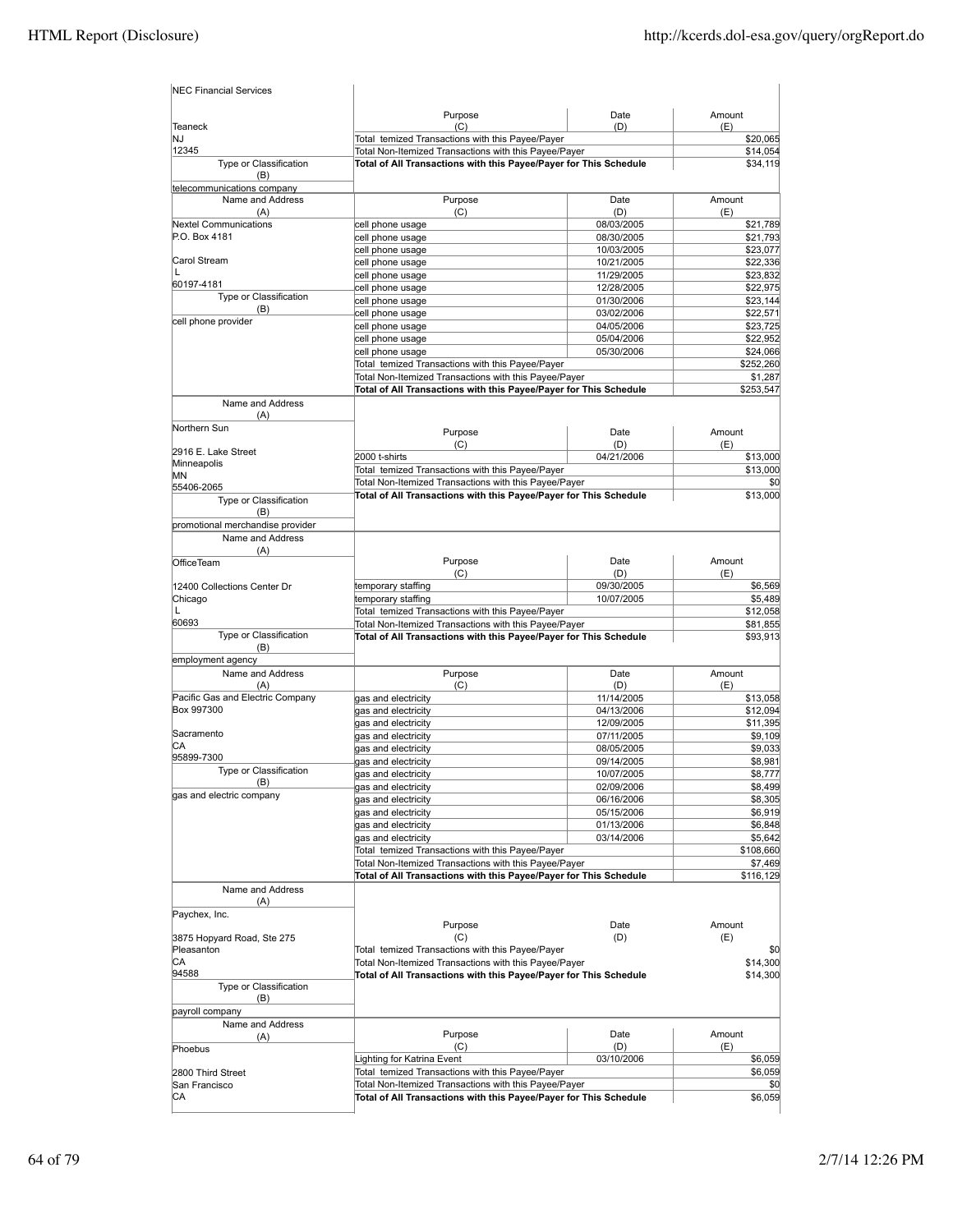| 94107                                          |                                                                   |                   |                      |
|------------------------------------------------|-------------------------------------------------------------------|-------------------|----------------------|
| Type or Classification                         |                                                                   |                   |                      |
| (B)                                            |                                                                   |                   |                      |
| audiovisual vendor                             |                                                                   |                   |                      |
| Name and Address<br>(A)                        | Purpose                                                           | Date              | Amount               |
| Pitney Bowes Credit Corporation                | (C)                                                               | (D)<br>04/11/2006 | (E)                  |
| P O Box 85460                                  | ease -copiers<br>ease -copiers                                    | 01/13/2006        | \$14,924<br>\$14,663 |
|                                                | ease -copiers                                                     | 11/02/2005        | \$12,864             |
| Louisville                                     | ease -copiers                                                     | 07/12/2005        | \$8,691              |
| KΥ<br>40285-5460                               | ease -copiers                                                     | 08/18/2005        | \$5,990              |
| Type or Classification                         | Total temized Transactions with this Payee/Payer                  |                   | \$57,132             |
| (B)                                            | Total Non-Itemized Transactions with this Payee/Payer             |                   | \$10,687             |
| leasing company                                | Total of All Transactions with this Payee/Payer for This Schedule |                   | \$67,819             |
| Name and Address                               |                                                                   |                   |                      |
| (A)                                            |                                                                   |                   |                      |
| Pitney Bowes Postage by Phone(Purchase         |                                                                   |                   |                      |
| Po<br>PO Box 856042                            | Purpose                                                           | Date              | Amount               |
|                                                | (C)                                                               | (D)               | (E)                  |
| Louisville                                     | Total temized Transactions with this Payee/Payer                  |                   | \$0                  |
| KΥ                                             | Total Non-Itemized Transactions with this Payee/Payer             |                   | \$9,911              |
| 40285-5042                                     | Total of All Transactions with this Payee/Payer for This Schedule |                   | \$9,911              |
| Type or Classification                         |                                                                   |                   |                      |
| (B)                                            |                                                                   |                   |                      |
| postage meter service<br>Name and Address      |                                                                   |                   |                      |
| (A)                                            |                                                                   |                   |                      |
| Radical Fusion LLC                             |                                                                   |                   |                      |
|                                                | Purpose                                                           | Date              | Amount               |
| 488 Locust Street, Ste 304                     | (C)                                                               | (D)               | (E)                  |
| San Francisco                                  | Total temized Transactions with this Payee/Payer                  |                   | \$0                  |
| СA                                             | Total Non-Itemized Transactions with this Payee/Payer             |                   | \$10,374             |
| 94118                                          | Total of All Transactions with this Payee/Payer for This Schedule |                   | \$10,374             |
| Type or Classification<br>(B)                  |                                                                   |                   |                      |
| IT service provider                            |                                                                   |                   |                      |
| Name and Address                               |                                                                   |                   |                      |
| (A)                                            | Purpose                                                           | Date              | Amount               |
| 850 W. Jackson, LLC                            | (C)                                                               | (D)               | (E)                  |
| Suite 3291                                     | June Rent                                                         | 06/01/2006        | \$8,690              |
| 75 Remittance Drive                            | May Rent                                                          | 05/01/2006        | \$8,690              |
| Chicago<br>L                                   | Rent and Security Deposit                                         | 09/20/2005        | \$15,253             |
| 60675-3291                                     | Total temized Transactions with this Payee/Payer                  |                   | \$32,633             |
| Type or Classification                         | Total Non-Itemized Transactions with this Payee/Payer             |                   | \$2,925              |
| (B)                                            | Total of All Transactions with this Payee/Payer for This Schedule |                   | \$35,558             |
| landlord                                       |                                                                   |                   |                      |
| Name and Address                               |                                                                   |                   |                      |
| (A)                                            | Purpose                                                           | Date              | Amount               |
| AT & T (Sacramento)                            | (C)                                                               | (D)               | (E)                  |
| Payment Center                                 | April 2006 traditional phone fee                                  | 05/16/2006        | \$6,443              |
| Sacramento                                     | May 2006 traditional phone fee                                    | 06/20/2006        | \$5,617              |
| СA                                             | Total temized Transactions with this Payee/Payer                  |                   | \$12,060             |
| 95887-0001                                     | Total Non-Itemized Transactions with this Payee/Payer             |                   | \$12,918             |
| Type or Classification                         | Total of All Transactions with this Payee/Payer for This Schedule |                   | \$24,978             |
| (B)                                            |                                                                   |                   |                      |
| telecommunications company<br>Name and Address |                                                                   |                   |                      |
| (A)                                            |                                                                   |                   |                      |
| Rancho Center                                  |                                                                   |                   |                      |
| P.O. Box 42677                                 | Purpose                                                           | Date              | Amount               |
|                                                | (C)                                                               | (D)               | (E)                  |
| Tucson                                         | Total temized Transactions with this Payee/Payer                  |                   | \$0                  |
| ΑZ                                             | Total Non-Itemized Transactions with this Payee/Payer             |                   | \$10,805             |
| 85733                                          | Total of All Transactions with this Payee/Payer for This Schedule |                   | \$10,805             |
| Type or Classification<br>(B)                  |                                                                   |                   |                      |
| landlord                                       |                                                                   |                   |                      |
| Name and Address                               |                                                                   |                   |                      |
| (A)                                            |                                                                   |                   |                      |
| <b>Reed Brothers Security</b>                  |                                                                   |                   |                      |
|                                                | Purpose                                                           | Date              | Amount               |
| 4432 Telegraph Avenue                          | (C)                                                               | (D)               | (E)                  |
| Oakland                                        | Total temized Transactions with this Payee/Payer                  |                   | \$0                  |
| СA<br>94609                                    | Total Non-Itemized Transactions with this Payee/Payer             |                   | \$9,873              |
| Type or Classification                         | Total of All Transactions with this Payee/Payer for This Schedule |                   | \$9,873              |
| (B)                                            |                                                                   |                   |                      |
| security service company                       |                                                                   |                   |                      |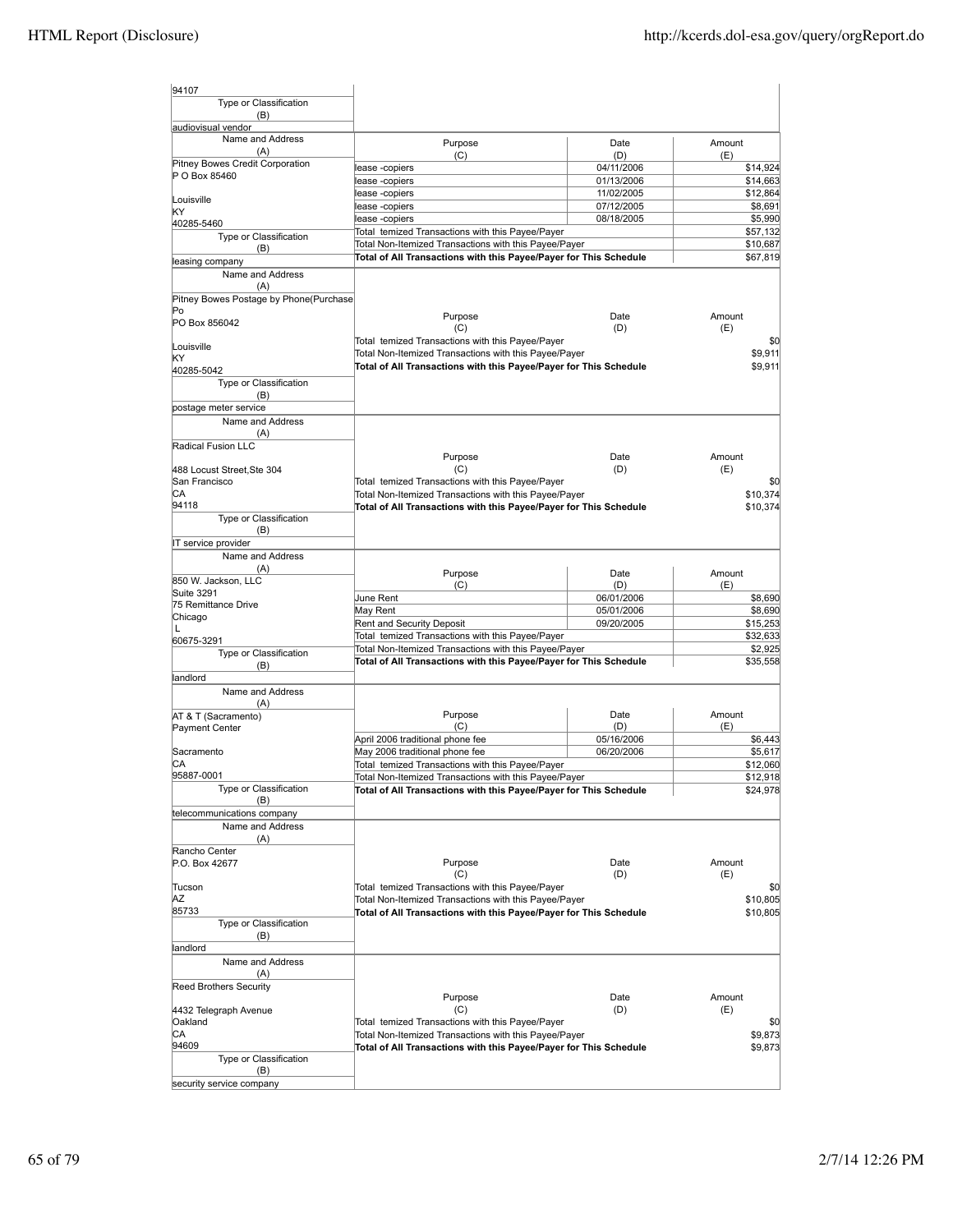| Name and Address                          |                                                                   |             |               |
|-------------------------------------------|-------------------------------------------------------------------|-------------|---------------|
| (A)                                       | Purpose<br>(C)                                                    | Date<br>(D) | Amount<br>(E) |
| Reserve Account<br>P O Box 856056         | postal meter reserve account                                      | 07/12/2005  | \$30,000      |
|                                           | postal meter reserve account                                      | 10/19/2005  | \$30,000      |
| Louisville                                | postal meter reserve account                                      | 01/25/2006  | \$25,000      |
| KΥ                                        | postal meter reserve account                                      | 04/11/2006  | \$30,000      |
| 40285-6056                                | Total temized Transactions with this Payee/Payer                  |             | \$115,000     |
| Type or Classification                    | Total Non-Itemized Transactions with this Payee/Payer             |             | \$0           |
| (B)                                       | Total of All Transactions with this Payee/Payer for This Schedule |             | \$115,000     |
| postage<br>Name and Address               |                                                                   |             |               |
| (A)                                       |                                                                   |             |               |
| Robert Half                               |                                                                   |             |               |
|                                           | Purpose                                                           | Date        | Amount        |
| 12400 Collections Center Dr               | (C)                                                               | (D)         | (E)           |
| Chicago                                   | Total temized Transactions with this Payee/Payer                  |             | \$0           |
| L                                         | Total Non-Itemized Transactions with this Payee/Payer             |             | \$8,855       |
| 60693                                     | Total of All Transactions with this Payee/Payer for This Schedule |             | \$8,855       |
| Type or Classification<br>(B)             |                                                                   |             |               |
| employment agency                         |                                                                   |             |               |
| Name and Address                          |                                                                   |             |               |
| (A)                                       |                                                                   |             |               |
| Robert L. Jensen & Associates             |                                                                   |             |               |
|                                           | Purpose                                                           | Date        | Amount        |
| 2160 N Fine Avenue                        | (C)                                                               | (D)         | (E)           |
| Fresno                                    | Total temized Transactions with this Payee/Payer                  |             | \$0           |
| СA<br>93727                               | Total Non-Itemized Transactions with this Payee/Payer             |             | \$20,534      |
| Type or Classification                    | Total of All Transactions with this Payee/Payer for This Schedule |             | \$20,534      |
| (B)                                       |                                                                   |             |               |
| landlord                                  |                                                                   |             |               |
| Name and Address                          |                                                                   |             |               |
| (A)                                       |                                                                   |             |               |
| AT & T(Box 78045)                         |                                                                   |             |               |
| PO Box 78045                              | Purpose                                                           | Date        | Amount        |
|                                           | (C)                                                               | (D)         | (E)           |
| Phoenix<br>ΑZ                             | Total temized Transactions with this Payee/Payer                  |             | \$0           |
| 85062-8045                                | Total Non-Itemized Transactions with this Payee/Payer             |             | \$34,674      |
| Type or Classification                    | Total of All Transactions with this Payee/Payer for This Schedule |             | \$34,674      |
| (B)                                       |                                                                   |             |               |
| telecommunications company                |                                                                   |             |               |
| Name and Address                          |                                                                   |             |               |
| (A)                                       |                                                                   |             |               |
| Roth Staffing                             |                                                                   |             |               |
| Dept 8892                                 | Purpose                                                           | Date        | Amount        |
| Los Angeles                               | (C)<br>Total temized Transactions with this Payee/Payer           | (D)         | (E)<br>\$0    |
| СA                                        | Total Non-Itemized Transactions with this Payee/Payer             |             | \$11,709      |
| 90884-8892                                | Total of All Transactions with this Payee/Payer for This Schedule |             | \$11,709      |
| Type or Classification                    |                                                                   |             |               |
| (B)                                       |                                                                   |             |               |
| employment agency                         |                                                                   |             |               |
| Name and Address                          |                                                                   |             |               |
| (A)                                       |                                                                   |             |               |
| Rubicon Property Management<br>PO Box 617 | Purpose                                                           | Date        | Amount        |
|                                           | (C)                                                               | (D)         | (E)           |
| Rodeo                                     | Total temized Transactions with this Payee/Payer                  |             | \$0           |
| СA                                        | Total Non-Itemized Transactions with this Payee/Payer             |             | \$11,744      |
| 94572                                     | Total of All Transactions with this Payee/Payer for This Schedule |             | \$11,744      |
| Type or Classification                    |                                                                   |             |               |
| (B)                                       |                                                                   |             |               |
| landlord<br>Name and Address              |                                                                   |             |               |
| (A)                                       |                                                                   |             |               |
| SBC - (Michigan)                          |                                                                   |             |               |
| <b>Bill Paymenet Center</b>               | Purpose                                                           | Date        | Amount        |
|                                           | (C)                                                               | (D)         | (E)           |
| Saginaw                                   | Total temized Transactions with this Payee/Payer                  |             | \$0           |
| ΜI                                        | Total Non-Itemized Transactions with this Payee/Payer             |             | \$7,722       |
| 48663-0003                                | Total of All Transactions with this Payee/Payer for This Schedule |             | \$7,722       |
| Type or Classification<br>(B)             |                                                                   |             |               |
| telecommunications company                |                                                                   |             |               |
| Name and Address                          | Purpose                                                           | Date        | Amount        |
| (A)                                       | (C)                                                               | (D)         | (E)           |
| SBC - Sacto                               | traditional phone usage -sacramento                               | 12/20/2005  | \$9,652       |
| Payment Center                            | Total temized Transactions with this Payee/Payer                  |             | \$66,742      |
|                                           | Total Non-Itemized Transactions with this Payee/Payer             |             | \$29,306      |
| Sacramento                                | Total of All Transactions with this Payee/Payer for This Schedule |             | \$96,048      |
|                                           |                                                                   |             |               |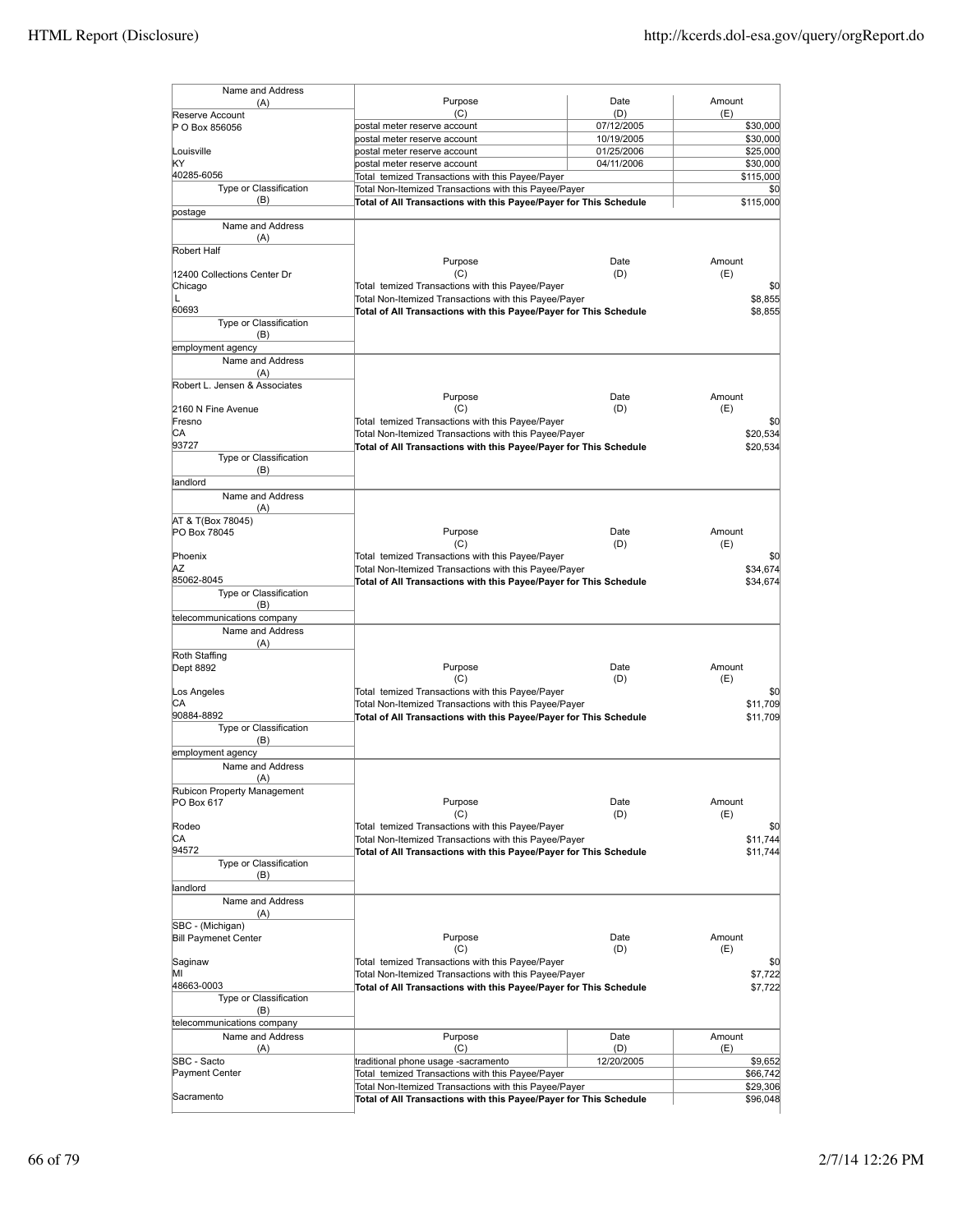| CA<br>95887-0001                          | Purpose<br>(C)                                                    | Date<br>(D) | Amount<br>(E) |
|-------------------------------------------|-------------------------------------------------------------------|-------------|---------------|
| Type or Classification                    | traditional phone usage -sacramento                               | 10/18/2005  | \$7,394       |
| (B)                                       | traditional phone usage -sacramento                               | 08/11/2005  | \$7,098       |
| telecommunications company                | traditional phone usage -sacramento                               | 09/14/2005  | \$7,047       |
|                                           | traditional phone usage -sacramento                               | 01/23/2006  | \$6,592       |
|                                           | traditional phone usage -sacramento                               | 02/15/2006  | \$6,123       |
|                                           |                                                                   | 03/15/2006  |               |
|                                           | traditional phone usage -sacramento                               |             | \$6,063       |
|                                           | traditional phone usage -sacramento                               | 04/21/2006  | \$6,007       |
|                                           | traditional phone usage -sacramento                               | 11/28/2005  | \$5,520       |
|                                           | traditional phone usage -sacramento                               | 07/19/2005  | \$5,246       |
|                                           | Total temized Transactions with this Payee/Payer                  |             | \$66,742      |
|                                           | Total Non-Itemized Transactions with this Payee/Payer             |             | \$29,306      |
|                                           | Total of All Transactions with this Payee/Payer for This Schedule |             | \$96,048      |
| Name and Address                          |                                                                   |             |               |
| (A)                                       |                                                                   |             |               |
| <b>SBC Long Distance</b>                  | Purpose                                                           | Date        | Amount        |
| P.O. Box 660688                           | (C)                                                               | (D)         | (E)           |
|                                           | telecommunications - LD                                           | 11/17/2005  | \$14,667      |
| Dallas                                    | Total temized Transactions with this Payee/Payer                  |             | \$14,667      |
| ΠX                                        | Total Non-Itemized Transactions with this Payee/Payer             |             | \$12,721      |
| 75266                                     | Total of All Transactions with this Payee/Payer for This Schedule |             | \$27,388      |
| Type or Classification                    |                                                                   |             |               |
| (B)                                       |                                                                   |             |               |
| long distance phone provider              |                                                                   |             |               |
| Name and Address                          |                                                                   |             |               |
| (A)                                       |                                                                   |             |               |
| AT&T Phoenix (PO 78522)                   |                                                                   |             |               |
| P. O. Box 78522                           | Purpose                                                           | Date        | Amount        |
|                                           | (C)                                                               | (D)         | (E)           |
| Phoenix                                   | Total temized Transactions with this Payee/Payer                  |             | \$0           |
| ΙAΖ                                       | Total Non-Itemized Transactions with this Payee/Payer             |             | \$6,032       |
| 85062-8522                                | Total of All Transactions with this Payee/Payer for This Schedule |             | \$6,032       |
| Type or Classification                    |                                                                   |             |               |
| (B)                                       |                                                                   |             |               |
| telecommunications company                |                                                                   |             |               |
| Name and Address                          |                                                                   |             |               |
|                                           | Purpose                                                           | Date        | Amount        |
| (A)                                       | (C)                                                               | (D)         | (E)           |
| Sterck Kulik O'Neill Accounting Group Inc | audit fees                                                        | 11/29/2005  | \$8,098       |
|                                           | audit fees                                                        |             |               |
| 150 Post Street Suite 350                 |                                                                   | 12/28/2005  | \$7,861       |
| San Francisco                             | audit fees                                                        | 03/20/2006  | \$11,741      |
| СA                                        | audit fees                                                        | 05/30/2006  | \$22,171      |
| 94108                                     | Total temized Transactions with this Payee/Payer                  |             | \$49,871      |
| Type or Classification                    | Total Non-Itemized Transactions with this Payee/Payer             |             | \$0           |
| (B)                                       | Total of All Transactions with this Payee/Payer for This Schedule |             | \$49,871      |
| accounting firm                           |                                                                   |             |               |
| Name and Address                          | Purpose                                                           | Date        | Amount        |
| (A)                                       | (C)                                                               | (D)         | (E)           |
| SYNTAPA Technologies, Inc.                | Annual License Fee                                                | 12/02/2005  | \$16,200      |
|                                           | <b>Annual Support Fees</b>                                        | 11/18/2005  | \$6,000       |
| 320 March Road, Ste 200                   | Membership data cleanup                                           | 11/16/2005  | \$21,494      |
| Ottawa                                    | <b>Professional Services</b>                                      | 07/18/2005  | \$86,056      |
| СA                                        | <b>Professional Services</b>                                      | 02/22/2006  | \$68,378      |
| 12345                                     | <b>Professional Services</b>                                      | 06/20/2006  | \$41,635      |
| Type or Classification                    | <b>Professional Services</b>                                      | 10/18/2005  | \$40,150      |
| (B)                                       | <b>Professional Services</b>                                      | 11/02/2005  | \$35,219      |
| IT service provider                       | <b>Professional Services</b>                                      |             | \$30,000      |
|                                           |                                                                   | 07/28/2005  |               |
|                                           | <b>Professional Services</b>                                      | 06/14/2006  | \$23,741      |
|                                           | <b>Professional Services</b>                                      | 05/24/2006  | \$22,440      |
|                                           | <b>Professional Services</b>                                      | 02/09/2006  | \$17,431      |
|                                           | <b>Professional Services</b>                                      | 08/03/2005  | \$10,269      |
|                                           | <b>Professional Services</b>                                      | 03/29/2006  | \$6,378       |
|                                           | Total temized Transactions with this Payee/Payer                  |             | \$425,391     |
|                                           | Total Non-Itemized Transactions with this Payee/Payer             |             | \$7,633       |
|                                           | Total of All Transactions with this Payee/Payer for This Schedule |             | \$433,024     |
| Name and Address                          |                                                                   |             |               |
| (A)                                       |                                                                   |             |               |
| AT&T TeleConference Services              |                                                                   |             |               |
| P.O. Box 2840                             | Purpose                                                           | Date        | Amount        |
|                                           | (C)                                                               | (D)         | (E)           |
| Omaha                                     | Total temized Transactions with this Payee/Payer                  |             | \$0           |
| NE                                        | Total Non-Itemized Transactions with this Payee/Payer             |             | \$18,690      |
| 68103-2840                                | Total of All Transactions with this Payee/Payer for This Schedule |             | \$18,690      |
| Type or Classification                    |                                                                   |             |               |
| (B)                                       |                                                                   |             |               |
|                                           |                                                                   |             |               |
| telecommunications company                |                                                                   |             |               |
| Name and Address                          | Purpose                                                           | Date        | Amount        |
| (A)                                       | (C)                                                               | (D)         | (E)           |
| <b>TFI Resources</b>                      | Total temized Transactions with this Payee/Payer                  |             | \$0           |
| PO Box 4346, Dept 517                     | Total Non-Itemized Transactions with this Payee/Payer             |             | \$8,709       |
|                                           | Total of All Transactions with this Payee/Payer for This Schedule |             | \$8,709       |
|                                           |                                                                   |             |               |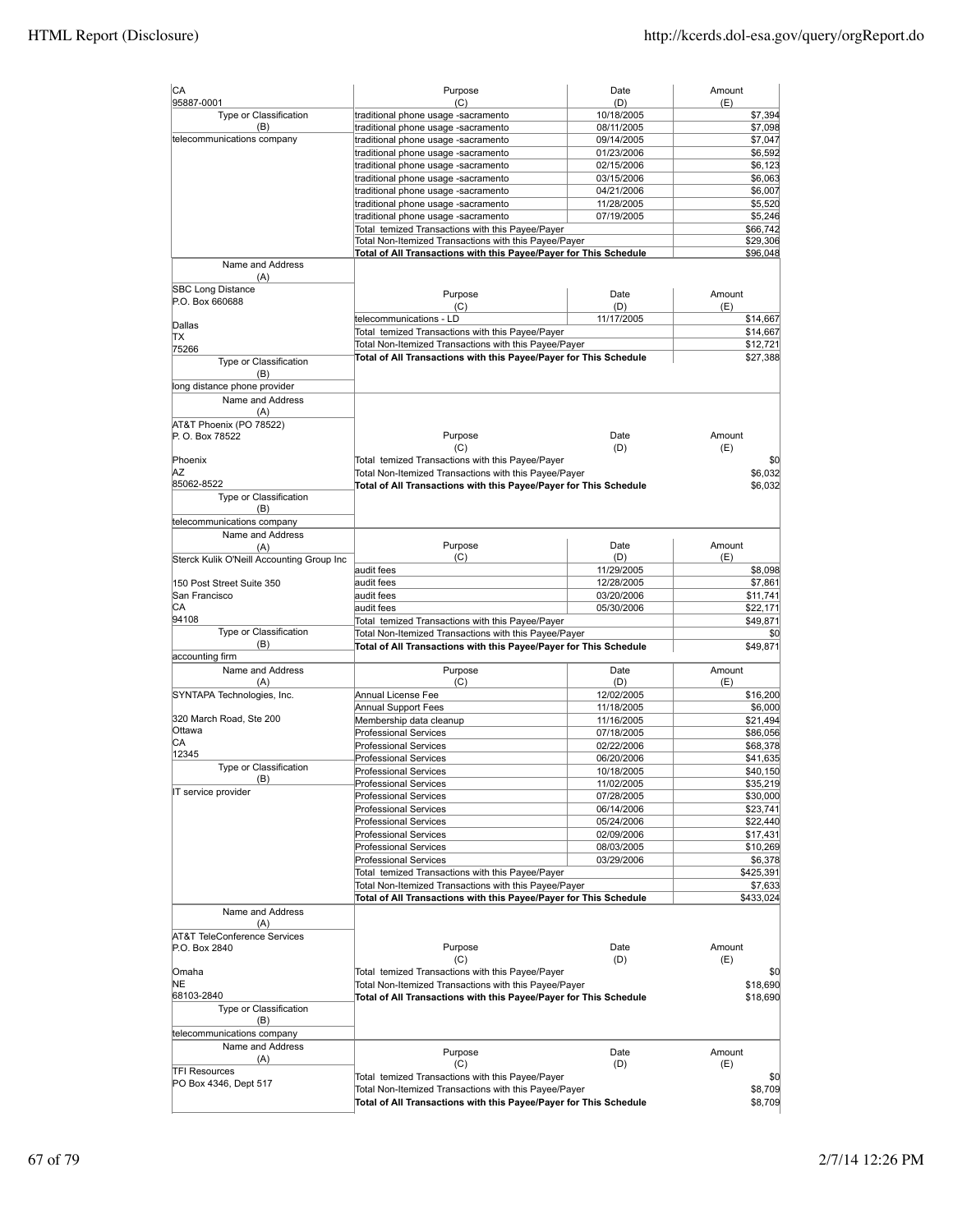| Houston                                |                                                                   |            |          |
|----------------------------------------|-------------------------------------------------------------------|------------|----------|
| TX                                     |                                                                   |            |          |
| 77210                                  |                                                                   |            |          |
| Type or Classification                 |                                                                   |            |          |
| (B)                                    |                                                                   |            |          |
| employment agency                      |                                                                   |            |          |
| Name and Address                       |                                                                   |            |          |
| (A)                                    |                                                                   |            |          |
| The Bureau of National Affairs, Inc.   | Purpose                                                           | Date       | Amount   |
| P.O. Box 64284                         | (C)                                                               | (D)        | (E)      |
| Baltimore                              | Total temized Transactions with this Payee/Payer                  |            | \$0      |
| MD                                     | Total Non-Itemized Transactions with this Payee/Payer             |            | \$6,683  |
| 21264-4284                             | Total of All Transactions with this Payee/Payer for This Schedule |            | \$6,683  |
| Type or Classification                 |                                                                   |            |          |
| (B)                                    |                                                                   |            |          |
| publisher                              |                                                                   |            |          |
| Name and Address                       |                                                                   |            |          |
| (A)                                    | Purpose                                                           | Date       | Amount   |
| The Lodge                              | (C)                                                               | (D)        | (E)      |
| 3601 South Lake Mary Road              | June rent                                                         | 06/01/2006 | \$5,280  |
| Flagstaff                              | May rent                                                          | 05/01/2006 | \$5,280  |
| ΑZ                                     | Total temized Transactions with this Payee/Payer                  |            | \$10,560 |
| 86001                                  | Total Non-Itemized Transactions with this Payee/Payer             |            | \$10,620 |
| Type or Classification                 | Total of All Transactions with this Payee/Payer for This Schedule |            | \$21,180 |
| (B)                                    |                                                                   |            |          |
| landlord                               |                                                                   |            |          |
| Name and Address                       |                                                                   |            |          |
| (A)                                    |                                                                   |            |          |
| The Working Group                      | Purpose                                                           | Date       | Amount   |
|                                        | (C)                                                               | (D)        | (E)      |
| 1611 Telegraph Ave, Ste1400<br>Oakland | video production -Katrina event                                   | 04/21/2006 | \$5,850  |
| СA                                     | Total temized Transactions with this Payee/Payer                  |            | \$5,850  |
| 94612                                  | Total Non-Itemized Transactions with this Payee/Payer             |            | \$0      |
| Type or Classification                 | Total of All Transactions with this Payee/Payer for This Schedule |            | \$5,850  |
| (B)                                    |                                                                   |            |          |
| choreography                           |                                                                   |            |          |
| Name and Address                       |                                                                   |            |          |
| (A)                                    |                                                                   |            |          |
| U S Postal Service                     | Purpose                                                           | Date       | Amount   |
|                                        | (C)                                                               | (D)        | (E)      |
| 433 W Harrison Street                  | postage                                                           | 04/11/2006 | \$20,000 |
| Chicago<br>Г                           | Total temized Transactions with this Payee/Payer                  |            | \$20,000 |
| 60607                                  | Total Non-Itemized Transactions with this Payee/Payer             |            | \$365    |
| Type or Classification                 | Total of All Transactions with this Payee/Payer for This Schedule |            | \$20,365 |
| (B)                                    |                                                                   |            |          |
| postage                                |                                                                   |            |          |
| Name and Address                       | Purpose                                                           | Date       | Amount   |
| (A)                                    | (C)                                                               | (D)        | (E)      |
| U S Postmaster-Oakland(7th St)         | bulk mailing -membership                                          | 07/28/2005 | \$10,000 |
|                                        | bulk mailing -membership                                          | 11/16/2005 | \$10,000 |
| 1675-7th Street, Room 154W             | bulk mailing -membership                                          | 05/16/2006 | \$10,000 |
| Oakland                                | Cal Nurse mailing                                                 | 10/25/2005 | \$20,000 |
| СA<br>94615-9651                       | Cal Nurse mailing                                                 | 12/20/2005 | \$20,000 |
| Type or Classification                 | Total temized Transactions with this Payee/Payer                  |            | \$70,000 |
| (B)                                    | Total Non-Itemized Transactions with this Payee/Payer             |            | \$345    |
| post office                            | Total of All Transactions with this Payee/Payer for This Schedule |            | \$70,345 |
| Name and Address                       |                                                                   |            |          |
| (A)                                    |                                                                   |            |          |
| Union Jobs Clearinghouse               |                                                                   |            |          |
|                                        | Purpose                                                           | Date       | Amount   |
| 122 Calistoga Road, #181               | (C)                                                               | (D)        | (E)      |
| Santa Rosa                             | Total temized Transactions with this Payee/Payer                  |            | \$0      |
| СA                                     | Total Non-Itemized Transactions with this Payee/Payer             |            | \$12,355 |
| 95409-3702<br>Type or Classification   | Total of All Transactions with this Payee/Payer for This Schedule |            | \$12,355 |
| (B)                                    |                                                                   |            |          |
| employment agency                      |                                                                   |            |          |
| Name and Address                       | Purpose                                                           | Date       | Amount   |
| (A)                                    | (C)                                                               | (D)        | (E)      |
| United Parcel Service                  | UPS deposit                                                       | 05/24/2006 | \$8,000  |
| P. O. Box 894820                       | <b>UPS deposit</b>                                                | 04/17/2006 | \$7,214  |
|                                        | <b>UPS deposit</b>                                                | 03/14/2006 | \$6,300  |
| Los Angeles                            | <b>UPS deposit</b>                                                | 09/15/2005 | \$6,100  |
| CА                                     | <b>UPS deposit</b>                                                | 04/21/2006 | \$6,000  |
| 90189-4820                             | <b>UPS deposit</b>                                                | 11/15/2005 | \$5,850  |
| Type or Classification                 | Total temized Transactions with this Payee/Payer                  |            | \$44,714 |
| (B)<br>courier company                 | Total Non-Itemized Transactions with this Payee/Payer             |            | \$4,511  |
|                                        | Total of All Transactions with this Payee/Payer for This Schedule |            | \$49,225 |
|                                        |                                                                   |            |          |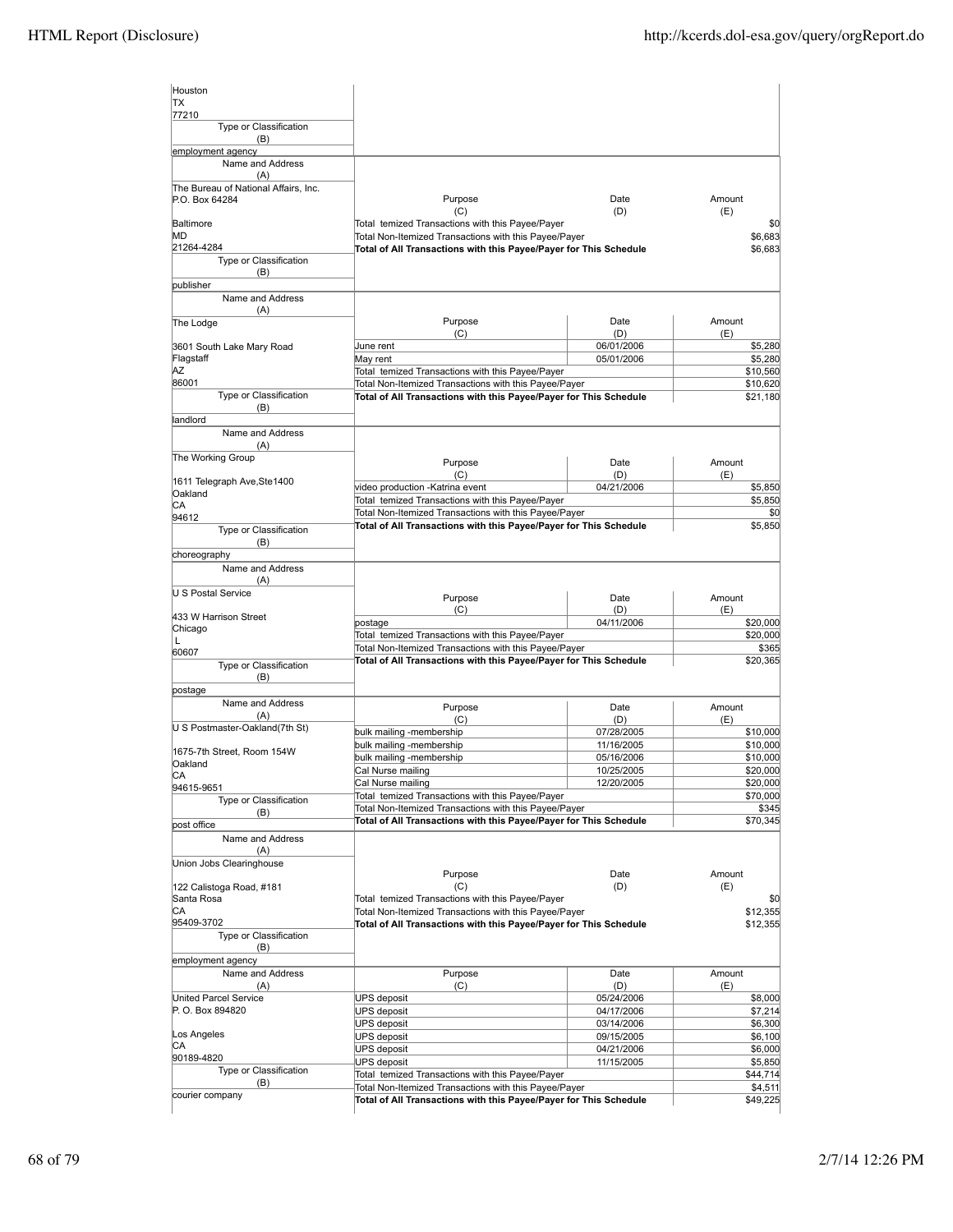|                                           | Purpose                                                                                                   | Date                     | Amount                |
|-------------------------------------------|-----------------------------------------------------------------------------------------------------------|--------------------------|-----------------------|
|                                           | (C)<br><b>UPS</b> deposit                                                                                 | (D)<br>10/18/2005        | (E)<br>\$5,250        |
|                                           | Total temized Transactions with this Payee/Payer                                                          |                          | \$44,714              |
|                                           | Total Non-Itemized Transactions with this Payee/Payer                                                     |                          | \$4,511               |
|                                           | Total of All Transactions with this Payee/Payer for This Schedule                                         |                          | \$49,225              |
| Name and Address<br>(A)                   |                                                                                                           |                          |                       |
| Viking Investments                        |                                                                                                           |                          |                       |
| P.O. Box 117954                           | Purpose                                                                                                   | Date                     | Amount                |
|                                           | (C)                                                                                                       | (D)                      | (E)                   |
| Burlingame<br>СA                          | Total temized Transactions with this Payee/Payer<br>Total Non-Itemized Transactions with this Payee/Payer |                          | \$0<br>\$31,330       |
| 94011-7954                                | Total of All Transactions with this Payee/Payer for This Schedule                                         |                          | \$31,330              |
| Type or Classification                    |                                                                                                           |                          |                       |
| (B)                                       |                                                                                                           |                          |                       |
| landlord                                  |                                                                                                           |                          |                       |
| Name and Address                          |                                                                                                           |                          |                       |
| (A)<br>Waste Management of Alameda County |                                                                                                           |                          |                       |
| P O Box 78632                             | Purpose                                                                                                   | Date                     | Amount                |
|                                           | (C)                                                                                                       | (D)                      | (E)                   |
| Phoenix                                   | Total temized Transactions with this Payee/Payer                                                          |                          | \$0                   |
| AZ                                        | Total Non-Itemized Transactions with this Payee/Payer                                                     |                          | \$14,948              |
| 85062-8632<br>Type or Classification      | Total of All Transactions with this Payee/Payer for This Schedule                                         |                          | \$14,948              |
| (B)                                       |                                                                                                           |                          |                       |
| garbage company                           |                                                                                                           |                          |                       |
| Name and Address                          |                                                                                                           |                          |                       |
| (A)                                       |                                                                                                           |                          |                       |
| Autumn Press                              | Purpose                                                                                                   | Date                     | Amount                |
| 945 Camelia Street                        | (C)                                                                                                       | (D)                      | (E)                   |
| Berkeley                                  | binders, banners, signs                                                                                   | 11/02/2005               | \$10,865              |
| СA                                        | Total temized Transactions with this Payee/Payer<br>Total Non-Itemized Transactions with this Payee/Payer |                          | \$10,865              |
| 94710                                     | Total of All Transactions with this Payee/Payer for This Schedule                                         |                          | \$8,551<br>\$19,416   |
| Type or Classification                    |                                                                                                           |                          |                       |
| (B)<br>printing company                   |                                                                                                           |                          |                       |
| Name and Address                          |                                                                                                           |                          |                       |
| (A)                                       |                                                                                                           |                          |                       |
| Westdale Commons                          | Purpose                                                                                                   | Date                     | Amount<br>(E)         |
|                                           | (C)<br>April rent                                                                                         | (D)<br>04/01/2006        | \$6,176               |
| 4121 Dale Road                            | March rent                                                                                                | 06/01/2006               | \$10,376              |
| Modesto<br>CA                             | May rent                                                                                                  | 05/01/2006               | \$6,176               |
| 95356                                     | Total temized Transactions with this Payee/Payer                                                          |                          | \$22,728              |
| Type or Classification                    | Total Non-Itemized Transactions with this Payee/Payer                                                     |                          | \$31,522              |
| (B)                                       | Total of All Transactions with this Payee/Payer for This Schedule                                         |                          | \$54,250              |
| landlord                                  |                                                                                                           |                          |                       |
| Name and Address                          |                                                                                                           |                          |                       |
| (A)<br><b>WRM Security, Inc.</b>          |                                                                                                           |                          |                       |
|                                           | Purpose                                                                                                   | Date                     | Amount                |
| 152 W Park Ave., #160                     | (C)                                                                                                       | (D)                      | (E)                   |
| El Cajon                                  | Total temized Transactions with this Payee/Payer                                                          |                          | \$0                   |
| СA                                        | Total Non-Itemized Transactions with this Payee/Payer                                                     |                          | \$23,130              |
| 92020<br>Type or Classification           | Total of All Transactions with this Payee/Payer for This Schedule                                         |                          | \$23,130              |
| (B)                                       |                                                                                                           |                          |                       |
| security service company                  |                                                                                                           |                          |                       |
| Name and Address                          | Purpose                                                                                                   | Date                     | Amount                |
| (A)                                       | (C)                                                                                                       | (D)                      | (E)                   |
| Citibank                                  | July 2005 Mortgage payment                                                                                | 07/15/2005               | \$28,331              |
| One Sansome S., Ste. 2300                 | August 2005 Mortgage payment                                                                              | 08/15/2005               | \$28,331              |
| San Francisco                             | Sept 2005 Mortgage payment                                                                                | 09/15/2005               | \$28,331<br>\$28,331  |
| СA                                        | Oct 2005 Mortgage payment<br>Nov 2005 Mortgage payment                                                    | 10/15/2005<br>11/15/2005 | \$28,331              |
| 94104                                     | Dec 2005 Mortgage payment                                                                                 | 12/15/2005               | \$28,331              |
| Type or Classification                    | Jan 2006 Mortgage payment                                                                                 | 01/15/2006               | \$28,331              |
| (B)                                       | Feb 2006 Mortgage payment                                                                                 | 02/15/2006               | \$28,331              |
| bank                                      | Mar 2006 Mortgage payment                                                                                 | 03/15/2006               | \$28,331              |
|                                           | Apr 2006 Mortgage payment                                                                                 | 04/15/2006               | \$28,331              |
|                                           | May 2006 Mortgage payment                                                                                 | 05/15/2006               | \$28,331              |
|                                           | Jun 2006 Mortgage payment<br>Total temized Transactions with this Payee/Payer                             | 06/15/2006               | \$28,331              |
|                                           | Total Non-Itemized Transactions with this Payee/Payer                                                     |                          | \$339,972<br>\$41,775 |
|                                           | Total of All Transactions with this Payee/Payer for This Schedule                                         |                          | \$381,747             |
| Name and Address                          | Purpose                                                                                                   | Date                     | Amount                |
| (A)                                       | (C)                                                                                                       | (D)                      | (E)                   |
|                                           | Total temized Transactions with this Payee/Payer                                                          |                          | \$5,000               |
|                                           | Total Non-Itemized Transactions with this Payee/Payer                                                     |                          | \$0                   |
|                                           | Total of All Transactions with this Payee/Payer for This Schedule                                         |                          | \$5,000               |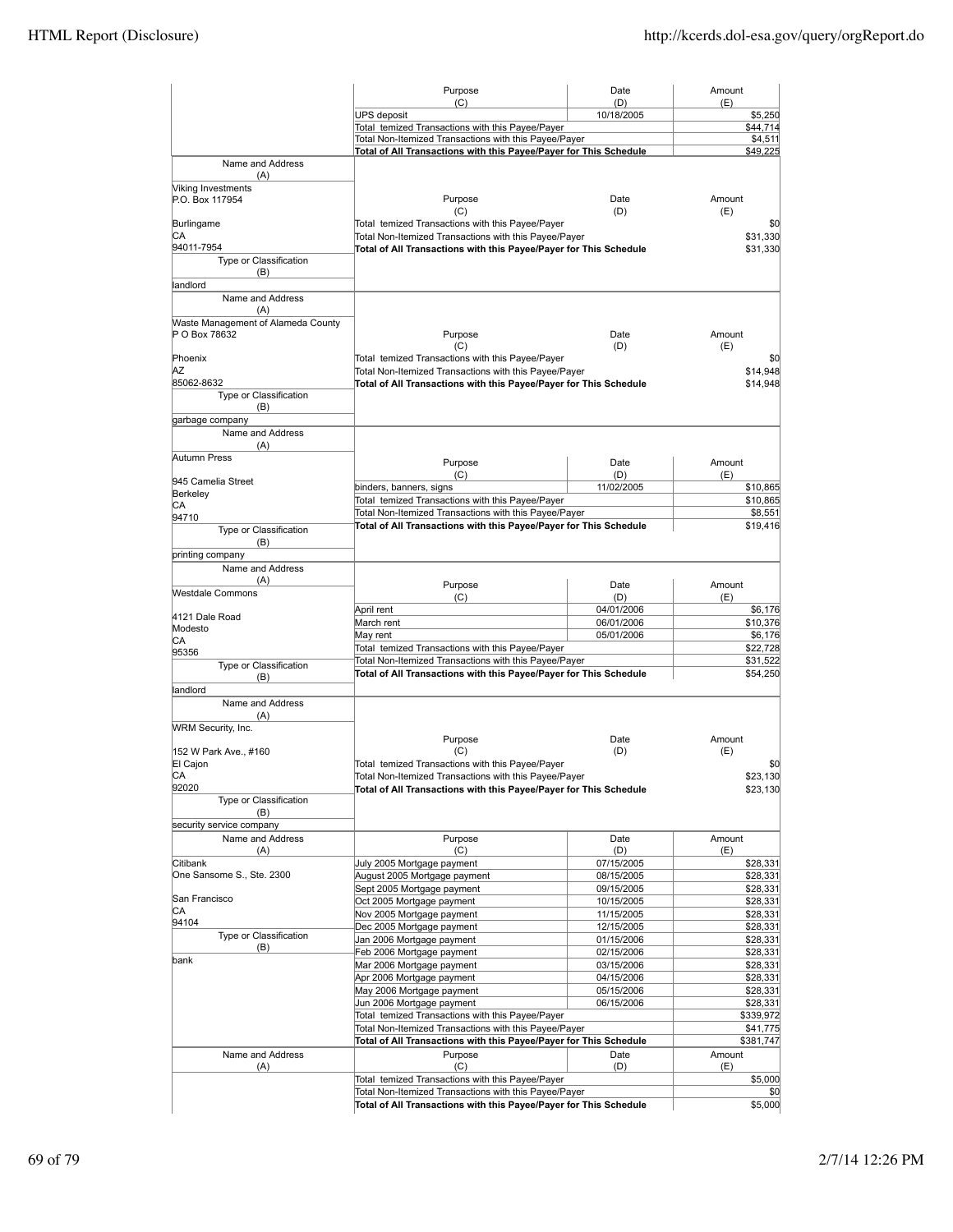| <b>Berkeley Agency</b>                       |                                                                                                                            |             |                                                         |
|----------------------------------------------|----------------------------------------------------------------------------------------------------------------------------|-------------|---------------------------------------------------------|
| 301<br>2608 Ninth Street                     | Purpose                                                                                                                    | Date        | Amount                                                  |
| Berkeley                                     | (C)<br>So Cal Party 12/15/05                                                                                               | (D)         | (E)                                                     |
| СA                                           | Total temized Transactions with this Payee/Payer                                                                           | 11/30/2005  | \$5,000<br>\$5,000                                      |
| 94710                                        | Total Non-Itemized Transactions with this Payee/Payer                                                                      |             | \$0                                                     |
| Type or Classification<br>(B)                | Total of All Transactions with this Payee/Payer for This Schedule                                                          |             | \$5,000                                                 |
| music entertainment company                  |                                                                                                                            |             |                                                         |
| Name and Address                             |                                                                                                                            |             |                                                         |
| (A)<br>Biaglo's Catering                     |                                                                                                                            | Date        | Amount                                                  |
|                                              | Purpose<br>(C)                                                                                                             | (D)         | (E)                                                     |
| 4242 Central Avenue<br>Chicago               | NNOC Holiday Party                                                                                                         | 12/15/2005  | \$6,780                                                 |
| L                                            | Total temized Transactions with this Payee/Payer                                                                           |             | \$6,780                                                 |
| 60434                                        | Total Non-Itemized Transactions with this Payee/Payer                                                                      |             | \$0                                                     |
| Type or Classification                       | Total of All Transactions with this Payee/Payer for This Schedule                                                          |             | \$6,780                                                 |
| (B)                                          |                                                                                                                            |             |                                                         |
| caterer<br>Name and Address                  |                                                                                                                            |             |                                                         |
| (A)                                          |                                                                                                                            |             |                                                         |
| Bloom, Joan                                  | Purpose                                                                                                                    | Date        | Amount                                                  |
| 1631 Vista Street, Apt A                     | (C)                                                                                                                        | (D)         | (E)                                                     |
|                                              | Settlement Agreement                                                                                                       | 01/11/2006  | \$8,500                                                 |
| Oaklnad                                      | Total temized Transactions with this Payee/Payer                                                                           |             | \$8,500                                                 |
| СA<br>94602                                  | Total Non-Itemized Transactions with this Payee/Payer                                                                      |             | \$0                                                     |
| Type or Classification                       | Total of All Transactions with this Payee/Payer for This Schedule                                                          |             | \$8,500                                                 |
| (B)                                          |                                                                                                                            |             |                                                         |
| individual                                   |                                                                                                                            |             |                                                         |
| Name and Address                             |                                                                                                                            |             |                                                         |
| (A)<br><b>BNA</b>                            |                                                                                                                            |             |                                                         |
| 1231 25th Street, NW                         | Purpose                                                                                                                    | Date        | Amount                                                  |
|                                              | (C)                                                                                                                        | (D)         | (E)                                                     |
| Washington                                   | Total temized Transactions with this Payee/Payer                                                                           |             | \$0                                                     |
| DС                                           | Total Non-Itemized Transactions with this Payee/Payer                                                                      |             | \$5,083                                                 |
| 20037                                        | Total of All Transactions with this Payee/Payer for This Schedule                                                          |             | \$5,083                                                 |
| Type or Classification                       |                                                                                                                            |             |                                                         |
| (B)<br>research                              |                                                                                                                            |             |                                                         |
| Name and Address                             |                                                                                                                            |             |                                                         |
| (A)                                          |                                                                                                                            |             |                                                         |
| <b>BridgeStreet Worldwide</b>                |                                                                                                                            |             |                                                         |
| PO Box 3018                                  | Purpose                                                                                                                    | Date        | Amount                                                  |
|                                              | (C)                                                                                                                        | (D)         | (E)                                                     |
| Arlington                                    | Total temized Transactions with this Payee/Payer                                                                           |             | \$0                                                     |
| VA<br>22203                                  | Total Non-Itemized Transactions with this Payee/Payer<br>Total of All Transactions with this Payee/Payer for This Schedule |             | \$14,029<br>\$14,029                                    |
| Type or Classification                       |                                                                                                                            |             |                                                         |
| (B)                                          |                                                                                                                            |             |                                                         |
| landlord                                     |                                                                                                                            |             |                                                         |
| Name and Address                             |                                                                                                                            |             |                                                         |
| (A)<br>Brook Furniture Rental (Chicago)      |                                                                                                                            |             |                                                         |
|                                              | Purpose                                                                                                                    | Date        | Amount                                                  |
| 4078 Paysphere Circle                        | (C)                                                                                                                        | (D)         | (E)                                                     |
| Chicago                                      | Total temized Transactions with this Payee/Payer                                                                           |             | \$0                                                     |
| L                                            | Total Non-Itemized Transactions with this Payee/Payer                                                                      |             | \$8,835                                                 |
| 60674<br>Type or Classification              | Total of All Transactions with this Payee/Payer for This Schedule                                                          |             | \$8,835                                                 |
| (B)                                          |                                                                                                                            |             |                                                         |
| furniture rental company                     |                                                                                                                            |             |                                                         |
| Name and Address                             |                                                                                                                            |             |                                                         |
| (A)                                          |                                                                                                                            |             |                                                         |
| <b>AAA Business Supplies</b>                 |                                                                                                                            |             |                                                         |
|                                              | Purpose<br>(C)                                                                                                             | Date<br>(D) | Amount<br>(E)                                           |
| 325 Mendell Street<br>San Francisco          | Total temized Transactions with this Payee/Payer                                                                           |             | \$0                                                     |
| СA                                           | Total Non-Itemized Transactions with this Payee/Payer                                                                      |             | \$70,777                                                |
| 94124                                        | Total of All Transactions with this Payee/Payer for This Schedule                                                          |             | \$70,777                                                |
| Type or Classification                       |                                                                                                                            |             |                                                         |
| (B)                                          |                                                                                                                            |             |                                                         |
| office supplies vendor<br>Name and Address   |                                                                                                                            |             |                                                         |
|                                              |                                                                                                                            | Date        | Amount                                                  |
|                                              |                                                                                                                            |             |                                                         |
| (A)                                          | Purpose<br>(C)                                                                                                             | (D)         | (E)                                                     |
| California Coastal Insurance<br>P O Box 5076 | Earthquake Renewal 9/05-9/06                                                                                               | 09/26/2005  |                                                         |
| 2262 Camino Ramon                            | Union Liab Renewal 8/05-8/06                                                                                               | 08/03/2005  |                                                         |
| San Ramon                                    | Total temized Transactions with this Payee/Payer                                                                           |             |                                                         |
| СA<br>94583-1328                             | Total Non-Itemized Transactions with this Payee/Payer<br>Total of All Transactions with this Payee/Payer for This Schedule |             | \$22,618<br>\$39,515<br>\$62,133<br>\$1,860<br>\$63,993 |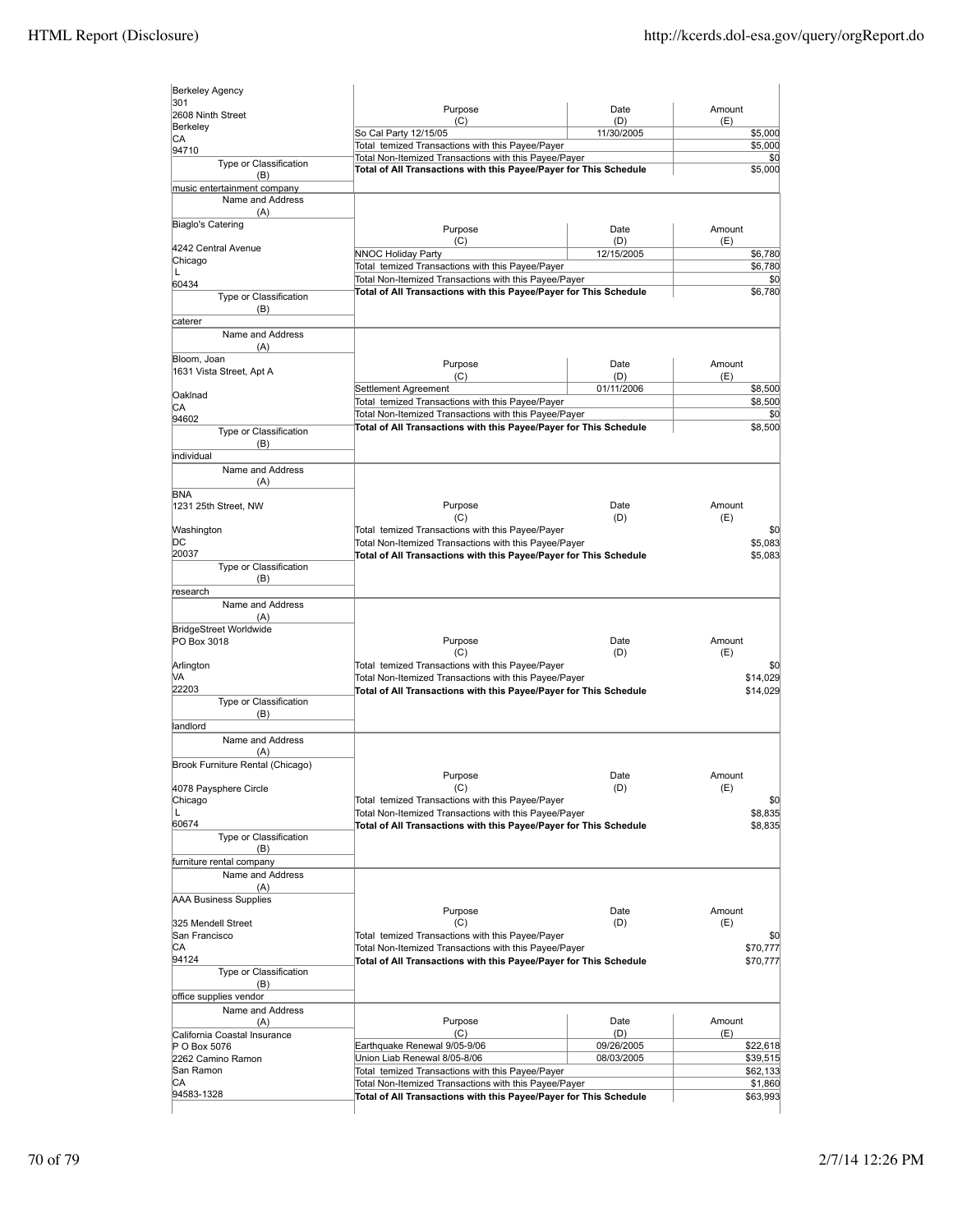| Type or Classification<br>(B)                       |                                                                                                                            |             |                              |
|-----------------------------------------------------|----------------------------------------------------------------------------------------------------------------------------|-------------|------------------------------|
| insurance company                                   |                                                                                                                            |             |                              |
| Name and Address<br>(A)                             |                                                                                                                            |             |                              |
| Cambridge Security Services, Inc.<br>P.O. Box 606   | Purpose                                                                                                                    | Date        | Amount                       |
|                                                     | (C)                                                                                                                        | (D)         | (E)                          |
| San Leandro<br>СA                                   | Total temized Transactions with this Payee/Payer                                                                           |             | \$0                          |
| 94577                                               | Total Non-Itemized Transactions with this Payee/Payer<br>Total of All Transactions with this Payee/Payer for This Schedule |             | \$8,800<br>\$8,800           |
| Type or Classification<br>(B)                       |                                                                                                                            |             |                              |
| security service company                            |                                                                                                                            |             |                              |
| Name and Address                                    |                                                                                                                            |             |                              |
| (A)                                                 |                                                                                                                            |             |                              |
| Care2.com, Inc.                                     | Purpose<br>(C)                                                                                                             | Date<br>(D) | Amount<br>(E)                |
| 275 Shoreline Drive, #150                           | Activist Recruit. Camp                                                                                                     | 09/14/2005  | \$15,000                     |
| Redwood City<br>СA                                  | Activist Recruit. Camp                                                                                                     | 10/07/2005  | \$10,000                     |
| 94065                                               | Total temized Transactions with this Payee/Payer<br>Total Non-Itemized Transactions with this Payee/Payer                  |             | \$25,000<br>\$0              |
| Type or Classification                              | Total of All Transactions with this Payee/Payer for This Schedule                                                          |             | \$25,000                     |
| (B)                                                 |                                                                                                                            |             |                              |
| recruiter                                           |                                                                                                                            |             |                              |
| Name and Address<br>(A)                             |                                                                                                                            |             |                              |
| Cingular Wireless (AZ)                              |                                                                                                                            | Date        | Amount                       |
| PO Box 78405                                        | Purpose<br>(C)                                                                                                             | (D)         | (E)                          |
|                                                     | April 2006 cell phone fee                                                                                                  | 06/27/2006  | \$16,947                     |
| Phoenix                                             | Total temized Transactions with this Payee/Payer                                                                           |             | \$16,947                     |
| AZ                                                  | Total Non-Itemized Transactions with this Payee/Payer                                                                      |             | \$0                          |
| 85062-8405<br>Type or Classification                | Total of All Transactions with this Payee/Payer for This Schedule                                                          |             | \$16,947                     |
| (B)                                                 |                                                                                                                            |             |                              |
| telecommunications company                          |                                                                                                                            |             |                              |
| Name and Address                                    |                                                                                                                            |             |                              |
| (A)                                                 |                                                                                                                            |             |                              |
| Cingular(AT&T Wireless/Carol Stream)<br>PO Box 6463 | Purpose                                                                                                                    | Date        | Amount                       |
|                                                     | (C)                                                                                                                        | (D)         | (E)                          |
| Carol STream<br>L                                   | Total temized Transactions with this Payee/Payer<br>Total Non-Itemized Transactions with this Payee/Payer                  |             | \$0<br>\$12,514              |
| 60197-6444                                          | Total of All Transactions with this Payee/Payer for This Schedule                                                          |             | \$12,514                     |
| Type or Classification<br>(B)                       |                                                                                                                            |             |                              |
| telecommunications company                          |                                                                                                                            |             |                              |
| Name and Address<br>(A)                             |                                                                                                                            |             |                              |
| Commodore Events                                    | Purpose                                                                                                                    | Date        | Amount                       |
| 2394 Mariner Square Drive                           | (C)                                                                                                                        | (D)         | (E)                          |
| Alameda                                             | Bal Due Holiday Party 12/13/05                                                                                             | 12/05/2005  | \$5,830                      |
| СA                                                  | Total temized Transactions with this Payee/Payer                                                                           |             | \$5,830                      |
| 94501                                               | Total Non-Itemized Transactions with this Payee/Payer<br>Total of All Transactions with this Payee/Payer for This Schedule |             | \$4,400<br>\$10,230          |
| Type or Classification<br>(B)                       |                                                                                                                            |             |                              |
| event production company                            |                                                                                                                            |             |                              |
| Name and Address                                    |                                                                                                                            |             |                              |
| (A)<br>AccounTemps                                  |                                                                                                                            |             |                              |
|                                                     | Purpose                                                                                                                    | Date        | Amount                       |
| 12400 Collections Center Dr                         | (C)                                                                                                                        | (D)         | (E)                          |
| Chicago                                             | Total temized Transactions with this Payee/Payer                                                                           |             | \$0                          |
| Г                                                   | Total Non-Itemized Transactions with this Payee/Payer                                                                      |             | \$21,448                     |
| 60693<br>Type or Classification                     | Total of All Transactions with this Payee/Payer for This Schedule                                                          |             | \$21,448                     |
| (B)                                                 |                                                                                                                            |             |                              |
| employment agency                                   |                                                                                                                            |             |                              |
| Name and Address<br>(A)                             |                                                                                                                            |             |                              |
|                                                     |                                                                                                                            |             |                              |
|                                                     |                                                                                                                            |             |                              |
| Corporate Interior Services                         | Purpose                                                                                                                    | Date        | Amount                       |
| 3380 Vincent Road, Ste A                            | (C)                                                                                                                        | (D)         | (E)                          |
| Pleasant Hill                                       | Total temized Transactions with this Payee/Payer                                                                           |             |                              |
| СA                                                  | Total Non-Itemized Transactions with this Payee/Payer                                                                      |             |                              |
| 94523                                               | Total of All Transactions with this Payee/Payer for This Schedule                                                          |             |                              |
| Type or Classification<br>(B)                       |                                                                                                                            |             | \$5,331                      |
| furniture rental company                            |                                                                                                                            |             |                              |
| Name and Address                                    | Purpose                                                                                                                    | Date        | Amount                       |
| (A)                                                 | (C)<br>Total temized Transactions with this Payee/Payer                                                                    | (D)         | \$0<br>\$5,331<br>(E)<br>\$0 |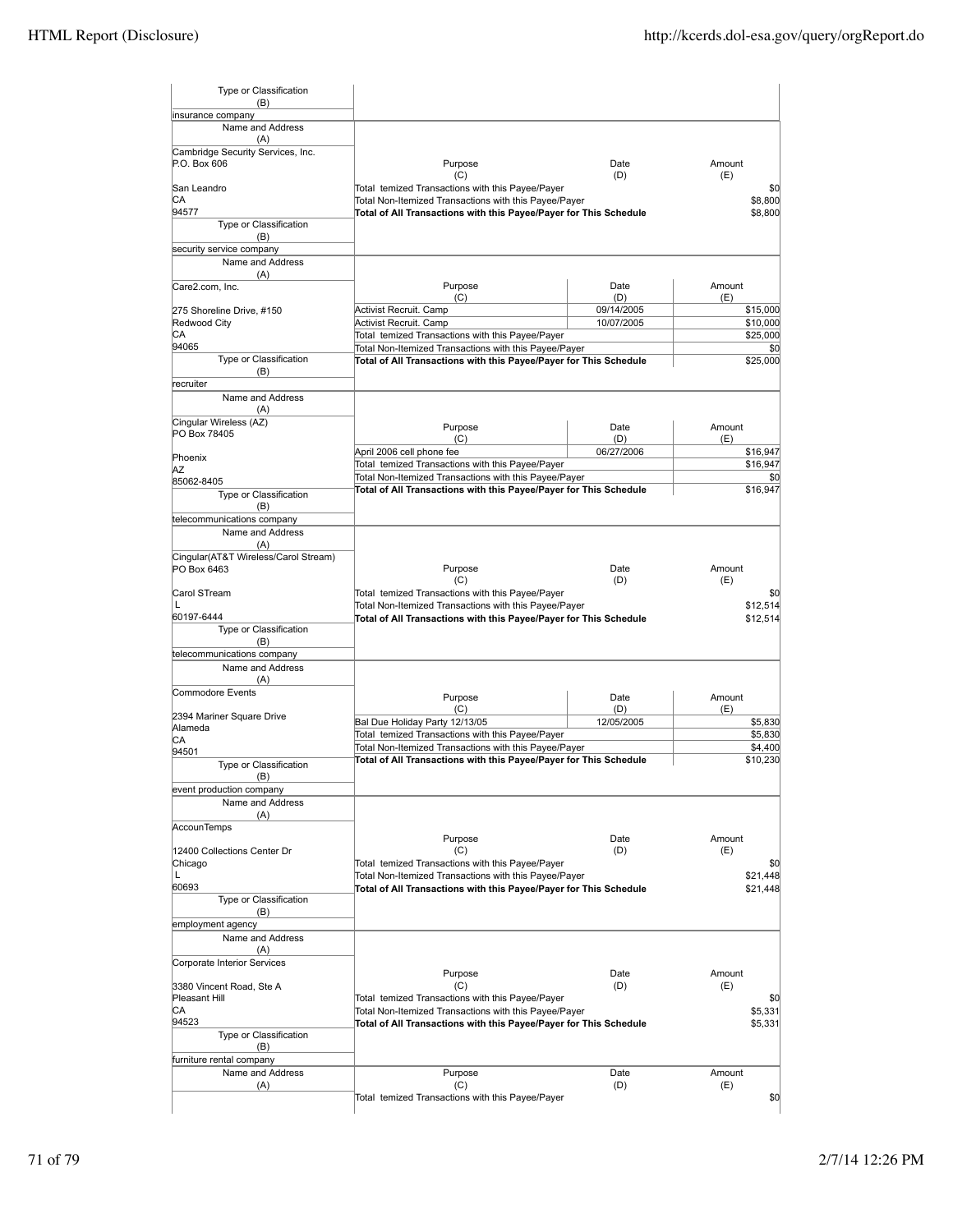| 161 S Gary Ave                                | Purpose                                                                                                   | Date        | Amount                                               |
|-----------------------------------------------|-----------------------------------------------------------------------------------------------------------|-------------|------------------------------------------------------|
| Carol Stream                                  | (C)                                                                                                       | (D)         | (E)                                                  |
| $\mathbf{L}$<br>60188                         | Total Non-Itemized Transactions with this Payee/Payer                                                     |             | \$9,904                                              |
| Type or Classification                        | Total of All Transactions with this Payee/Payer for This Schedule                                         |             | \$9,904                                              |
| (B)<br>furniture rental company               |                                                                                                           |             |                                                      |
| Name and Address<br>(A)                       |                                                                                                           |             |                                                      |
| Covad Communications                          |                                                                                                           |             |                                                      |
| PO Box 39000                                  | Purpose<br>(C)                                                                                            | Date<br>(D) | Amount<br>(E)                                        |
| San Francisco                                 | Total temized Transactions with this Payee/Payer                                                          |             | \$0                                                  |
| СA<br>94139-3408                              | Total Non-Itemized Transactions with this Payee/Payer                                                     |             | \$7,620                                              |
| Type or Classification                        | Total of All Transactions with this Payee/Payer for This Schedule                                         |             | \$7,620                                              |
| (B)                                           |                                                                                                           |             |                                                      |
| networking service                            |                                                                                                           |             |                                                      |
| Name and Address<br>(A)                       |                                                                                                           |             |                                                      |
| De Lage Landen Financial Services             |                                                                                                           |             |                                                      |
| PO Box 41601                                  | Purpose                                                                                                   | Date        | Amount                                               |
| Philadelphia                                  | (C)<br>Total temized Transactions with this Payee/Payer                                                   | (D)         | (E)<br>\$0                                           |
| PA                                            | Total Non-Itemized Transactions with this Payee/Payer                                                     |             | \$14,100                                             |
| 19101-1604                                    | Total of All Transactions with this Payee/Payer for This Schedule                                         |             | \$14,100                                             |
| Type or Classification<br>(B)                 |                                                                                                           |             |                                                      |
| equipment rental company                      |                                                                                                           |             |                                                      |
| Name and Address                              |                                                                                                           |             |                                                      |
| (A)<br>Diners Club                            |                                                                                                           |             |                                                      |
| PO Box 6935                                   | Purpose<br>(C)                                                                                            | Date<br>(D) | Amount<br>(E)                                        |
|                                               | Finance charges                                                                                           | 10/25/2005  | \$6,651                                              |
| The Lakes<br>NV                               | Total temized Transactions with this Payee/Payer                                                          |             | \$6,651                                              |
| 88901-6935                                    | Total Non-Itemized Transactions with this Payee/Payer                                                     |             | \$0                                                  |
| Type or Classification                        | Total of All Transactions with this Payee/Payer for This Schedule                                         |             | \$6,651                                              |
| (B)<br>credit card company                    |                                                                                                           |             |                                                      |
| Name and Address                              |                                                                                                           |             |                                                      |
| (A)                                           |                                                                                                           |             |                                                      |
| Dublin Security Service, Corp<br>PO Box 14003 | Purpose                                                                                                   | Date        | Amount                                               |
|                                               | (C)                                                                                                       | (D)         | (E)                                                  |
| Oakland                                       | Total temized Transactions with this Payee/Payer                                                          |             | \$0                                                  |
| СA<br>94614-2003                              | Total Non-Itemized Transactions with this Payee/Payer                                                     |             | \$6,272                                              |
| Type or Classification                        | Total of All Transactions with this Payee/Payer for This Schedule                                         |             | \$6,272                                              |
| (B)                                           |                                                                                                           |             |                                                      |
| security service company                      |                                                                                                           |             |                                                      |
| Name and Address<br>(A)                       |                                                                                                           |             |                                                      |
| FedEx Kinko's                                 |                                                                                                           |             |                                                      |
|                                               | Purpose                                                                                                   | Date        | Amount                                               |
| P O Box 672085                                |                                                                                                           |             | (E)                                                  |
|                                               | (C)                                                                                                       | (D)         |                                                      |
| Dallas<br>ΠX                                  | Total temized Transactions with this Payee/Payer<br>Total Non-Itemized Transactions with this Payee/Payer |             | \$0                                                  |
| 75267-2085                                    | Total of All Transactions with this Payee/Payer for This Schedule                                         |             |                                                      |
| Type or Classification                        |                                                                                                           |             |                                                      |
| (B)<br>printing company                       |                                                                                                           |             |                                                      |
| Name and Address                              |                                                                                                           |             |                                                      |
| (A)                                           |                                                                                                           |             |                                                      |
| Fingerhut, Powers, Smith & Associates         | Purpose                                                                                                   | Date        | Amount                                               |
| 1901 North Moore St, Ste1202                  | (C)                                                                                                       | (D)         | (E)                                                  |
| Arlington                                     | CNA Spot-Newshour<br>Total temized Transactions with this Payee/Payer                                     | 08/11/2005  |                                                      |
| MА<br>22209                                   | Total Non-Itemized Transactions with this Payee/Payer                                                     |             | \$6,072                                              |
| Type or Classification                        | Total of All Transactions with this Payee/Payer for This Schedule                                         |             |                                                      |
| (B)                                           |                                                                                                           |             |                                                      |
| PR consultants                                |                                                                                                           |             |                                                      |
| Name and Address<br>(A)                       |                                                                                                           |             |                                                      |
| Focsaneanu, Christina                         | Purpose                                                                                                   | Date        | \$11,102<br>\$6,798<br>\$6,798<br>\$12,870<br>Amount |
|                                               | (C)                                                                                                       | (D)         | \$11,102<br>(E)                                      |
| 3901 Connecticut Ave Apt407<br>Washington     | Total temized Transactions with this Payee/Payer<br>Total Non-Itemized Transactions with this Payee/Payer |             | \$0<br>\$8,800                                       |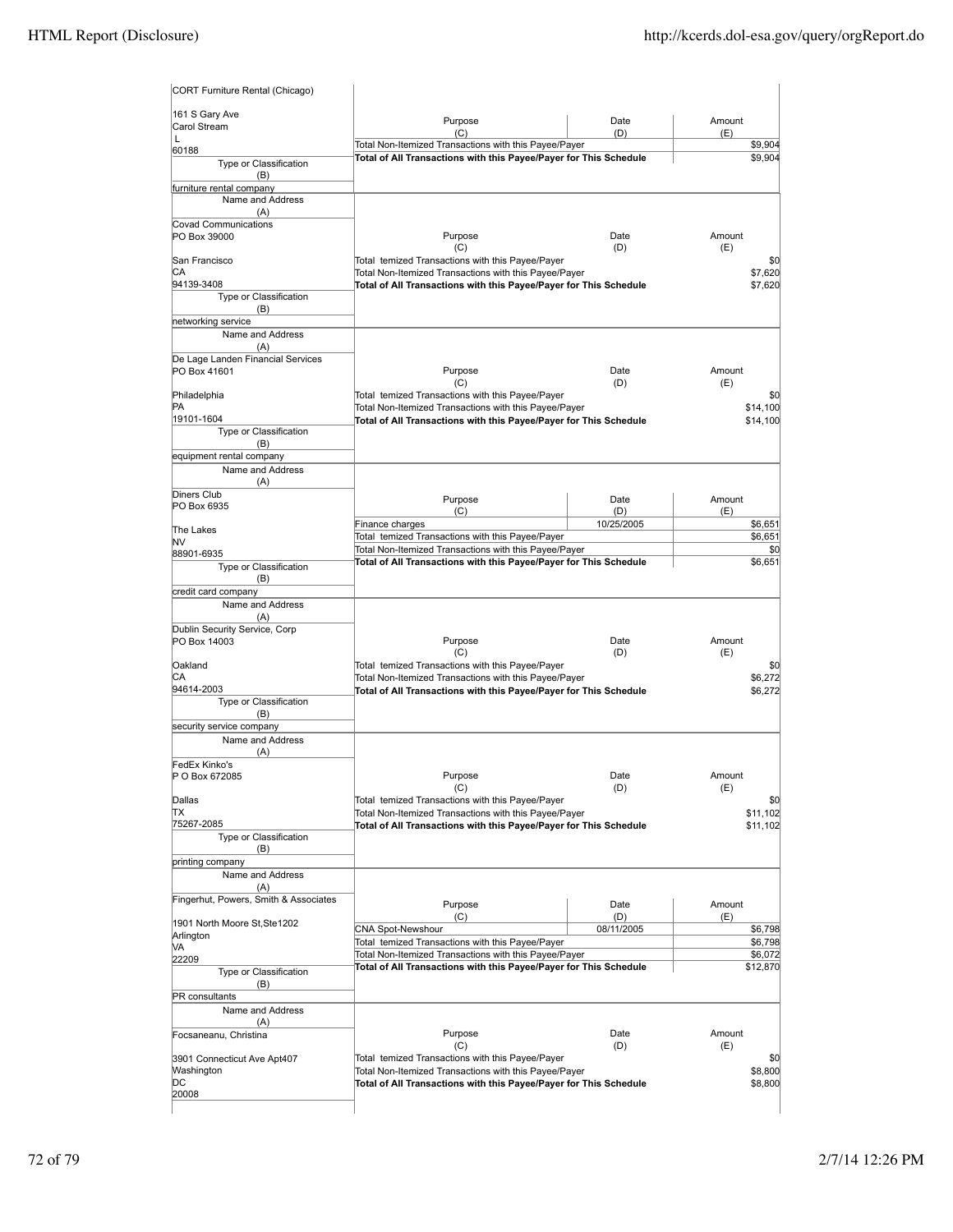| Type or Classification<br>(B)                |                                                                                                           |                          |                      |
|----------------------------------------------|-----------------------------------------------------------------------------------------------------------|--------------------------|----------------------|
| landlord                                     |                                                                                                           |                          |                      |
| Name and Address                             | Purpose                                                                                                   | Date                     | Amount               |
| (A)                                          | (C)<br><b>July 2005</b>                                                                                   | (D)<br>07/01/2005        | (E)                  |
| Forum Building, Ltd.<br>P.O. Box 617         |                                                                                                           |                          | \$10,796             |
|                                              | August 2005                                                                                               | 08/01/2005<br>09/01/2005 | \$10,796<br>\$10,796 |
| Rodeo                                        | Sept 2005                                                                                                 |                          |                      |
| СA                                           | Oct 2005                                                                                                  | 10/01/2005               | \$10,796             |
| 94572                                        | Apr 2006 Sacramento                                                                                       | 04/01/2006               | \$11,051             |
| Type or Classification                       | Mar 2006 Sacramento                                                                                       | 03/01/2006               | \$11,051             |
| (B)                                          | Sacramento Dec 2005 Rent                                                                                  | 12/01/2005               | \$10,796             |
| landlord                                     | Sacramento Feb 2006 Rent                                                                                  | 02/01/2006               | \$11,051             |
|                                              | Sacramento Jan 2006 Rent                                                                                  | 01/01/2006               | \$10,796             |
|                                              | Sacramento June 2006                                                                                      | 06/01/2006               | \$11,051             |
|                                              | Sacramento May 2006                                                                                       | 05/01/2006               | \$11,051             |
|                                              | Sacramento Nov 2005 Rent                                                                                  | 11/01/2005               | \$10,796             |
|                                              | Total temized Transactions with this Payee/Payer                                                          |                          | \$130,827            |
|                                              | Total Non-Itemized Transactions with this Payee/Payer                                                     |                          | \$4,168              |
|                                              | Total of All Transactions with this Payee/Payer for This Schedule                                         |                          | \$134,995            |
| Name and Address<br>(A)<br>Air Systems, Inc. |                                                                                                           |                          |                      |
|                                              | Purpose                                                                                                   | Date                     | Amount               |
| 940 Remillard Court                          | (C)                                                                                                       | (D)                      | (E)                  |
| San Jose                                     | Total temized Transactions with this Payee/Payer                                                          |                          | \$0                  |
| СA                                           | Total Non-Itemized Transactions with this Payee/Payer                                                     |                          | \$8,950              |
| 95122                                        | Total of All Transactions with this Payee/Payer for This Schedule                                         |                          | \$8,950              |
| Type or Classification<br>(B)                |                                                                                                           |                          |                      |
| air conditioning and heating service         |                                                                                                           |                          |                      |
| Name and Address<br>(A)                      |                                                                                                           |                          |                      |
| funkylittleshack                             | Purpose                                                                                                   | Date                     | Amount               |
|                                              | (C)                                                                                                       | (D)                      | (E)                  |
| 2524 Central Avenue                          | Katrina Party Band 3/15/06                                                                                | 03/07/2006               | \$5,000              |
| Alameda                                      |                                                                                                           |                          | \$5,000              |
| СA                                           | Total temized Transactions with this Payee/Payer<br>Total Non-Itemized Transactions with this Payee/Payer |                          |                      |
| 94501                                        |                                                                                                           |                          | \$3,700              |
| Type or Classification<br>(B)                | Total of All Transactions with this Payee/Payer for This Schedule                                         |                          | \$8,700              |
| music band                                   |                                                                                                           |                          |                      |
| Name and Address                             |                                                                                                           |                          |                      |
| (A)                                          | Purpose                                                                                                   | Date                     | Amount               |
| GetActive                                    | (C)                                                                                                       | (D)                      | (E)                  |
|                                              | Apr-June Support                                                                                          | 05/09/2006               | \$9,750              |
| 2855 Telegraph Ave, Ste 600                  | Jan-Mar Support                                                                                           | 02/08/2006               | \$9,750              |
| Berkeley                                     | Oct 2005 support                                                                                          | 12/20/2005               | \$5,888              |
| СA                                           | Total temized Transactions with this Payee/Payer                                                          |                          | \$25,388             |
| 94705                                        | Total Non-Itemized Transactions with this Payee/Payer                                                     |                          | \$7,888              |
| Type or Classification<br>(B)                | Total of All Transactions with this Payee/Payer for This Schedule                                         |                          | \$33,276             |
| webhost                                      |                                                                                                           |                          |                      |
| Name and Address                             |                                                                                                           |                          |                      |
| (A)<br>Hampshire Investments, LLC            |                                                                                                           |                          |                      |
|                                              | Purpose                                                                                                   | Date                     | Amount               |
| 8799 Balboa Ave, Ste 260                     | (C)                                                                                                       | (D)                      | (E)                  |
| San Diego                                    | Total temized Transactions with this Payee/Payer                                                          |                          | \$0                  |
| CА                                           | Total Non-Itemized Transactions with this Payee/Payer                                                     |                          | \$35,156             |
| 92123                                        | Total of All Transactions with this Payee/Payer for This Schedule                                         |                          | \$35,156             |
| Type or Classification<br>(B)                |                                                                                                           |                          |                      |
| landlord                                     |                                                                                                           |                          |                      |

landlord Form LM-2 (Revised 2003)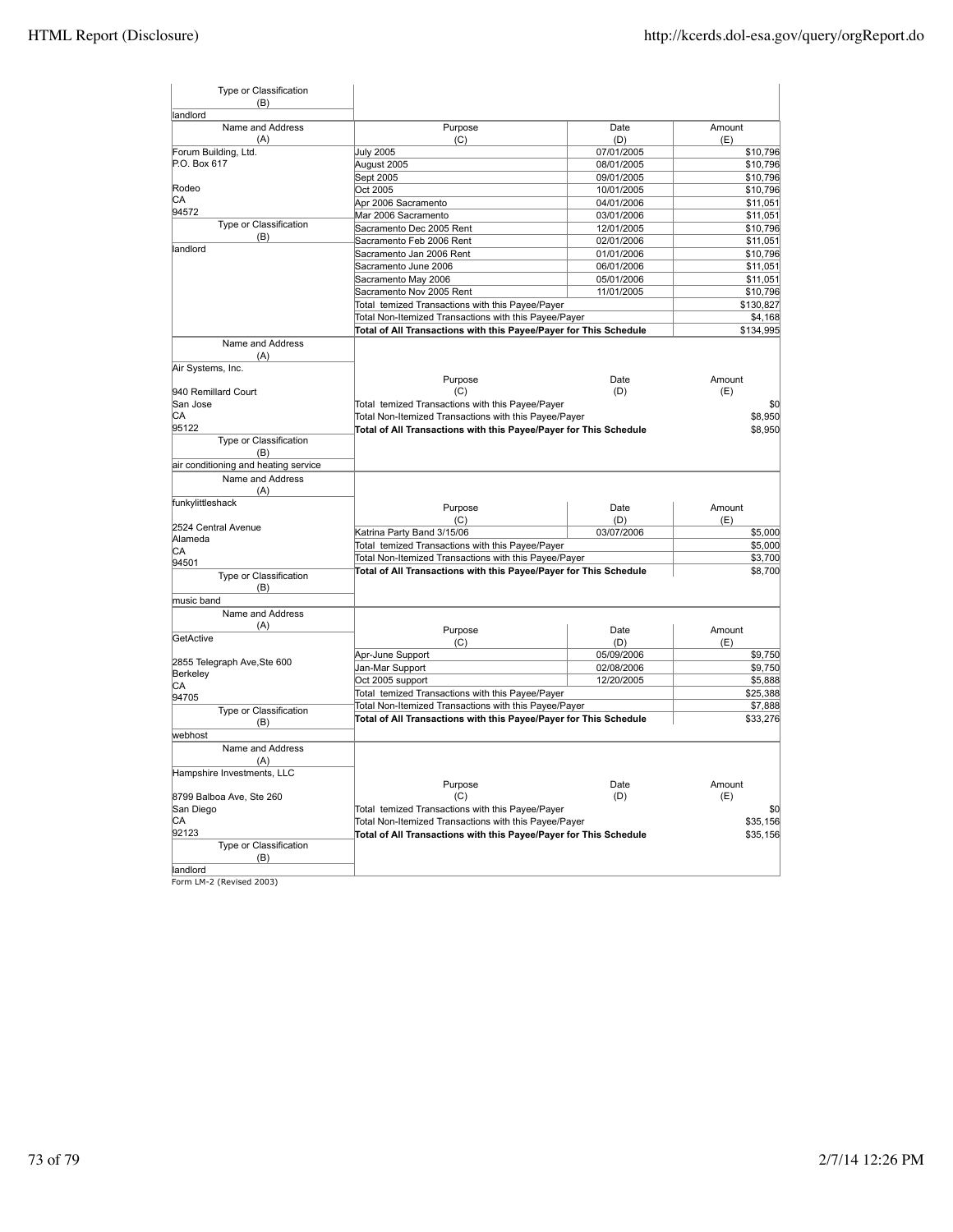## **SCHEDULE 19 - UNION ADMINISTRATION FLE NUMBER: 015-724**

| Name and Address                        |                                                                                                                            |             |                      |
|-----------------------------------------|----------------------------------------------------------------------------------------------------------------------------|-------------|----------------------|
| (A)<br>Hilton-San Diego/Del Mar         |                                                                                                                            |             |                      |
|                                         | Purpose<br>(C)                                                                                                             | Date<br>(D) | Amount<br>(E)        |
|                                         | travel- Board                                                                                                              | 03/30/2006  | \$26,903             |
| Del Mar<br>CА                           | Total temized Transactions with this Payee/Payer                                                                           |             | \$26,903             |
| 92014                                   | Total Non-Itemized Transactions with this Payee/Payer                                                                      |             | \$0                  |
| Type or Classification<br>(B)           | Total of All Transactions with this Payee/Payer for This Schedule                                                          |             | \$26,903             |
| hotel/lodging                           |                                                                                                                            |             |                      |
| Name and Address<br>(A)<br>American Air |                                                                                                                            |             |                      |
| P.O. Box 619612                         | Purpose<br>(C)                                                                                                             | Date<br>(D) | Amount<br>(E)        |
| Dallas                                  | Total temized Transactions with this Payee/Payer                                                                           |             | \$0                  |
| lΤX                                     | Total Non-Itemized Transactions with this Payee/Payer                                                                      |             | \$12,015             |
| 75261-9612<br>Type or Classification    | Total of All Transactions with this Payee/Payer for This Schedule                                                          |             | \$12.015             |
| (B)                                     |                                                                                                                            |             |                      |
| airline company                         |                                                                                                                            |             |                      |
| Name and Address                        |                                                                                                                            |             |                      |
| (A)<br>Jonathan Wieder Design           | Purpose                                                                                                                    | Date        | Amount               |
|                                         | (C)                                                                                                                        | (D)         | (E)                  |
| 1407 Cornell Avenue                     | Cal Nurse Design                                                                                                           | 11/14/2005  | \$6,000              |
| Berkeley                                | Cal Nurse Design                                                                                                           | 02/01/2006  | \$6,000              |
| CА<br>94702                             | Total temized Transactions with this Payee/Payer<br>Total Non-Itemized Transactions with this Payee/Payer                  |             | \$12,000<br>\$16,000 |
| Type or Classification                  | Total of All Transactions with this Payee/Payer for This Schedule                                                          |             | \$28,000             |
| (B)                                     |                                                                                                                            |             |                      |
| website designer                        |                                                                                                                            |             |                      |
| Name and Address                        |                                                                                                                            |             |                      |
| (A)<br>American West Air                |                                                                                                                            |             |                      |
|                                         | Purpose                                                                                                                    | Date        | Amount               |
| 4000 E. Sky Harbor Blvd                 | (C)                                                                                                                        | (D)         | (E)                  |
| Phoenix<br>ΙAΖ                          | Total temized Transactions with this Payee/Payer                                                                           |             | \$0                  |
| 85034                                   | Total Non-Itemized Transactions with this Payee/Payer<br>Total of All Transactions with this Payee/Payer for This Schedule |             | \$3,260<br>\$3,260   |
| Type or Classification                  |                                                                                                                            |             |                      |
| (B)                                     |                                                                                                                            |             |                      |
| airline company                         |                                                                                                                            |             |                      |
| Name and Address<br>(A)                 |                                                                                                                            |             |                      |
| Kable Fulfillment Services              |                                                                                                                            |             |                      |
|                                         | Purpose                                                                                                                    | Date        | Amount               |
| 16 South Wesley<br>Mt. Morris           | (C)                                                                                                                        | (D)         | (E)<br>\$0           |
| L                                       | Total temized Transactions with this Payee/Payer<br>Total Non-Itemized Transactions with this Payee/Payer                  |             | \$17,401             |
| 64154                                   | Total of All Transactions with this Payee/Payer for This Schedule                                                          |             | \$17,401             |
| Type or Classification<br>(B)           |                                                                                                                            |             |                      |
| media                                   |                                                                                                                            |             |                      |
| Name and Address<br>(A)                 |                                                                                                                            |             |                      |
| <b>Market Hall Caterers</b>             |                                                                                                                            |             |                      |
|                                         | Purpose                                                                                                                    | Date        | Amount               |
| 5655 College Avenue                     | (C)                                                                                                                        | (D)         | (E)                  |
| Oakland<br>IСA                          | Total temized Transactions with this Payee/Payer<br>Total Non-Itemized Transactions with this Payee/Payer                  |             | \$0<br>\$2,757       |
| 94618                                   | Total of All Transactions with this Payee/Payer for This Schedule                                                          |             | \$2,757              |
| Type or Classification                  |                                                                                                                            |             |                      |
| (B)                                     |                                                                                                                            |             |                      |
| caterer<br>Name and Address             |                                                                                                                            |             |                      |
| (A)                                     |                                                                                                                            |             |                      |
| Marriott-Oakland City Center            | Purpose                                                                                                                    | Date        | Amount               |
|                                         | (C)                                                                                                                        | (D)         | (E)                  |
| 1001 Broadway<br>Oakland                | HOD lodging and banquets                                                                                                   | 11/14/2005  | \$64,568             |
| CА                                      | Total temized Transactions with this Payee/Payer                                                                           |             | \$64,568             |
| 94607                                   | Total Non-Itemized Transactions with this Payee/Payer<br>Total of All Transactions with this Payee/Payer for This Schedule |             | \$5,235<br>\$69,803  |
| Type or Classification                  |                                                                                                                            |             |                      |
| (B)<br>hotel/lodging                    |                                                                                                                            |             |                      |
| Name and Address                        | Purpose                                                                                                                    | Date        | Amount               |
| (A)                                     | (C)                                                                                                                        | (D)         | (E)                  |
|                                         |                                                                                                                            |             |                      |
|                                         | Total temized Transactions with this Payee/Payer<br>Total Non-Itemized Transactions with this Payee/Payer                  |             | \$0<br>\$330         |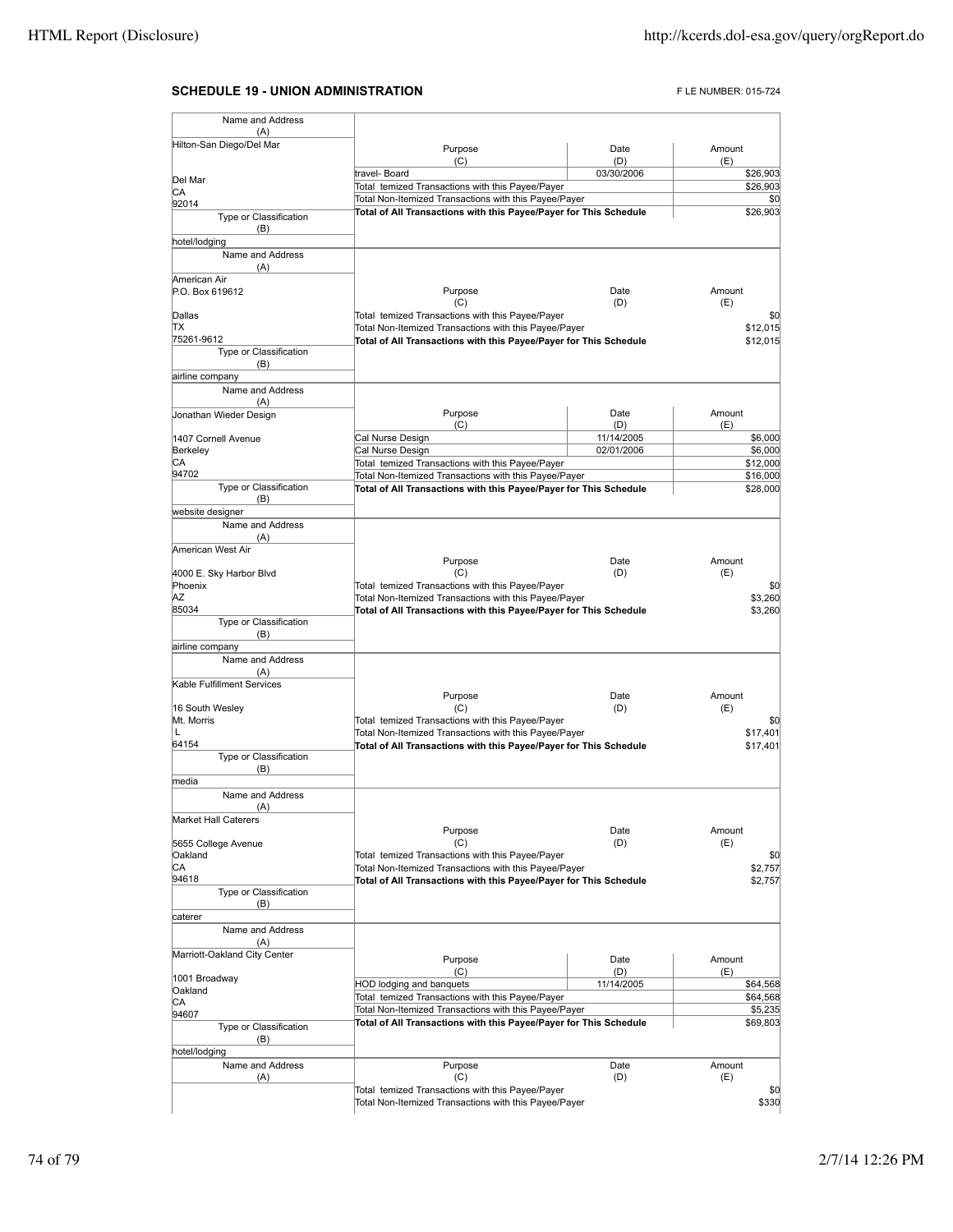| Marriott-San Francisco Airport      |                                                                                                           |                          |               |                     |
|-------------------------------------|-----------------------------------------------------------------------------------------------------------|--------------------------|---------------|---------------------|
| 1770 South Amphlett Bldv.           |                                                                                                           |                          |               |                     |
| San Mateo                           | Purpose                                                                                                   | Date                     | Amount        |                     |
| CA<br>94402                         | (C)<br>Total of All Transactions with this Payee/Payer for This Schedule                                  | (D)                      | (E)           | \$330               |
| Type or Classification              |                                                                                                           |                          |               |                     |
| (B)                                 |                                                                                                           |                          |               |                     |
| hotel/lodging<br>Name and Address   |                                                                                                           |                          |               |                     |
| (A)                                 |                                                                                                           |                          |               |                     |
| NWA Air                             |                                                                                                           | Date                     |               |                     |
|                                     | Purpose<br>(C)                                                                                            | (D)                      | Amount<br>(E) |                     |
| Minneapolis                         | Total temized Transactions with this Payee/Payer                                                          |                          |               | \$0                 |
| ΜN                                  | Total Non-Itemized Transactions with this Payee/Payer                                                     |                          |               | \$573               |
| 55401<br>Type or Classification     | Total of All Transactions with this Payee/Payer for This Schedule                                         |                          |               | \$573               |
| (B)                                 |                                                                                                           |                          |               |                     |
| airline company                     |                                                                                                           |                          |               |                     |
| Name and Address                    |                                                                                                           |                          |               |                     |
| (A)<br>Aroma Cafe & Bakery          |                                                                                                           |                          |               |                     |
|                                     | Purpose                                                                                                   | Date                     | Amount        |                     |
| 1900 Franklin Street                | (C)                                                                                                       | (D)                      | (E)           |                     |
| Oakland<br>СA                       | Total temized Transactions with this Payee/Payer<br>Total Non-Itemized Transactions with this Payee/Payer |                          |               | \$0<br>\$2,169      |
| 94612                               | Total of All Transactions with this Payee/Payer for This Schedule                                         |                          |               | \$2,169             |
| Type or Classification              |                                                                                                           |                          |               |                     |
| (B)                                 |                                                                                                           |                          |               |                     |
| caterer<br>Name and Address         | Purpose                                                                                                   | Date                     | Amount        |                     |
| (A)                                 | (C)                                                                                                       | (D)                      | (E)           |                     |
| Postal Systems Inc                  | Cal Nurse Mailing                                                                                         | 11/29/2005               |               | \$5,108             |
| 25024 Viking Street                 | Cal Nurse Mailing                                                                                         | 12/27/2005               |               | \$5,234             |
| Hayward                             | Cal Nurse Mailing<br>Cal Nurse Mailing                                                                    | 05/04/2006<br>04/05/2006 |               | \$5,383<br>\$6,287  |
| СA                                  | Cal Nurse Mailing                                                                                         | 01/23/2006               |               | \$5,273             |
| 94545-2704                          | Cal Nurse Mailing                                                                                         | 07/21/2005               |               | \$5,218             |
| Type or Classification<br>(B)       | Cal Nurse Mailing                                                                                         | 11/14/2005               |               | \$5,108             |
| mailing house company               | Total temized Transactions with this Payee/Payer<br>Total Non-Itemized Transactions with this Payee/Payer |                          |               | \$37,611<br>\$1,377 |
|                                     | Total of All Transactions with this Payee/Payer for This Schedule                                         |                          |               | \$38,988            |
| Name and Address                    |                                                                                                           |                          |               |                     |
| (A)<br>Renaissance Hotels           |                                                                                                           |                          |               |                     |
|                                     | Purpose                                                                                                   | Date                     | Amount        |                     |
| 1777 Ala Moana Blvd                 | (C)<br>lodging - organizing                                                                               | (D)<br>12/17/2005        | (E)           | \$5,062             |
| Honolulu Oahu<br>ΗI                 | Total temized Transactions with this Payee/Payer                                                          |                          |               | \$5,062             |
| 96815                               | Total Non-Itemized Transactions with this Payee/Payer                                                     |                          |               | \$473               |
| Type or Classification              | Total of All Transactions with this Payee/Payer for This Schedule                                         |                          |               | \$5,535             |
| (B)                                 |                                                                                                           |                          |               |                     |
| hotel/lodging<br>Name and Address   |                                                                                                           |                          |               |                     |
| (A)                                 |                                                                                                           |                          |               |                     |
| Sheraton Grand-Sacramento           | Purpose                                                                                                   | Date                     | Amount        |                     |
| 1230 J St                           | (C)                                                                                                       | (D)                      | (E)           |                     |
| Sacramento                          | Staff and Member travel and lodging                                                                       | 05/30/2006               |               | \$10,681            |
| СA                                  | Total temized Transactions with this Payee/Payer<br>Total Non-Itemized Transactions with this Payee/Payer |                          |               | \$10,681<br>\$0     |
| 95815                               | Total of All Transactions with this Payee/Payer for This Schedule                                         |                          |               | \$10,681            |
| Type or Classification<br>(B)       |                                                                                                           |                          |               |                     |
| hotel/lodging                       |                                                                                                           |                          |               |                     |
| Name and Address                    |                                                                                                           |                          |               |                     |
| (A)<br>Southwest Airlines           |                                                                                                           |                          |               |                     |
|                                     | Purpose                                                                                                   | Date                     | Amount        |                     |
| 100 Southwest Way                   | (C)                                                                                                       | (D)                      | (E)           |                     |
| Houston<br>TΧ                       | Total temized Transactions with this Payee/Payer<br>Total Non-Itemized Transactions with this Payee/Payer |                          |               | \$0<br>\$20,209     |
| 77551                               | Total of All Transactions with this Payee/Payer for This Schedule                                         |                          |               | \$20,209            |
| Type or Classification              |                                                                                                           |                          |               |                     |
| (B)                                 |                                                                                                           |                          |               |                     |
| airline company<br>Name and Address |                                                                                                           |                          |               |                     |
| (A)                                 | Purpose                                                                                                   | Date                     | Amount        |                     |
| The Ocean View                      | (C)                                                                                                       | (D)                      | (E)           |                     |
|                                     | Total temized Transactions with this Payee/Payer                                                          |                          |               | \$0                 |
| Kennebunk Beach                     | Total Non-Itemized Transactions with this Payee/Payer                                                     |                          |               | \$6,155             |
| MЕ                                  | Total of All Transactions with this Payee/Payer for This Schedule                                         |                          |               | \$6,155             |
|                                     |                                                                                                           |                          |               |                     |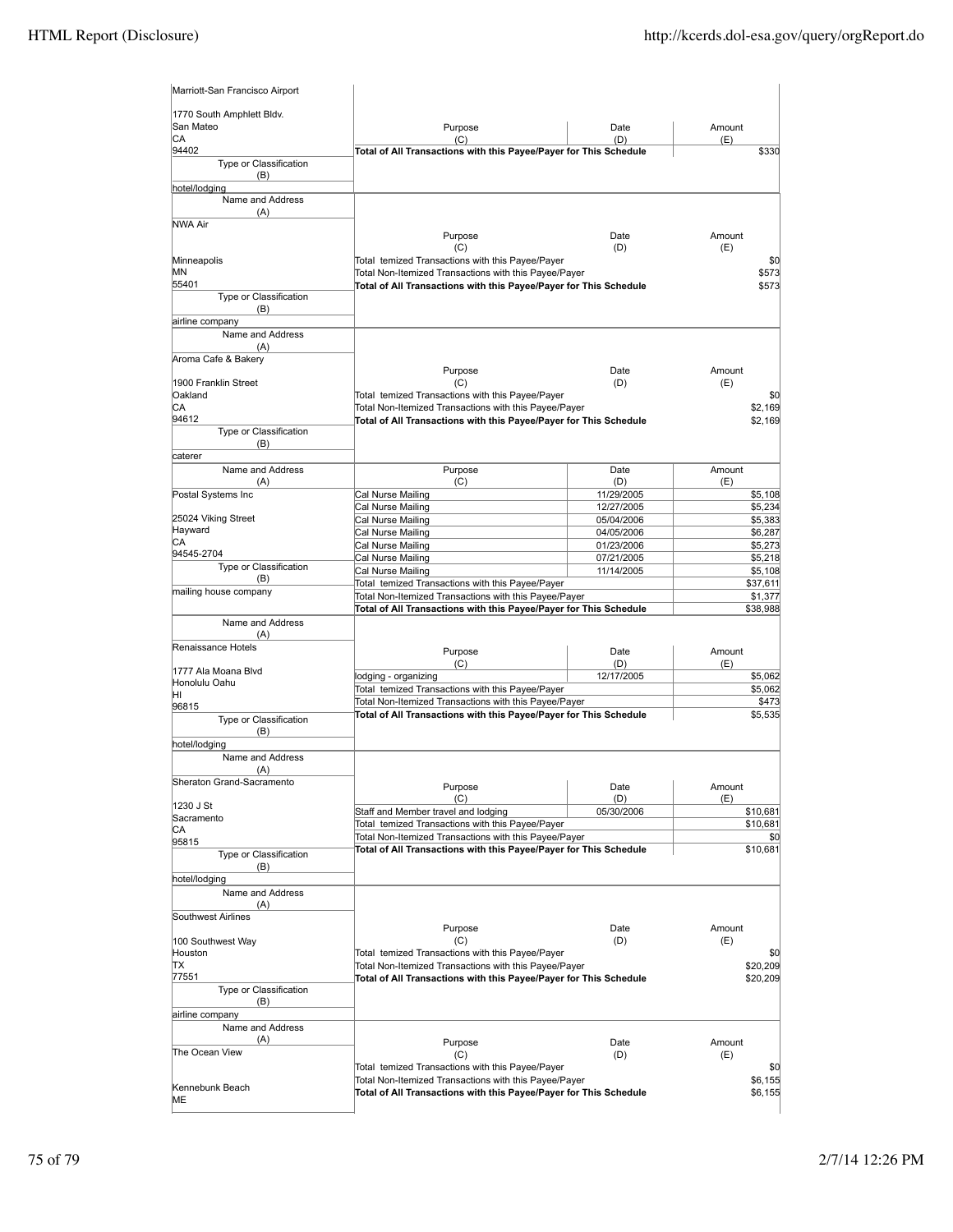| 12345                                                                                                  |                                                                                                                                                                                                  |             |                                                                                                                                                                                                             |
|--------------------------------------------------------------------------------------------------------|--------------------------------------------------------------------------------------------------------------------------------------------------------------------------------------------------|-------------|-------------------------------------------------------------------------------------------------------------------------------------------------------------------------------------------------------------|
| Type or Classification                                                                                 |                                                                                                                                                                                                  |             |                                                                                                                                                                                                             |
| (B)                                                                                                    |                                                                                                                                                                                                  |             |                                                                                                                                                                                                             |
| hotel/lodging                                                                                          |                                                                                                                                                                                                  |             |                                                                                                                                                                                                             |
| Name and Address                                                                                       |                                                                                                                                                                                                  |             |                                                                                                                                                                                                             |
| (A)<br>U S Postmaster-Oakland(7th St)                                                                  |                                                                                                                                                                                                  |             |                                                                                                                                                                                                             |
|                                                                                                        | Purpose                                                                                                                                                                                          | Date        | Amount                                                                                                                                                                                                      |
| 1675-7th Street, Room 154W                                                                             | (C)                                                                                                                                                                                              | (D)         | (E)                                                                                                                                                                                                         |
| Oakland                                                                                                | Cal Nurse Mailing                                                                                                                                                                                | 03/21/2006  | \$20,000                                                                                                                                                                                                    |
| СA                                                                                                     | Total temized Transactions with this Payee/Payer                                                                                                                                                 |             | \$20,000                                                                                                                                                                                                    |
| 94615-9651                                                                                             | Total Non-Itemized Transactions with this Payee/Payer                                                                                                                                            |             | \$0                                                                                                                                                                                                         |
| Type or Classification                                                                                 | Total of All Transactions with this Payee/Payer for This Schedule                                                                                                                                |             | \$20,000                                                                                                                                                                                                    |
| (B)                                                                                                    |                                                                                                                                                                                                  |             |                                                                                                                                                                                                             |
| post office                                                                                            |                                                                                                                                                                                                  |             |                                                                                                                                                                                                             |
| Name and Address                                                                                       | Purpose                                                                                                                                                                                          | Date        | Amount                                                                                                                                                                                                      |
| (A)<br><b>United Airlines</b>                                                                          | (C)                                                                                                                                                                                              | (D)         | (E)                                                                                                                                                                                                         |
|                                                                                                        | Travel - Supervisor                                                                                                                                                                              | 02/28/2006  | \$9,167                                                                                                                                                                                                     |
| 1 United Way                                                                                           | Travel - Supervisor                                                                                                                                                                              | 10/25/2005  | \$12,304                                                                                                                                                                                                    |
| Chicago                                                                                                | Travel - Supervisor                                                                                                                                                                              | 01/29/2006  | \$10,616                                                                                                                                                                                                    |
|                                                                                                        | Travel - Supervisor                                                                                                                                                                              | 03/30/2006  | \$5,274                                                                                                                                                                                                     |
| 60600                                                                                                  | Travel - Supervisor                                                                                                                                                                              | 05/30/2006  | \$8,189                                                                                                                                                                                                     |
| Type or Classification                                                                                 | Total temized Transactions with this Payee/Payer                                                                                                                                                 |             | \$45,550                                                                                                                                                                                                    |
| (B)                                                                                                    | Total Non-Itemized Transactions with this Payee/Payer                                                                                                                                            |             | \$9,265                                                                                                                                                                                                     |
| airline company                                                                                        | Total of All Transactions with this Payee/Payer for This Schedule                                                                                                                                |             | \$54,815                                                                                                                                                                                                    |
| Name and Address                                                                                       | Purpose                                                                                                                                                                                          | Date        | Amount                                                                                                                                                                                                      |
| (A)                                                                                                    | (C)                                                                                                                                                                                              | (D)         | (E)                                                                                                                                                                                                         |
| Autumn Press                                                                                           | Dec CAL NURSE                                                                                                                                                                                    | 01/03/2006  | \$23,106                                                                                                                                                                                                    |
|                                                                                                        | Jan/Feb CAL NURSE                                                                                                                                                                                | 02/08/2006  | \$27,951                                                                                                                                                                                                    |
| 945 Camelia Street                                                                                     | July/Aug CALNURSE                                                                                                                                                                                | 07/26/2005  | \$38,958                                                                                                                                                                                                    |
| Berkeley                                                                                               | MidWest Nurse april 2006                                                                                                                                                                         | 05/03/2006  | \$25,061                                                                                                                                                                                                    |
| CА                                                                                                     | MidWest Nurse inserts                                                                                                                                                                            | 03/30/2006  | \$34,698                                                                                                                                                                                                    |
| 94710                                                                                                  | Nov CalNurse                                                                                                                                                                                     | 11/16/2005  | \$22,822                                                                                                                                                                                                    |
| Type or Classification                                                                                 | Oct CAL NURSE                                                                                                                                                                                    | 11/08/2005  | \$24,337                                                                                                                                                                                                    |
| (B)                                                                                                    | Sept CALNURSE                                                                                                                                                                                    | 09/30/2005  | \$28,987                                                                                                                                                                                                    |
| printing company                                                                                       | Total temized Transactions with this Payee/Payer                                                                                                                                                 |             | \$225,920                                                                                                                                                                                                   |
|                                                                                                        | Total Non-Itemized Transactions with this Payee/Payer                                                                                                                                            |             | \$0                                                                                                                                                                                                         |
|                                                                                                        | Total of All Transactions with this Payee/Payer for This Schedule                                                                                                                                |             | \$225,920                                                                                                                                                                                                   |
| Name and Address<br>(A)                                                                                |                                                                                                                                                                                                  |             |                                                                                                                                                                                                             |
| <b>Woodfin Suites</b><br>5800 Shellmound Street<br>Emeryville<br>СA<br>94608<br>Type or Classification | Purpose<br>(C)<br>Total temized Transactions with this Payee/Payer<br>Total Non-Itemized Transactions with this Payee/Payer<br>Total of All Transactions with this Payee/Payer for This Schedule | Date<br>(D) | Amount<br>(E)                                                                                                                                                                                               |
| (B)                                                                                                    |                                                                                                                                                                                                  |             |                                                                                                                                                                                                             |
| hotel/lodging<br>Name and Address<br>(A)                                                               |                                                                                                                                                                                                  |             |                                                                                                                                                                                                             |
| A.G.Ferrari Foods                                                                                      |                                                                                                                                                                                                  |             |                                                                                                                                                                                                             |
|                                                                                                        | Purpose                                                                                                                                                                                          | Date        | Amount                                                                                                                                                                                                      |
| 14234 Catalina Street                                                                                  | (C)                                                                                                                                                                                              | (D)         | (E)                                                                                                                                                                                                         |
| San Leandro                                                                                            | <b>HOD lunch rally</b>                                                                                                                                                                           | 11/22/2005  |                                                                                                                                                                                                             |
| CA                                                                                                     | Total temized Transactions with this Payee/Payer                                                                                                                                                 |             |                                                                                                                                                                                                             |
| 94577-5512                                                                                             | Total Non-Itemized Transactions with this Payee/Payer                                                                                                                                            |             |                                                                                                                                                                                                             |
| Type or Classification<br>(B)                                                                          | Total of All Transactions with this Payee/Payer for This Schedule                                                                                                                                |             |                                                                                                                                                                                                             |
| caterer                                                                                                |                                                                                                                                                                                                  |             |                                                                                                                                                                                                             |
| Name and Address                                                                                       |                                                                                                                                                                                                  |             |                                                                                                                                                                                                             |
| (A)                                                                                                    |                                                                                                                                                                                                  |             |                                                                                                                                                                                                             |
| <b>CCPA</b>                                                                                            | Purpose                                                                                                                                                                                          | Date        | Amount                                                                                                                                                                                                      |
|                                                                                                        | (C)                                                                                                                                                                                              | (D)         | (E)                                                                                                                                                                                                         |
| 200 Franlkin St, 4th Fl                                                                                | Publishing fees - Revolution                                                                                                                                                                     | 07/07/2005  |                                                                                                                                                                                                             |
| Oakland                                                                                                | Total temized Transactions with this Payee/Payer                                                                                                                                                 |             |                                                                                                                                                                                                             |
| СA                                                                                                     | Total Non-Itemized Transactions with this Payee/Payer                                                                                                                                            |             |                                                                                                                                                                                                             |
| 94612<br>Type or Classification                                                                        | Total of All Transactions with this Payee/Payer for This Schedule                                                                                                                                |             |                                                                                                                                                                                                             |
| (B)                                                                                                    |                                                                                                                                                                                                  |             |                                                                                                                                                                                                             |
| non profit organization                                                                                |                                                                                                                                                                                                  |             |                                                                                                                                                                                                             |
| Name and Address                                                                                       | Purpose                                                                                                                                                                                          | Date        | Amount                                                                                                                                                                                                      |
| (A)                                                                                                    | (C)                                                                                                                                                                                              | (D)         | (E)                                                                                                                                                                                                         |
| Fingerhut, Powers, Smith & Associates                                                                  | 1st half Sept/Oct print fee                                                                                                                                                                      | 09/07/2005  |                                                                                                                                                                                                             |
|                                                                                                        | 2dn 1/2 Jul/Aug Revolution Print Dep                                                                                                                                                             | 08/03/2005  |                                                                                                                                                                                                             |
| 1901 North Moore St, Ste1202                                                                           | 2dn 1/2 Sept-Dec Revolution Print Dep                                                                                                                                                            | 11/23/2005  |                                                                                                                                                                                                             |
| Arlington<br>VA                                                                                        | <b>CNA</b> strategies                                                                                                                                                                            | 11/04/2005  |                                                                                                                                                                                                             |
| 22209                                                                                                  | Consultation fees                                                                                                                                                                                | 08/18/2005  |                                                                                                                                                                                                             |
| Type or Classification                                                                                 | Jan/Feb printing Revolution                                                                                                                                                                      | 02/08/2006  |                                                                                                                                                                                                             |
| (B)<br>PR consultants                                                                                  | Total temized Transactions with this Payee/Payer<br>Total Non-Itemized Transactions with this Payee/Payer                                                                                        |             | \$0<br>\$6,012<br>\$6,012<br>\$5,944<br>\$5,944<br>\$624<br>\$6,568<br>\$7,000<br>\$7,000<br>\$0<br>\$7,000<br>\$14,977<br>\$18,750<br>\$18,974<br>\$13,114<br>\$6,240<br>\$21,500<br>\$163,598<br>\$13,424 |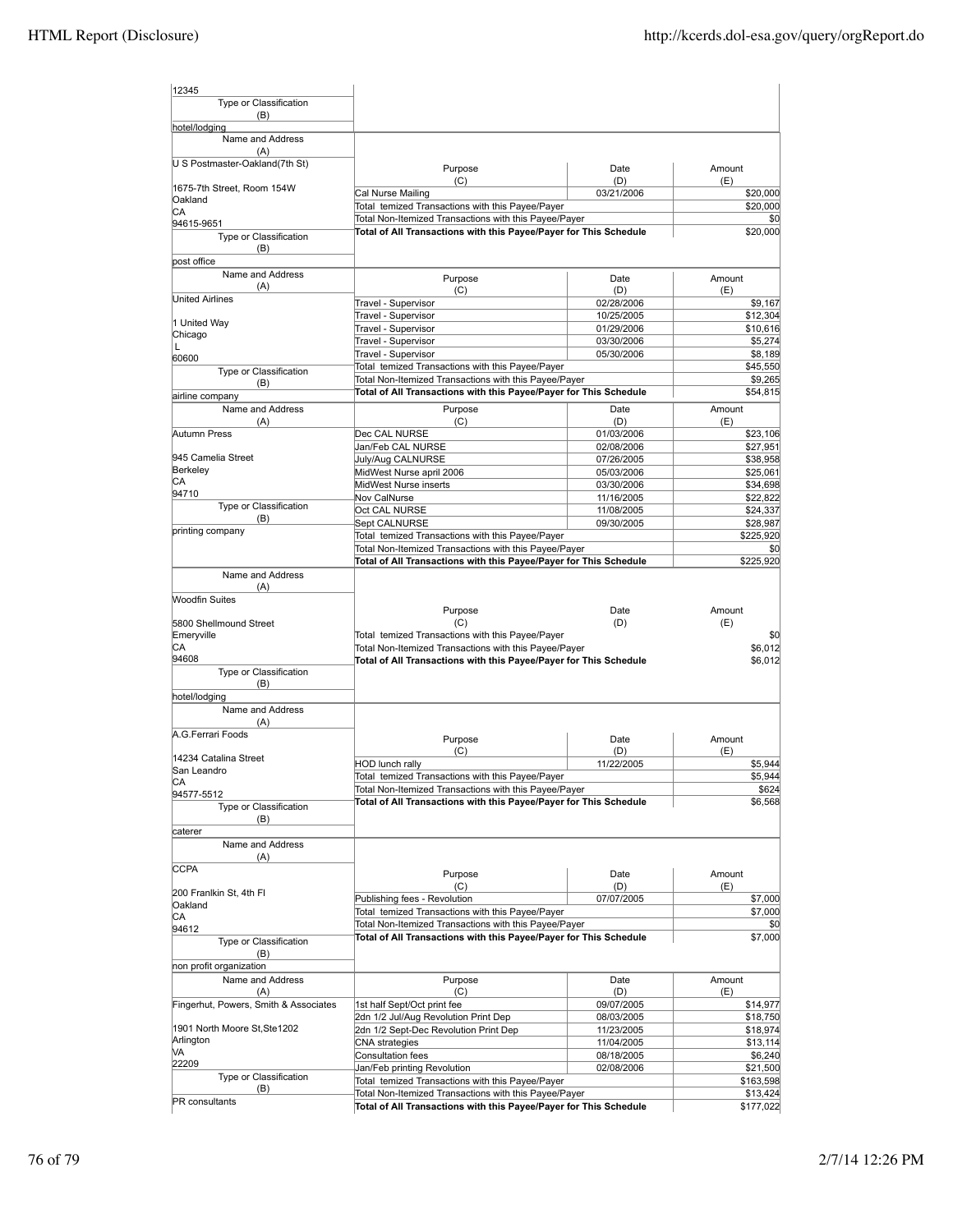|                          | Purpose                                                           | Date       | Amount    |
|--------------------------|-------------------------------------------------------------------|------------|-----------|
|                          | (C)                                                               | (D)        | (E)       |
|                          | Jan/Feb printing Revolution                                       | 03/14/2006 | \$11,075  |
|                          | July /Aug Revoultion                                              | 10/04/2005 | \$7,935   |
|                          | Sept/Oct Revoultion                                               | 10/07/2005 | \$18,750  |
|                          | Sept-Dec printing Revolution                                      | 12/02/2005 | \$32,283  |
|                          | Total temized Transactions with this Payee/Payer                  |            | \$163,598 |
|                          | Total Non-Itemized Transactions with this Payee/Payer             |            | \$13,424  |
|                          | Total of All Transactions with this Payee/Payer for This Schedule |            | \$177,022 |
| Name and Address         |                                                                   |            |           |
| (A)                      |                                                                   |            |           |
| Fitzgerald, Erin L       |                                                                   |            |           |
|                          | Purpose                                                           | Date       | Amount    |
| 1028 Florida Street      | (C)                                                               | (D)        | (E)       |
| Vallejo                  | Total temized Transactions with this Payee/Payer                  |            | \$0       |
| СA                       | Total Non-Itemized Transactions with this Payee/Payer             |            | \$5,276   |
| 94590                    | Total of All Transactions with this Payee/Payer for This Schedule |            | \$5,276   |
| Type or Classification   |                                                                   |            |           |
| (B)                      |                                                                   |            |           |
| individual               |                                                                   |            |           |
| Name and Address         |                                                                   |            |           |
| (A)                      |                                                                   |            |           |
| GES                      | Purpose                                                           | Date       | Amount    |
|                          | (C)                                                               | (D)        | (E)       |
| 3875 Bay Center Place    | HOD deposit- meetings                                             | 09/06/2005 | \$18,771  |
| Hayward                  | <b>HOD Expo service</b>                                           | 01/11/2006 | \$76,187  |
| CА                       | Total temized Transactions with this Payee/Payer                  |            | \$94.958  |
| 94545                    | Total Non-Itemized Transactions with this Payee/Payer             |            | \$0       |
| Type or Classification   | Total of All Transactions with this Payee/Payer for This Schedule |            | \$94,958  |
| (B)                      |                                                                   |            |           |
| event production company |                                                                   |            |           |
| Name and Address         |                                                                   |            |           |
| (A)                      |                                                                   |            |           |
| Hallinan, Conn           |                                                                   |            |           |
|                          | Purpose                                                           | Date       | Amount    |
| 3033 Dana Street         | (C)                                                               | (D)        | (E)       |
| Berkeley                 | Total temized Transactions with this Payee/Payer                  |            | \$0       |
| IСA                      | Total Non-Itemized Transactions with this Payee/Payer             |            | \$6,457   |
| 94705                    | Total of All Transactions with this Payee/Payer for This Schedule |            | \$6,457   |
| Type or Classification   |                                                                   |            |           |
| (B)                      |                                                                   |            |           |
| writer                   |                                                                   |            |           |

writer Form LM-2 (Revised 2003)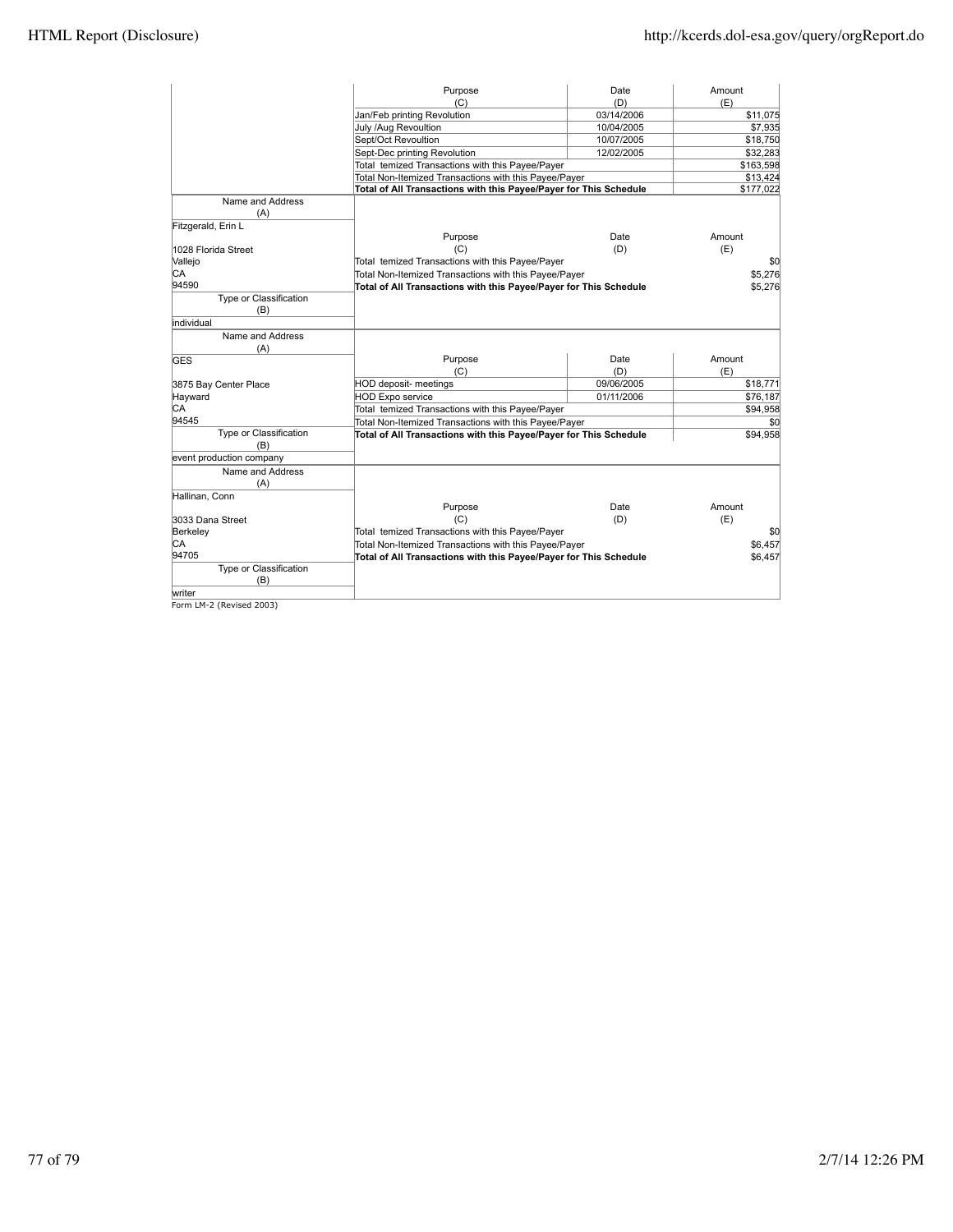## **SCHEDULE 20 - BENEFITS F** LE NUMBER: 015-724

| Description                                                                | To Whom Paid                   | Amount      |
|----------------------------------------------------------------------------|--------------------------------|-------------|
| (A)                                                                        | (B)                            | (C)         |
| Life Insurance Premiums                                                    | Assurant/Fortis Benefits       | \$28,450    |
| Health Insurance Premiums                                                  | Blue Cross of CA               | \$613,159   |
| Health Insurance Premiums (Eye coverage)                                   | <b>Blue Shield</b>             | \$10,821    |
| Health Insurance Premiums (Dental)                                         | Financial Management Trust     | \$288,723   |
| Health Insurance Premiums                                                  | Kaiser Foundation Health Plan( | \$475.700   |
| <b>Health Insurance Premiums</b>                                           | Kaiser Foundation Health Plan( | \$197,831   |
| L Workers Compensation Premiums                                            | <b>NCCI</b>                    | \$11,583    |
| <b>LTD Premiums</b>                                                        | Paul Revere Life Insurance Com | \$79,149    |
| Liability Insurance Premiums                                               | <b>St Paul Travelers</b>       | \$194,613   |
| Defined Benefit Pension Plan                                               | Steelworkers Pension Trust     | \$1,869,512 |
| <b>Workers Compensation Premiums</b>                                       | State Compensation Insurance F | \$190,393   |
| Total of all lines above (Total will be automatically entered in Item 55.) | \$3.959.934                    |             |
| Form LM-2 (Revised 2003)                                                   |                                |             |